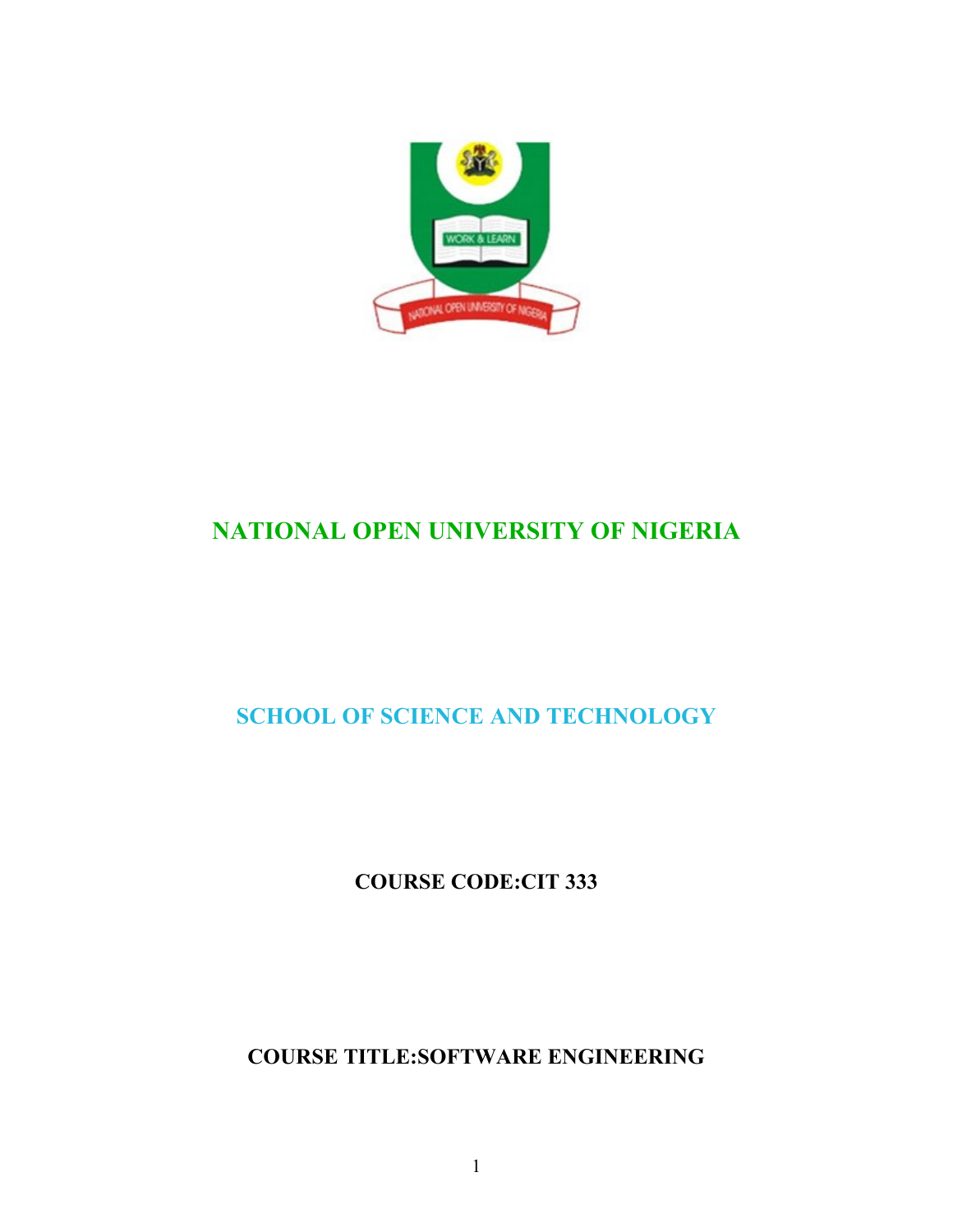**Course Code** CIT 333

**Course Developer/Writer** Olayanju Taiwo Abolaji

**Course Editor**

**Course Title** Software Engineering

Computer Department, Federal College of Education (Tech.) Akoka, Lagos

**Programme Leader**

**Course Coordinator**

## **NATIONAL OPEN UNIVERSITY NIGERIA**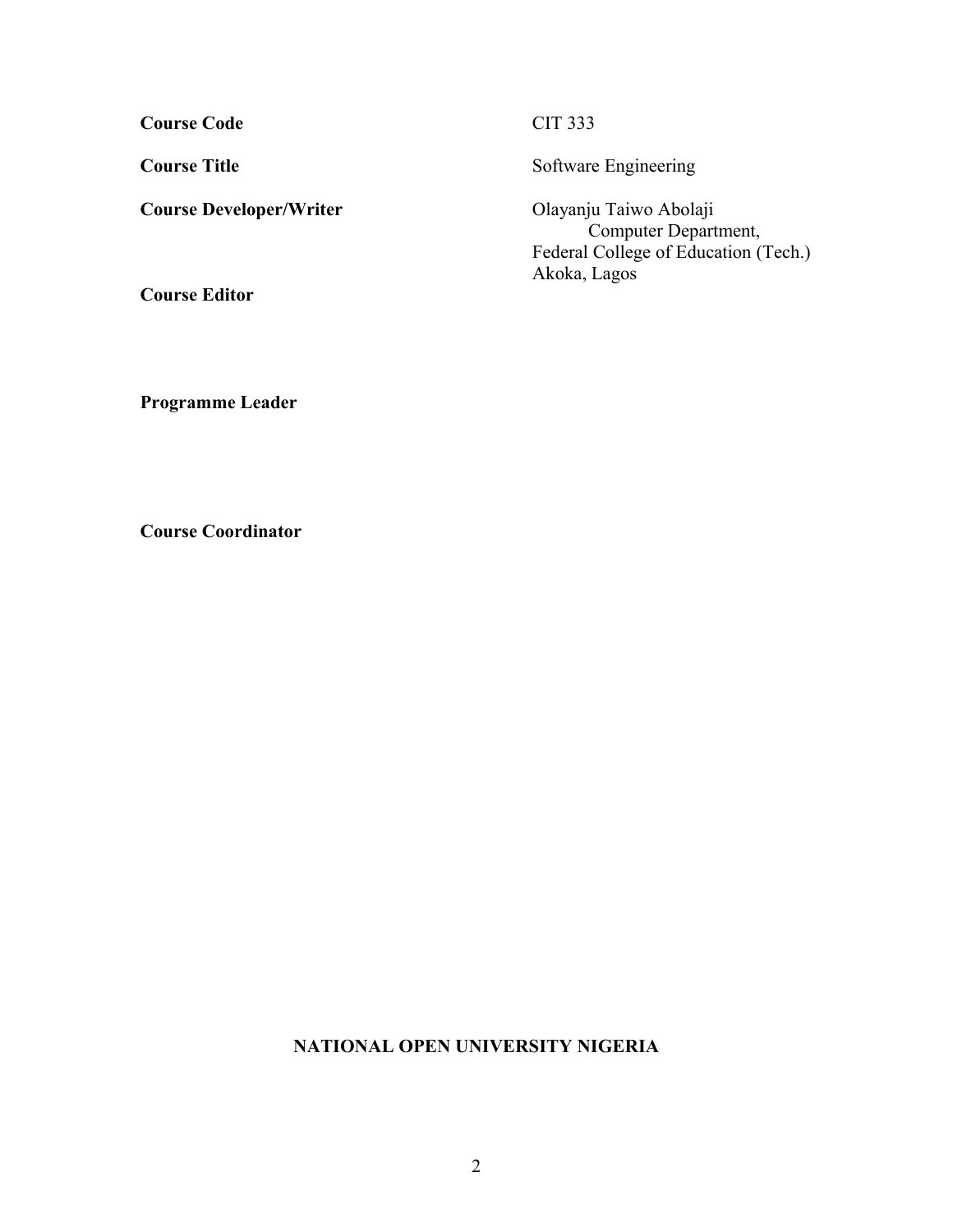## **CONTENTS PAGE**

| <b>Introduction</b>                  | $\mathbf{1}$   |
|--------------------------------------|----------------|
| <b>Course Aims</b>                   | $\overline{2}$ |
| <b>Course Objectives</b>             | $\overline{2}$ |
| <b>Working through this Course</b>   | $\overline{2}$ |
| <b>The Course Materials</b>          | 3              |
| <b>Study Unit</b>                    | 3              |
| <b>Presentation Schedule</b>         | $\overline{4}$ |
| <b>Assessment</b>                    | $\overline{4}$ |
| <b>Tutor Marked Assignment</b>       | 4              |
| <b>Final Examination and Grading</b> | 5              |
| <b>Course Marking Scheme</b>         | 5              |
| <b>Facilitator/Tutor/Tutorials</b>   | 5              |
| <b>Summary</b>                       | 6              |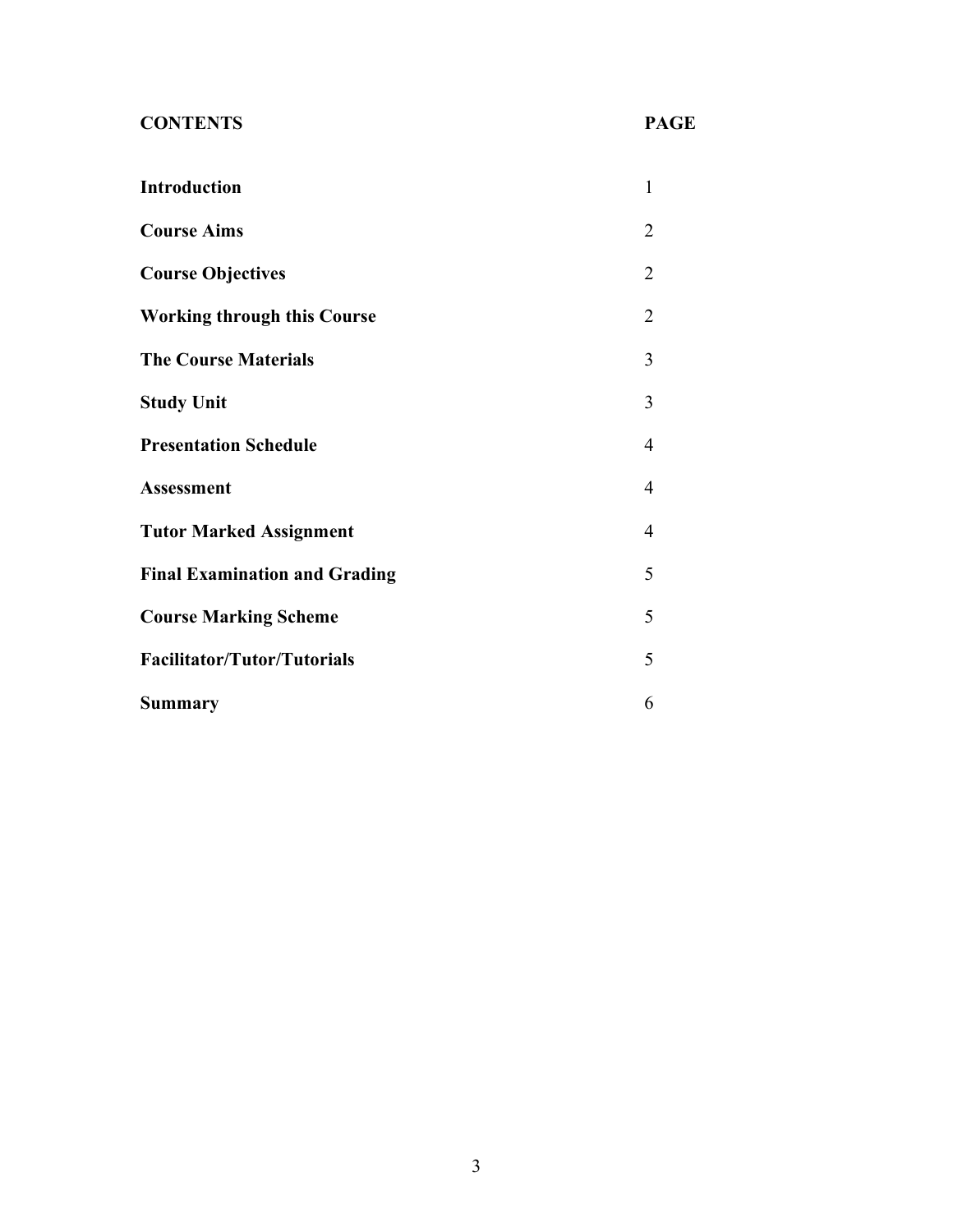#### **COURSE GUIDE**

#### **Introduction**

Software Engineering is a second semester course. It is a two credit degree course available to all students offering **……………………………………………**

The course consists of 15 units which will enable you to develop the skills necessary for you to develop, operate and maintain software. They are no compulsory pre-requisites to it, although it is good to have a basic knowledge of operating computer.

#### **What You will Learn in this Course**

This Course consists of units and a course guide. This course guide tells you briefly what the course about, what course materials you will be using and how you can work with these materials. In addition, it advocates some general guidelines for the amount of time you are likely to spend on each unit of the course in order to complete it successfully.

It gives you guidance in respect of your Tutor-Marked Assignment which will be made available in the assessment available. There will be regular tutorial classes that are related to the course. It is advisable for you to attend these tutorial sessions. The course will prepare you for challenges you will meet in the field of software engineering.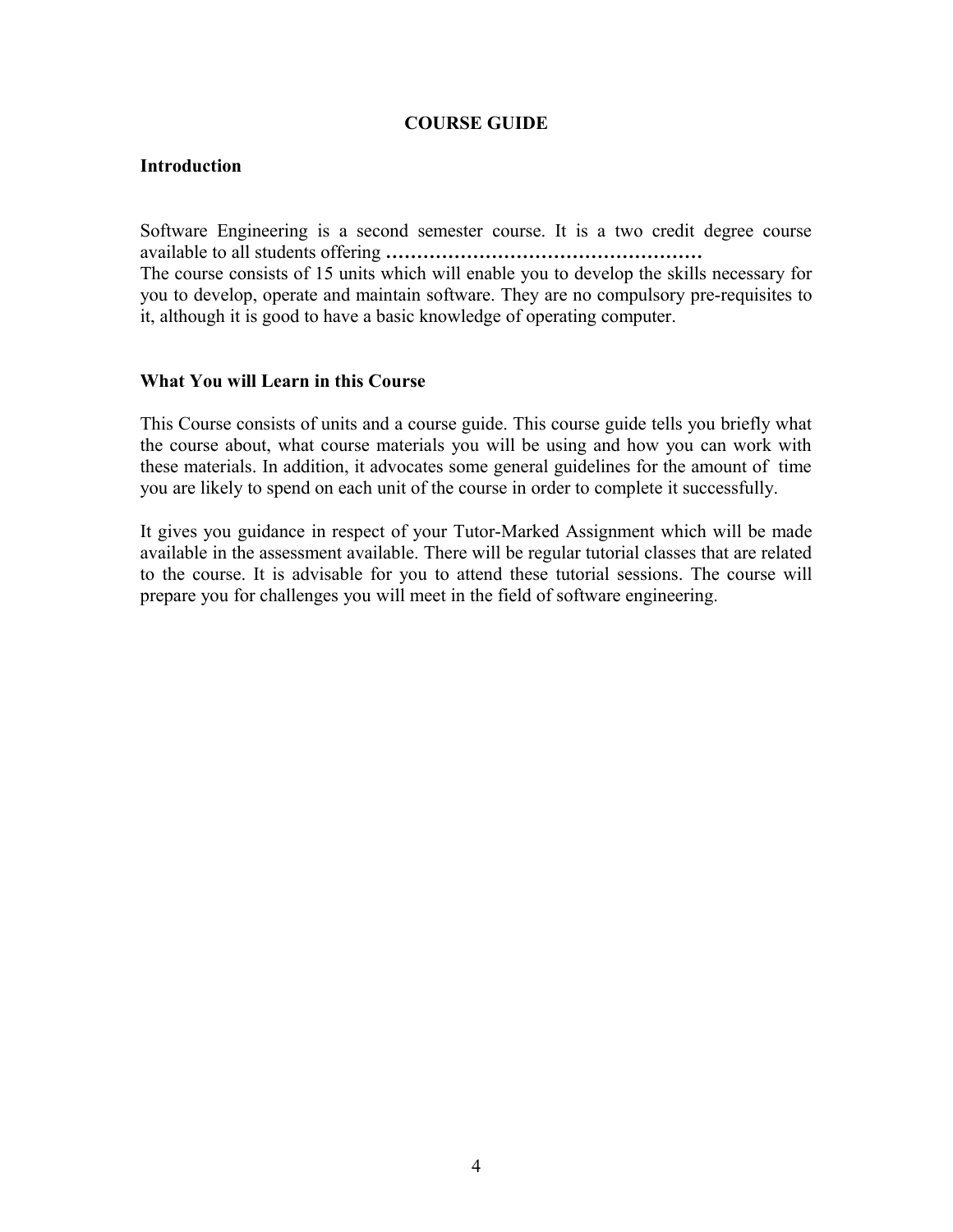## **Course Aims**

The aim of the course is simple. The couse aims to provide you with an understanding of Software Engineering; it also aims to provide you with solutions to problem in software as a whole.

## **Course Objectives**

To achieve the aims set out, the course has a set of objectives which are included at the beginning of the unit. You should read these objectives before you study the unit. You may wish to refer to them during your study to check to check on your progress. You should always look at the nit objectives after completion of each unit. By doing so, you would have followed the instruction in the unit.

Below are the comprehensive objectives of the course as a whole. By meeting these objectives, you should have achieved the aims of the course as a whole. In addition to the aims above, this course sets to achieve some objectives. Thus, after going through the course, you be able to:

- Explain the basic concept of software
- Explain what software engineering is
- Trace the history of software engineering.
- Explain who a software engineer is
- Explain the software crisis.
- Give an overview of software development.
- Explain software development life cycle model.
- Explain the concept of Modularity.
- Explain Pseudo code.
- Explain programming environment.
- Explain Case Tools.
- Explain Hipo .
- Explain Implementation and Testing
- Explain Software Quality Assuarance.
- Explain Compatibility.
- Explain Software verification and Validation

#### **Working through this Course**

To complete this course, you are required to tom read each study unit, read the textbook and read other materials that may be provided by the National Open University of Nigeria.

Each unit contains self-assessment exercises and at certain point in the course, you will be required to assignments for assessment purposes. At the end of the course there is a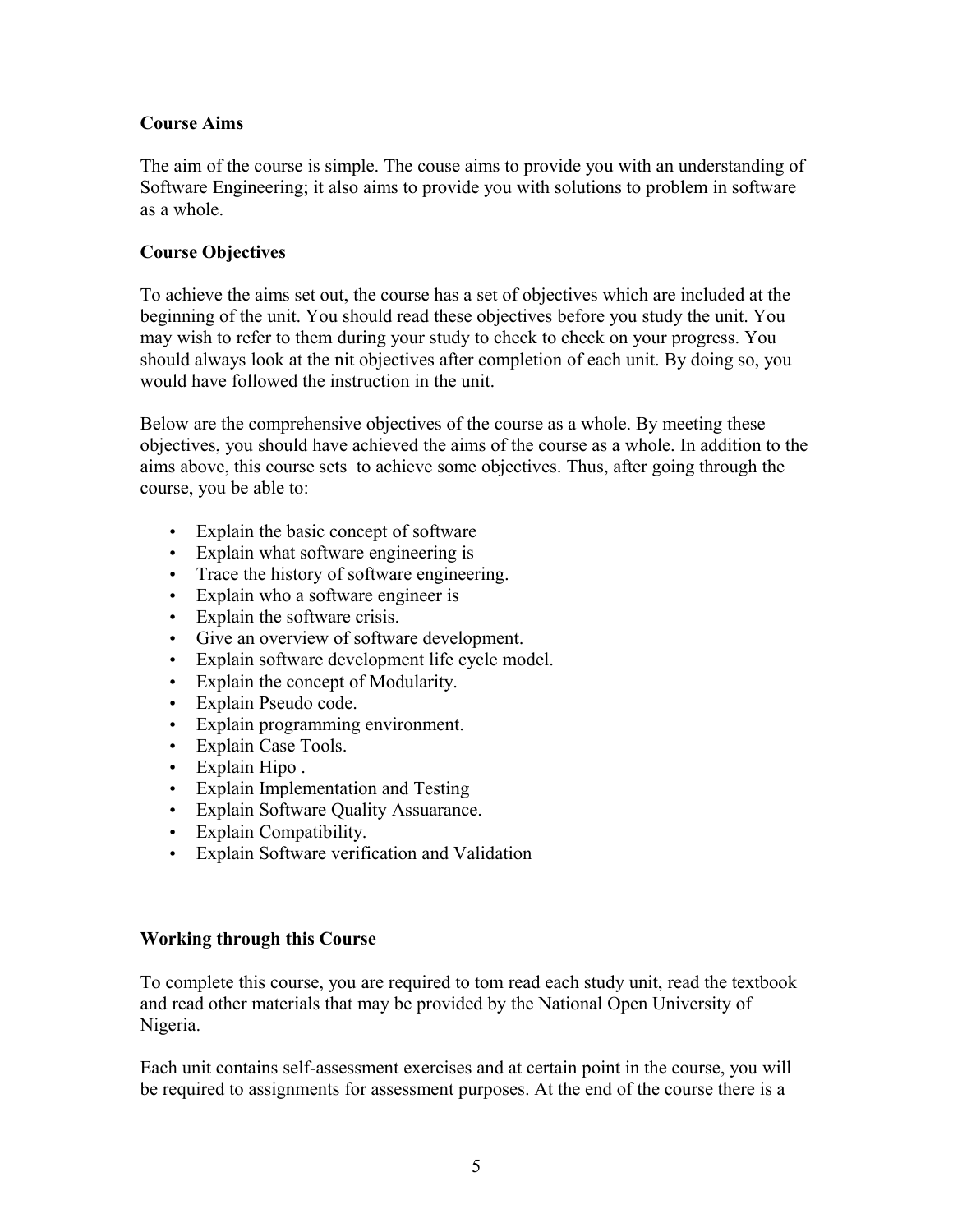final examination. The course should take you about a total of 17 weeks to complete. Below you will find listed all the components of the course, what you have to do and how you should allocate your time to each unit in order to complete the course on time and successfully.

This course entails that you spend a lot of time to read. I would advice that you avail yourself the opportunity of attending the tutorial sessions where you have the opportunity of comparing your knowledge with that of other people.

## **The Course Materials**

The main components of the course are:

- The course Guide
- Study Units
- References/Further Readings
- Assignments
- Presentation Schedule

#### **Study Unit**

The study units in this course are as follows:

Module 1 Basic concept of Software

#### Unit 1 Computer Software

- Unit 2 What is Software Engineering
- Unit 3 History of Software Engineering.
- Unit 4 Software Engineer
- Unit 5 software Crisis
- Module 2 Software Development

Unit 1 Overview of software development

- Unit 2 Software development life cycle model
- Unit 3 Modularity.
- Unit 4 Pseudocode
- Unit 5 Programming Enviroment, Case Tools and Hipo Diagram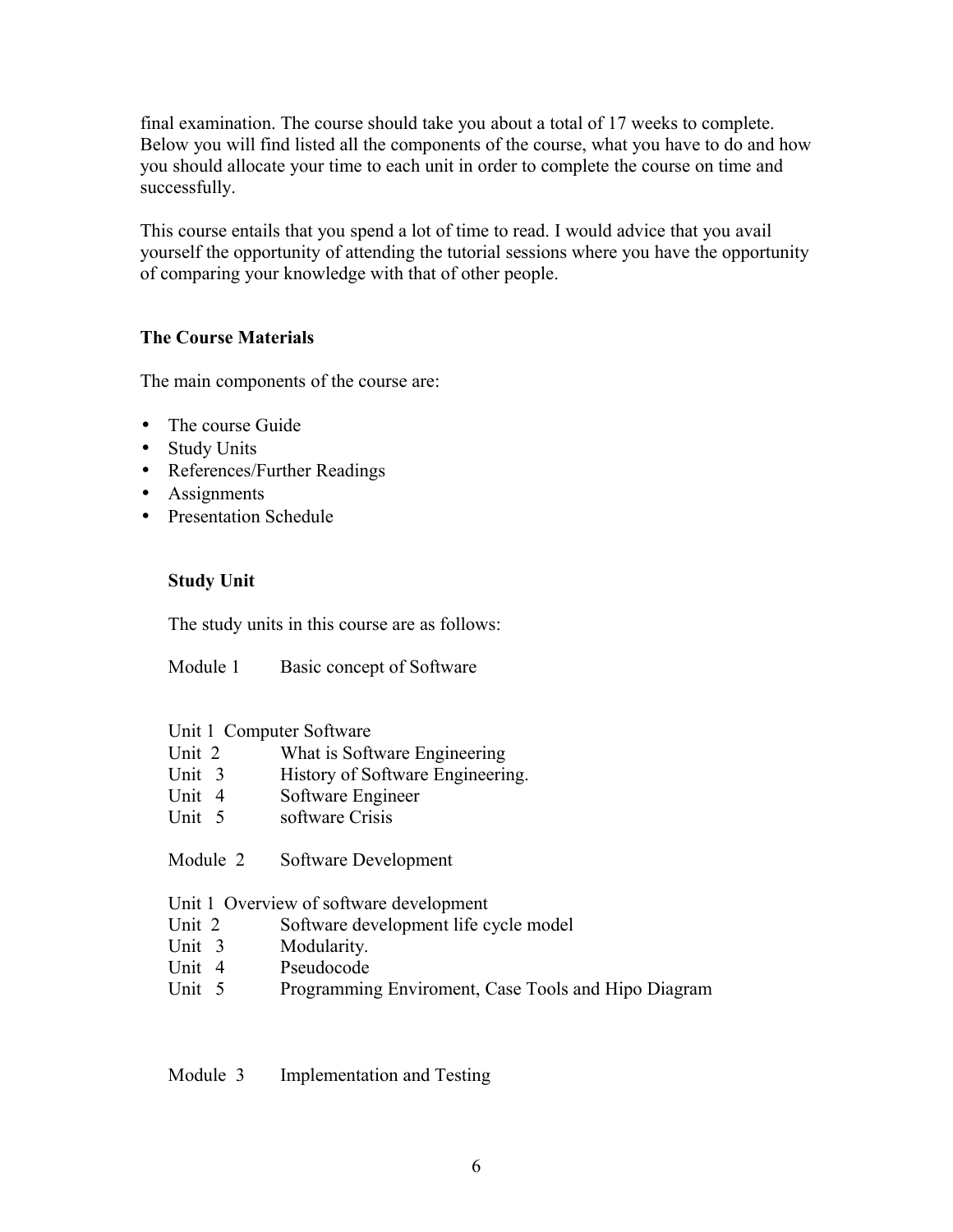#### Unit 1 Implementation

| Unit 2   | <b>Testing Phase</b>               |
|----------|------------------------------------|
| Unit $3$ | <b>Software Quality Assuarance</b> |
| Unit 4   | Compatibility                      |
| Unit 5   | Verification and Validation        |

Each unit consists of one or two weeks's work and include an introduction, objectives, reading materials, conclusion, summary, Tutor Marked Assignment (TMAs), references and other resources. The unit directs you to work on execises related to the required reading. In general, these exrcises test you on the materials you have just covered or required you to apply it in some way and thereby assist you to evaluate your progress and to reinforce your comprehension of the material. In addition to TMAs, these exercises will help you in achieving the stated learning objectives of rhe individual units and of the course as a whole.

#### **Presentation Schedule**

Your course materials have important dates for the early and timely completion and submission of your TMAs and attending tutorials. You should remember that you are required to submit all your assignments by the stipulated time and date. You should guard against falling behind in your work.

#### **Assessment**

There are three aspects to the assessment of the course. First is made up of selfassessment exercises, second consists of the Tutor\_Marked Assigment and third is the written examination/end of course examination.

You are advised to do the exercises. In tackling the assignments, you are expected to apply information, knowledge and techniques you gathered during the course. The assignments must be submitted to your facilitator for formal assessments in accordance with the deadlines stated in the presentation schedule and the assignment file. The work you submit to your tutor for assessment will count for 30% of your total course work. At the end of the course you will need to sit for a final or end of course examination of about a three hour duration. This examination will count for 70% of your total course mark.

#### **Tutor-Marked Assignment**

The TMA is a continuous assessment component of your course. It accounts for 30 % of the total score. You will be given four (4) TMAs to answer. Three of these must be answered before you are allowed to sit for the end of course examination. The TMAs would be given to you by your facilitator and returned after you have done the assignment. Assignment questions for the units in this course are contained in the assignment file. You will be able to complete your assignment from the information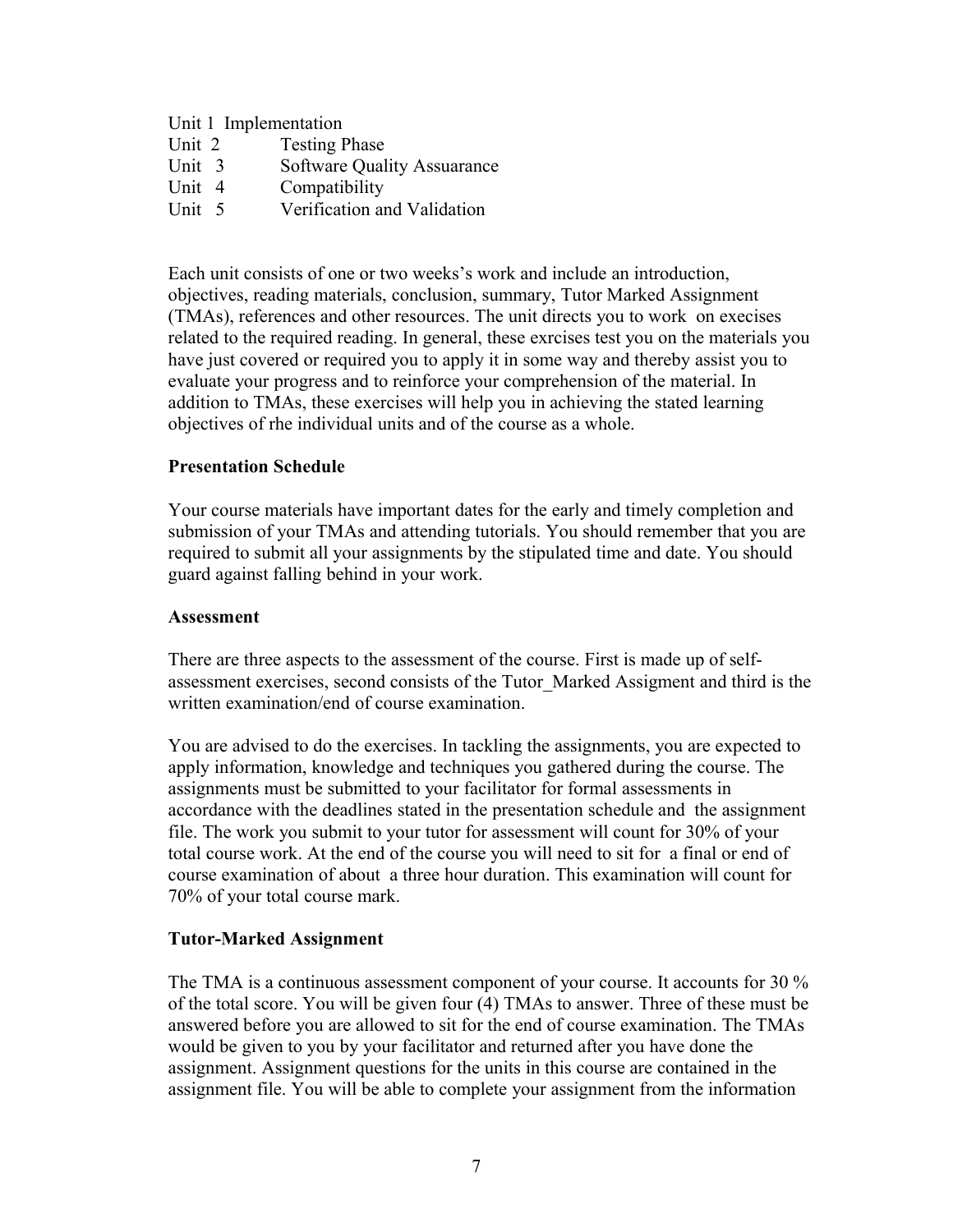and the material contained in your reading, references and the study units. However, it is desirable in all degree level of education to demostrrate that you have read and researched more into your references, which will give you a wider view point and may provide you with a deeper understanding of the subject.

Make sure that each assignment reaches your facilitator on or before the deadline given in the presentation schedule and assignment file. If for any reason you can not complete your work on time, contact your facilitator before the assignment is due to discuss the possibility of an extension. Extension will not be granted after the due date unless there are exceptional circumstances.

#### **Final Examination and Grading**

The end of your examination for Software Engineering will be for about 3 houurs and it has a value of 70% of the total course work. The examination will consist of questions, which will reflect the type of self-testing, practice exercise and tutormarked assignment problems you are previously encountered. All areas of the course will be assessed.

 You ate to use the time between finishing the last unit and sitting for the examination to revise the whole course. You might find it useful to review your self-test, TMAs and comments on them before the examination. The end of course examination covers information from all parts of the course.

| Assignment                | <b>Marks</b>                                                                            |
|---------------------------|-----------------------------------------------------------------------------------------|
| Assignment 1-4            | Four assignments, best three marks of the four count<br>at 10% each-30% of course marks |
| End of course examination | 70% of overall course marks                                                             |
| Total                     | 100% of course materials.                                                               |

#### **Course Marking Scheme**

## Facilitator/Tutor and Tutorials

There are 16 hours of tutorials provided in support of the course. You will be notified of the dates, times and location of these tutorials as well as the name and phone number of your facilitator, as soon as you as you are allocated a tutorial group.

Your facilitator will mark and comment on your assignments, keep a close watch on your progress and any difficulties you might face and provide assistance to you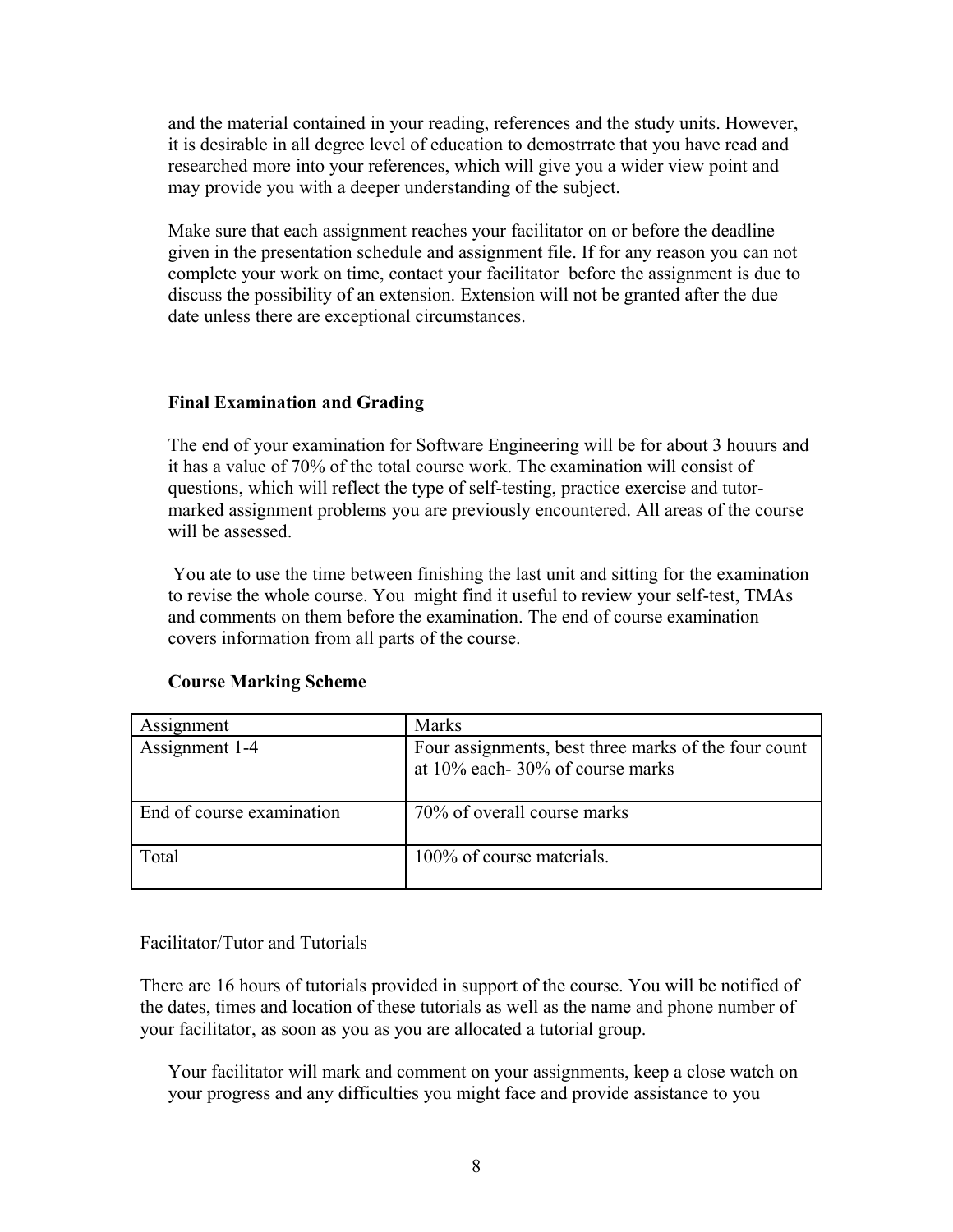during the course. You are expected to mail you Tutor Marked Assignment to your facilitator before the schedule date.  $\parallel$  at least two working days are required). They will be marked by your tutor and returned to you as soon as possible.

Do not delay to contact your facilitator by telephone or e-mail if you need assistance

The following might be the circumstances in which you would find assistance necessary, you would have to contact your facilitator if :

- Understand any part of the study or assigned reading
- You have difficulty with the self- tests
- You have a question or problem with an assignment or with the grading of an assignment

You should endeavour to attend the tutorials. This is the only chance to have face to face contact with your course facilitator and to ask question which are answered instantly. You can raise any problem encountered in the course of your study.

To gain much benefits from the course tutorials, prepare a question list before attending them. You will learn a lot from participating actively in the discussions.

## **Summary**

Software Engineering is a course that intends to provide concept of the discipline and is concerned with application of engineering to software. Upon the completion of the course, you will be equipped with the knowledge of engineering as it relates to software. you will be exposed goods details relating to software requirements, design, testing and implementation. Furthermore, you will be able to answer the following types of questions:

- What is Software engineering?
- Who is a software engineer
- What is software development life cycle models
- What is software crisis?

Of course a lot more question you will be able to answer.

I wish success in the course and I hope you will find it both interesting and useful.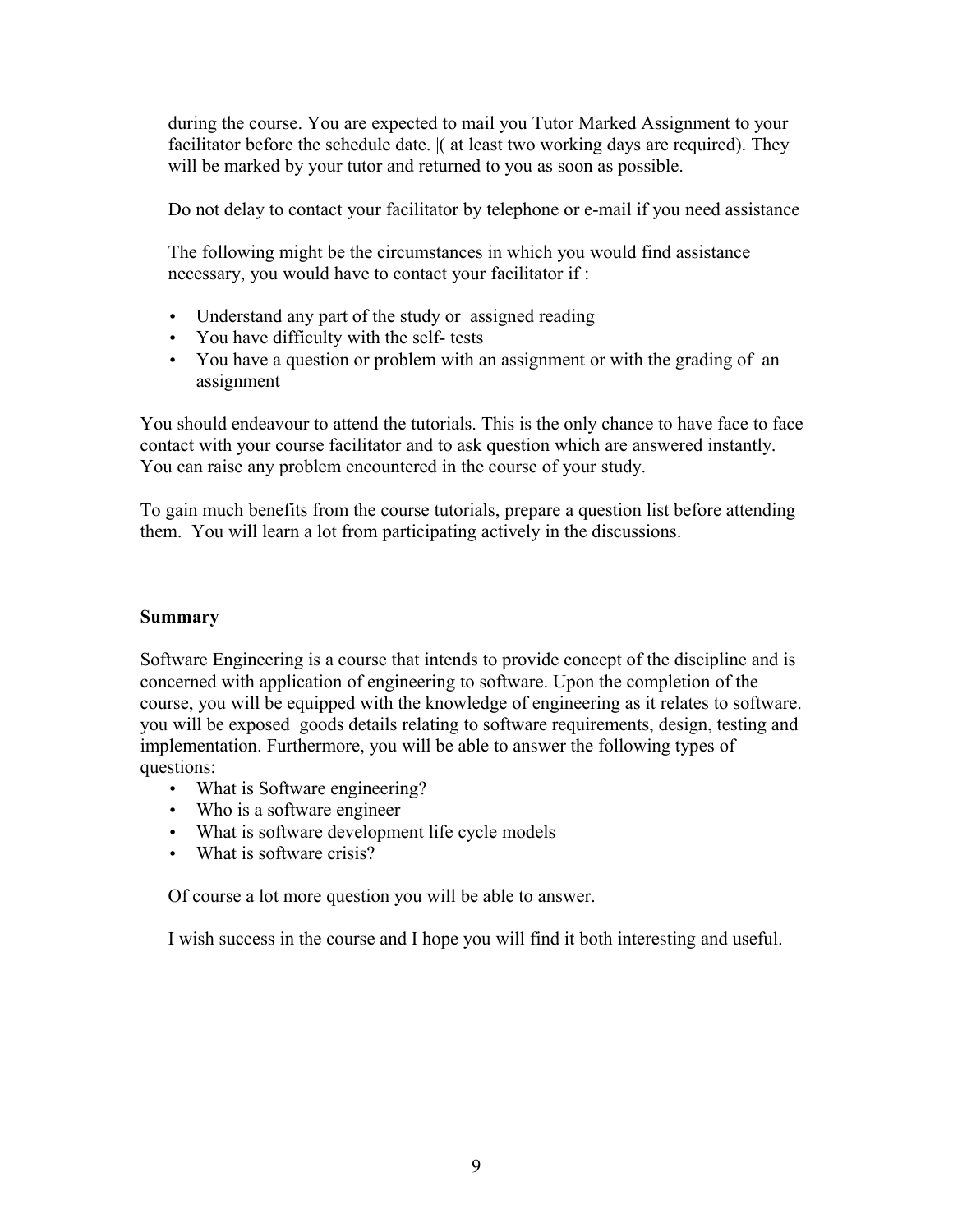## **MODULE 1: Basic Concept of Software Engineering**

## **Unit 1: Computer software**

#### **1.0 Introduction**

The Computer system has two major components namely hardware and software. The hardware component is physical (can be touched or held). The non physical part of the computer system is the software. As the voice of man is non physical yet it so important for the complete performance of man, so is the software. In this unit, the categories of software are examined.

#### **2.0 Objectives**

By the end of this unit, you should be able to:

- Define what software is
- Differentiate between System, Application and programming Software.
- Explain the role of System Software.

#### **3.0 Definition of software**

Computer software is a general name for all forms of programs. A program itself is a sequence of instruction which the computer follows to perform a given task.

#### **3.1 Types of software**

Software can be categorised into three major types namely **[system software](http://en.wikipedia.org/wiki/System_software)**, [programming software](http://en.wikipedia.org/wiki/Programming_software) and application software..

#### **3.1.2 System software**

**[System software](http://en.wikipedia.org/wiki/System_software)** helps to run the computer hardware and the entire computer system. It includes the following:

- [device drivers](http://en.wikipedia.org/wiki/Device_driver)
- [operating systems](http://en.wikipedia.org/wiki/Operating_system)
- [servers](http://en.wikipedia.org/wiki/Server_(computing))
- [utilities](http://en.wikipedia.org/wiki/Software_utility)
- [windowing systems](http://en.wikipedia.org/wiki/Windowing_system)

The function of systems software is to assist the applications programmer from the details of the particular computer complex being used, including such peripheral devices as communications, printers, readers, displays and keyboards, and also to partition the computer's resources such as memory and processor time in a safe and stable manner.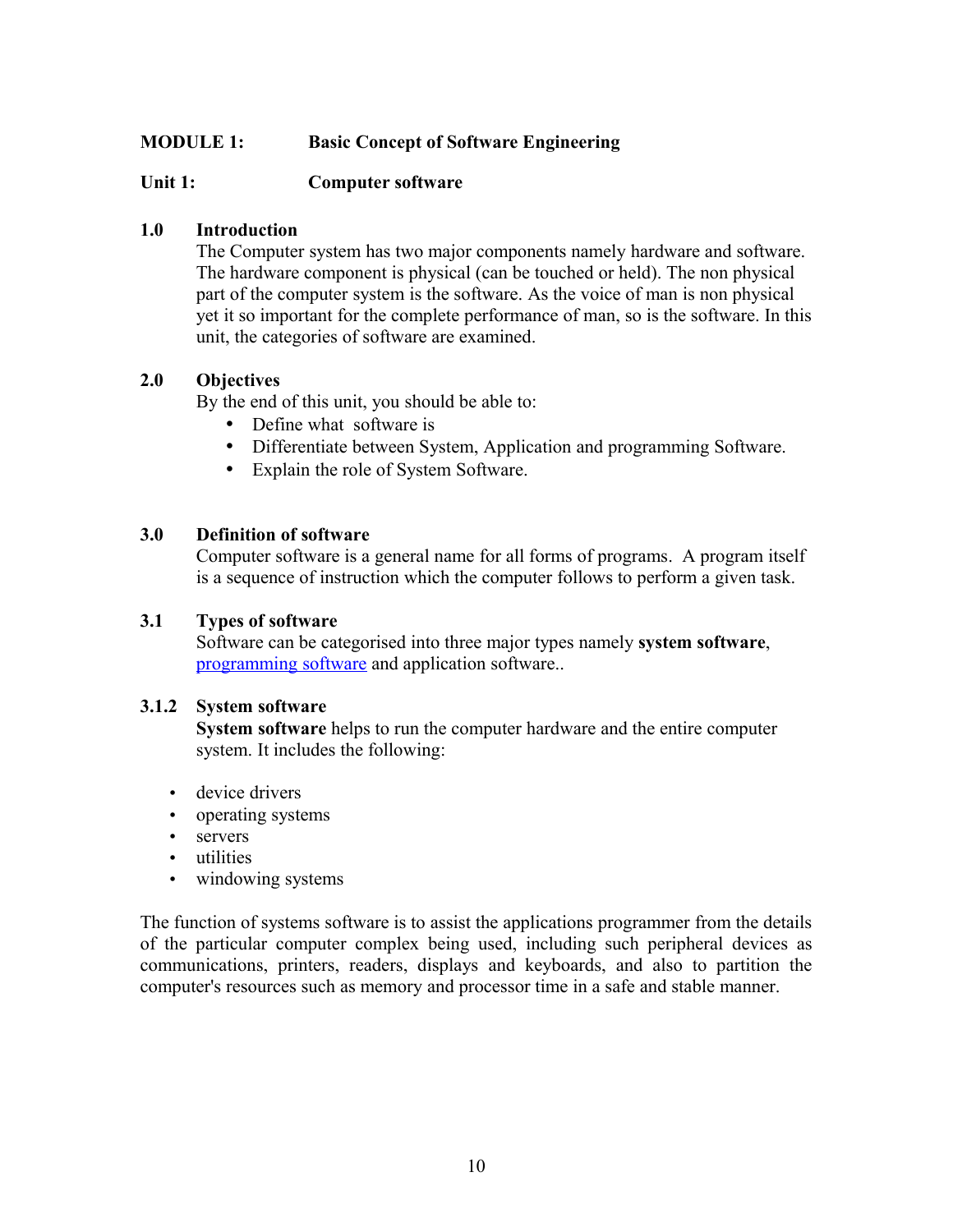## 3.1.3 **Programming software**

Programming software offers tools to assist a programmer in writing [programs,](http://en.wikipedia.org/wiki/Computer_program) and software using different programming languages in a more convenient way. The tools include:

- compilers
- debuggers
- [interpreters](http://en.wikipedia.org/wiki/Interpreter_(computing))
- linkers
- [text editors](http://en.wikipedia.org/wiki/Text_editor)

## **3.1.4 Application software**

Application software is a class of software which the user of computer needs to accomplish one or more definite **[tasks](http://en.wikipedia.org/wiki/Task)**. The common applications include the following:

- industrial automation
- business software
- [computer games](http://en.wikipedia.org/wiki/Computer_games)
- quantum chemistry and solid state physics software
- [telecommunications](http://en.wikipedia.org/wiki/Telecommunication) (i.e., the internet and everything that flows on it)
- [databases](http://en.wikipedia.org/wiki/Database)
- educational software
- [medical software](http://en.wikipedia.org/wiki/Medical_software)
- [military software](http://en.wikipedia.org/w/index.php?title=Military_software&action=edit&redlink=1)
- [molecular modeling software](http://en.wikipedia.org/wiki/List_of_software_for_molecular_mechanics_modeling)
- [photo-editing](http://en.wikipedia.org/w/index.php?title=Photo-editing&action=edit&redlink=1)
- spreadsheet
- [Word processing](http://en.wikipedia.org/wiki/Word_processing)
- Decision making software

## **Activity A** Differentiate between hardware and software

## **4.0 Conclusion**

A major component of computer system is the software and it plays a major role in the functioning of the system.

## **5.0 Summary**

In this unit we have learnt that:

- Computer software is a general name for all forms of programs.
- [System software](http://en.wikipedia.org/wiki/System_software) helps run the computer hardware and computer system.
- Programming software offers tools to assist a programmer in writing [programs.](http://en.wikipedia.org/wiki/Computer_program)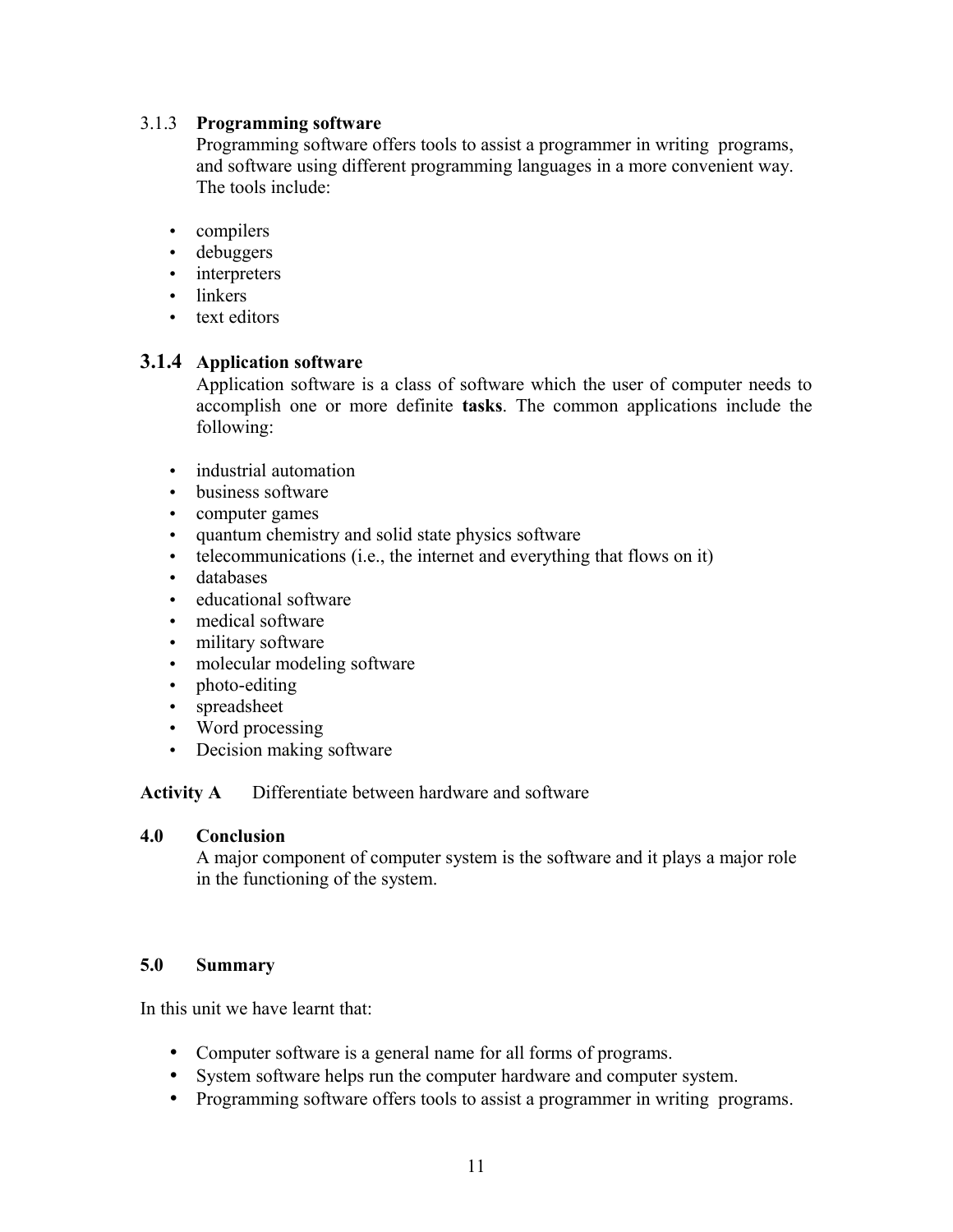- Application software is a class of software which the user of computer needs to accomplish one or more definite tasks.
- Briefly explain the role of system software

## **6.0 Tutor Marked Assignment**

- 1 What is Software?
- 2 With four (4) examples each, differentiate between System and Application software
- 3 What is Programming software? Give five (5) examples

## **7.0 Further Reading and Other Resources**

Hally, Mike (2005:79). *Electronic brains/Stories from the dawn of the computer age*. British Broadcasting Corporation and Granta Books, London. [ISBN 1-86207-663-4.](http://en.wikipedia.org/wiki/Special:BookSources/1862076634)

[GNU project: "Selling Free Software":](http://www.gnu.org/philosophy/selling.html) "we encourage people who redistribute free software to charge as much as they wish or can."

Engelhardt, Sebastian (2008): ["The Economic Properties of Software", Jena](http://ideas.repec.org/p/jrp/jrpwrp/2008-045.html) [Economic Research Papers, Volume 2 \(2008\), Number 2008-045.](http://ideas.repec.org/p/jrp/jrpwrp/2008-045.html) (in Adobe [pdf](http://en.wikipedia.org/wiki/Portable_Document_Format) format)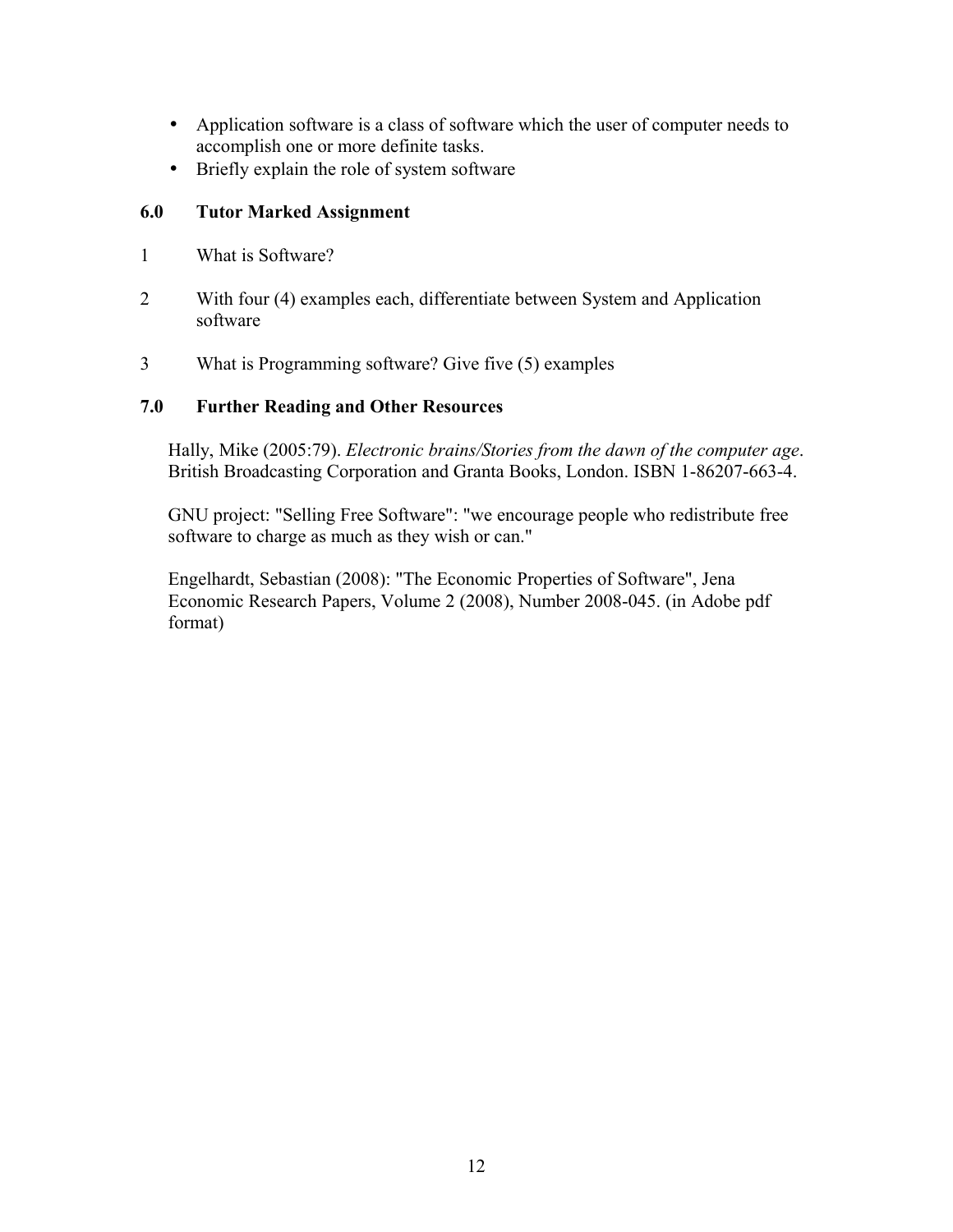## **UNIT 2`: What is Software Engineering?**

## **1.0 Introduction**

Software Engineering is the application of engineering to software. This unit looks at its goals and principles

## **2.0 Objectives**

By the end of this unit, you should be able to:

- Define what software engineering is
- Explain the goals of software engineering
- Explain the principles of software engineering.

#### **3.0 Definition of Software Engineering.**

**Software engineering** is the application of a systematic, disciplined, quantifiable approach to the development, operation, and maintenance of software, and the study of these approaches. In other words, it is the application of engineering to software.

#### 3.1 **Sub-disciplines of Software engineering**

Software engineering can be divided into ten sub-disciplines. They are as follows:

- **Software requirements:** The elicitation, analysis, specification, and validation of [requirements](http://en.wikipedia.org/wiki/Requirements) for software.
- **Software design:** Software Design consists of the steps a programmer should do before they start coding the program in a specific language.It is usually done with Computer-Aided Software Engineering (CASE) tools and use standards for the format, such as the Unified Modeling Language [\(UML\)](http://en.wikipedia.org/wiki/Unified_Modeling_Language).
- **Software development:** It is construction of software through the use of programming languages.
- **Software testing Software Testing** is an empirical investigation conducted to provide stakeholders with information about the quality of the product or service under test.
- **Software maintenance:** This deals with enhancements of Software systems to solve the problems the may have after being used for a long time after they are first completed..
- **Software configuration management:** is the task of tracking and controlling changes in the software. Configuration management practices include revision control and the establishment of baselines.
- **Software engineering management:** The management of software systems borrows heavily from **project** management.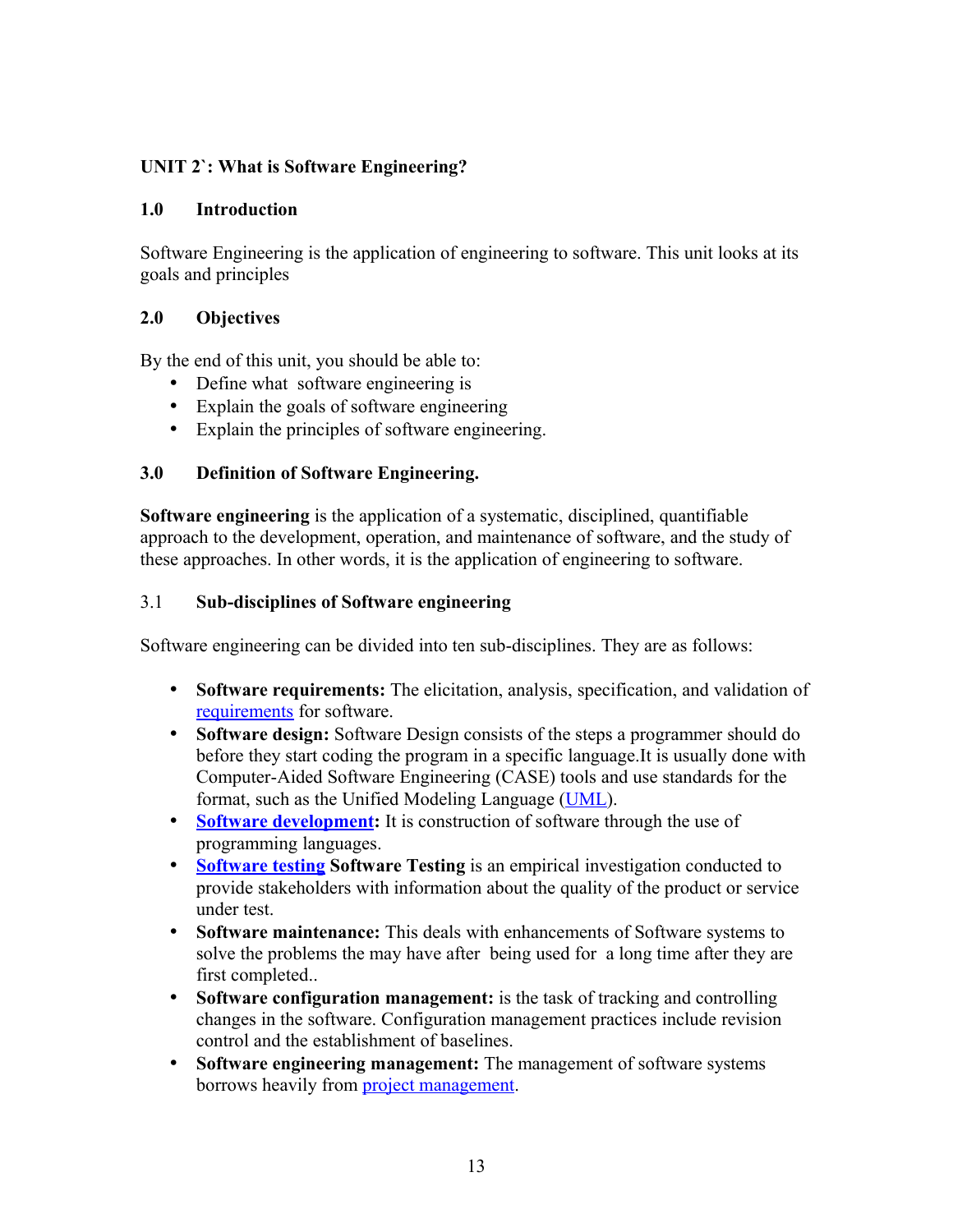- • **[Software development process:](http://en.wikipedia.org/wiki/Software_development_process)** A **software development process** is a structure imposed on the development of a software product. There are several models for such processes, each describing approaches to a variety of tasks or activities that take place during the process.
- **Software engineering tools**, (CASE which stands for Computer Aided Software Engineering) CASE tools are a class of software that automates many of the activities involved in various life cycle phases.
- **Software quality** The totality of functionality and features of a software product that bear on its ability to satisfy stated or implied needs.

## **3.2 Software Engineering Goals and Principles**

## **3.2.1 Goals**

Stated requirements when they are initially specified for systems are usually incomplete. Apart from accomplishing these stated requirements, a good software system must be able to easily support changes to these requirements over the system's life. Therefore, a major goal of software engineering is to be able to deal with the effects of these changes. The software engineering goals include:

- **Maintainability:** Changes to software without increasing the complexity of the original system design should be possible.
- **Reliability: The** software should be able to prevent failure in design and construction as well as recover from failure in operation. In other words, the software should perform its intended function with the required precision at all times.
- **Efficiency:** The software system should use the resources that are available in an optimal manner.
- **Understand ability***:* The software should accurately model the view the reader has of the real world. Since code in a large, long-lived software system is usually read more times than it is written, it should be easy to read at the expense of being easy to write, and not the other way around.

## **3.2.2 Principles**

Sounds engineering principles must be applied throughout development, from the design phase to final fielding of the system in order to attain a software system that satisfies the above goals. These include:

• **Abstraction:** The purpose of abstraction is to bring out essential properties while omitting inessential detail. The software should be organized as a ladder of abstraction in which each level of abstraction is built from lower levels. The code is sufficiently conceptual so the user need not have a great deal of technical background in the subject. The reader should be able to easily follow the logical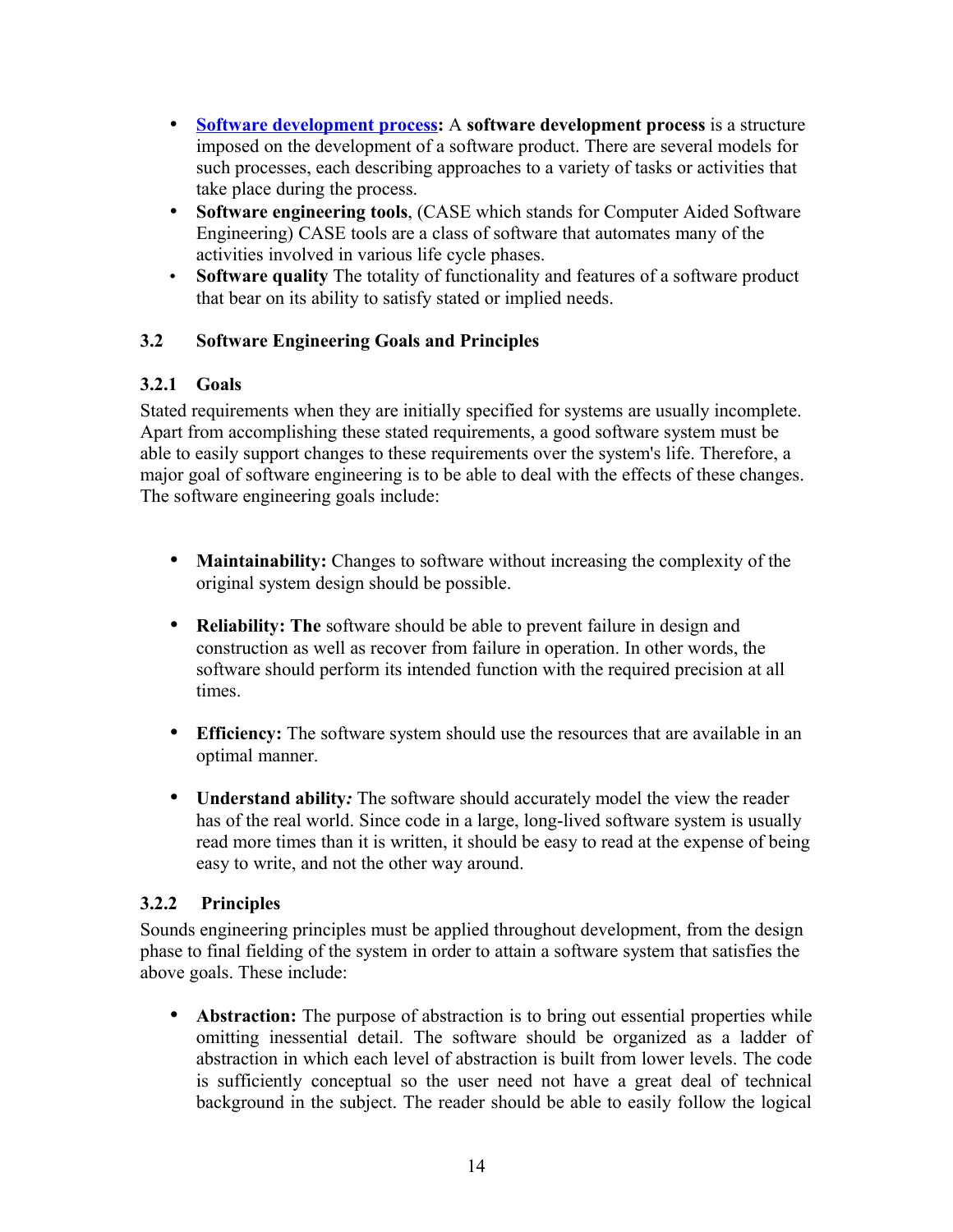path of each of the various modules. The decomposition of the code should be clear.

- **Information Hiding:** The code should include no needless detail. Elements that do not affect other segment of the system are inaccessible to the user, so that only the intended operations can be performed. There are no "undocumented features".
- **Modularity:** The code is purposefully structured. Components of a given module are logically or functionally dependent.
- • **Localization:** The breakdown and decomposition of the code is rational. Logically related computational units are collected together in modules*.*
- **Uniformit***y:* The notation and use of comments, specific keywords and formatting is consistent and free from unnecessary differences in other parts of the code.
- **Completeness:** Nothing is deliberately missing from any module. All important or relevant components are present both in the modules and in the overall system as appropriate.
- **Confirm ability***:* The modules of the program can be tested individually with adequate rigor. This gives rise to a more readily alterable system, and enables the reusability of tested components.
- **Activity B 1** What is software engineering
	- 2 Explain briefly the Sub-disciplines of Software engineering

## **4.0 Conclusion**

Software Engineering as the application of engineering to software has overall goal to easily support changes to software requirements over the system's life. It is also characterised with sounds engineering principles which must be applied throughout development, from the design phase to final fielding of the system in order to attain a software system that satisfies the overall goal

#### **5.0 Summary**

In this unit, we have learnt that:

• **Software engineering** is the application of a systematic, disciplined, quantifiable approach to the development, operation, and maintenance of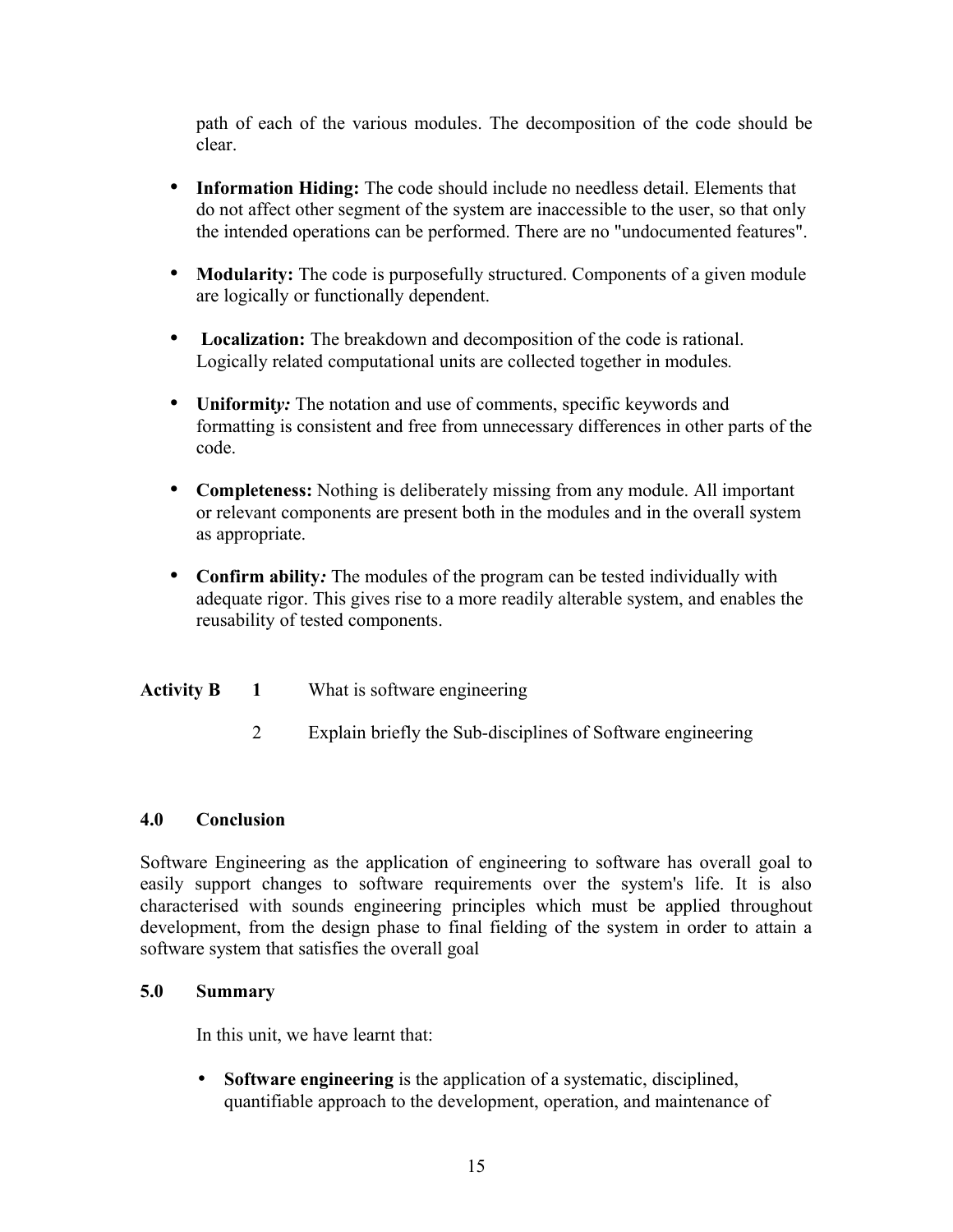software, and the study of these approaches. In other words, it is the application of engineering to software.

- **The goals of Software engineering include:** Maintainability, Reliability, Efficiency, Understand ability.
- The principles of software engineering include: Abstraction, Information Hiding, Modularity, Localization, Uniformity, Completeness, Confirm ability

## **6.0 Tutor Marked Assignment**

- 1 Discuss the goals of software engineering
- 2 Discuss the principles of software engineering

## 7.0 **Further Reading and Other Resources**

 "The mythical man-month", Frederick P. Brooks, Jr., Anniversary Edition, Addison-Wesley, 1995

"Fundamentals of software engineering", Carlo Ghezzi et al, Prentice-Hall, 1991

"Software engineering: A practitioner's approach", Roger S. Pressman, Third Edition, McGraw-Hill, 1992

"Classical and object-oriented software engineering", Stephen R. Schach, Third Edition, Irwin, 1996

"Software Engineering", Ian Sommerville, Fifth Edition, Addison-Wesley 1996

## **Unit 3: History of Software Engineering**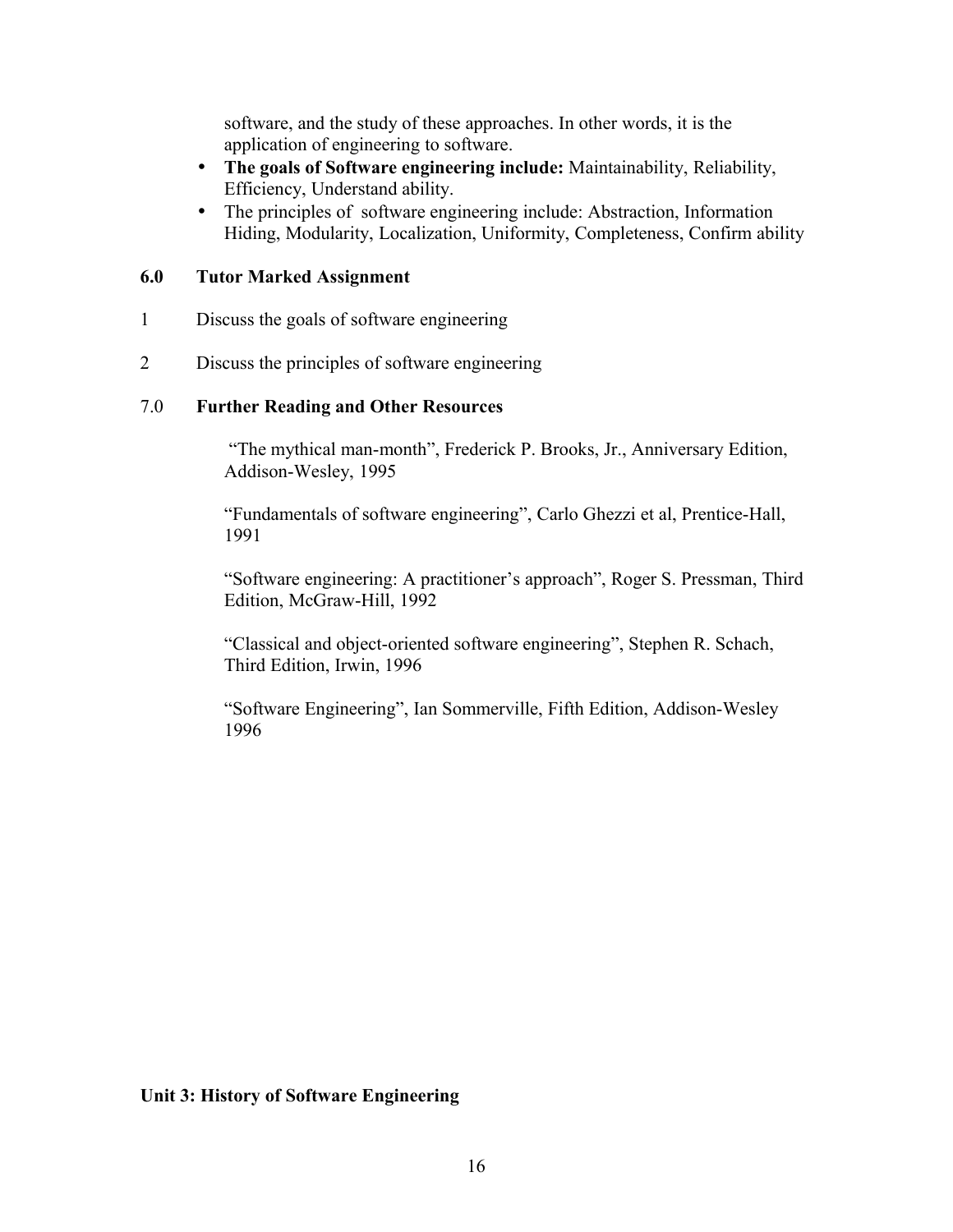## **1.0 Introduction**

This unit traces the historical development of software engineering from 1968 till date.

## **2.0 Objectives**

By the end of this unit, you should be able to:

Explain the historical development of software engineering.

## **3.0 Overview of Software Engineering.**

In the 1968, software engineering originated from the NATO Software Engineering Conference. It came at the time of software crisis. The field of software engineering has since then been growing gradually as a study dedicated to creating qualified software. In spite of being around for a long time, it is a relatively young field compared to other fields of engineering. Though some people are still confused whether software engineering is actually engineering because software is more of invisible course. Although it is disputed what impact it has had on actual software development over the last more than 40 years, the field's future looks bright according to Money Magazine and Salary.com who rated "software engineering" as the best job in America in 2006.

The early computers had their software wired with the hardware thereby making them to be inflexible because the software could not easily be upgraded from one machine to another. This problem necessitated the development. Programming languages started to appear in the 1950s and this was also another major step in [abstraction.](http://en.wikipedia.org/wiki/Abstraction) Major languages such as [FORTRAN,](http://en.wikipedia.org/wiki/Fortran) [ALGOL,](http://en.wikipedia.org/wiki/ALGOL) and [COBOL](http://en.wikipedia.org/wiki/Cobol) were released in the late 1950s to deal with scientific, algorithmic, and business problems respectively. [E.W. Dijkstra](http://en.wikipedia.org/wiki/Edsger_Dijkstra) wrote his seminal paper, "Go To Statement Considered Harmful", in 1968 and [David Parnas](http://en.wikipedia.org/wiki/David_Parnas) introduced the key concept of [modularity](http://en.wikipedia.org/wiki/Modularity) and [information hiding](http://en.wikipedia.org/wiki/Information_hiding) in 1972 to help programmers deal with the ever increasing complexity of [software systems.](http://en.wikipedia.org/wiki/Software_systems) A software system for managing the hardware called an [operating system](http://en.wikipedia.org/wiki/Operating_system) was also introduced, most notably by [Unix](http://en.wikipedia.org/wiki/Unix) in 1969. In 1967, the **Simula** language introduced the object-oriented programming paradigm.

The technological advancement in software has always been driven by the ever changing manufacturing of various types of computer hardware. The more the new technologies upgrade, from vacuum tube to transistor, and to microprocessor were emerging, the more the necessity to upgrade and even write new software. In the mid 1980s software experts had a consensus for centralised construction of software with the use of software development Life Cycle from system analysis. This period gave birth to object-oriented programming languages. [Open-source](http://en.wikipedia.org/wiki/Open-source) software started to appear in the early 90s in the form of [Linux](http://en.wikipedia.org/wiki/Linux) and other software introducing the "bazaar" or decentralized style of constructing software.<sup>[\[10\]](http://en.wikipedia.org/wiki/Software_engineering#cite_note-9%23cite_note-9)</sup> Then the *Internet* and *World Wide Web* hit in the mid 90s changing the engineering of software once again. [Distributed Systems](http://en.wikipedia.org/wiki/Distributed_Systems) gained sway as a way to design systems and the [Java](http://en.wikipedia.org/wiki/Java_(programming_language)) programming language was introduced as another step in [abstraction](http://en.wikipedia.org/wiki/Abstraction) having its own [virtual machine.](http://en.wikipedia.org/wiki/Virtual_machine) [Programmers](http://en.wikipedia.org/wiki/Programmers) collaborated and wrote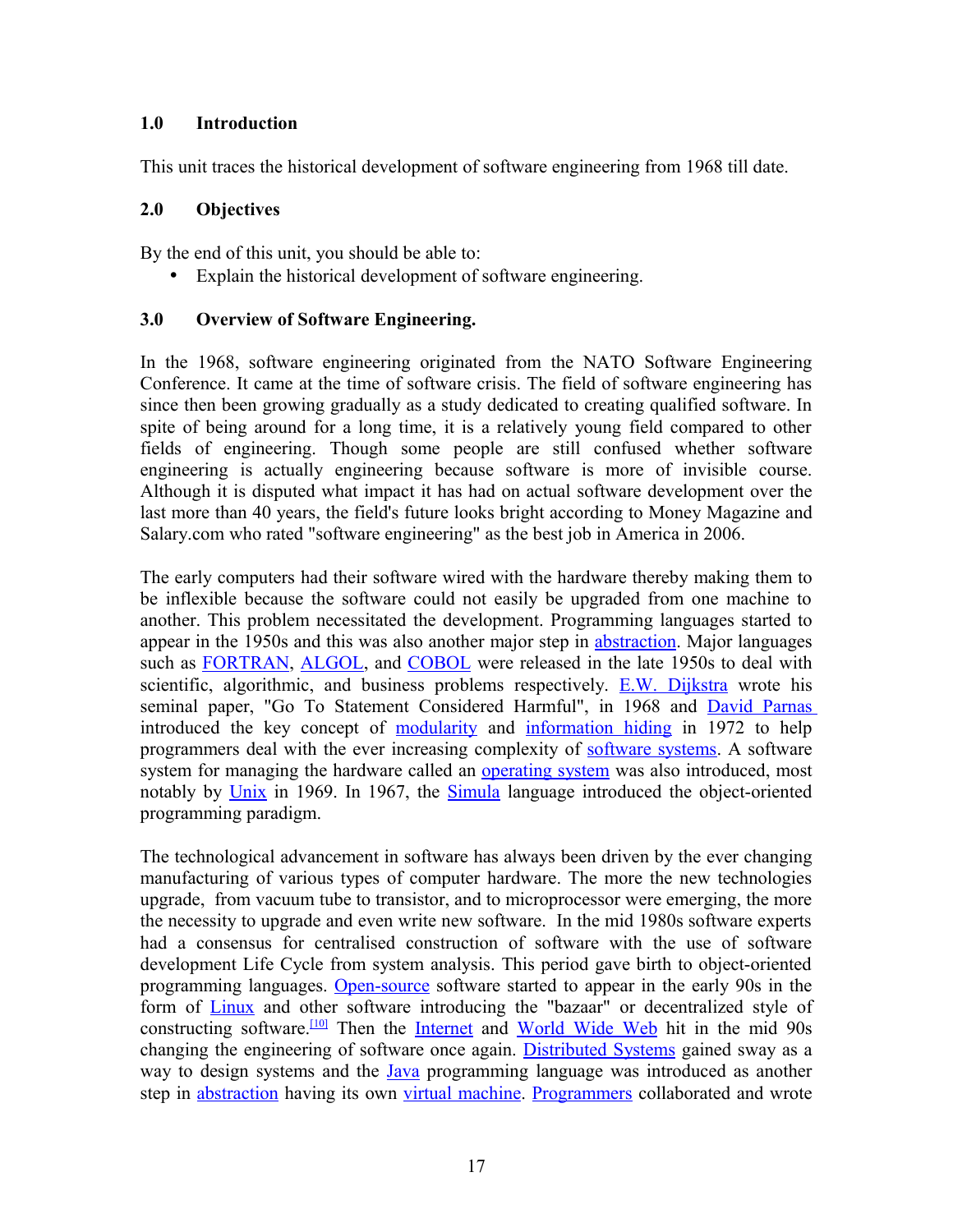the [Agile Manifesto](http://en.wikipedia.org/wiki/Agile_Manifesto) that favored more light weight processes to create cheaper and more timely software.

## **3.1 Evolution of Software Engineering**

There are a number of areas where the evolution of software engineering is notable:

- Professionanism: The early 1980s witnessed software engineering becoming a full-fledged profession like computer science and other engineering fields.
- Impact of women: In the early days of computer development (1940s, 1950s, and 1960s,), the men were found in the hardware sector because of the mental demand of hardwaring heavy duty equipment which was too strenuous for women. The witing of software was delegated to the women. Some of the women who were into many programming jobs at this time include [Grace Hopper](http://en.wikipedia.org/wiki/Grace_Hopper) and [Jamie Fenton.](http://en.wikipedia.org/wiki/Jamie_Fenton) Today, many fewer women work in software engineering than in other professions, this reason for this is yet to be ascertained.
- Processes: [Processes](http://en.wikipedia.org/wiki/Software_development_process) have become a great part of software engineering and re praised for their ability to improve software and sharply condemned for their potential to narrow programmers.
- Cost of hardware: The relative [cost](http://en.wikipedia.org/wiki/Cost) of software versus hardware has changed substantially over the last 50 years. When [mainframes](http://en.wikipedia.org/wiki/Mainframe_computer) were costly and needed large support staffs, the few organizations purchasing them also had enough to fund big, high-priced custom software engineering projects. Computers can now be said to be much more available and much more powerful, which has a lot of effects on software. The larger market can sustain large projects to create [commercial packages,](http://en.wikipedia.org/wiki/Commercial_off_the_shelf) as the practice of companies such as [Microsoft.](http://en.wikipedia.org/wiki/Microsoft) The inexpensive machines permit each programmer to have a terminal capable of fairly rapid [compilation.](http://en.wikipedia.org/wiki/Compiler) The programs under consideration can use techniques such as [garbage collection,](http://en.wikipedia.org/wiki/Garbage_collection) which make them easier and faster for the programmer to write. Conversely, many fewer organizations are concerned in employing programmers for large custom software projects, instead using commercial packages as much as possible.

## **3.2 The Pioneering Era**

The most key development was that new computers were emerging almost every year or two, making existing ones outdated. Programmers had to rewrite all their programs to run on these new computers. They did not have computers on their desks and had to go to the "computer room" or "computer laboratory". Jobs were run by booking for machine time or by operational staff. Jobs were run by inserting punched cards for input into the computer's card reader and waiting for results to come back on the printer.

The field was so new that the idea of management using schedule was absent. Guessing the completion time of project predictions was almost unfeasible Computer hardware was application-based. Scientific and business tasks needed different machines. High level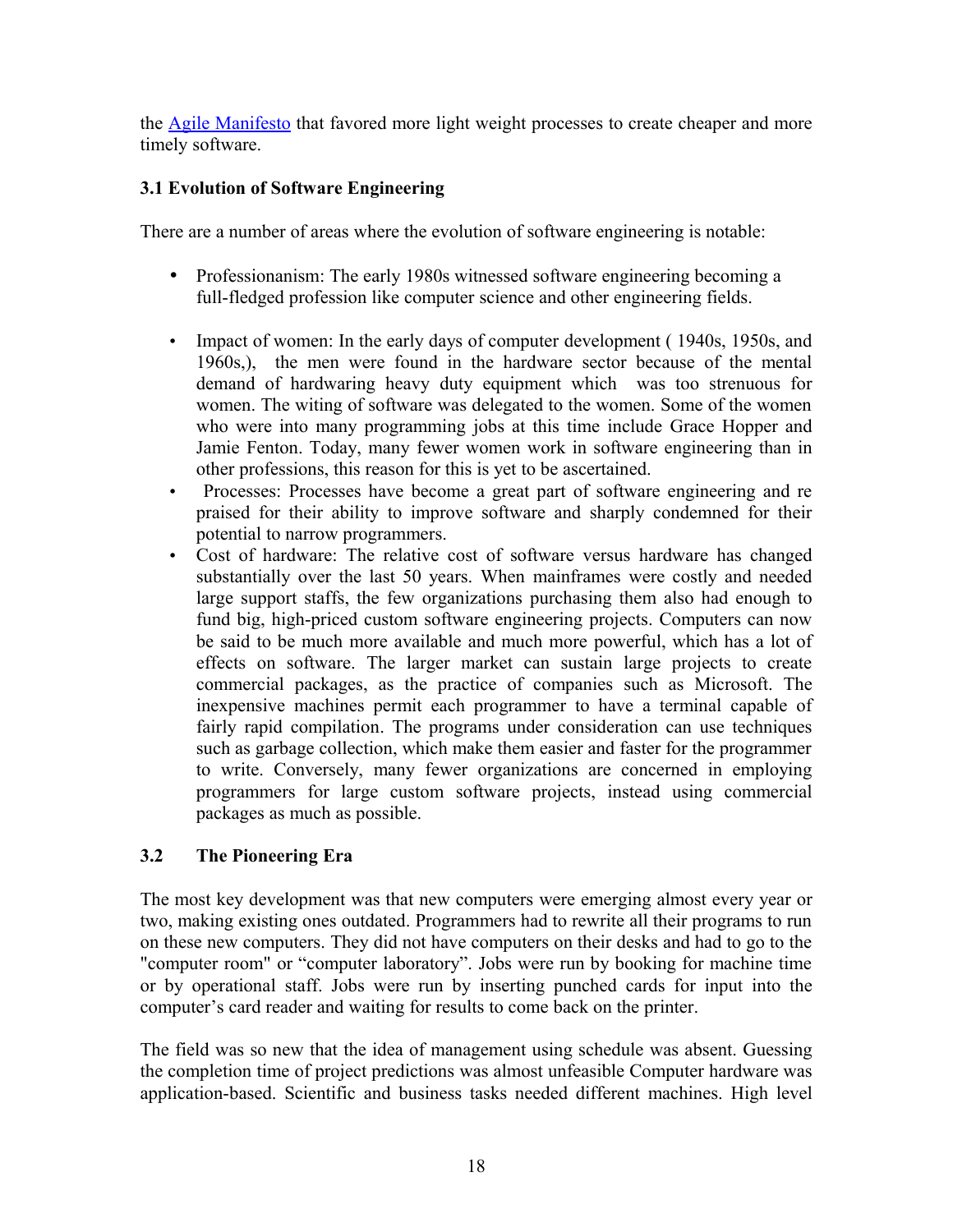languages like FORTRAN, COBOL, and ALGOL were developed to take care of the need to frequently translate old software to meet the needs of new machines. Systems software was given out for free by the vendors since it must to be installed in the computer before it is sold. Custom software was sold by a few companies but no sale of packaged software.

Organisation such as like IBM's scientific user group SHARE gave out software free and as a result reuse was order of the day. Academia did not yet teach the principles of computer science. Modular programming and data abstraction were already being used in programming.

## **3.3 1945 to 1965: The origins**

The term *software engineering* came into existence in the late 1950s and early 1960s. Programmers have always known about civil, electrical, and computer engineering but fount it difficult to marry engineering with software.

In 1968 and 1969, two conferences on software engineering were sponsored by the [NATO Science Committee.](http://en.wikipedia.org/w/index.php?title=NATO_Science_Committee&action=edit&redlink=1) This gave the field its initial boost. It was widely believed that these conferences marked the official start of the profession of *software engineering*.

## **3.4 1965 to 1985: The software crisis**

Software engineering was prompted by the *[software crisis](http://en.wikipedia.org/wiki/Software_crisis)* of the 1960s, 1970s, and 1980s. It was the crisis that identified many of the problems of software development. This era was also characterised by: run over budget and schedule, property damage and loss of life caused by poor project management. Initially the software crisis was defined in terms of [productivity,](http://en.wikipedia.org/wiki/Productivity) but advanced to emphasize [quality.](http://en.wikipedia.org/wiki/Software_quality_assurance)

- Cost and [Budget Overruns:](http://en.wikipedia.org/wiki/Budget_overrun) The [OS/360](http://en.wikipedia.org/wiki/OS/360) operating system was a classic example. It was a decade-long project from the 1960s and eventually produced one of the most complex software systems at the time.
- Property Damage: Software defects can result in property damage. Poor [software](http://en.wikipedia.org/wiki/Software_security) [security](http://en.wikipedia.org/wiki/Software_security) allows hackers to steal identities, costing time, money, and reputations.
- Life and Death: Software defects can kill. Some embedded systems used in [radiotherapy](http://en.wikipedia.org/wiki/Radiotherapy) machines failed so disastrously that they administered poisonous doses of [radiation](http://en.wikipedia.org/wiki/Radiation) to patients. The most famous of these failures is the *[Therac 25](http://en.wikipedia.org/wiki/Therac_25)* incident.

## **3.5 1985 to 1989: No silver bullet**

For years, solving the software crisis was the primary concern for researchers and companies producing software tools. Apparently, they proclaim every new technology and practice from the 1970s to the 1990s as a *[silver bullet](http://en.wikipedia.org/wiki/Silver_bullet)* to solve the software crisis. Tools, discipline, [formal methods,](http://en.wikipedia.org/wiki/Formal_methods) process, and professionalism were published as silver bullets: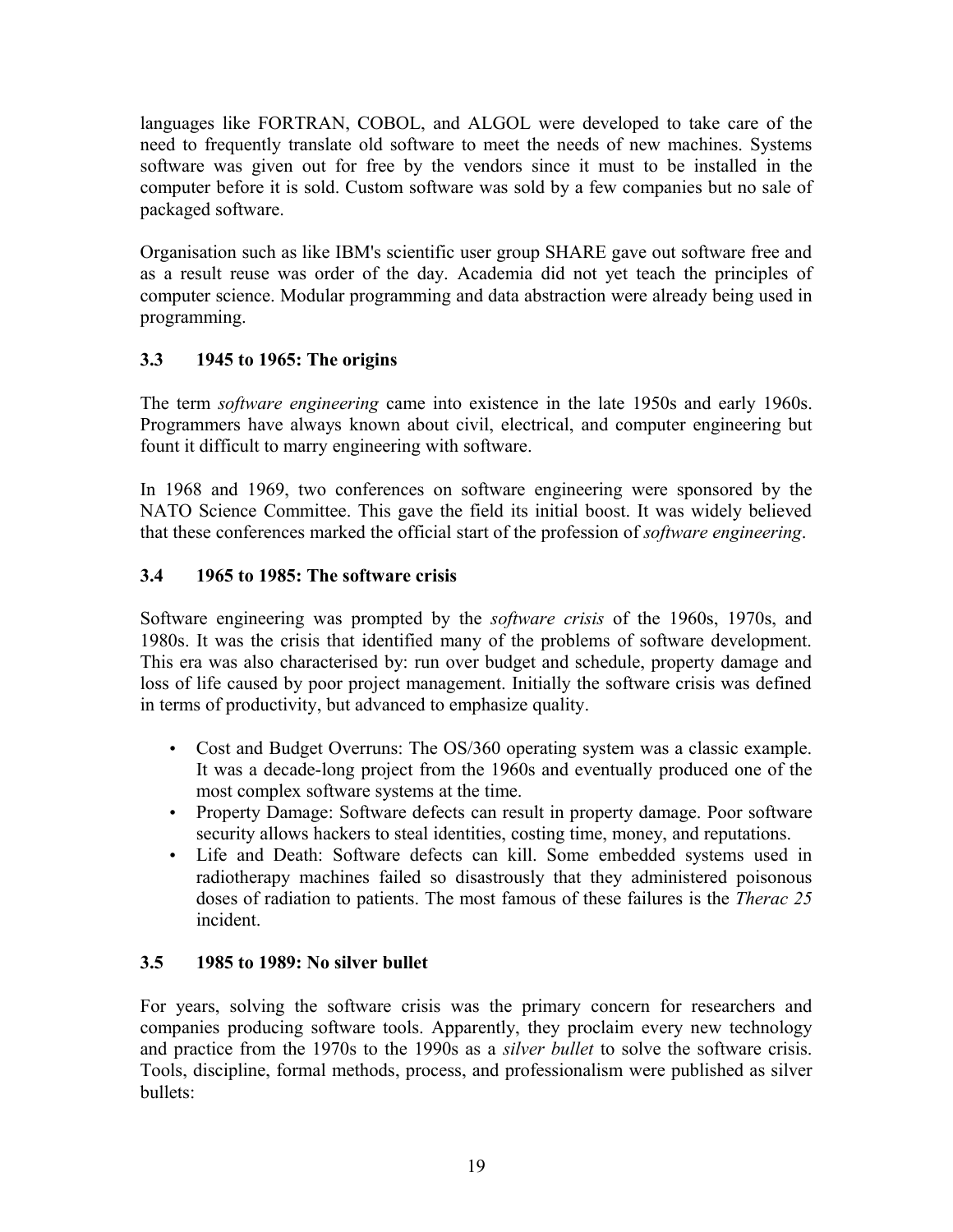- Tools: Particularly underline tools include: [Structured programming,](http://en.wikipedia.org/wiki/Structured_programming) [object](http://en.wikipedia.org/wiki/Object-oriented_programming)[oriented programming,](http://en.wikipedia.org/wiki/Object-oriented_programming) CASE tools, [Ada,](http://en.wikipedia.org/wiki/Ada_programming_language) [Java,](http://en.wikipedia.org/wiki/Java_(programming_language)) [documentation,](http://en.wikipedia.org/wiki/Documentation) [standards,](http://en.wikipedia.org/wiki/Standardization) and [Unified Modeling Language](http://en.wikipedia.org/wiki/Unified_Modeling_Language) were touted as silver bullets.
- Discipline: Some pundits argued that the software crisis was due to the lack of [discipline](http://en.wikipedia.org/wiki/Discipline) of programmers.
- Formal methods: Some believed that if formal engineering methodologies would be applied to [software development,](http://en.wikipedia.org/wiki/Software_development) then production of software would become as predictable an [industry](http://en.wikipedia.org/wiki/Industry) as other branches of [engineering.](http://en.wikipedia.org/wiki/Engineering) They advocated proving all programs correct.
- Process: Many advocated the use of defined processes and [methodologies](http://en.wikipedia.org/wiki/Methodology_(software_engineering)) like the [Capability Maturity Model.](http://en.wikipedia.org/wiki/Capability_Maturity_Model)
- Professionalism: This led to work on a code of [ethics,](http://en.wikipedia.org/wiki/Ethic) [licenses,](http://en.wikipedia.org/wiki/License) and [professionalism.](http://en.wikipedia.org/wiki/Professionalism)

 Fred Brooks [\(1986\)](http://en.wikipedia.org/wiki/1986), *No Silver Bullet* article, argued that no individual [technology](http://en.wikipedia.org/wiki/Technology) or practice would ever make a 10-fold improvement in productivity within 10 years.

Debate about silver bullets continued over the following decade. Supporter for [Ada,](http://en.wikipedia.org/wiki/Ada_programming_language) [components,](http://en.wikipedia.org/wiki/Software_componentry) and [processes](http://en.wikipedia.org/wiki/Process_(computing)) continued arguing for years that their favorite technology would be a silver bullet. Skeptics disagreed. Eventually, almost everyone accepted that no silver bullet would ever be found. Yet, claims about *silver bullets* arise now and again, even today.

*" No silver bullet" means different things to different people;* some *take" no silver bullet" to mean that software engineering failed. The pursuit for a single key to success* never worked. All known technologies and practices have only made incremental improvements to productivity and quality. Yet, there are no silver bullets for any other profession, either. Others interpret *no silver bullet* as evidence that software engineering has finally matured and recognized that projects succeed due to hard work.

However, it could also be pointed out that there are, in fact, a series of *silver bullets* today, including lightweight methodologies, spreadsheet calculators, customized [browsers,](http://en.wikipedia.org/wiki/Web_browser) in-site search engines, database report generators, integrated design-test coding-editors with memory/differences/undo, and specialty shops that generate niche software, such as information websites, at a fraction of the cost of totally customized website development. Nevertheless, the field of software engineering looks as if it is too difficult and different for a single "silver bullet" to improve most issues, and each issue accounts for only a small portion of all software problems.

## **3.6 1990 to 1999: Importance of the Internet**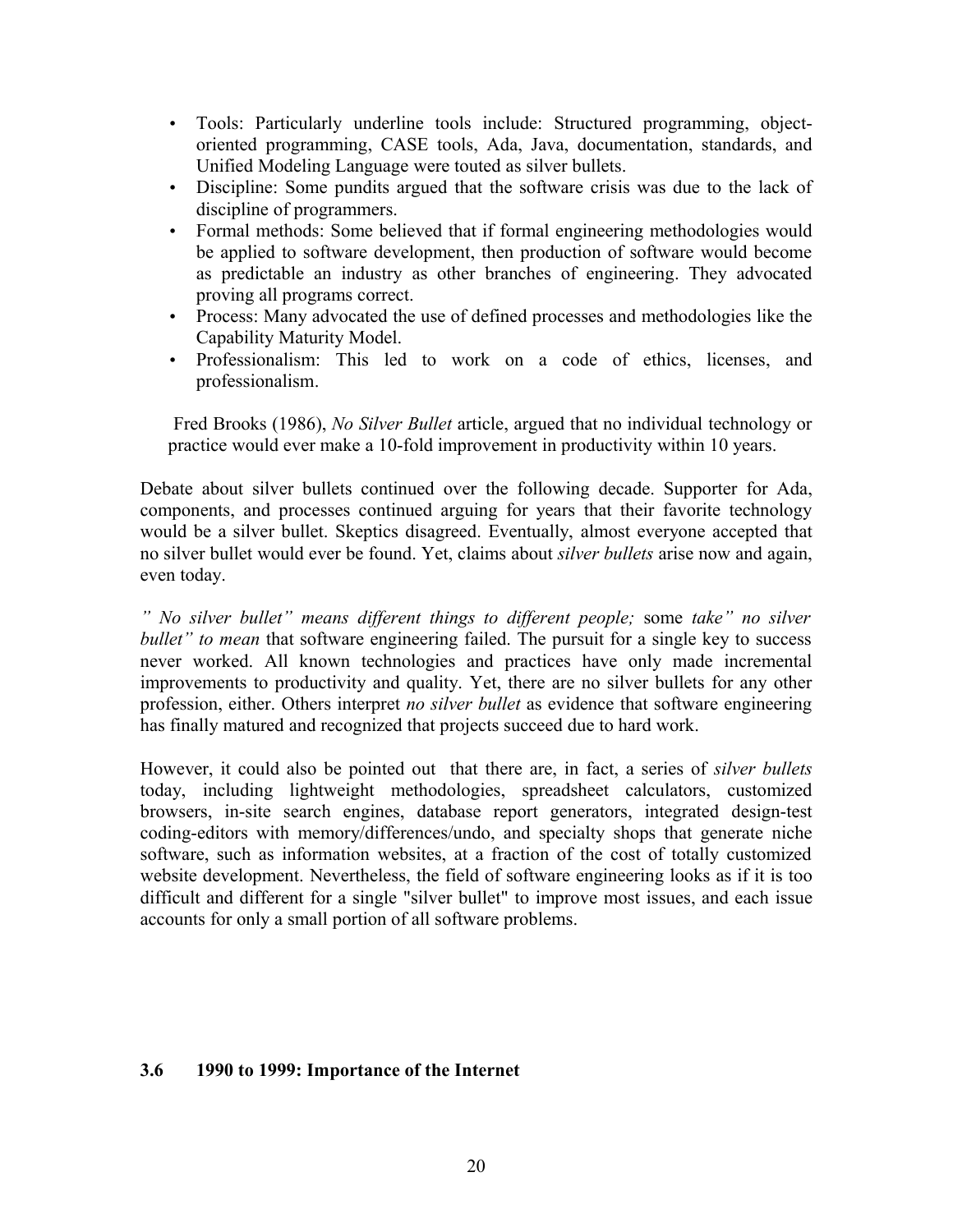The birth of internet played a major role in software engineering. With its arrival, information could be gotten from the World Wide Web speedily. Programmers could handle illustrations, maps, photographs, and other images, plus simple animation, at a very fast rate.

It became easier to display and retrieve information as a result of the usage of browser on the HTML language. The widespread of network connections brought in computer viruses and worms on MS Windows computers. These new technologies brought in a lot good innovations such as e-mailing, web-based searching, e-education to to mention a few. As a result, many software systems had to be re-designed for international searching. It was also required to translate the information flow in multiple foreign languages Many software systems were designed for multi-language usage, based on design concepts from human translators.

## **3.7 2000 to Present: Lightweight Methodologies**

This era witnessed increasing demand for software in many smaller organizations. There was also the need for inexpensive software solutions and this led to the growth of simpler, faster methodologies that developed running software, from requirements to deployment. There was a change from rapid-prototyping to entire *lightweight methodologies.* For example, Extreme Programming (XP), tried to simplify many areas of software engineering, including requirements gathering and reliability testing for the growing, vast number of small software systems.

## **3.8 What is it today**

Software Engineering as a profession is now being defined as a field of human experts in boundary and content. Software Engineering is rated as one of the best job in developed economies in terms of growth, pay, and flexibility and so on.

# **3.8.1Important figures in the history of software engineering**

## **Listed below are some renowned software engineers:**

- [Charles Bachman](http://en.wikipedia.org/wiki/Charles_Bachman) (born 1924) is particularly known for his work in the area of [databases.](http://en.wikipedia.org/wiki/Databases)
- [Fred Brooks](http://en.wikipedia.org/wiki/Fred_Brooks) (born 1931)) best-known for managing the development of [OS/360.](http://en.wikipedia.org/wiki/OS/360)
- [Peter Chen,](http://en.wikipedia.org/wiki/Peter_Chen) known for the development of [entity-relationship modeling.](http://en.wikipedia.org/wiki/Entity-relationship_model)
- [Edsger Dijkstra](http://en.wikipedia.org/wiki/Edsger_Dijkstra) (1930-2002) developed the framework for proper programming.
- [David Parnas](http://en.wikipedia.org/wiki/David_Parnas) (born 1941) developed the concept of [information hiding](http://en.wikipedia.org/wiki/Information_hiding) in [modular programming.](http://en.wikipedia.org/wiki/Modular_programming)

**Activity C** What is the situation of software Engineering today?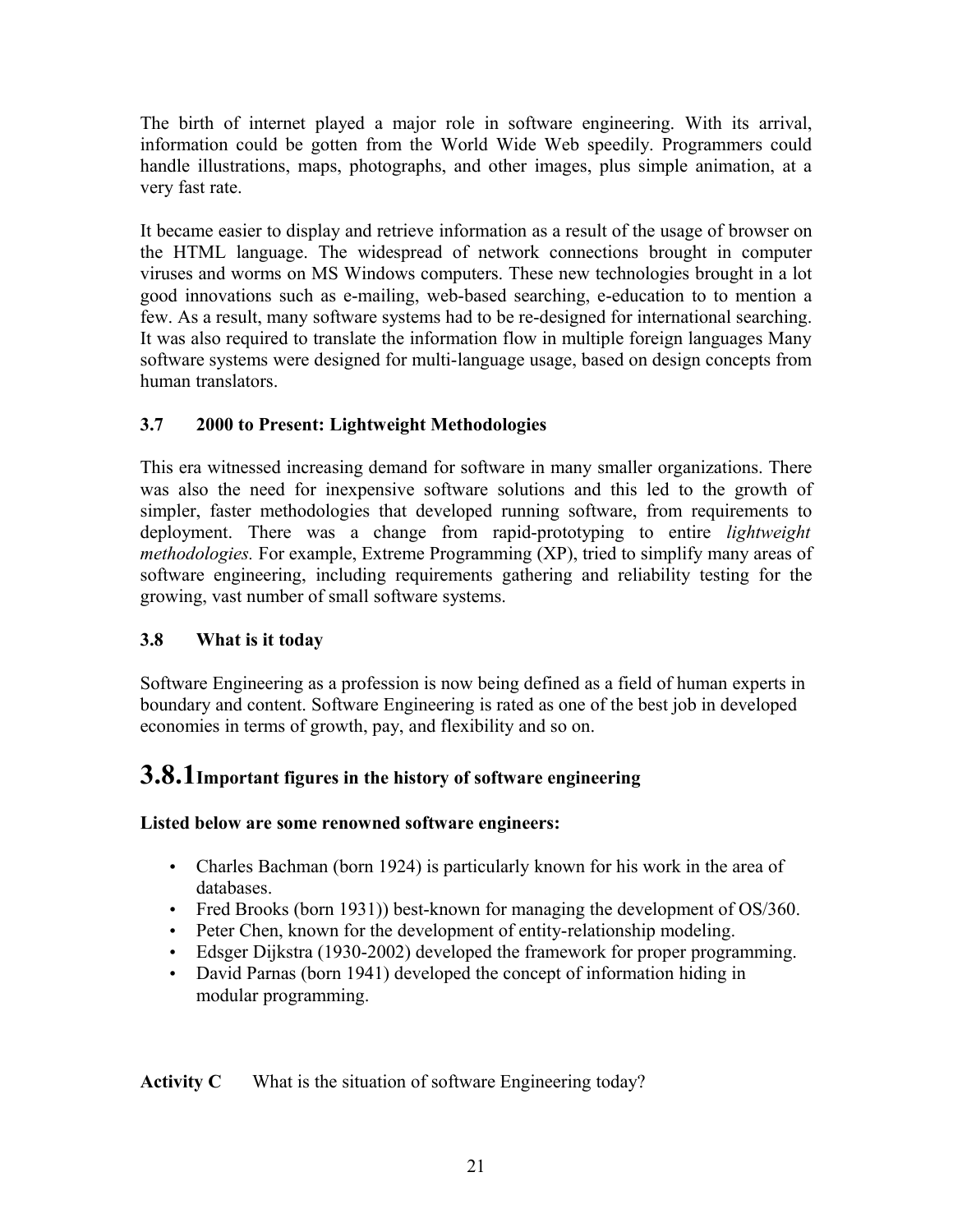## **4.0 Conclusion**

This unit has looked at the historical development of software engineering. It has considered among other things, the pioneering era, 1945-1965: the origins, 1965-1985: thee software crisis, **1985 to 1989: No silver bullet, 1990 to 1999: Prominence of the Internet, 2000 to Present, Lightweight Methodologies,, Software engineering today and the prominent figures in the history of software engineering**

#### **5.0 Summary**

In this unit, we have learnt that:

Software engineering has historical development which can be traced from 1968 till date.

#### 6.0 **Tutor Marked Assignment**

Discuss the historical development of software engineering

#### 7.0 **Further Reading and Other Resources**

Pressman, Roger S (2005). *Software Engineering: A Practitioner's Approach* (6th ed.). Boston, Mass: McGraw-Hill. ISBN 0072853182.

Sommerville, Ian (2007) [1982]. *Software Engineering* (8th ed.). Harlow, England: Pearson Education. ISBN 0-321-31379-8. http://www.pearsoned.co.uk/HigherEducation/Booksby/Sommerville/.

Ghezzi, Carlo (2003) [1991]. *Fundamentals of Software Engineering* (2nd (International) ed.). Pearson Education @ Prentice-Hall.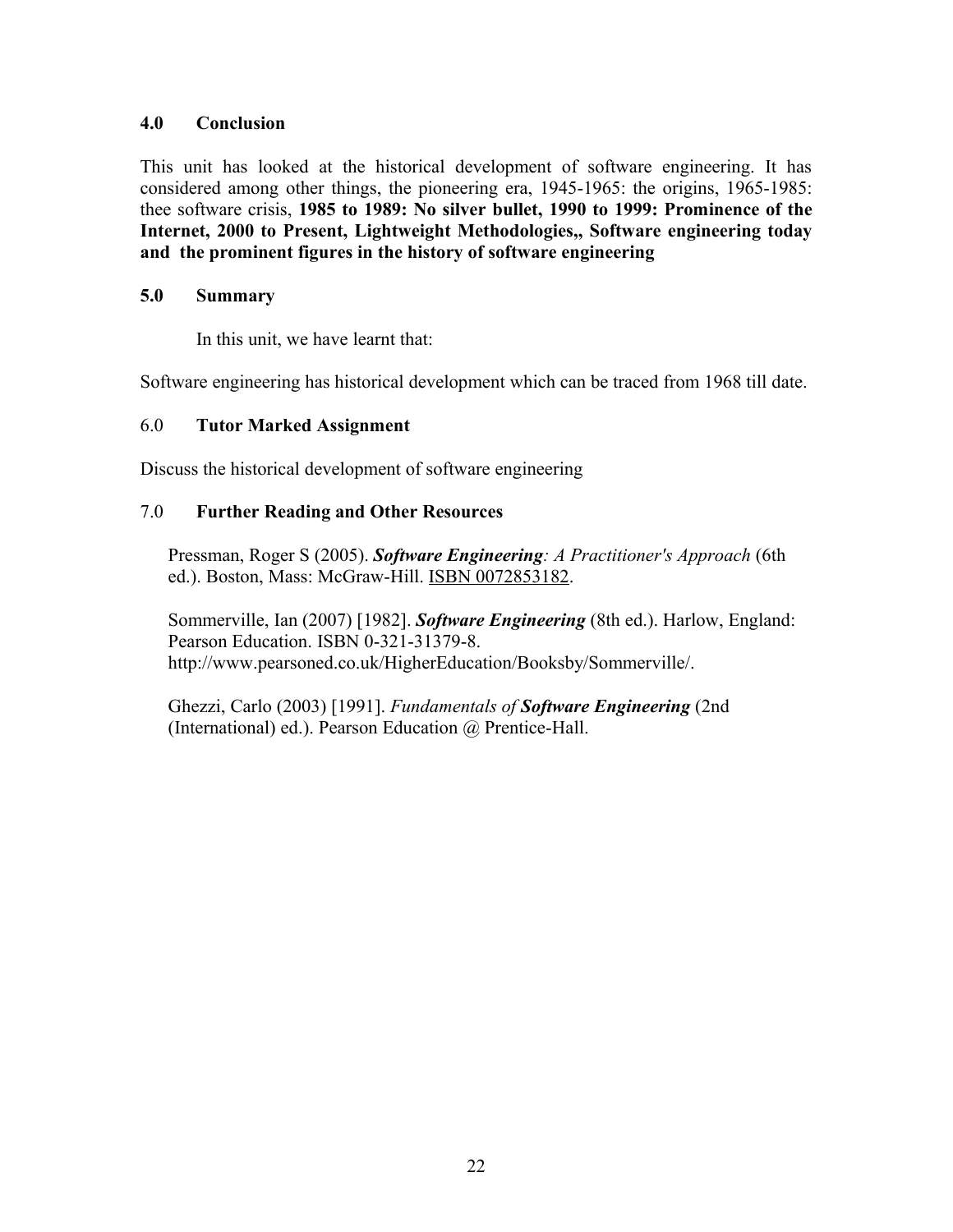## **Unit 4 Software Engineer**

## **1.0 Introduction**

In unit 3 the historical development of software engineering was discussed. If you will recall, it traced among other things, the pioneering era, 1945-1965: the origins, 1965-1985: thee software crisis, **1985 to 1989: No silver bullet, 1990 to 1999: Prominence of the Internet, 2000 to Present, Lightweight Methodologies, Software engineering today and the prominent figures in the history of software engineering. The material in this unit will explain who a software engineer is, his tasks,** technical and functional knowledge as well as occupational characteristics. **It is expected of you that at the end of the unit, you will have achieved the objectives listed below.**

## **2.0 Objectives**

By the end of this unit, you should be able to:

- Define who a software engineer is
- Explain the various tasks of a software engineer.
- Explain Technical and Functional Knowledge of a Software Engineer
- Explain the occupational characteristic of a software engineer.

## **3.0 Who is a Software Engineer?**

A **software engineer** is an individual who applies the principles of software engineering to the design, development, testing, and evaluation of the software and systems in order to meet with client's requirements. He/she fully designs software, tests, debugs and maintains it. Software engineer needs knowledge of varieties of computer programming languages and applications; to enable him cope with the varieties of works before him. In view of this, he can sometimes be referred to as a computer programmer.

## **3.1 Functions of a Software Engineer**

- Analyses information to determine, recommend, and plan computer specifications and layouts, and peripheral equipment modifications.
- Analyses user needs and software requirements to determine feasibility of design within time and cost constraints.
- Coordinates software system installation and monitor equipment functioning to ensure specifications are met.
- Designs, develops and modifies software systems, using scientific analysis and mathematical models to predict and measure outcome and consequences of design.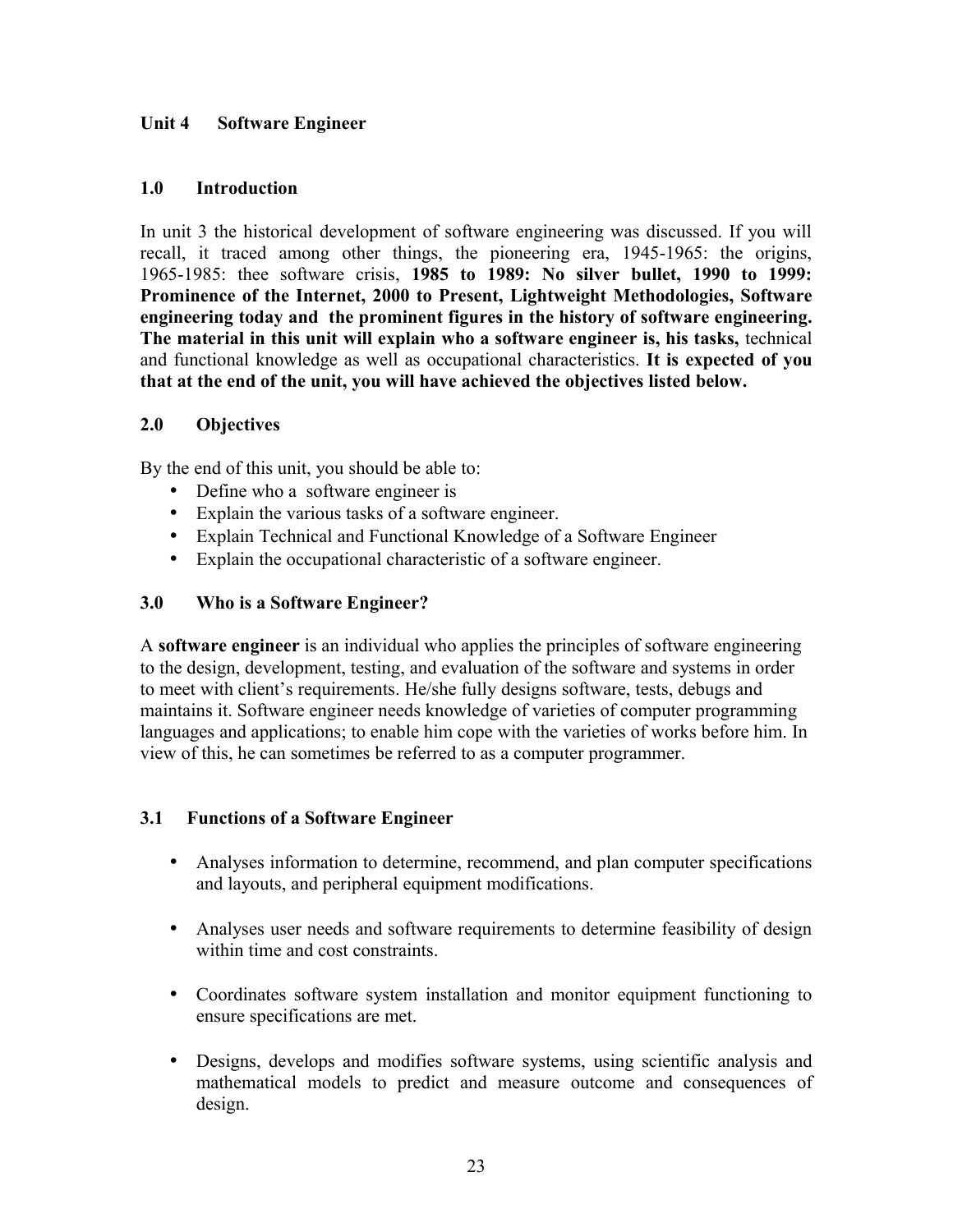- Determines system performance standards.
- Develops and direct software system testing and validation procedures, programming, and documentation.
- Modifies existing software to correct errors; allow it to acclimatise to new hardware, or to improve its performance.
- Obtains and evaluates information on factors such as reporting formats required, costs, and security needs to determine hardware configuration.
- Stores, retrieves, and manipulates data for analysis of system capabilities and requirements.

## 3.8.2 **Technical and Functional Knowledge and requirements of a Software Engineer**

Most employers commonly recognise the technical and functional knowledge statements listed below as general occupational qualifications for Computer Software Engineers Although it is not required for the software engineer to have all of the knowledge on the list in order to be a successful performer, adequate knowledge, skills, and abilities are necessary for effective delivery of service.

The Software Engineer should have Knowledge of:

- Circuit boards, processors, chips, electronic equipment, and computer hardware and software, as well as applications and programming.
- Practical application of engineering science and technology. This includes applying principles, techniques, procedures, and equipment to the design and production of various goods and services.
- Arithmetic, algebra, geometry, calculus, statistics, and their applications.
- Structure and content of the English language including the meaning and spelling of words, rules of composition, and grammar.
- Business and management principles involved in strategic planning, resource allocation, human resources modelling, leadership technique, production methods, and coordination of human and material resources.
- Principles and methods for curriculum and training design, teaching and instruction for individuals and groups, and the measurement of training effects.
- Design techniques, tools, and principles involved in production of precision technical plans, blueprints, drawings, and models.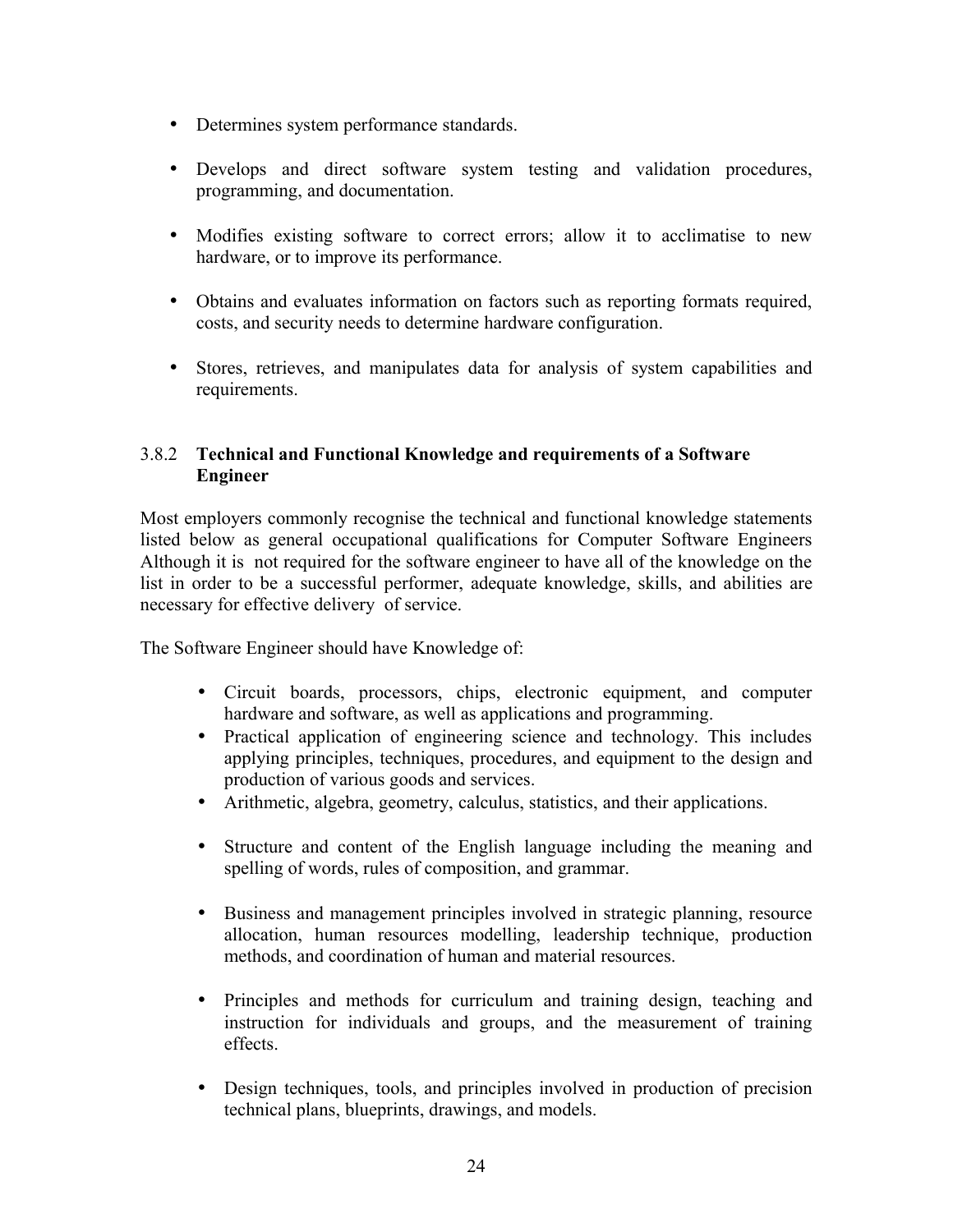- Administrative and clerical procedures and systems such as word processing, managing files and records, stenography and transcription, designing forms, and other office procedures and terminology.
- Principles and processes for providing customer and personal services. This includes customer needs assessment, meeting quality standards for services, and evaluation of customer satisfaction.
- Transmission, broadcasting, switching, control, and operation of telecommunications systems.

## **3.3 Occupational features of a software Engineer**

Occupations have traits or characteristics which give important clues about the nature of the work and work environment and offer you an opportunity to match your own personal interests to a specific occupation.

Software engineer occupational characteristics or features can be categorised as: **Realistic**, **Investigative** and **Conventional** as described below:

**Realistic** — Realistic occupations frequently involve work activities that include practical, hands-on problems and solutions. They often deal with plants, animals, and real-world materials like wood, tools, and machinery. Many of the occupations require working outside, and do not involve a lot of paperwork or working closely with others.

**Investigative** — Investigative occupations frequently involve working with ideas, and require an extensive amount of thinking. These occupations can involve searching for facts and figuring out problems mentally.

Activity **D** Discus the various tasks of software engineer.

## **4.0 Conclusion**

This unit has explained to you who software engineer is. You have also been informed of about his various task and occupational characteristics.

## **5.0 Summary**

In this unit, we have learnt that:

• A software engineer is an individual who applies the principles of software engineering to the design, development, testing, and evaluation of the software and systems in order to meet with client's requirements.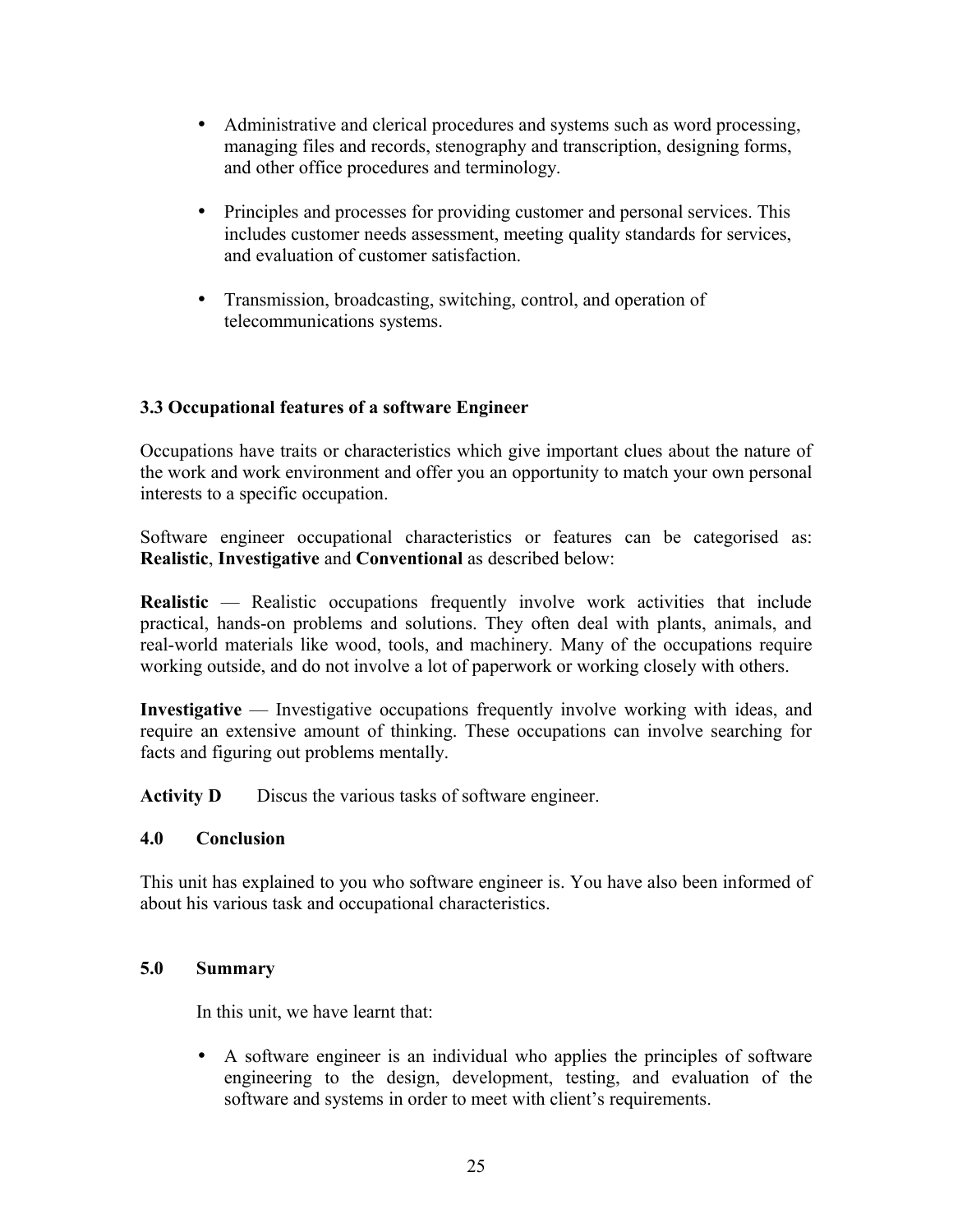- The tasks of a software engineer include: analysis of information, analysis of user needs and software requirements, coordination of software system installation, designs, development and modification of software systems etc.
- The software engineer should have functional and technical knowledge that will assist in service delivery.
- Occupational characteristics of a software engineer are categorise as : Realistic, Investigative and Conventional

## **6.0 Tutor Marked Assignment**

- 1 Who is a software engineer?
- **2** Explain the Technical and Functional Knowledge of a Software Engineer.
- 3 Discuss the occupational characteristic of a software engineer.

#### **7.0 Further Reading and Other Resources**

Bureau of Labor Statistics, U.S. Department of Labor, *USDL 05-2145: Occupational Employment and Wages, November 2004*

McConnell, Steve [\(July 10,](http://en.wikipedia.org/wiki/July_10) [2003.](http://en.wikipedia.org/wiki/2003) *Professional Software Development: Shorter Schedules, Higher Quality Products, More Successful Projects, Enhanced Careers*. [ISBN](http://en.wikipedia.org/wiki/Special:BookSources/9780321193674) [978-0321193674.](http://en.wikipedia.org/wiki/Special:BookSources/9780321193674)

**UNIT 5: Software Crisis.**

#### **1.0 Introduction**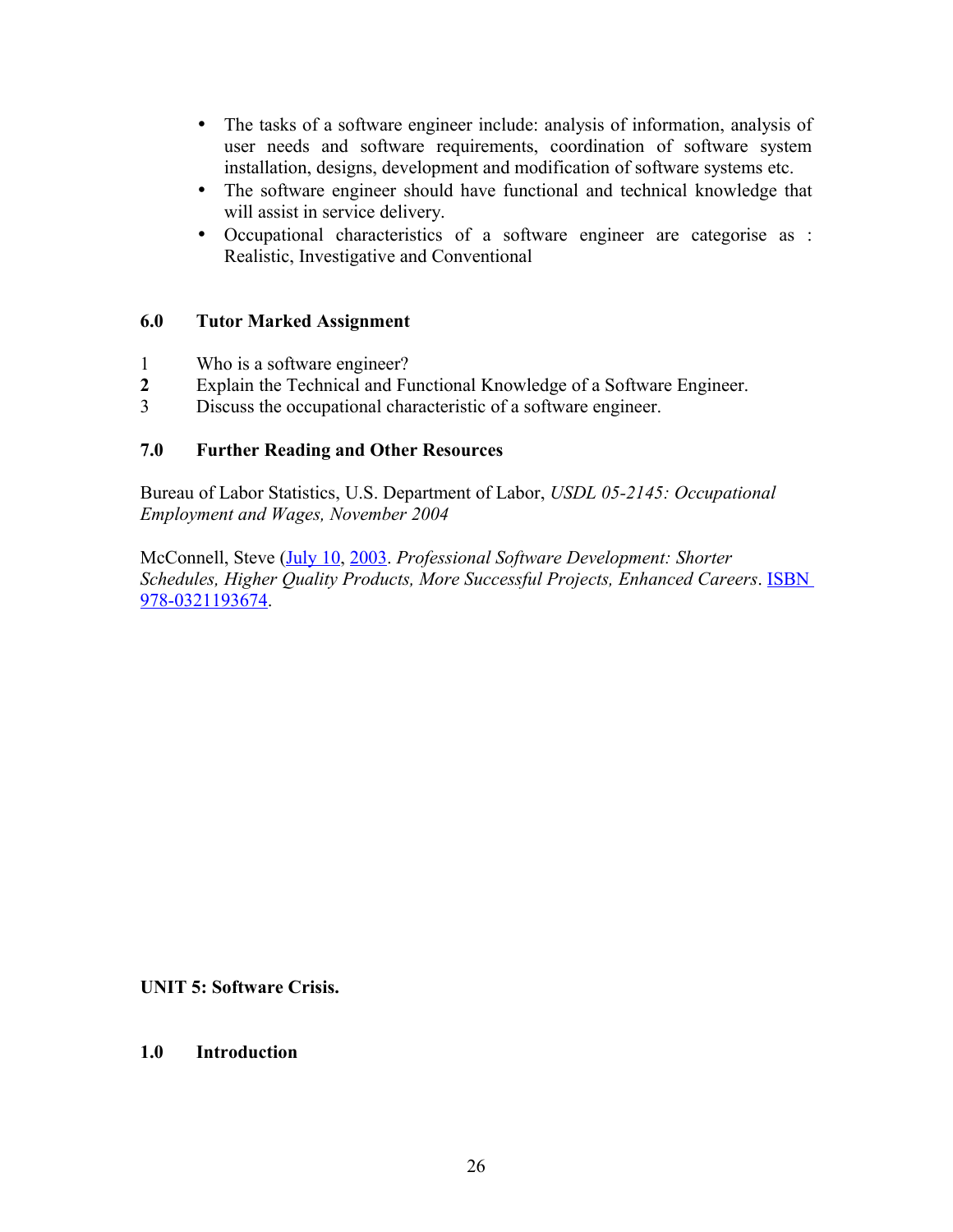In the last unit, you have learnt about the software engineer- his task, technical and functional knowledge as well as occupational characteristic. In this unit, we are going to learn about software crisis. You will learn among other things, the manifestation of software crisis, the causes of software engineering crisis and the solution to the crisis. Thus after studying this unit certain things will be required of you. They are listed in the objectives below.

## **2.0 Objectives**

By the end of this unit, you should be able to:

- Define software crisis.
- Explain the manifestation of software crisis
- Explain the causes of software engineering crisis.
- Explain the solution of software crisis.

## **3.0 What is Software Crisis?**

The term **software crisis** was used in the early days of [software engineering.](http://en.wikipedia.org/wiki/Software_engineering) It was used to describe the impact of prompt increases in computer power and the difficulty of the problems which could be tackled. In essence, it refers to the difficulty of writing correct, understandable, and verifiable computer programs. The sources of the software crisis are complexity, expectations, and change.

Conflicting requirements has always hindered software development process. For instance, while users demand a large number of features, customers generally want to minimise the amount they must pay for the software and the time required for its development.

F. L. Bauer coined the term "software crisis" at the first NATO Software Engineering Conference in 1968 at [Garmisch,](http://en.wikipedia.org/wiki/Garmisch) Germany. The term was used early in [Edsger Dijkstra'](http://en.wikipedia.org/wiki/Edsger_Dijkstra)s 1972 ACM Turing Award Lecture:

The major cause of the software crisis is that the machines have become more powerful! This implied that: as long as there were no machines, programming was no problem at all; when there were few weak computers, programming became a mild problem, and now with huge computers, programming has equally become a huge problem.

#### 3.1 M**anifestation of Software Crisis**

The crisis manifested itself in several ways:

- Projects running over-budget.
- Projects running over-time.
- Software was very inefficient.
- Software was of low quality.
- Software often did not meet requirements.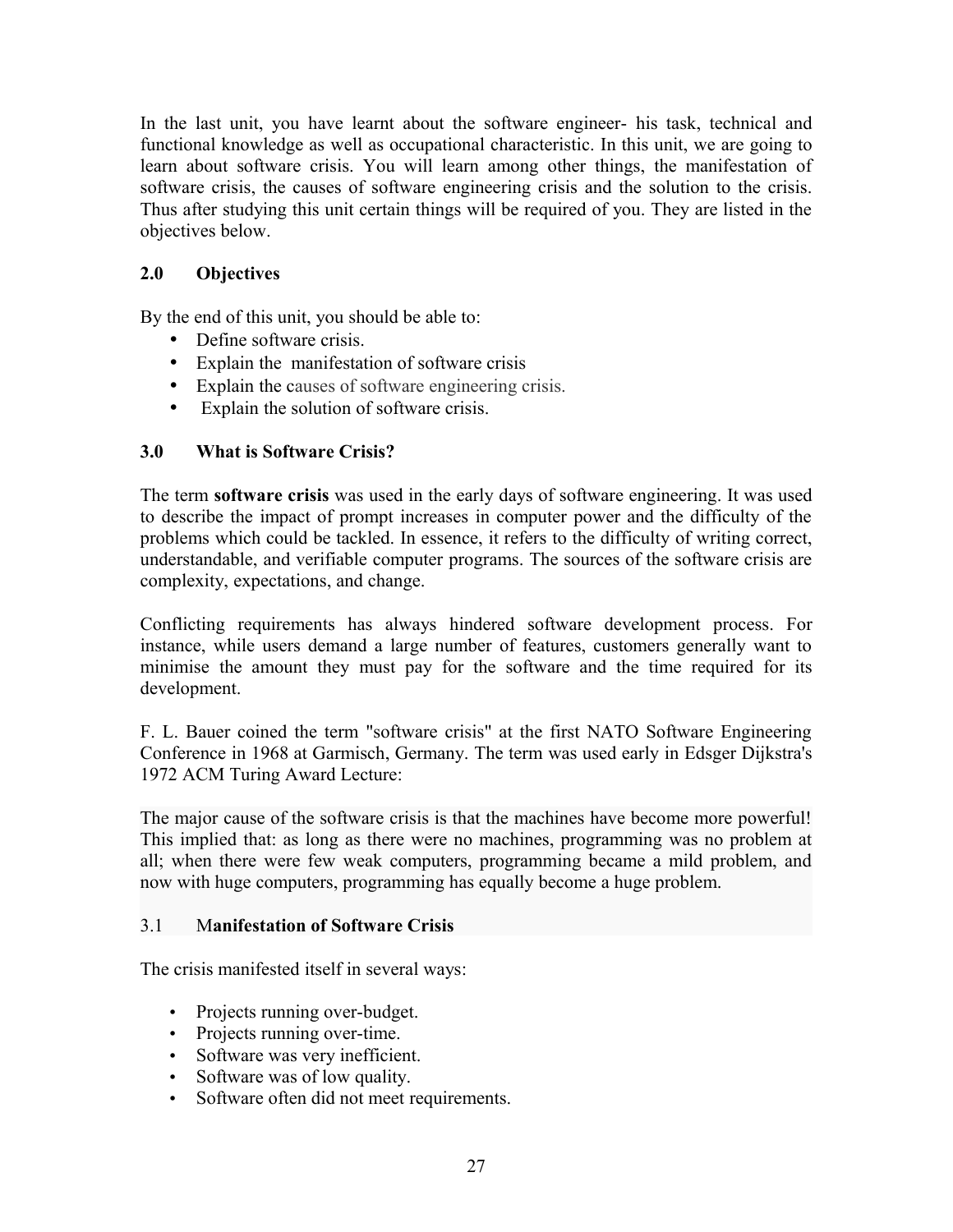- Projects were unmanageable and code difficult to maintain.
- Software was never delivered.

## **3.2 Causes of Software Engineering Crisis**

The challenging practical areas include: fiscal, human resource, infrastructure, and marketing.. The very causes of failure in software development industries can be from two areas twofold: **1) Poor marketing efforts, and 2) Lack of quality products**.

**3.2.1 Poor marketing efforts**  The problem of poor marketing efforts is more noticeable in the developing economies, where consumers of software products prefers imported software to the detriment of locally developed ones. This problem is compounded by poor marketing approaches and the fact that most of the hardware was not manufactured locally. Though the use of software in our industries, service providing organizations, and other commercial institutions is increasing appreciably, the demand of locally developed software products is not going faster at the same rate.

One of the major reasons of this is lack of any established national policy that can speed up the creation of internal market for locally developed software products. Relatively low price of foreign (especially from the neighbouring country) software attracts the consumers in acquiring foreign products rather than buying local one.

One may wants to ask why the clients will go for local software. In this situation, the question may also be why is that the foreign software products are cheaper than the locally developed software products? The answers to these questions are not far fetched. The cost of initial take off of producing software product is significantly much higher than its subsequent versions because the latter can be produced by merely copying the initial one.

Most of the foreign software products available in the market are their succeeding versions. For this reason, the consumers in our country do not have to bear the initial cost of the development. Furthermore, this software is more reliable as they already have reputable high report. Many international commercial companies use these products efficiently.

On the contrary, most of the software firms in Bangladesh for example, need to charge the initial cost for development for their clients even though the reliability of their products is quite uncertain. Consequently, the local clients are not interested in buying local software products. To change this situation, the government must take steps by imposing high tax on foreign software products and by implementing strict copyright act for the use of software products.

#### **International market**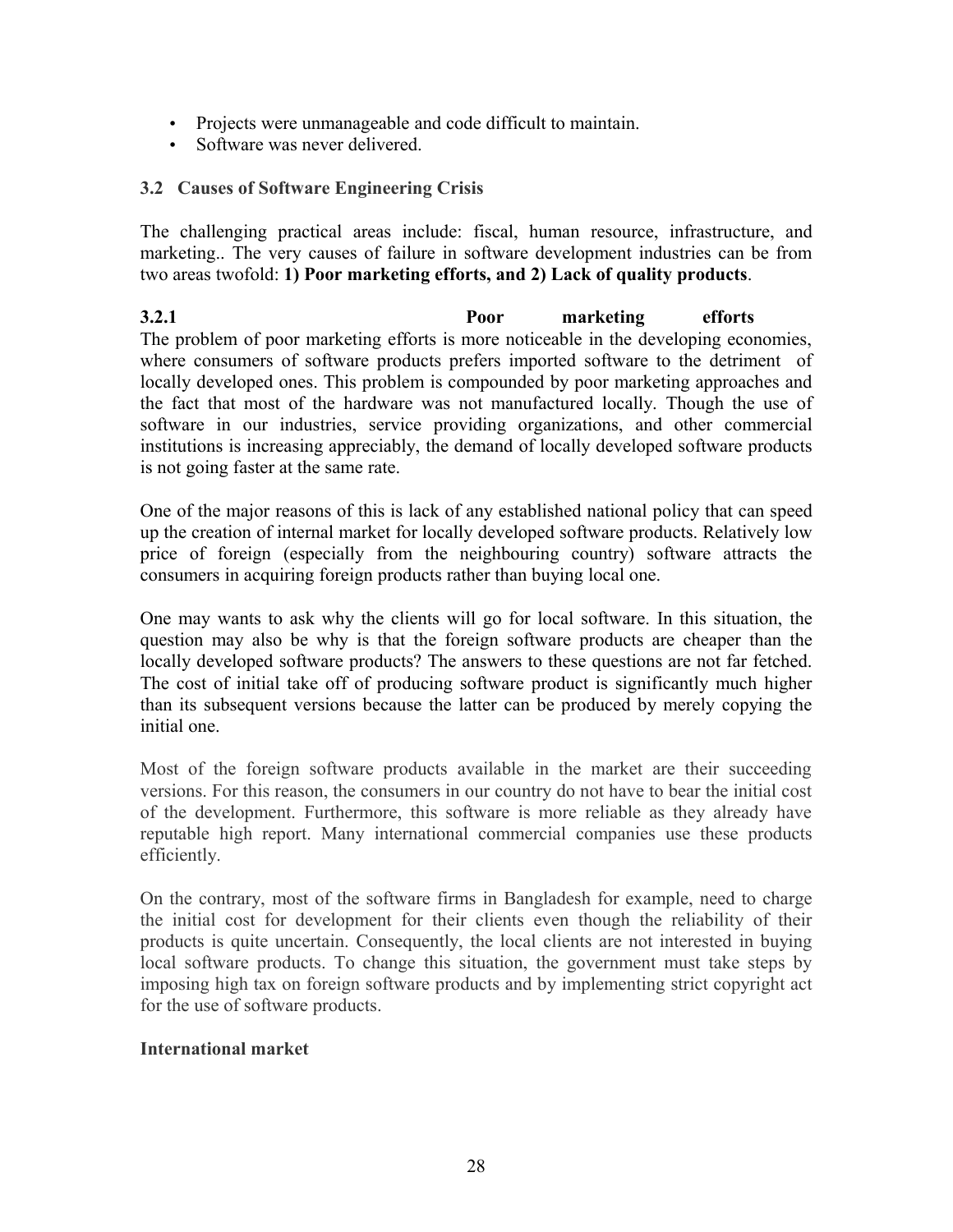Apart from developing internal software market, we also need to aim at the international market. At present, as our software firms have no high report in developing software products, competing with other country will just be a fruitless effort. India for example has a high profile as far as software development is concern. India has been in global market for at least twenty years. India can take advantage of buying software from global market because of the long-time experience as well as availability of many high level IT experts at relatively low cost compared with the developed countries. Apart from these, India has professional immigrant communities in the US and in other developed countries who have succeeded in influencing the global market to procure software projects for India.

We cannot, therefore compete with India at this time to buy software projects from the global market. However, there is the need to have a policy to boost our marketing strategy to procure global software projects. One of the ways to do this is to allow country like Bangladesh through its embassies/high commissions to open up a special software marketing unit in different developed countries. Apart from this our professional expatriates living in the USA and other developed countries can also assist by setting up software firms to procure software projects to be developed in Bangladesh at low cost.

In the area of software development, timing is a essential factor. Inability to deliver the product to time can lead to loss of clients. . Our observation has shown that client cancel out work order when the software firms failed to meet up the deadline. Failure to meet up deadline for any software project may result in negative attitude to our software marketing efforts

**Pricing.** One of the major challenges to software developer is how to put price on the product. Most of the time, the question is "How much should our product go for. On one hand, asking too little price will be jeopardized because in that case developers will no be able to brake even. On the other hand, charging too much for the product will be a barrier to our marketing efforts. In order to solve this problem, scientific economic theories needs to be applied.

These theories must be applied when the software companies fix the prices of their product. One major lesson here is that we that are just starting in the global software market should minimise our profit margin.

**3.2.2 Lack of quality products** Since most of the systems are to be used in real time environment, quality assurance is of primary concern. Presently our software companies are yet to be on ground as far as developing quality software is concerned. It will be of interest to note that presently we have over 200 software developing firms and only 20 of them have earned ISO 9001 certification and not even a single one has gotten CMM/CMM1 level 3. Even though certification is not important yardstick for quality of software product, yet ISO certification is important because it focuses on the general aspects of development to certify the quality. It must also be stated that if a software product could pass at least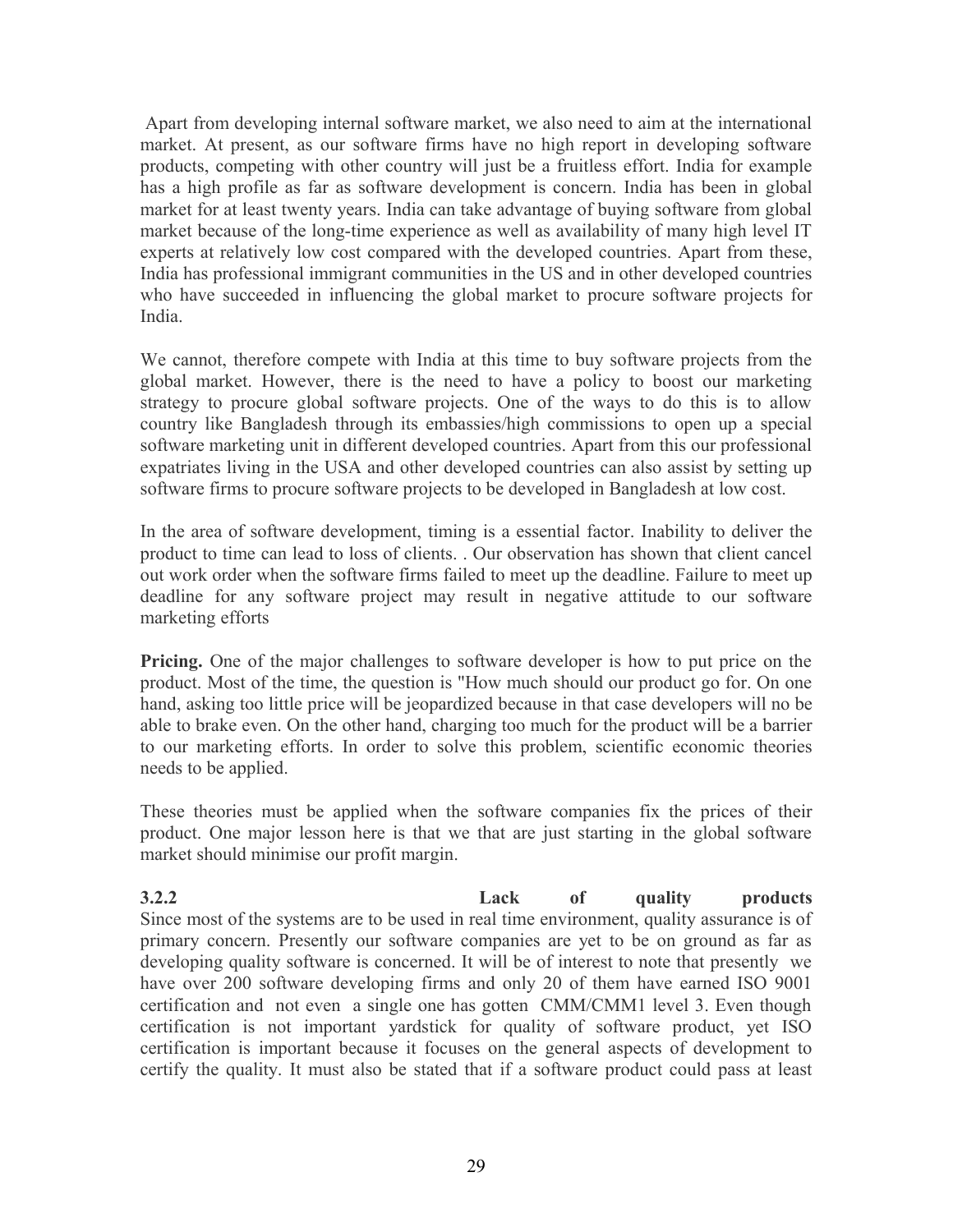level three of CMM/CMM1 then we can classify this as quality product. The hindrances to achieving quality software on part of our software industries are discussed below:

**3.2.1 Lack of expertise in producing sound user requirements:** Allowing the developing firms to go through some defined software development steps as suggested in software engineering discipline is a pathway to ensure the quality of software products.. The very first step is to analyze the users' requirement and designing of the system vastly depends on defining users' requirement precisely.

Ideally system analysts should do all sorts of analysis to produce user requirement analysis documents. Regrettably, in Bangladesh, a few firms do not pay much attention to producing sound user requirement documents. This reveals lack of theoretical knowledge in system analysis and design. To produce high quality requirement analysis documents there is needs for an in-depth theoretical knowledge in system analysis and design. But many of local software development firms lack the expertise in this field. In order to rectify this problem, academics in the field have to be consulted to give necessary assistance that will gear towards producing sound user requirement analysis documents.

**Lack of expertise in designing the system:** Aside user requirement analysis, another important aspect is the development process is the designing part of the software product. The design of any system affects the effectiveness of any implemented software. Again, one of the major problems confronting our software industries is non availability of expert software designers. It is a fact to point out that out what we have on ground are programmers or coders but the number of experienced and expert software engineers is till not many.

In fact, we rarely have resourceful persons who can guide large and complex software projects properly our software industries. The result is that there are no quality end products It may be mentioned here that sound academic knowledge in software engineering is a must for developing a quality software system. A link between industries and academic institutions can improve this situation. The utilisation of theoretical sound knowledge of academics in industrial software project cannot be overlooked. Besides depending on the complexity of the project, software firms may need to involve foreign experts for specific period to complete the project properly.

## **Lack of knowledge in developing model**

 There is need to follow some specific model in software development process. The practice in many software development firms is not to follow any particular model, and this has so much affected the quality of software product. It is mandatory for a software developer, therefore, to select a model prior to starting a software project so as to have quality product.

**Absence of proper software testing procedure:** For us to have quality software production the issue of software testing should be taken with utmost seriousness. demands exhaustive test to check its performance. Many theoretical testing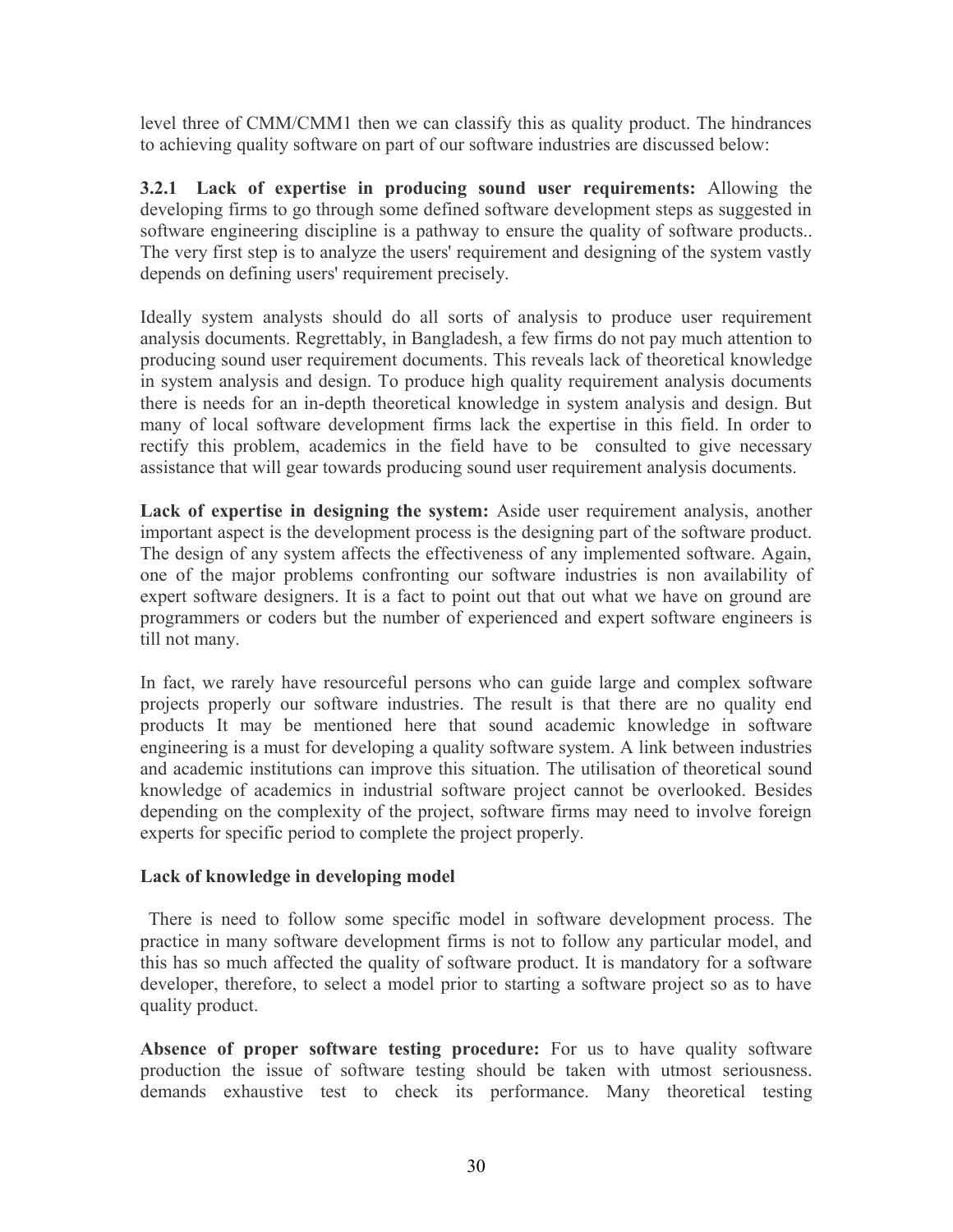methodologies abound to check the performance and integrity of the software. It is rather unfortunate to note that many developing firms go ahead to , hastily deliver the end products to their clients without performing extensive test. The result of this is that many software products are not free from bugs. It should be pointed here that fixing the bugs after is costlier than during the developing time. It is therefore important for developers to perform the test phase of the development before delivering the end product to the clients.

**Inconsistent documentation:** Documentation is a very important aspect of software development. Most of the time, the document produced by some software firms is either incomplete or inconsistent. Since software is ever-growing product, documentation in coding must be produced and preserved for the future possible enhancement of the software.

## **Solution to Software Crisis**

Various processes and methodologies have been developed over the last few decades to "tame" the software crisis, with varying degrees of success. However, it is widely agreed that there is [no "silver bullet"](http://en.wikipedia.org/wiki/No_Silver_Bullet) ― that is, no single approach which will prevent project overruns and failures in all cases. In general, software projects which are large, complicated, poorly-specified, and involve unfamiliar aspects, are still particularly vulnerable to large, unanticipated problems

**Activity E** What is the major cause software crisis

## **4.0 Conclusion**

In this unit you have learnt about the crisis in software engineering- its manifestation, causes and solution.

## **5.0 Summary**

In this unit, we have learnt that:

Software crisis refers to the difficulty of writing correct, understandable, and verifiable computer programs

.The crisis manifested itself in several ways such as: Projects running over-budget, Projects running over-time, Software was very inefficient, software was of low quality, Software often did not meet requirements, Projects were unmanageable and code difficult to maintain, Software was never delivered.

The very causes of failure in software development industries can be seen as twofold: **1) Poor marketing efforts, and 2) Lack of quality products**.

## **6.0 Tutor Marked Assignment**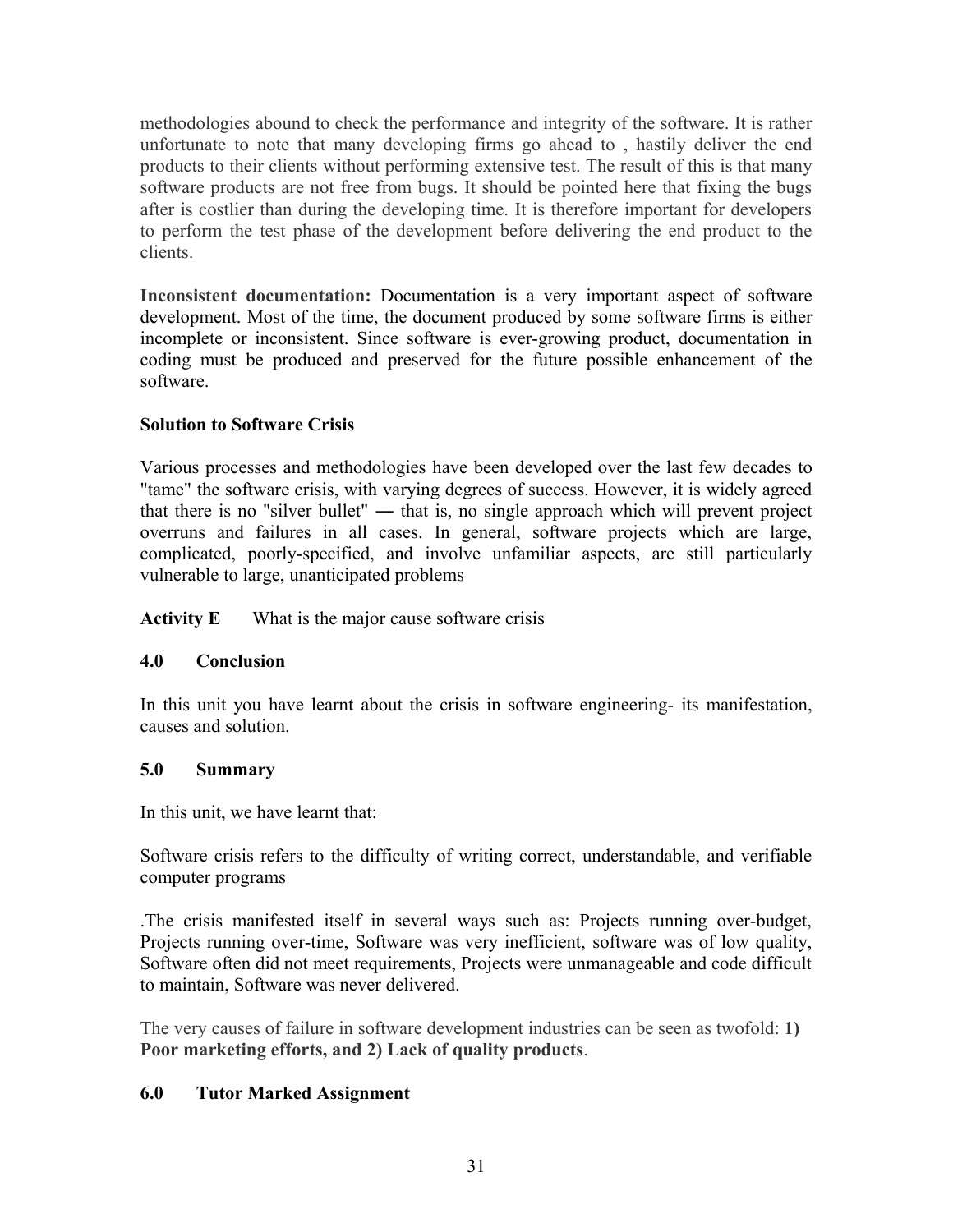- 1 What is a software crisis?
- 2 Discus how software crisis manifested itself in the early day of software engineering.
- **3** Explain the causes of software crisis.

## **7.0 Further Reading And Other Resources**

Frederick P. (1987). *[No Silver Bullet:](http://en.wikipedia.org/wiki/No_Silver_Bullet) Essence and Accidents of Software Engineering*. (Reprinted in the 1995 edition of *The Mythical Man-Month*)

Disjkstra, Edsger (originally published March 1968; re-published, January 2008). "(A Look Back at) Go To Statement Considered Harmful". Association for Computing Machinery, Inc. (ACM). http://mags.acm.org/communications/200801/?pg=9. Retrieved 2008-06-12.

#### **MODULE 2: Software Development**

#### **Unit 1: Overview of Software Development**

**1.0 Introduction**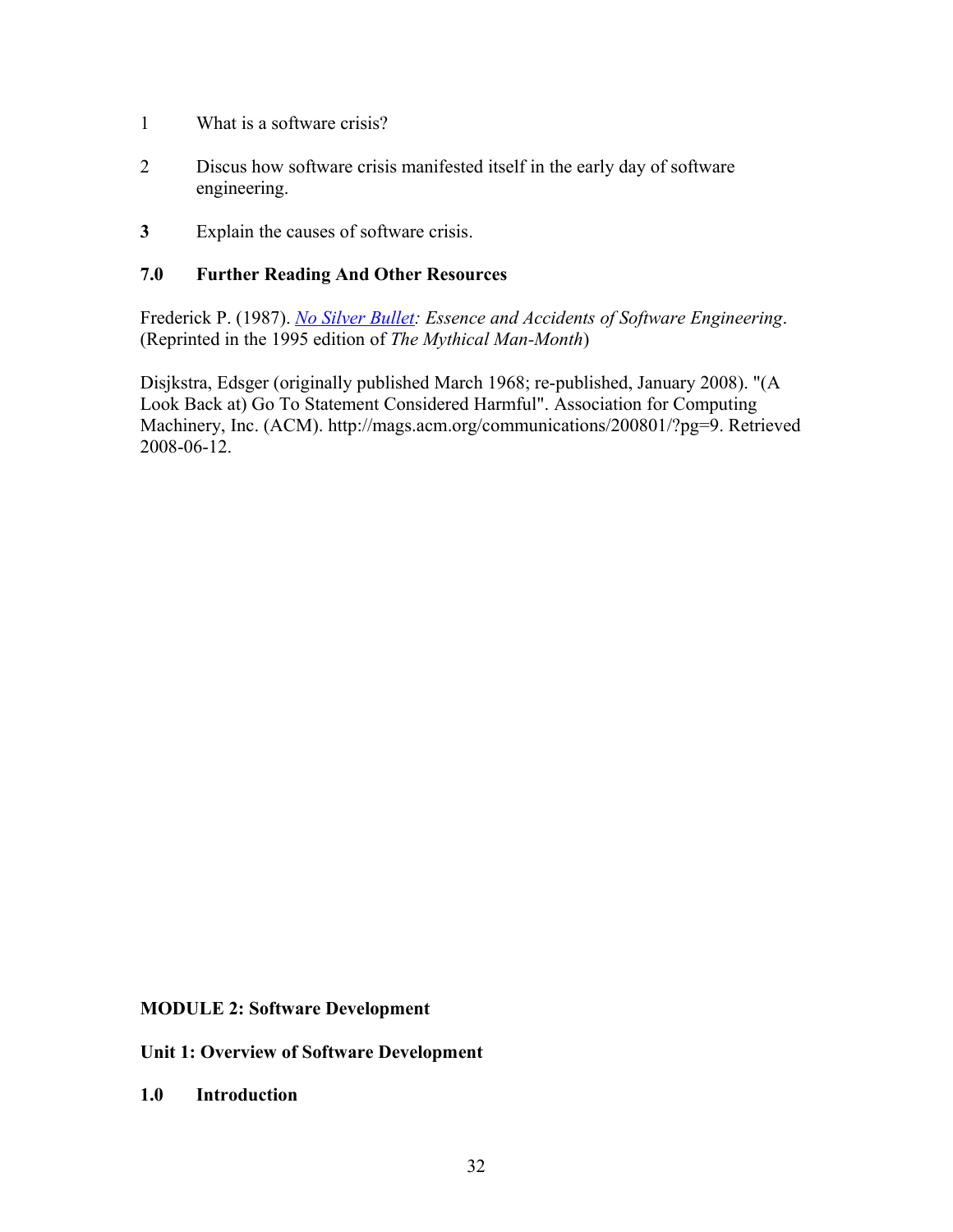In the last unit, you have learnt about the software crisis- its manifestation, causes, as well as solution to the crisis. In this unit, we are going to look at the overview of software development. You will learn specifically about the overview of various stages involved in software development. After studying this unit you are expected to have achieved the following objectives listed below.

## **2.0 Objectives**

By the end of this unit, you should be able to:

- Define clearly software development.
- List clearly the stages of software development

## **3.0 Definition of Software Development**

Software development is the set of activities that results in [software](http://en.wikipedia.org/wiki/Software) products. Software development may include research, new development, modification, reuse, reengineering, maintenance, or any other activities that result in software products. Particularly the first phase in the software development process may involve many departments, including [marketing,](http://en.wikipedia.org/wiki/Marketing) [engineering,](http://en.wikipedia.org/wiki/Engineering) [research and development](http://en.wikipedia.org/wiki/Research_and_development) and general [management.](http://en.wikipedia.org/wiki/Management)

The term software development may also refer to [computer programming,](http://en.wikipedia.org/wiki/Computer_programming) the process of writing and maintaining the source code.

## 3.1 **Stages of Software Development**

There are several different approaches to software development. While some take a more structured, engineering-based approach, others may take a more incremental approach, where software evolves as it is developed piece-by-piece. In general, methodologies share some combination of the following stages of software development:

- Market research
- Gathering requirements for the proposed business solution
- Analyzing the problem
- Devising a plan or design for the software-based solution
- Implementation (coding) of the software
- Testing the software
- Deployment
- Maintenance and bug fixing

These stages are collectively referred to as the software development lifecycle (SDLC)., These stages may be carried out in different orders, depending on approach to software development. Time devoted on different stages may also vary. The detail of the documentation produced at each stage may not be the same.. In "waterfall" based approach, stages may be carried out in turn whereas in a more "extreme" approach, the stages may be repeated over various cycles or iterations. It is important to note that more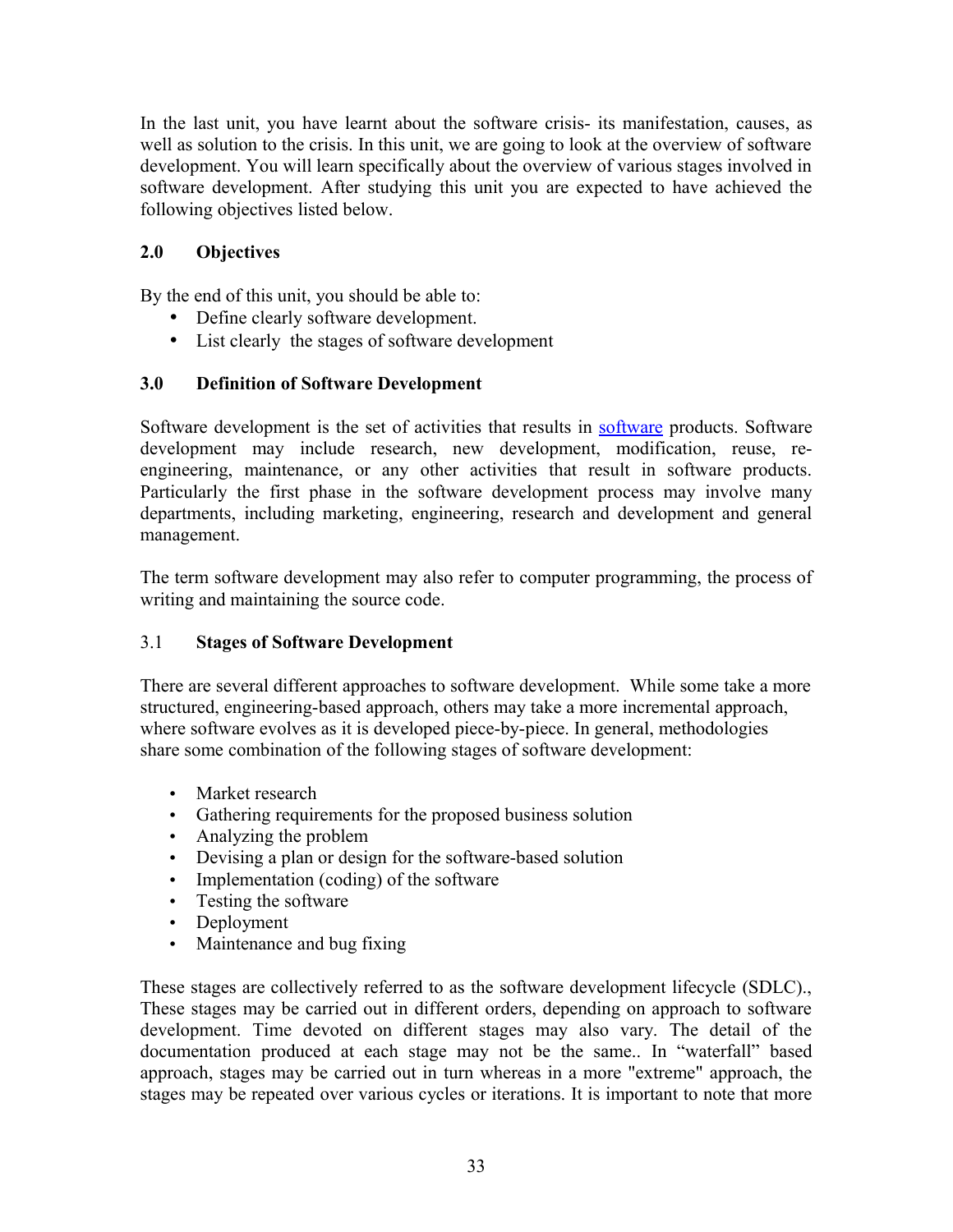"extreme" approach usually involves less time spent on planning and documentation, and more time spent on coding and development of automated tests. More "extreme" approaches also encourage continuous testing throughout the development lifecycle. It ensures bug-free product at all times. The "waterfall" based approach attempts to assess the majority of risks and develops a detailed plan for the software before implementation (coding) begins. It avoids significant design changes and re-coding in later stages of the software development lifecycle.

Each methodology has its merits and demerits. The choice of an approach to solving a problem using software depends on the type of problem. If the problem is well understood and a solution can be effectively planned out ahead of time, the more "waterfall" based approach may work the best choice. On the other hand, if the problem is unique (at least to the development team) and the structure of the software solution cannot be easily pictured, then a more "extreme" incremental approach may work best..

## **Activity F** What do you think determine the choice of approach in software development?

## 4.0 **Conclusion**

This unit has introduce you to software development. You have been informed of the various stages of software development.

5.0 Summary

In this unit, we have learnt that:

- **Software development** is the set of activities that results in [software](http://en.wikipedia.org/wiki/Software) products.
- . Most methodologies share some combination of the following stages of software development: market research, gathering requirements for the proposed business solution, analyzing the problem, devising a plan or design for the software-based solution , implementation (coding) of the software, testing the software, deployment, maintenance and bug fixing
- 6.0 Tutor Marked Assignment
- 1 What is software development?
- 2 Briefly explain the various stages of software development.

## **7.0 Further Reading And Other Resources**

A.M. Davis (2005). *Just enough requirements management: where software development meets marketing*.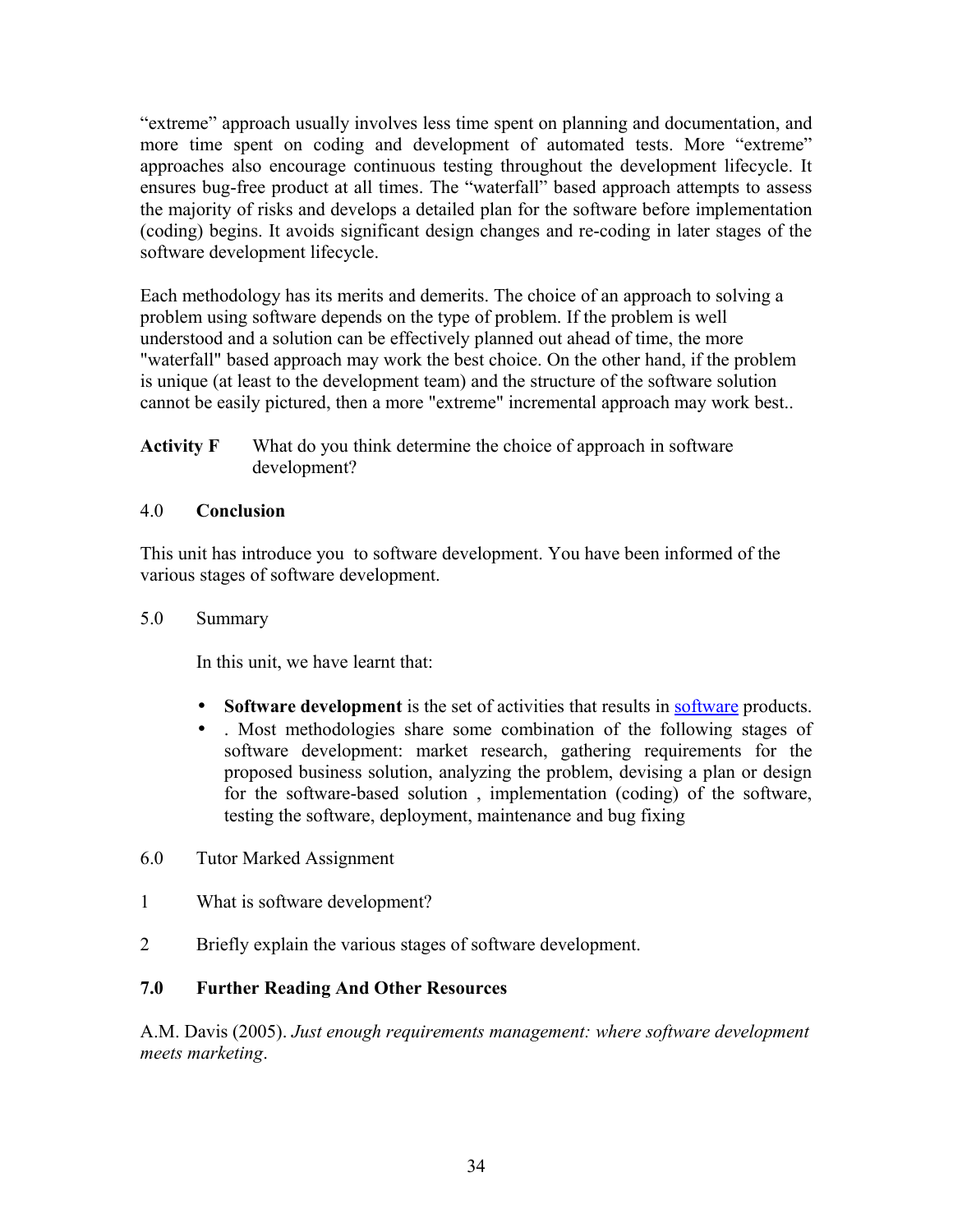Edward Hasted. (2005). *Software That Sells : A Practical Guide to Developing and Marketing Your Software Project*.

John W. Horch (2005). "Two Orientations On How To Work With Objects." In: *IEEE Software*. vol. 12, no. 2, pp. 117-118, Mar., 1995.

Karl E. Wiegers (2005). *More About Software Requirements: Thorny Issues and Practical Advice*.

Robert K. Wysocki (2006). *Effective Software Project Management*.

## **Unit 2:Software Development Life Cycle Model**

**1.0 Introduction**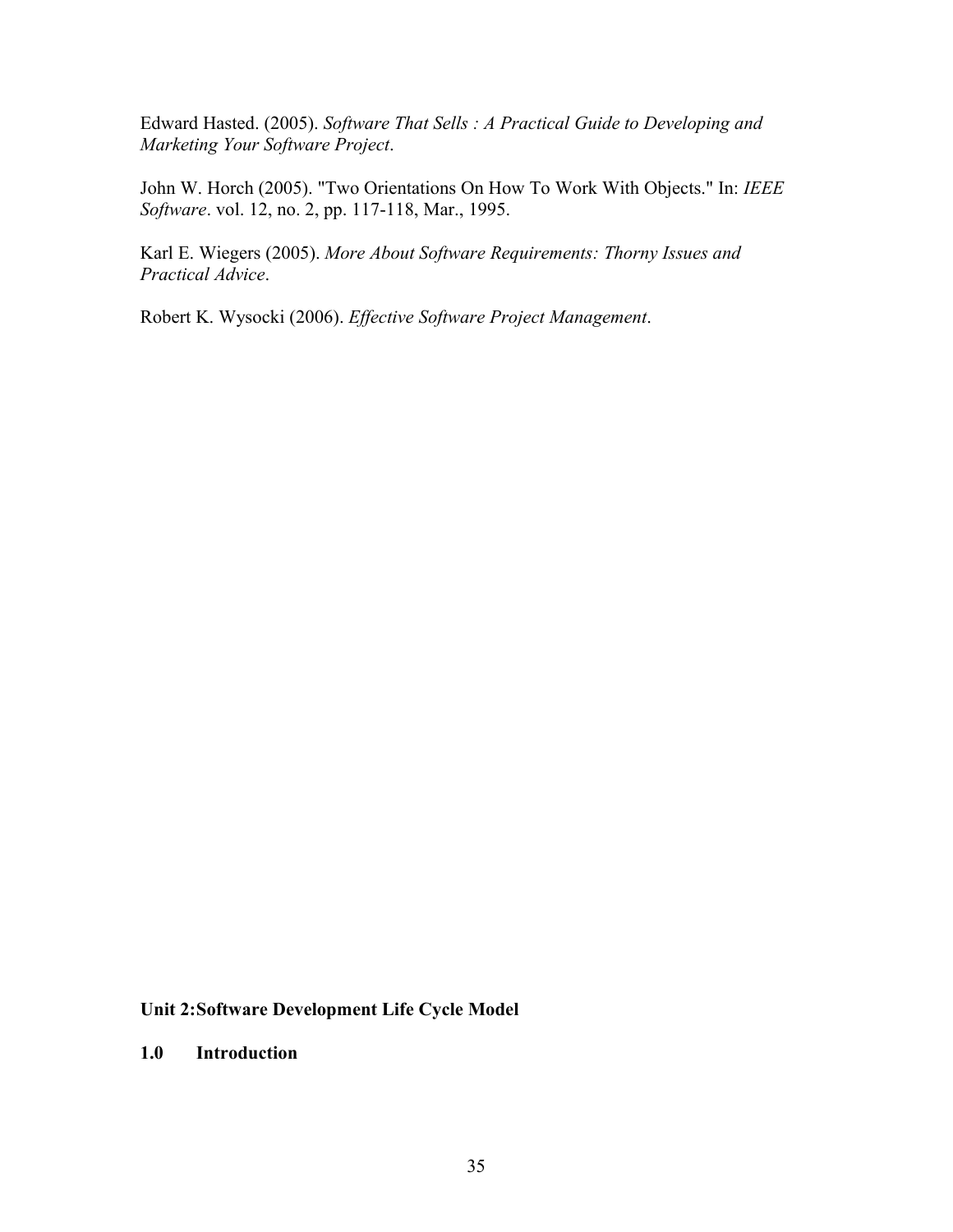**The last unit exposed you to the overview of software development. In this unit you will learn about the various lifecycle models (the phases of the software life cycle) in general. You will also specifically learn about the requirement and the design phases**

## **2.0 Objectives**

By the end of this unit, you should be able to:

- Define software life cycle model
- Explain the general model
- Explain Waterfall Model
- Explain V-Shaped Life Cycle Model
- Explain Incremental Model
- Explain Spiral Model
- Discus the requirement and design phases

## 3.0 **Definition of Life Cycle Model**

Software life cycle models describe phases of the software cycle and the order in which those phases are executed. There are a lot of models, and many companies adopt their own, but all have very similar patterns. According to Raymond Lewallen (2005), the general, basic model is shown below:

## 3.1 The General Model



Source: http://codebetter.com/blogs/raymond.lewallen/archive/2005/07/13/129114.aspx.

Each phase produces deliverables needed by the next phase in the life cycle. Requirements are converted into design. Code is generated during implementation that is driven by the design. Testing verifies the deliverable of the implementation phase against requirements.

## **3.2 Waterfall Model**

This is the most common life cycle models, also referred to as a linear-sequential life cycle model. It is very simple to understand and use. In a waterfall model, each phase must be completed before the next phase can begin. At the end of each phase, there is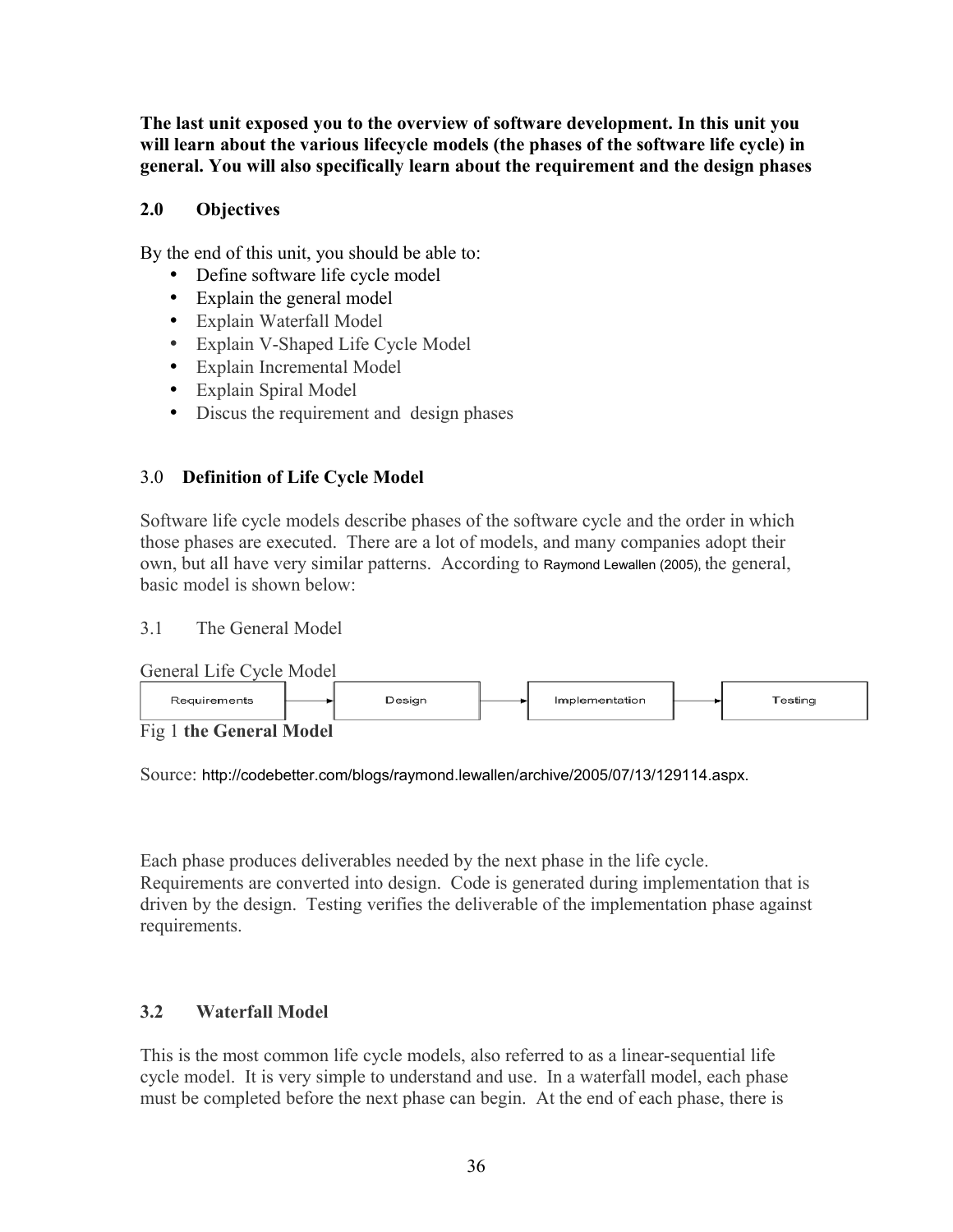always a review to ascertain if the project is in the right direction and whether or not to carry on or abandon the project. Unlike the general model, phases do not overlap in a waterfall model.



# **Fig 2 Waterfall Life Cycle**

Source: http://codebetter.com/blogs/raymond.lewallen/archive/2005/07/13/129114.aspx.

# **3.2.1 Advantages**

- Simple and easy to use.
- Easy to manage due to the rigidity of the model each phase has specific deliverables and a review process.
- Phases are processed and completed one at a time.
- Works well for smaller projects where requirements are very well understood.

# **3.2.2 Disadvantages**

- Adjusting scope during the life cycle can kill a project
- No working software is produced until late during the life cycle.
- High amounts of risk and uncertainty.
- Poor model for complex and object-oriented projects.
- Poor model for long and ongoing projects.
- Poor model where requirements are at a moderate to high risk of changing.

# **3.3 V-Shaped Model**

Just like the waterfall model, the V-Shaped life cycle is a sequential path of execution of processes. Each phase must be completed before the next phase begins. Testing is emphasized in this model more so than the waterfall model The testing procedures are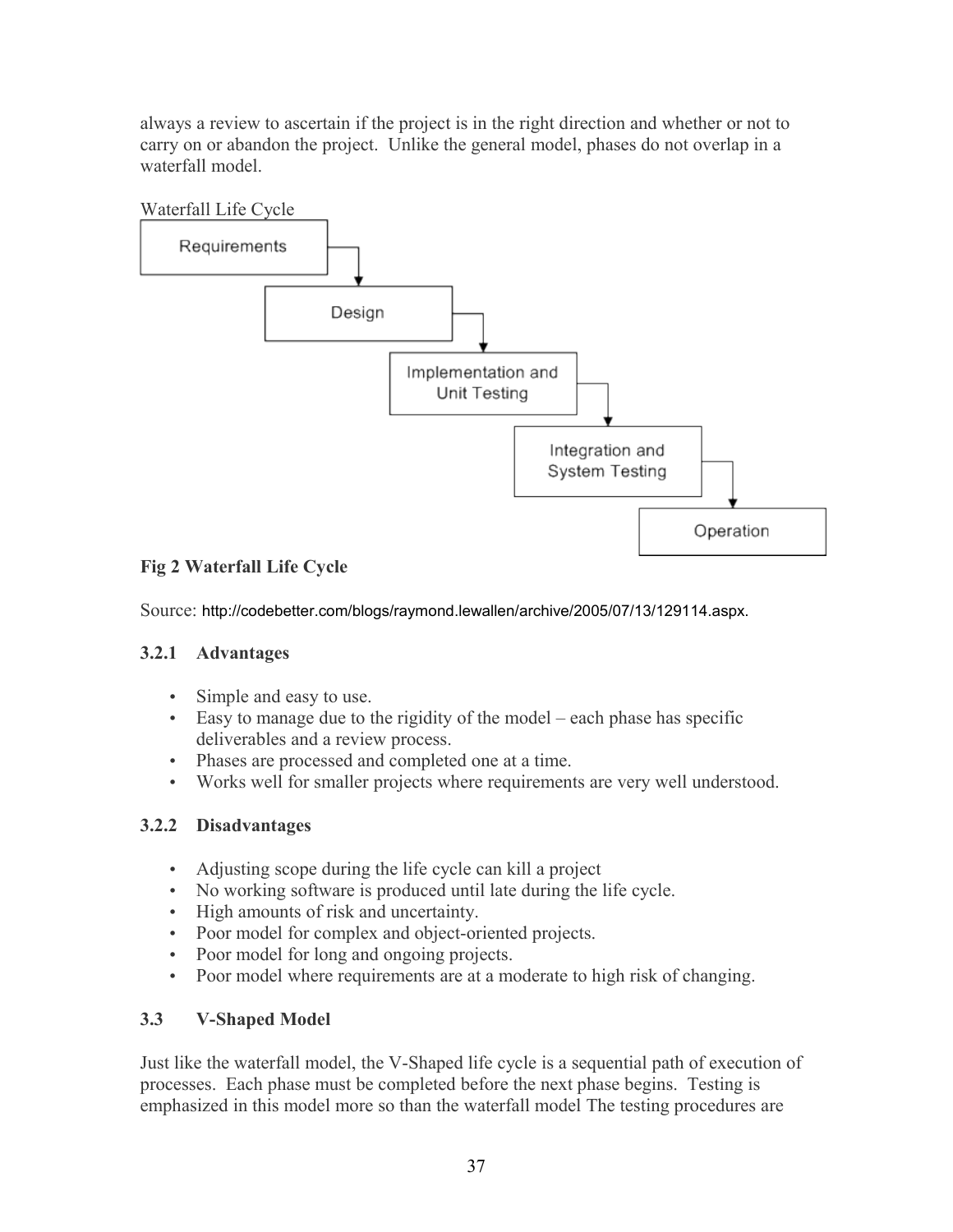developed early in the life cycle before any coding is done, during each of the phases preceding implementation.

Requirements begin the life cycle model just like the waterfall model. Before development is started, a system test plan is created. The test plan focuses on meeting the functionality specified in the requirements gathering.

The high-level design phase focuses on system architecture and design. An integration test plan is created in this phase as well in order to test the pieces of the software systems ability to work together.

The low-level design phase is where the actual software components are designed, and unit tests are created in this phase as well.

The implementation phase is, again, where all coding takes place. Once coding is complete, the path of execution continues up the right side of the V where the test plans developed earlier are now put to use.



### **Fig 3 V-Shaped Life Cycle Model**

Source: http://codebetter.com/blogs/raymond.lewallen/archive/2005/07/13/129114.aspx.

### **3.3.1 Advantages**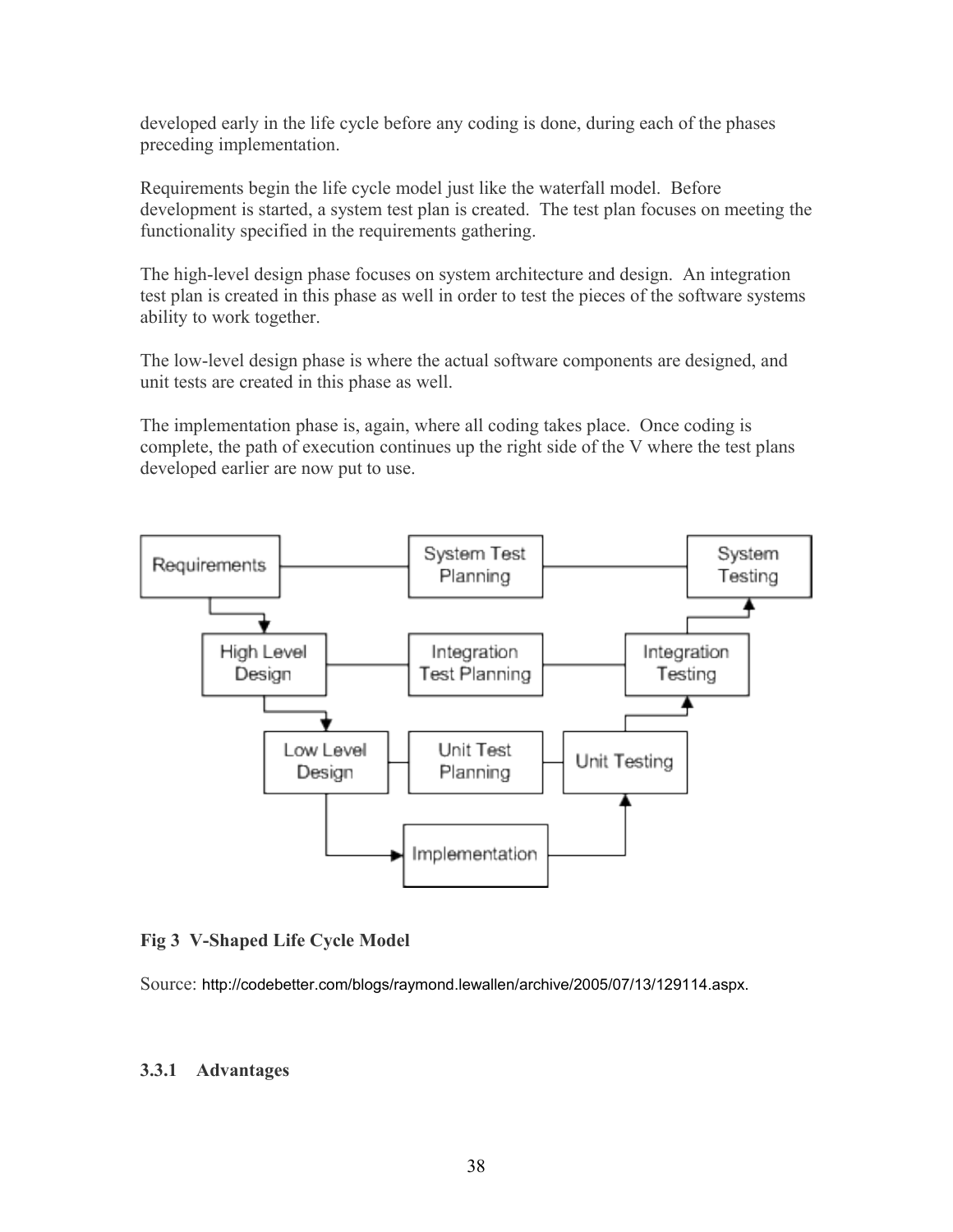- Simple and easy to use.
- Each phase has specific deliverables.
- Higher chance of success over the waterfall model due to the development of test plans early on during the life cycle.
- Works well for small projects where requirements are easily understood.

## **3.3.2 Disadvantages**

- Very rigid, like the waterfall model.
- Little flexibility and adjusting scope is difficult and expensive.
- Software is developed during the implementation phase, so no early prototypes of the software are produced.
- Model doesn't provide a clear path for problems discovered during testing phases.

## **3.4 Incremental Model**

The incremental model is an intuitive approach to the waterfall model. It is a kind of a "multi-waterfall" cycle. In that multiple development cycles take at this point. Cycles are broken into smaller, more easily managed iterations. Each of the iterations goes through the requirements, design, implementation and testing phases.

The first iteration produces a working version of software and this makes possible to have working software early on during the software life cycle. Subsequent iterations build on the initial software produced during the first iteration.

Incremental Life Cycle Model



### **Fig 4 Incremental Life Cycle Model**

Source: http://codebetter.com/blogs/raymond.lewallen/archive/2005/07/13/129114.aspx.

### **3.4.1 Advantages**

• Generates working software quickly and early during the software life cycle.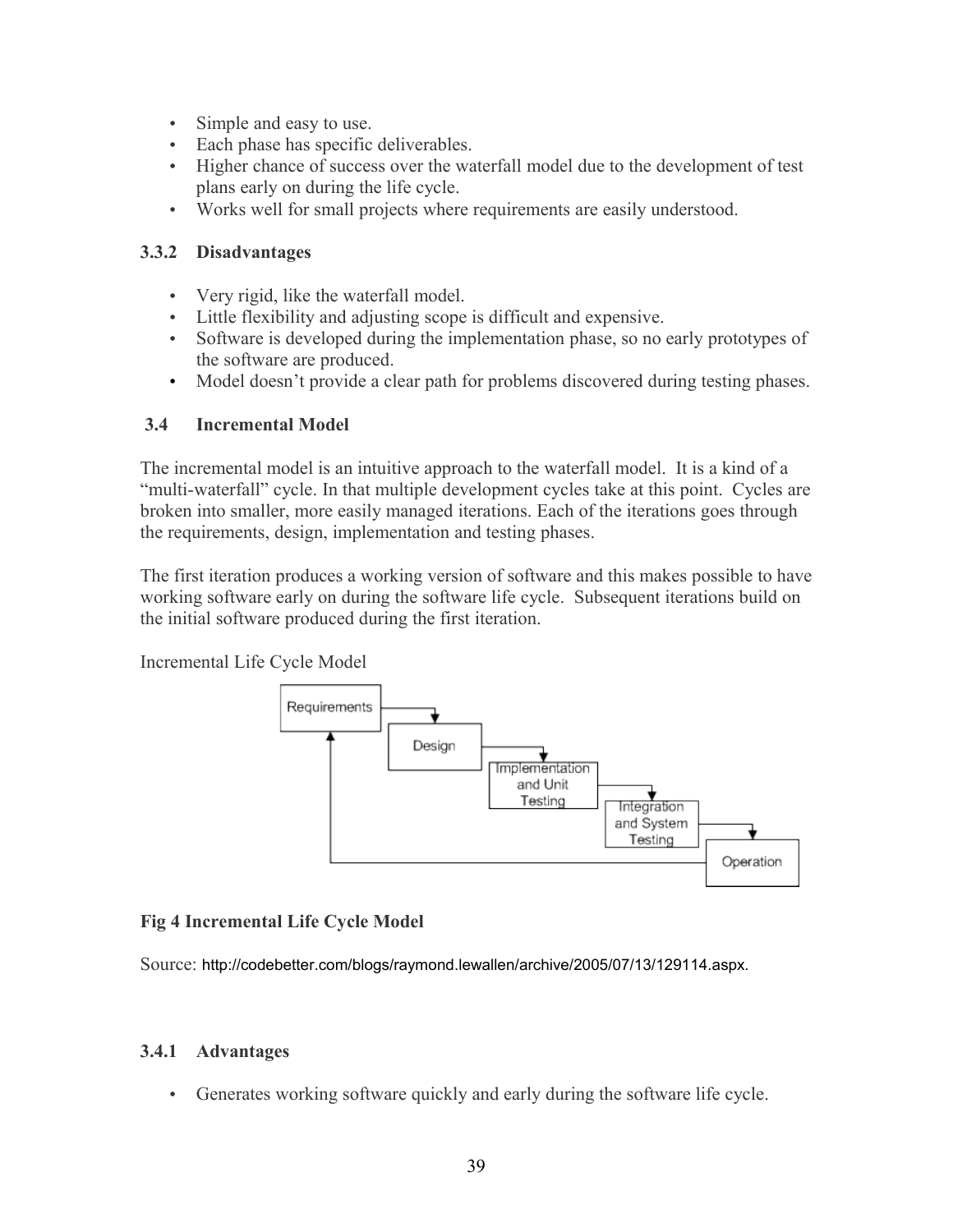- More flexible inexpensive to change scope and requirements.
- Easier to test and debug during a smaller iteration.
- Easier to manage risk because risky pieces are identified and handled during its iteration.
- Each of the iterations is an easily managed landmark

## **3.4.2 Disadvantages**

- Each phase of an iteration is rigid and do not overlap each other.
- Problems as regard to system architecture may arise as a result of inability to gathered requirements up front for the entire software life cycle.

## **3.5 Spiral Model**

The spiral model is similar to the incremental model, with more emphases placed on risk analysis. The spiral model has four phases namely Planning, Risk Analysis, Engineering and Evaluation. A software project continually goes through these phases in iterations which are called spirals. In the baseline spiral requirements are gathered and risk is assessed. Each subsequent spiral builds on the baseline spiral.

Requirements are gathered during the planning phase. In the risk analysis phase, a process is carried out to discover risk and alternate solutions. A prototype is produced at the end of the risk analysis phase.

Software is produced in the engineering phase, alongside with testing at the end of the phase. The evaluation phase provides the customer with opportunity to evaluate the output of the project to date before the project continues to the next spiral.

In the spiral model, the angular component denotes progress, and the radius of the spiral<br>denotes cost Planning<br>Risk Analysis denotes cost.

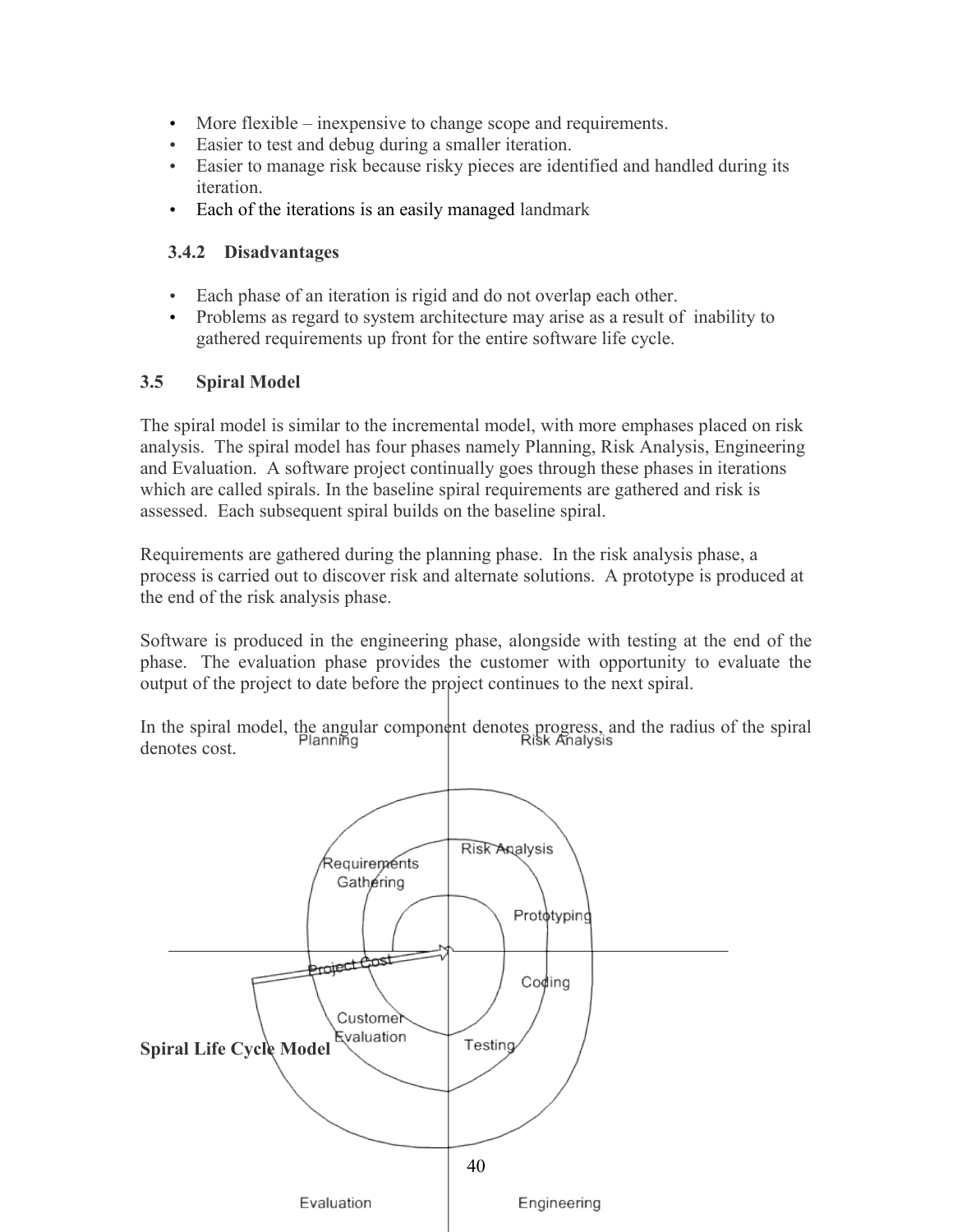### **Fig 5 Spiral Life Cycle Model**

Source: http://codebetter.com/blogs/raymond.lewallen/archive/2005/07/13/129114.aspx.

### **3.5.1 Merits**

- High amount of risk analysis
- Good for large and mission-critical projects.
- Software is produced early in the software life cycle.

## **3.5.2 Demerits**

- Can be a costly model to use.
- Risk analysis requires highly specific expertise.
- Project's success is highly dependent on the risk analysis phase.
- Doesn't work well for smaller projects.

#### **3.6 Requirements Phase**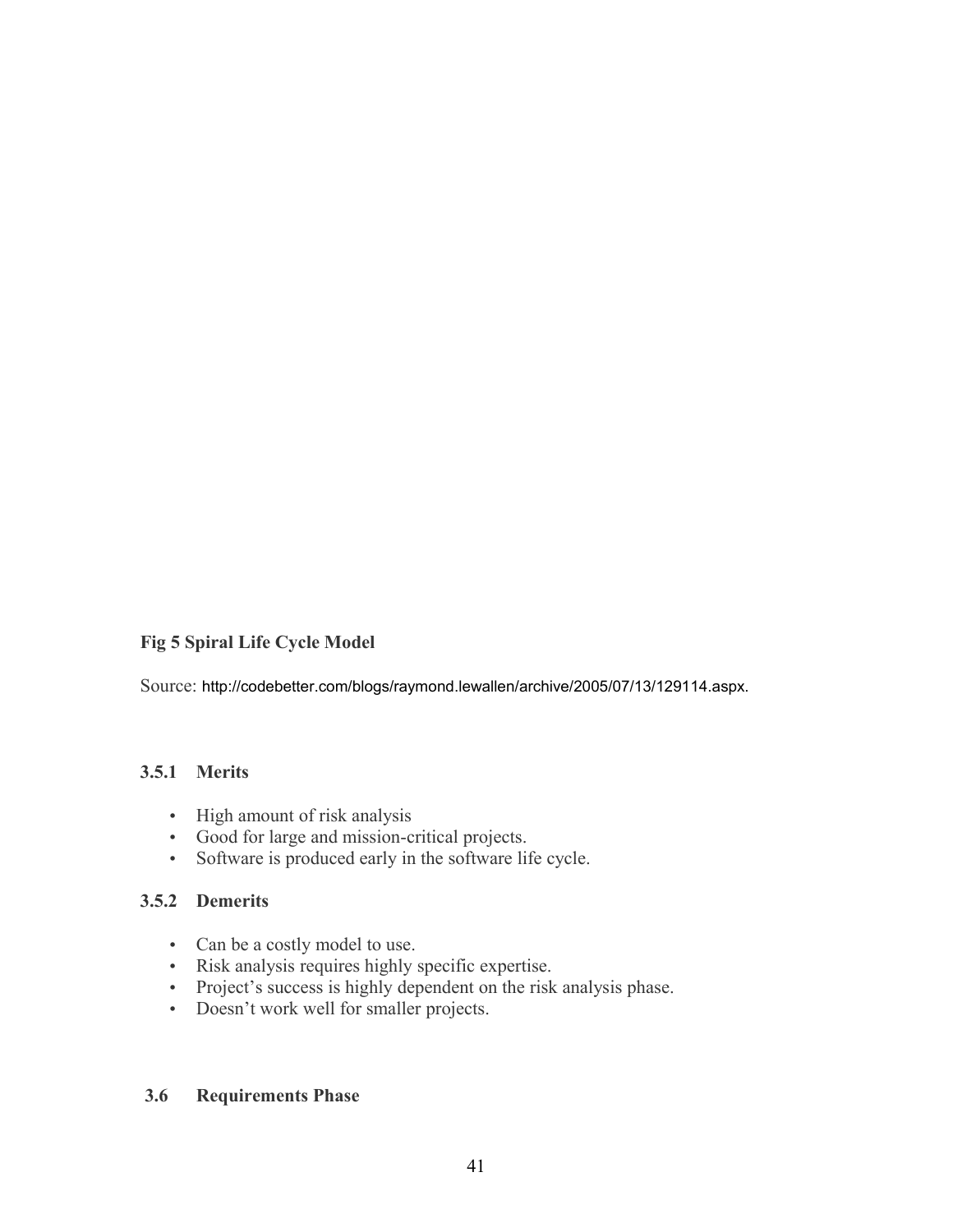Business requirements are gathered in this phase. This phase is the main center of attention of the project managers and stake holders. Meetings with managers, stake holders and users are held in order to determine the requirements. Th general questions that require answers during a requirements gathering phase are: Who is going to use the system? How will they use the system? What data should be input into the system? What data should be output by the system? A list of functionality that the system should provide, which describes functions the system should perform, business logic that processes data, what data is stored and used by the system, and how the user interface should work is produced at this point. The requirements development phase may have been preceded by a feasibility study, or a conceptual analysis phase of the project. The requirements phase may be divided into requirements elicitation (gathering the requirements from stakeholders), analysis (checking for consistency and completeness), specification (documenting the requirements) and validation (making sure the specified requirements are correct)

In systems engineering, a **requirement** can be a description of *what* a system must do, referred to as a *Functional Requirement*. This type of requirement specifies something that the delivered system must be able to do. Another type of requirement specifies something about the system itself, and how well it performs its functions. Such requirements are often called *Non-functional requirements*, or 'performance requirements' or 'quality of service requirements.' Examples of such requirements include usability, availability, reliability, supportability, testability, maintainability, and (if defined in a way that's verifiably measurable and unambiguous) ease-of-use.

### **3.6.1 Types of Requirements**

Requirements are categorised as:

- Functional requirements which describe the functionality that the system is to execute; for example, formatting some text or modulating a signal.
- Non-functional requirements which are the ones that act to constrain the solution. Nonfunctional requirements are sometimes known as quality requirements or Constraint requirements No matter how the problem is solved the constraint requirements must be adhered to.

It is important to note that functional requirements can be directly implemented in software. The non-functional requirements are controlled by other aspects of the system. For example, in a computer system reliability is related to hardware failure rates, performance controlled by CPU and memory. Non-functional requirements can in some cases be broken into functional requirements for software. For example, a system level non-functional safety requirement can be decomposed into one or more functional requirements. In addition, a non-functional requirement may be converted into a process requirement when the requirement is not easily measurable. For example, a system level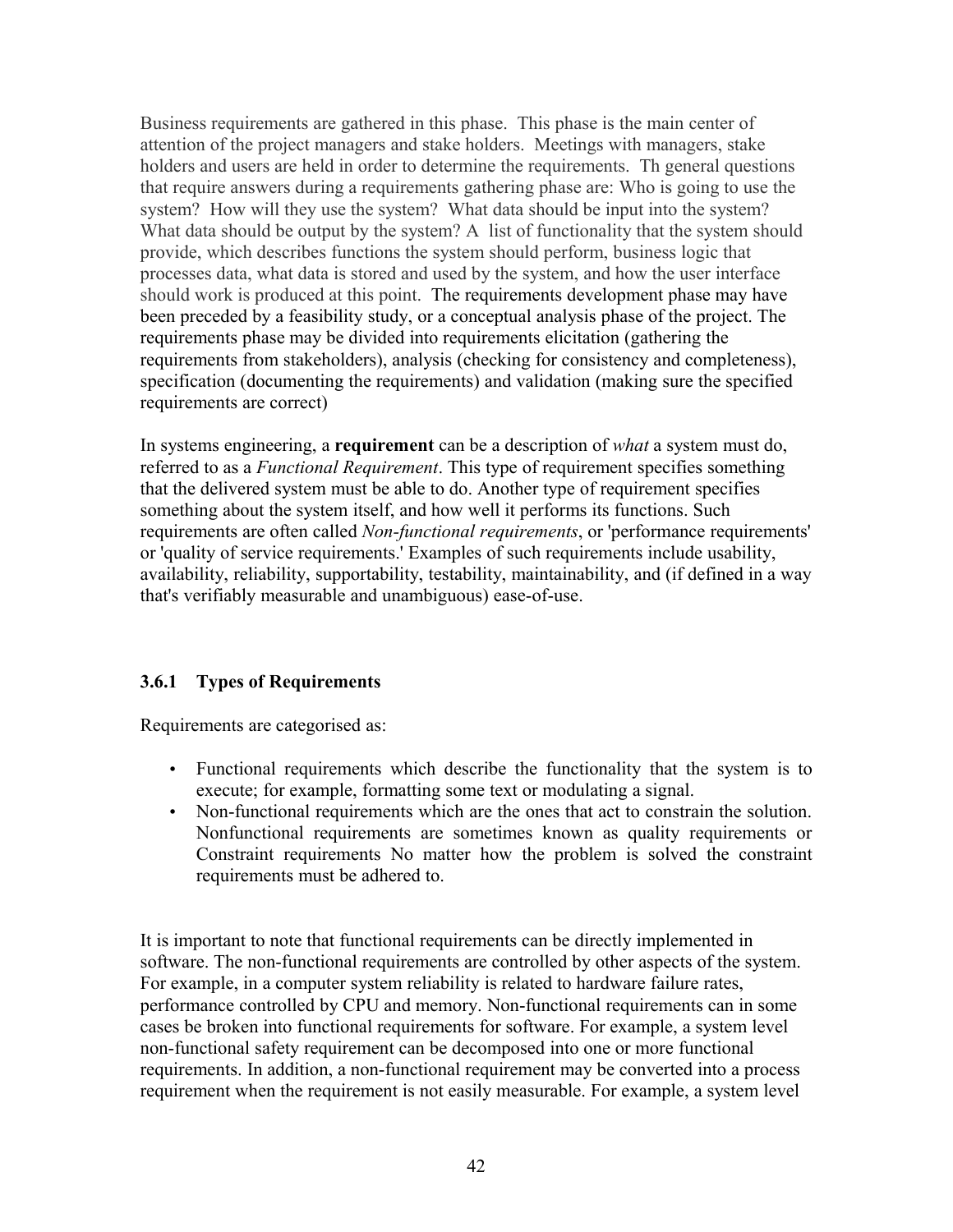maintainability requirement may be decomposed into restrictions on software constructs or limits on lines or code.

# **3.6.2 Requirements analysis**

**Requirements analysis** in systems engineering and software engineering, consist of those activities that go into determining the needs or conditions to meet for a new or altered product, taking account of the possibly conflicting requirements of the various stakeholders, such as beneficiaries or users.

Requirements analysis is critical to the success of a development project. Requirements must be actionable, measurable, testable, related to identified business needs or opportunities, and defined to a level of detail sufficient for system design.

# **3.6.3 The Need for Requirements Analysis**

Studies reveal that insufficient attention to Software Requirements Analysis at the beginning of a project is the major reason for critically weak projects that often do not fulfil basic tasks for which they were designed. Software companies are now spending time and resources on effective and streamlined Software Requirements Analysis Processes as a condition to successful projects that support the customer's business goals and meet the project's requirement specifications.

# **3.6.4 Requirements Analysis Process: Requirements Elicitation, Analysis And Specification**

Requirements Analysis is the process of understanding the client needs and expectations from a proposed system or application. It is a well-defined stage in the Software Development Life Cycle model.

Requirements are a description of how a system should behave, in other words, a description of system properties or attributes. Considering the numerous levels of dealings between users, business processes and devices in worldwide corporations today, there are immediate and composite requirements from a single application, from different levels within an organization and outside it

The Software Requirements Analysis Process involves the complex task of eliciting and documenting the requirements of all customers, modelling and analyzing these requirements and documenting them as a foundation for system design.

This job (requirements analysis process) is dedicated to a specialized Requirements Analyst. The Requirements Analysis function may also come under the scope of Project Manager, Program Manager or Business Analyst, depending on the organizational hierarchy.

# **3.6.5 Steps in the Requirements Analysis Process**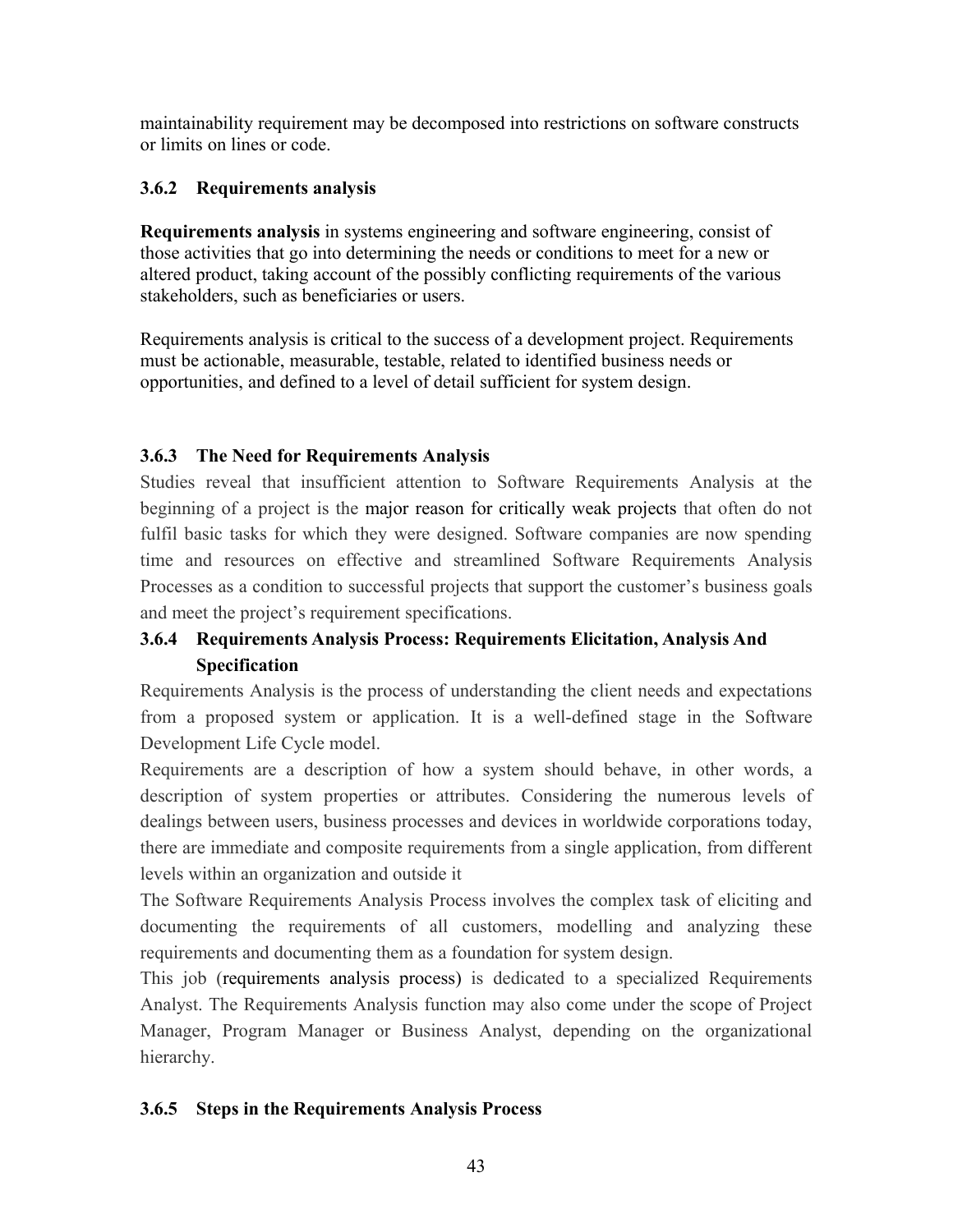# **3.6.5.1 Fix system boundaries**

This is initial step and helps in identifying how the new application fit in into the business processes, how it fits into the larger picture as well as its capacity and limitations.

# **3.6.5.2 Identify the customer**

This focuses on identifying who the 'users' or 'customers' of an application are that is to say knowing the group or groups of people who will be directly or indirectly impacted by the new application. This allows the Requirements Analyst to know in advance where he has to look for answers.

# **3.6.5.3 Requirements elicitation**

Here information is gathered from the multiple stakeholders identified. The Requirements Analyst brings out from each of these groups what their requirements from the application are and what they expect the application to achieve. Taking into account the multiple stakeholders involved, the list of requirements gathered in this manner could go into pages. The level of detail of the requirements list depends on the number and size of user groups, the degree of complexity of business processes and the size of the application.

# **3.6.5.3.1 Problems faced in Requirements Elicitation**

- Ambiguous understanding of processes
- Inconsistency within a single process by multiple users
- Insufficient input from stakeholders
- Conflicting stakeholder interests
- Changes in requirements after project has begun

# **3.6.5.3.2 Tools used in Requirements Elicitation**

Tools used in Requirements Elicitation include stakeholder interviews and focus group studies. Other methods like flowcharting of business processes and the use of existing documentation like user manuals, organizational charts, process models and systems or process specifications, on-site analysis, interviews with end-users, market research and competitor analysis are also used widely in Requirements Elicitation.

There are of course, modern tools that are better equipped to handle the complex and multilayered process of Requirements Elicitation. Some of the current Requirements Elicitation tools in use are:

- Prototypes
- Use cases
- Data flow diagrams
- Transition process diagrams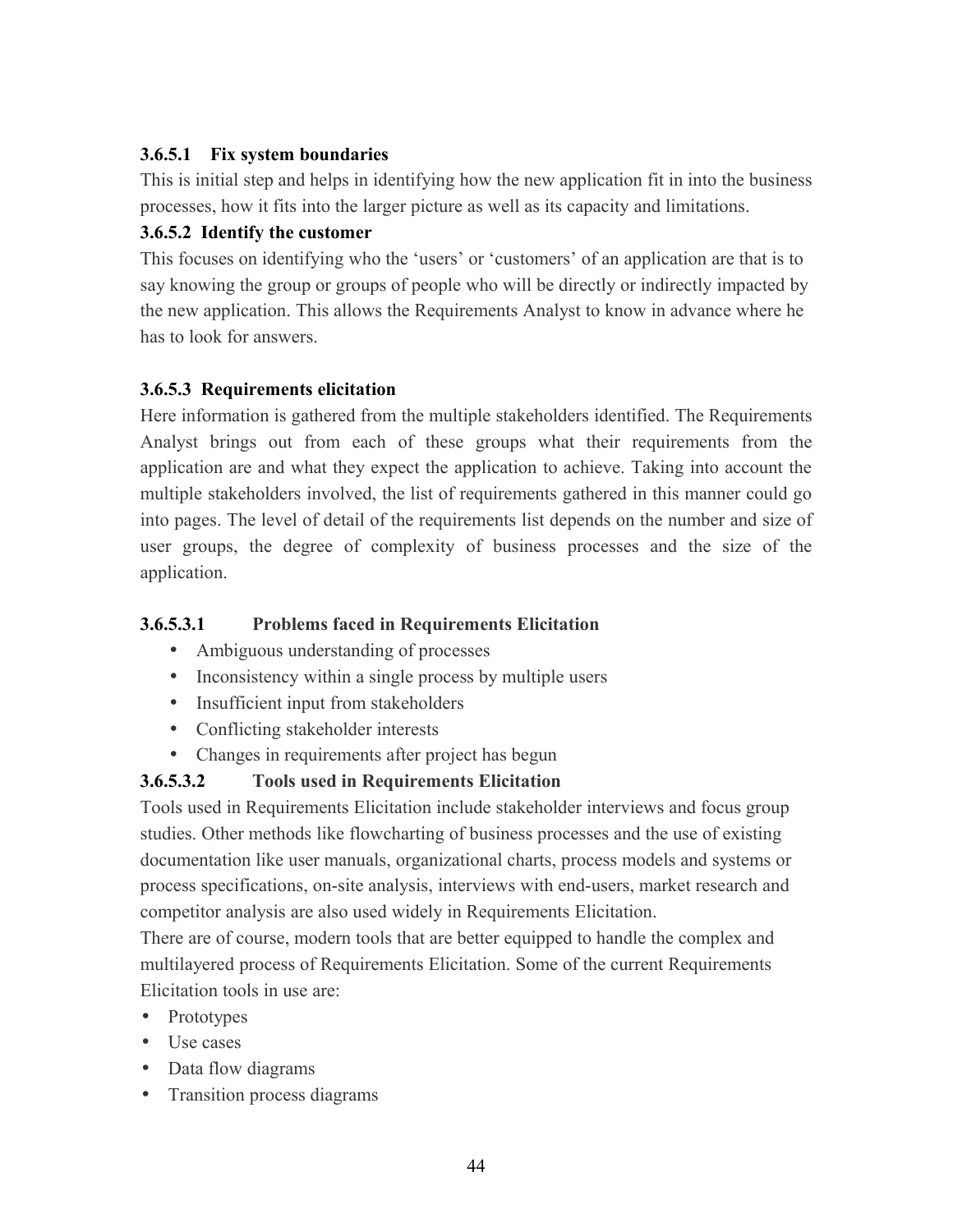• User interfaces

## **3.6.5.4 Requirements Analysis**

The moment all stakeholder requirements have been gathered, a structured analysis of these can be done after modeling the requirements. Some of the Software Requirements Analysis techniques used are requirements animation, automated reasoning, knowledgebased critiquing, consistency checking, analogical and case-based reasoning.

## **3.6.5.5. Requirements Specification**

 After requirements have been elicited, modeled and analyzed, they should be documented in clear, definite terms. A written requirements document is crucial and as such its circulation should be among all stakeholders including the client, user-groups, the development and testing teams. It has been observed that a well-designed, clearly documented Requirements Specification is vital and serves as a:

- Base for validating the stated requirements and resolving stakeholder conflicts, if any
- Contract between the client and development team
- Basis for systems design for the development team
- Bench-mark for project managers for planning project development lifecycle and goals
- Source for formulating test plans for QA and testing teams
- Resource for requirements management and requirements tracing
- Basis for evolving requirements over the project life span

Software requirements specification involves scoping the requirements so that it meets the customer's vision. It is the result of teamwork between the end-user who is usually not a technical expert, and a Technical/Systems Analyst, who is expected to approach the situation in technical terms.

The software requirements specification is a document that lists out stakeholders' needs and communicates these to the technical community that will design and build the system. It is really a challenge to communicate a well-written requirements specification, to both these groups and all the sub-groups within. To overcome this, Requirements Specifications may be documented separately as:

- **User Requirements -** written in clear, precise language with plain text and use cases, for the benefit of the customer and end-user
- **System Requirements -** expressed as a programming or mathematical model, meant to address the Application Development Team and QA and Testing Team.

Requirements Specification serves as a starting point for software, hardware and database design. It describes the function (Functional and Non-Functional specifications) of the system, performance of the system and the operational and user-interface constraints that will govern system development.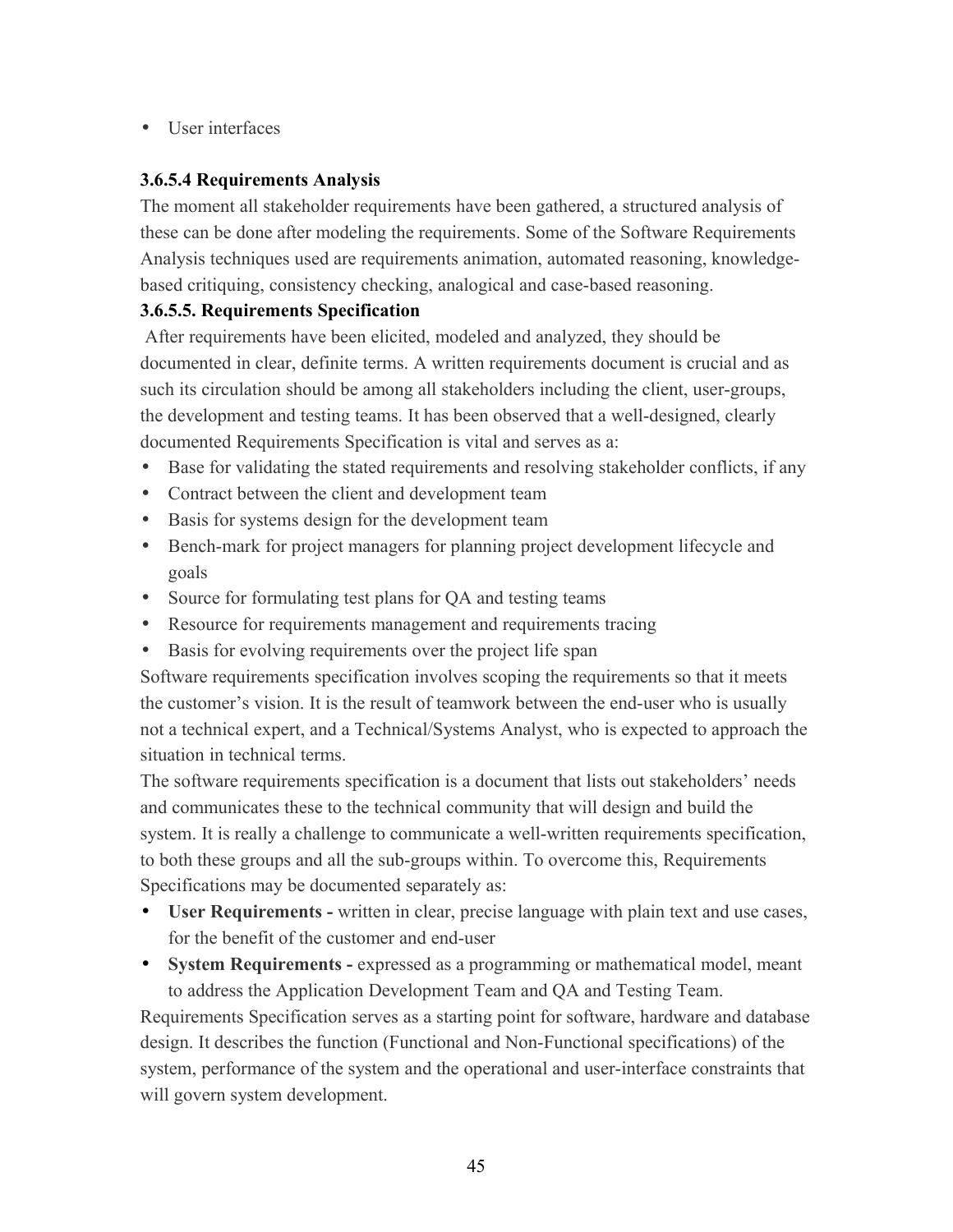# **3.7 Requirements Management**

Requirements Management is the all-inclusive process that includes all aspects of software requirements analysis and as well ensures verification, validation and traceability of requirements. Effective requirements management practices assure that all system requirements are stated unmistakably, that omissions and errors are corrected and that evolving specifications can be included later in the project lifecycle.

## **3.7 Design Phase**

The software system design is formed from the results of the requirements phase. This is where the details on how the system will work are produced. Deliverables in this phase include hardware and software, communication, software design.

## **3.8 Definition of software design**

A software design is a meaningful engineering representation of some software product that is to be built. A design can be traced to the customer's requirements and can be assessed for quality against predefined criteria. In the software engineering context, design focuses on four major areas of concern: data, architecture, interfaces and components.

The design process is very important. As a labourer, for example one would not attempt to build a house without an approved blueprint so as not to risk the structural integrity and customer satisfaction. In the same way, the approach to building software products is no unlike. The emphasis in design is on quality. It is pertinent to note that, this is the only phase in which the customer's requirements can be precisely translated into a finished software product or system. As such, software design serves as the foundation for all software engineering steps that follow regardless of which process model is being employed.

During the design process the software specifications are changed into design models that express the details of the data structures, system architecture, interface, and components. Each design product is re-examined for quality before moving to the next phase of software development. At the end of the design process a design specification document is produced. This document is composed of the design models that describe the data, architecture, interfaces and components.

### **3.9 Design Specification Models**

• **Data design** – created by changing the analysis information model (data dictionary and ERD) into data structures needed to implement the software. Part of the data design may occur in combination with the design of software architecture. More detailed data design occurs as each software component is designed.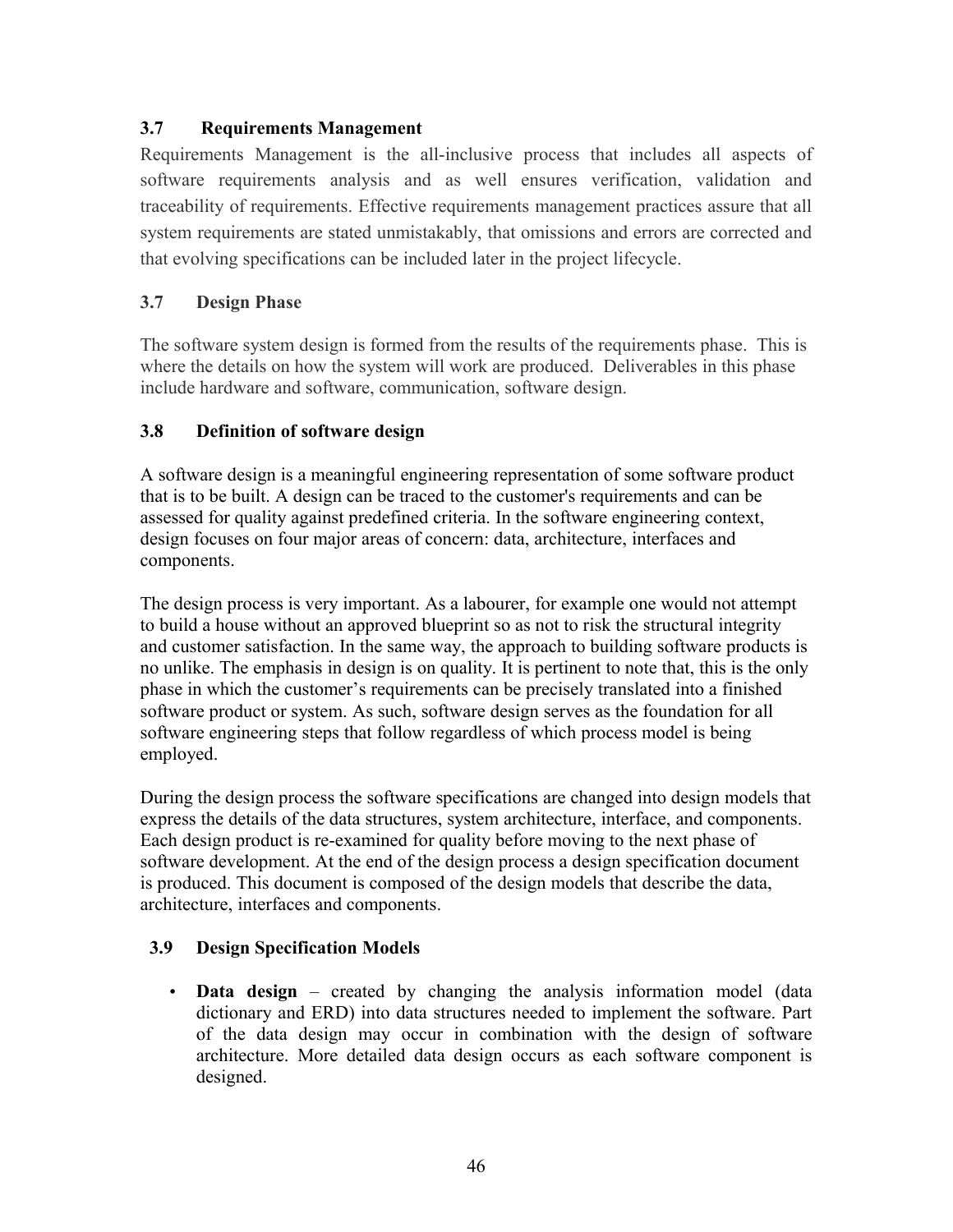- **Architectural design** defines the relationships among the major structural elements of the software, the "design patterns" that can be used to attain the requirements that have been defined for the system, and the constraint that affect the way in which the architectural patterns can be applied. It is derived from the system specification, the analysis model, and the subsystem interactions defined in the analysis model (DFD).
- **Interface design** explains how the software elements communicate with each other, with other systems, and with human users. Much of the necessary information required is provided by the e data flow and control flow diagrams.
- **Component-level design** It converts the structural elements defined by the software architecture into procedural descriptions of software components using information acquired from the process specification (PSPEC), control specification (CSPEC), and state transition diagram (STD).

## **3.10 Design Guidelines**

In order to assess the quality of a design (representation) the yardstick for a good design should be established. Such a design should:

- exhibit good architectural structure
- be modular
- contain distinct representations of data, architecture, interfaces, and components (modules)
- lead to data structures that are appropriate for the objects to be implemented and be drawn from recognizable design patterns
- lead to components that exhibit independent functional characteristics
- lead to interfaces that reduce the complexity of connections between modules and with the external environment
- be derived using a reputable method that is driven by information obtained during software requirements analysis

These criteria are not acquired by chance. The software design process promotes good design through the application of fundamental design principles, systematic methodology and through review.

### **3.11 Design Principles**

Software design can be seen as both a process and a model.

"The design process is a series of steps that allow the designer to describe all aspects of the software to be built. However, it is not merely a recipe book; for a competent and successful design, the designer must use creative skill, past experience, a sense of what makes "good" software, and have a commitment to quality.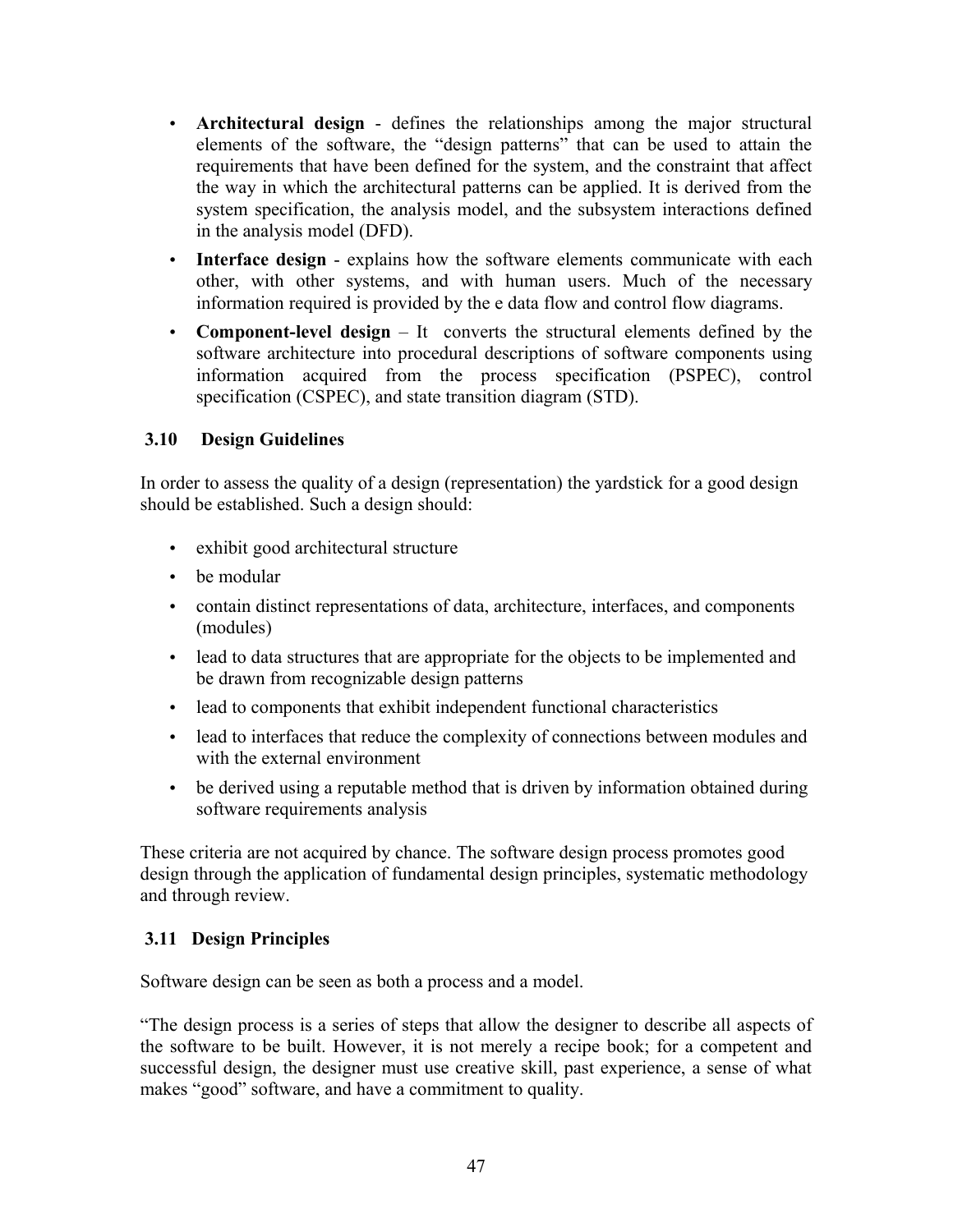The set of principles which has been established to help the software engineer in directing the design process are:

- The design process should not suffer from tunnel vision Alternative approaches should be considered by a good designer. Designer should judge each approach based on the requirements of the problem, the resources available to do the job and any other constraints.
- The design should be traceable to the analysis model because a single element of the design model often traces to multiple requirements, it is necessary to have a means of tracking how the requirements have been satisfied by the model
- The design should not reinvent the wheel Systems are constructed using a suite of design patterns, many of which may have likely been encountered before. These patterns should always be chosen as an alternative to reinvention. Design time should be spent in expressing truly fresh ideas and incorporating those patterns that already exist.
- The design should reduce intellectual distance between the software and the problem as it exists in the real world – This means that, the structure of the software design should imitate the structure of the problem domain.
- The design should show uniformity and integration  $-\alpha$  design is uniform if it appears that one person developed the whole thing. Rules of style and format should be defined for a design team before design work begins. A design is integrated if care is taken in defining interfaces between design components.
- The design should be structured to degrade gently, even with bad data, events, or operating conditions are encountered – Well-designed software should never "bomb". It should be designed to accommodate unusual circumstances, and if it must terminate processing, do so in a graceful manner.
- The design should be reviewed to minimize conceptual (semantic) errors there is sometimes the tendency to focus on minute details when the design is reviewed, missing the forest for the trees. The designer team should ensure that major conceptual elements of the design have been addressed before worrying about the syntax if the design model.
- Design is not coding, coding is not design Even when detailed designs are created for program components, the level of abstraction of the design model is higher than source code. The only design decisions made of the coding level address the small implementation details that enable the procedural design to be coded.
- The design should be structured to accommodate change
- The design should be assessed for quality as it is being created

With proper application of design principles, the design displays both external and internal quality factors. External quality factors are those factors that can readily be observed by the user, (e.g. speed, reliability, correctness, usability). Internal quality factors have to do with technical quality more so the quality of the design itself. To achieve internal quality factors the designer must understand basic design concepts.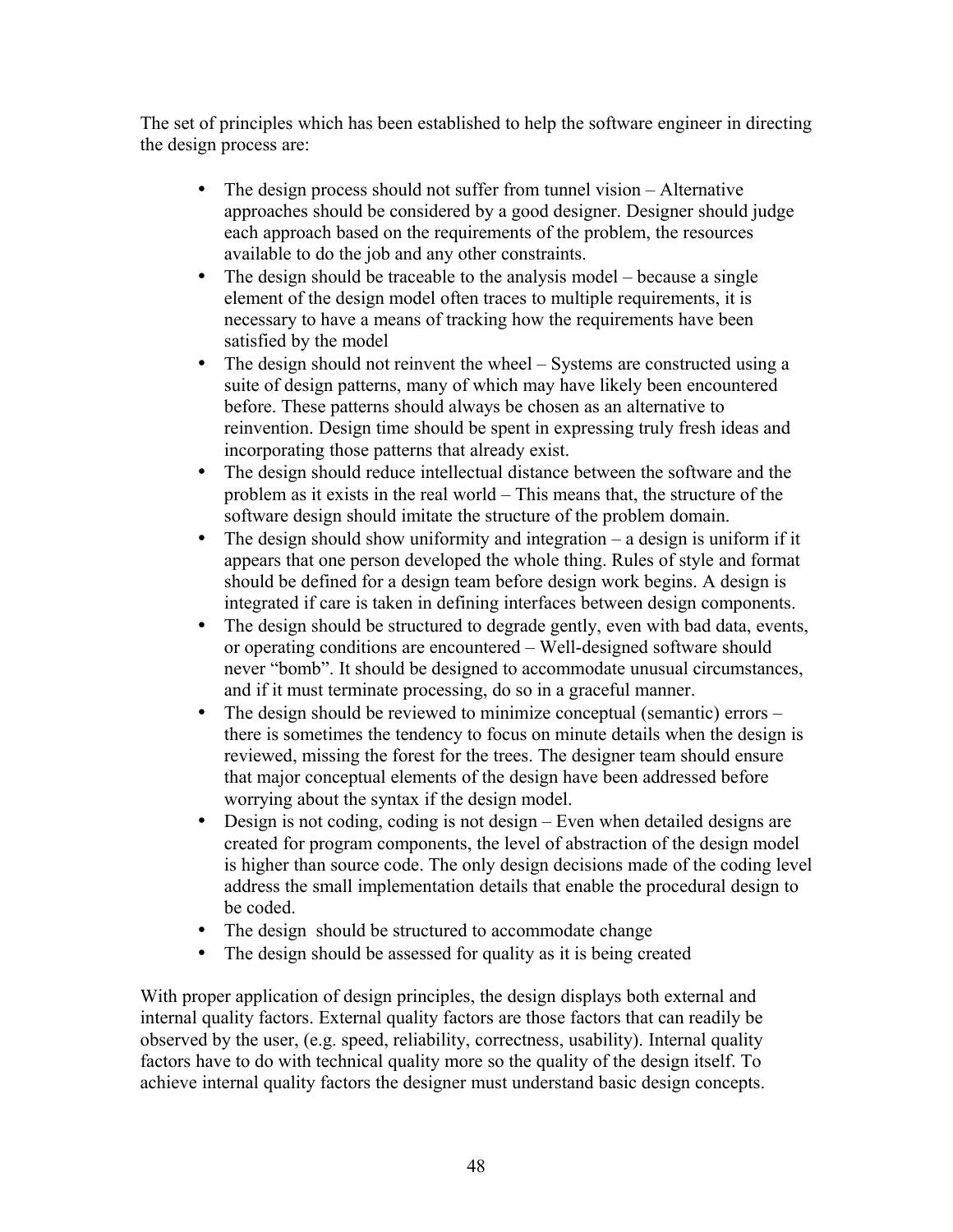## **3.12 Fundamental Software Design Concepts**

Over the past four decades, a set of fundamental software design concepts has evolved, each providing the software designer with a foundation from which more sophisticated design methods can be applied. Each concept assists the soft ware engineer to answer the following questions:

- What criteria can be used to partition software into individual components?
- How is function or data structure detail separated from a conceptual representation of software?
- Are there uniform criteria that define the technical quality of a software design?

The fundamental design concepts are:

- **Abstraction** allows designers to focus on solving a problem without being concerned about irrelevant lower level details (procedural abstraction - named sequence of events, data abstraction - named collection of data objects)
- **Refinement** process of elaboration where the designer provides successively more detail for each design component
- **Modularity** the degree to which software can be understood by examining its components independently of one another
- **Software architecture** overall structure of the software components and the ways in which that structure provides conceptual integrity for a system
- **Control hierarchy** or **program structure** represents the module organization and implies a control hierarchy, but does not represent the procedural aspects of the software (e.g. event sequences)
- **Structural partitioning**  horizontal partitioning defines three partitions (input, data transformations, and output); vertical partitioning (factoring) distributes control in a top-down manner (control decisions in top level modules and processing work in the lower level modules).
- **Data structure** representation of the logical relationship among individual data elements (requires at least as much attention as algorithm design)
- **Software procedure**  precise specification of processing (event sequences, decision points, repetitive operations, data organization/structure)
- **Information hiding** information (data and procedure) contained within a module is inaccessible to modules that have no need for such information
- Activity G 1 What are the steps in requirement Analysis process?
	- 2 What are the fundamental design concepts ?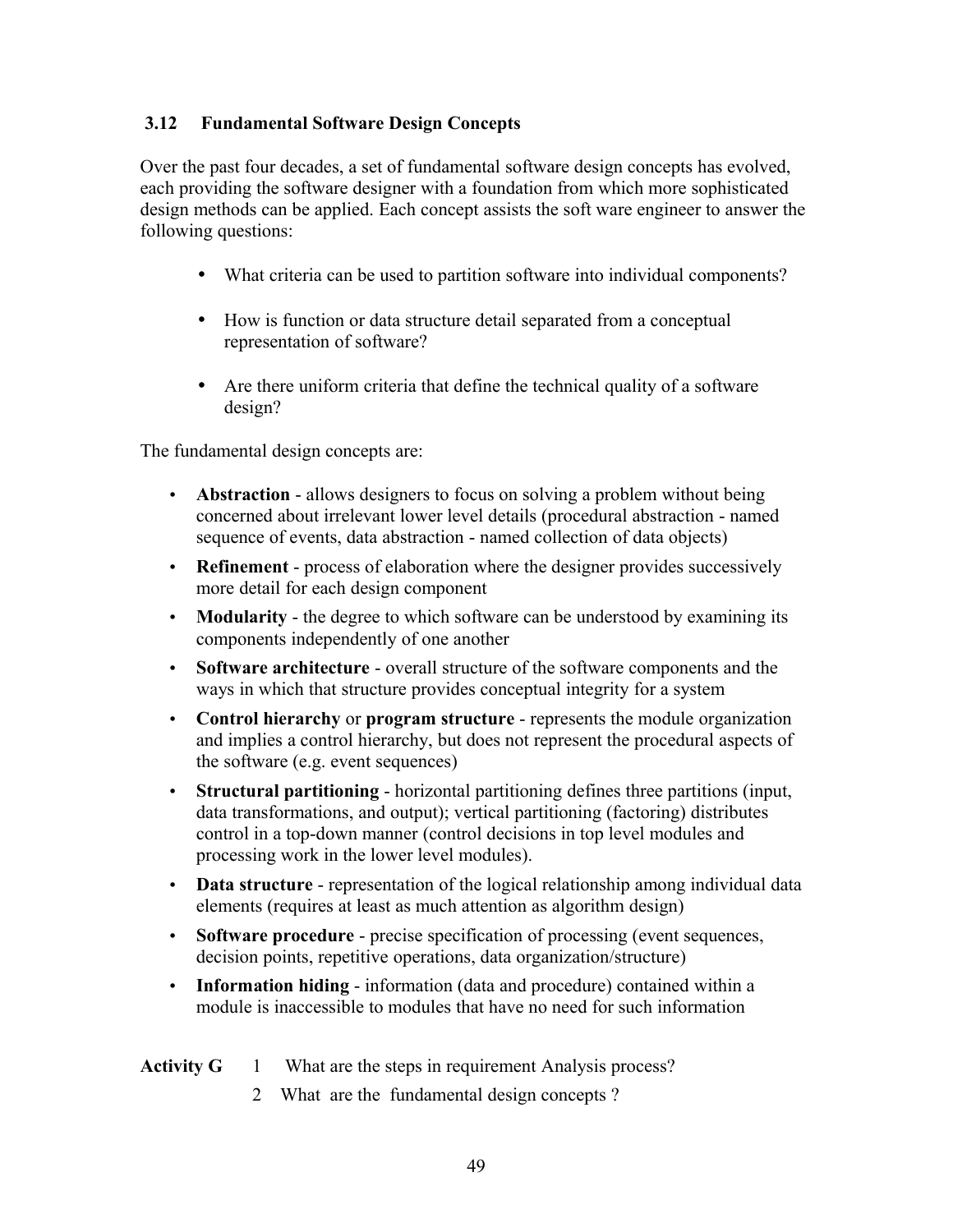## 4.0 **Conclusion**

Software life cycle models describe phases of the software cycle and the order in which those phases are executed.

# **5.0 Summary**

In this unit, we have learnt that:

- Software life cycle models describe phases of the software cycle and the order in which those phases are executed. .
- In general model, each phase produces deliverables required by the next phase in the life cycle. Requirements are translated into design. Code is produced during implementation that is driven by the design. Testing verifies the deliverable of the implementation phase against requirements.
- In a waterfall model, each phase must be completed in its entirety before the next phase can begin. At the end of each phase, a review takes place to determine if the project is on the right path and whether or not to continue or discard the project. Unlike what I mentioned in the general model, phases do not overlap in a waterfall model.
- Just like the waterfall model, the V-Shaped life cycle is a sequential path of execution of processes. Each phase must be completed before the next phase begins. Testing is emphasized in this model more so than the waterfall model though. The testing procedures are developed early in the life cycle before any coding is done, during each of the phases preceding implementation.
- The incremental model is an intuitive approach to the waterfall model. Multiple development cycles take place here, making the life cycle a "multiwaterfall" cycle. Cycles are divided up into smaller, more easily managed iterations. Each iteration passes through the requirements, design, implementation and testing phases.
- The spiral model is similar to the incremental model, with more emphases placed on risk analysis. The spiral model has four phases: Planning, Risk Analysis, Engineering and Evaluation. A software project repeatedly passes through these phases in iterations (called Spirals in this model). The baseline spirals, starting in the planning phase, requirements are gathered and risk is assessed. Each subsequent spirals builds on the baseline spiral.
- In requirement phase business requirements are gathered and that the phase is the main focus of the project managers and stake holders.
- The software system design is produced from the results of the requirements phase and it is the phase is where the details on how the system will work is produced

# **6.0 Tutor Marked Assignment**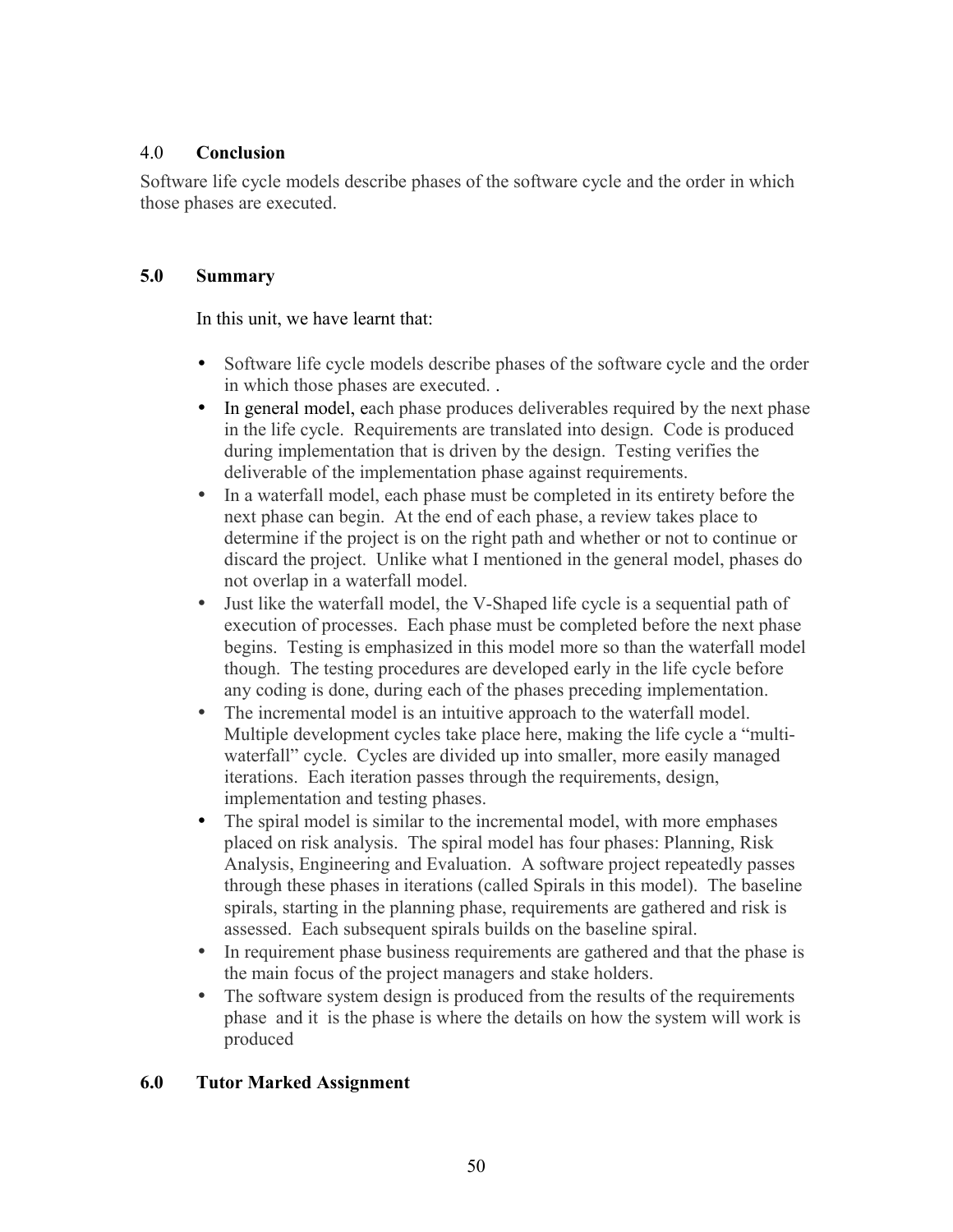- 1 What is software life cycle model?
- 2 Explain the general model
- 3 Compare and contrast General and Waterfall Models
- 4 Explain V-Shaped Life Cycle Model
- 5 Explain Incremental Model
- 6 Compare and contrast Incremental and Spiral Models
- 7 Discus the requirement and design phases

### **7.0 Further Reading And Other Resources**

Blanchard, B. S., & Fabrycky, W. J.(2006) Systems engineering and analysis (4th ed.) New Jersey: Prentice Hall.

Ummings, Haag (2006). Management Information Systems for the Information Age. Toronto, McGraw-Hill Ryerson

#### **Unit 3 Modularity**

#### **1.0 Introduction**

**In unit 2 we discussed about software lifecycle models in general and also in detailed the requirement and the design phases of software development. In this unit we will look at Modudularity in programming.**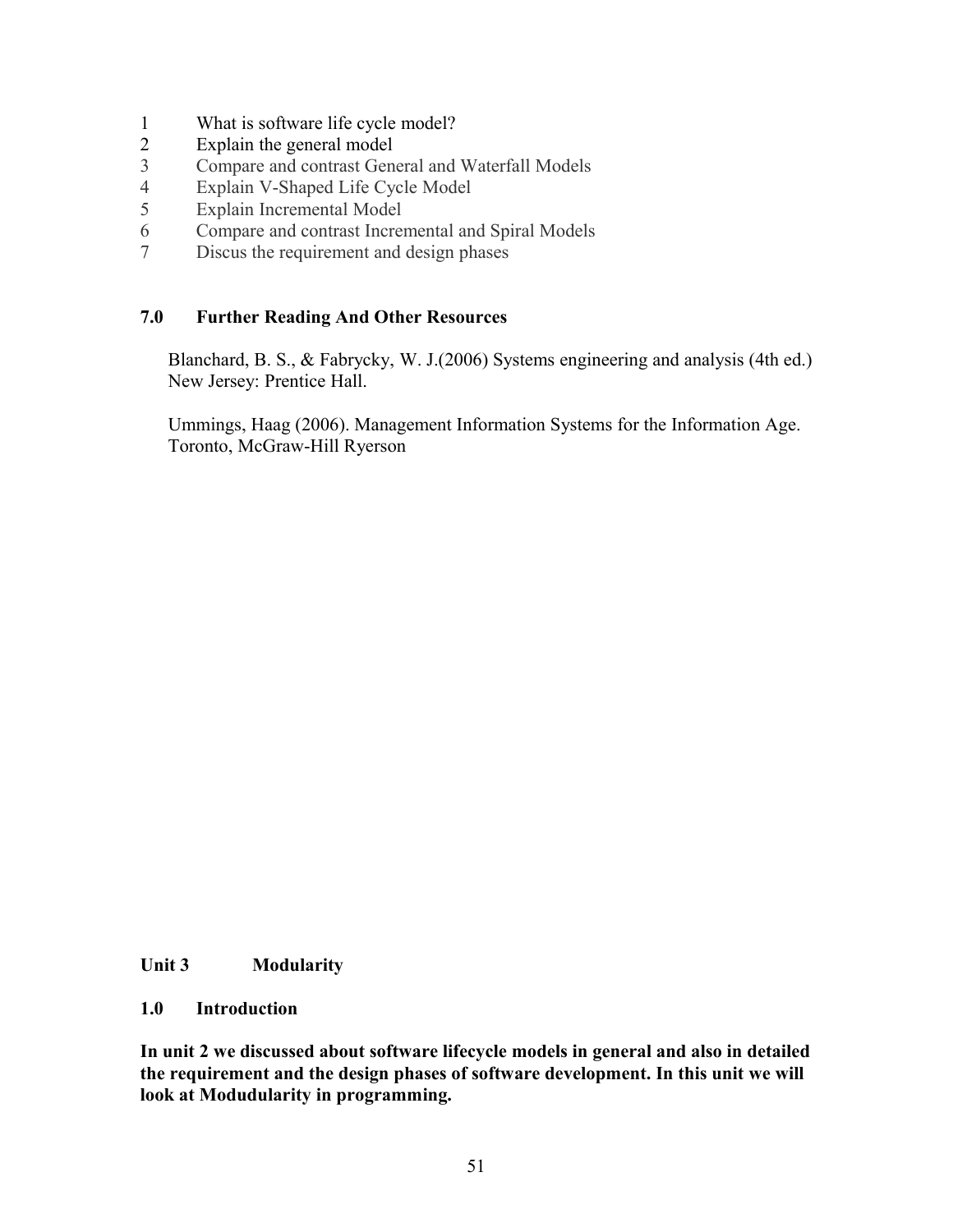# **2.0 Objectives**

By the end of this unit, you should be able to:

- Define Modularity
- Differentiate between logical and physical modularity
- Explain benefits of modular design
- Explain approaches of writing modular program
- Explain Criteria for using modular design
- Outlines the attributes of a good module
- Outline the steps to creating effective module
- Differentiate between Top-down and Bottom-up programming approach

# **What is Modularity?**

**Modularity** is a general systems concept which is the degree to which a system's components may be separated and recombined. It refers to both the tightness of coupling between components, and the degree to which the "rules" of the system architecture enable (or prohibit) the mixing and matching of components

The concept of modularity in computer software has been promoted for about five decades. In essence, the software is divided into separately names and addressable components called modules that are integrated to satisfy problem requirements. It is important to note that a reader cannot easily understand large programs with a single module. The number of variables, control paths and sheer complexity make understanding almost impossible. As a result a modular approach will allow for the software to be intellectually manageable. However, it is important to note that software cannot be subdivided indefinitely so as to make the effort required to understand or develop it negligible. This is because the more the number of modules, the less the effort to develop them.

# 3.14 **Logical Modularity**

Generally in software, **modularity can be categorized as logical or physical**. **Logical Modularity** is concerned with the **internal organization of code into logically-related units**. In modern high level languages, logical modularity usually starts with the class, the smallest code group that can be defined. In languages such as Java and C#, classes can be further combined into packages which allow developers to organize code into group of related classes. Depending on the environment, **a module can be** implemented as a single **class**, several **classes** in a package, or an entire **API** (a collection of packages). You should be able to **describe the functionality of tour module in a single sentence** (i.e. this module calculates tax per zip code) regardless of the implementation scale of your module,). Your module should expose its functionality as simple interfaces that shield callers from all implementation details. The functionality of a module should be accessible through a published interface that allows the module to expose its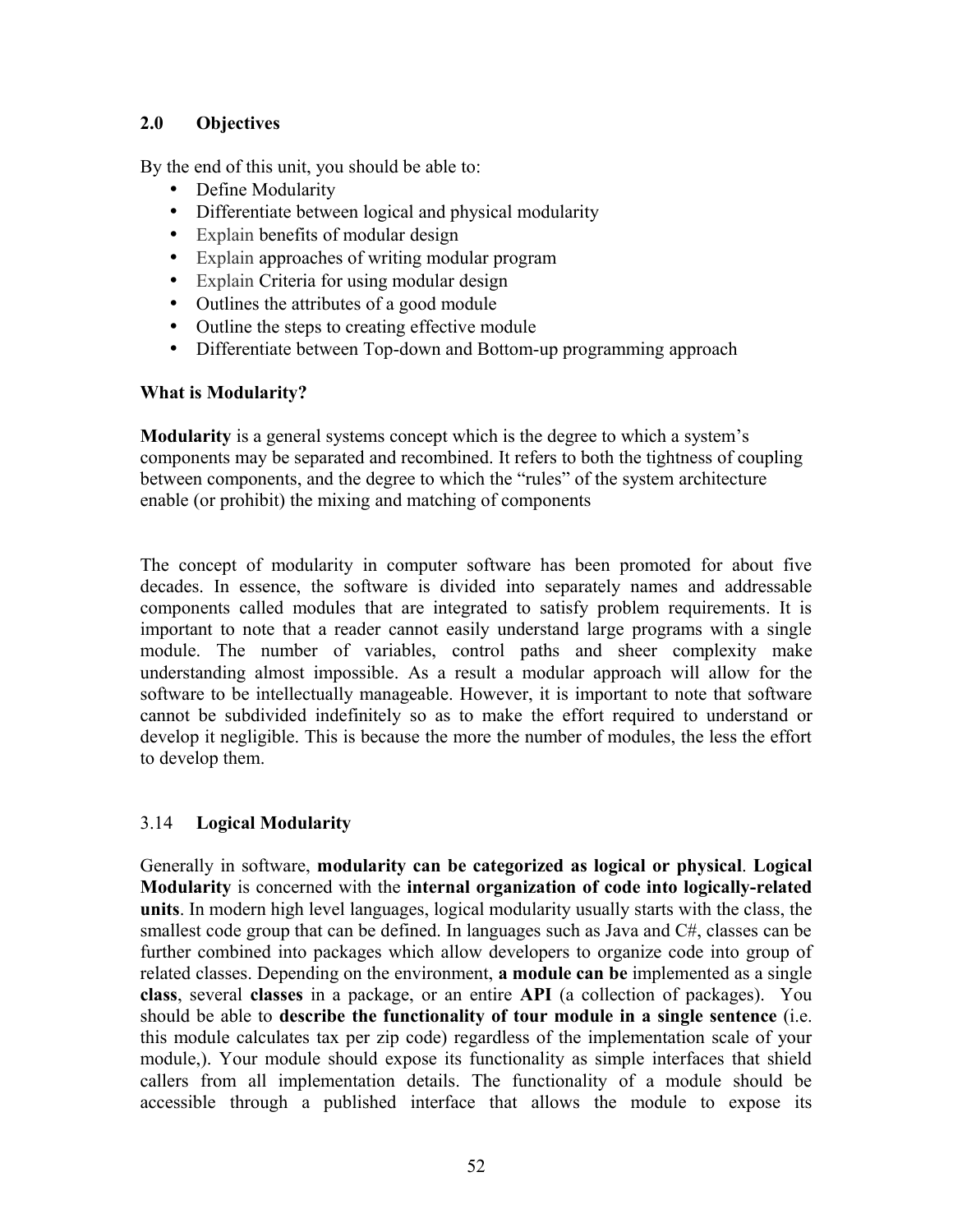functionalities to the outside world while hiding its implementation details.

## **3.15 Physical Modularity**

**Physical Modularity** is probably the earliest form of modularity introduced in software creation. Physical modularity consists of two main components namely: (1) **a file that contains compiled code** and other resources and (2) **an executing environment** that understand how to execute the file. Developers build and assemble their modules into compiled assets that **can be distributed** as single or multiple files. In Java for example, the jar file is the unit of physical modularity for code distribution (.Net has the assembly). The file and its associated meta-data are designed to be loaded and executed by the run time environment that understands how to run the compiled code. Physical modularity can also be affected by the context and scale of abstraction. Within Java, for instance, the developer community has created and accept s**everal physical modularity strategies** to address different aspects of enterprise development 1) **WAR** for web components 2) **EJB** for distributed enterprise components 3) **EAR** for enterprise application components 4) vendor specific modules such as **JBoss Service Archive** (SAR). These are usually **a variation of the JAR file format** with special meta data to target the intended runtime environment. The **current trend of adoption** seems to be pointing to **OSGi** as a **generic physical module format**. **OSGi** provides the Java environment with **additional functionalties** that should allow developers to model their modules **to scale from small emddeable to complex enterprise components** (a lofty goal in deed).

### 3.16 **Benefits of Modular Design**

- **Scalable Development**: a modular design allows a **project to be naturally subdivided along the lines of its modules**. A developer (or groups of developers) can be assigned a module to implement independently which can produce an asynchronous project flow.
- **Testable Code Unit**: when your code is partition into functionally-related chunks, it **facilitates the testing of each module** independently. With the proper testing framework, developers can exercise each module (and its constituencies) without having to bring up the entire project.
- **Build Robust System**: in the monolithic software design, as your system grows in complexity so does its propensity to be brittle (changes in one section causes failure in another). Modularity lets you **build complex system composed of smaller parts** that can be **independently managed and maintained**. Fixes in one portion of the code does not necessarily affect the entire system.
- **Easier Modification & Maintenance**: post-production system maintenance is another crucial benefit of modular design. Developers have the **ability to fix and make non-infrastructural changes** to module **without affecting other modules**. The updated module can independently go through the build and release cycle without the need to re-build and redeploy the entire system.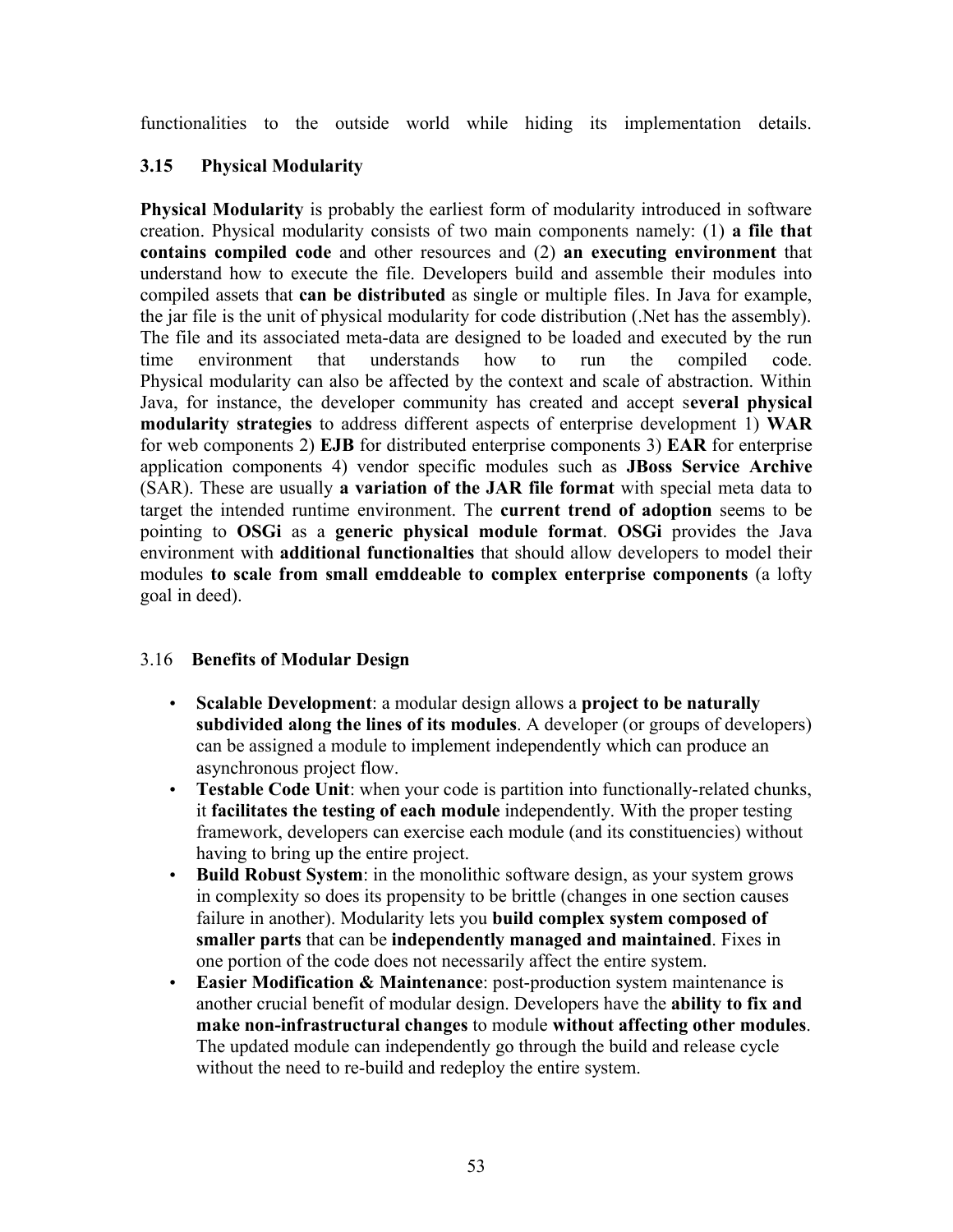• **Functionally Scalable**: depending on the level of sophistication of your modular design, it's possible to **introduce new functionalities with little or no change to existing modules**. This allows your software system to scale in functionality without becoming brittle and a burden on developers.

## **3.17 Approaches of writing Modular program**

The three basic approaches of designing Modular program are:

• Process-oriented design

This approach places the emphasis on the process with the objective being to design modules that have high cohesion and low coupling. (Data flow analysis and data flow diagrams are often used.)

• Data-oriented design

In this approach the data comes first. That is the structure of the data is determined first and then procedures are designed in a way to fit to the structure of the data.

• Object-oriented design

In this approach, the objective is to first identify the objects and then build the product around them. In concentrate, this technique is both data- and process-oriented.

### **3.18 Criteria for using Modular Design**

- **Modular decomposability** If the design method provides a systematic means for breaking problem into sub problems, it will reduce the complexity of the overall problem, thereby achieving a modular solution.
- **Modular compos ability** If the design method enables existing (reusable) design components to be assembled into a new system, it will yield a modular solution that does not reinvent the wheel.
- **Modular understand ability** If a module can be understood as a standalone unit (without reference to other modules) it will be easier to build and easier to change.
- **Modular continuity** If small changes to the system requirements result in changes to individual modules, rather than system-wide changes, the impact of change-induced side-effects will be minimised
- **Modular protection** If an abnormal condition occurs within a module and its effects are constrained within that module, then impact of error-induced side-effects are minimised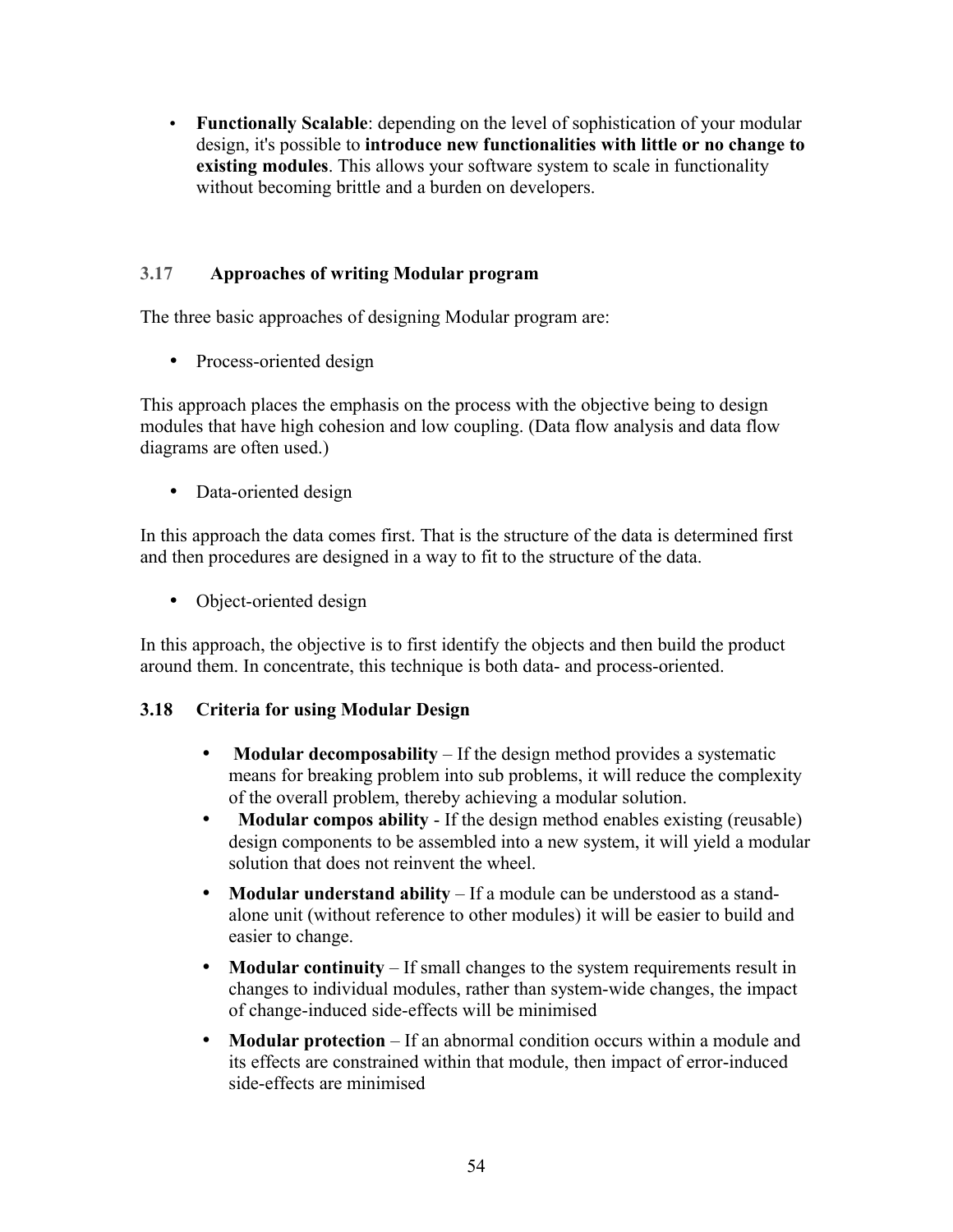## **3.19 Attributes of a good Module**

- Functional independence modules have high cohesion and low coupling
- Cohesion qualitative indication of the degree to which a module focuses on just one thing
- Coupling qualitative indication of the degree to which a module is connected to other modules and to the outside world

## **3.20 Steps to Creating Effective Module**

- Evaluate the first iteration of the program structure to reduce coupling and improve cohesion. Once program structure has been developed modules may be exploded or imploded with aim of improving module independence.
	- o An exploded module becomes two or more modules in the final program structure.
	- o An imploded module is the result of combining the processing implied by two or more modules.

An exploded module normally results when common processing exists in two or more modules and can be redefined as a separate cohesive module. When high coupling is expected, modules can sometimes be imploded to reduce passage of control, reference to global data and interface complexity.

• Attempt to minimise structures with high fan-out; strive for fan-in as structure depth increases. The structure shown inside the cloud in Fig. 3 does not make effective use of factoring.

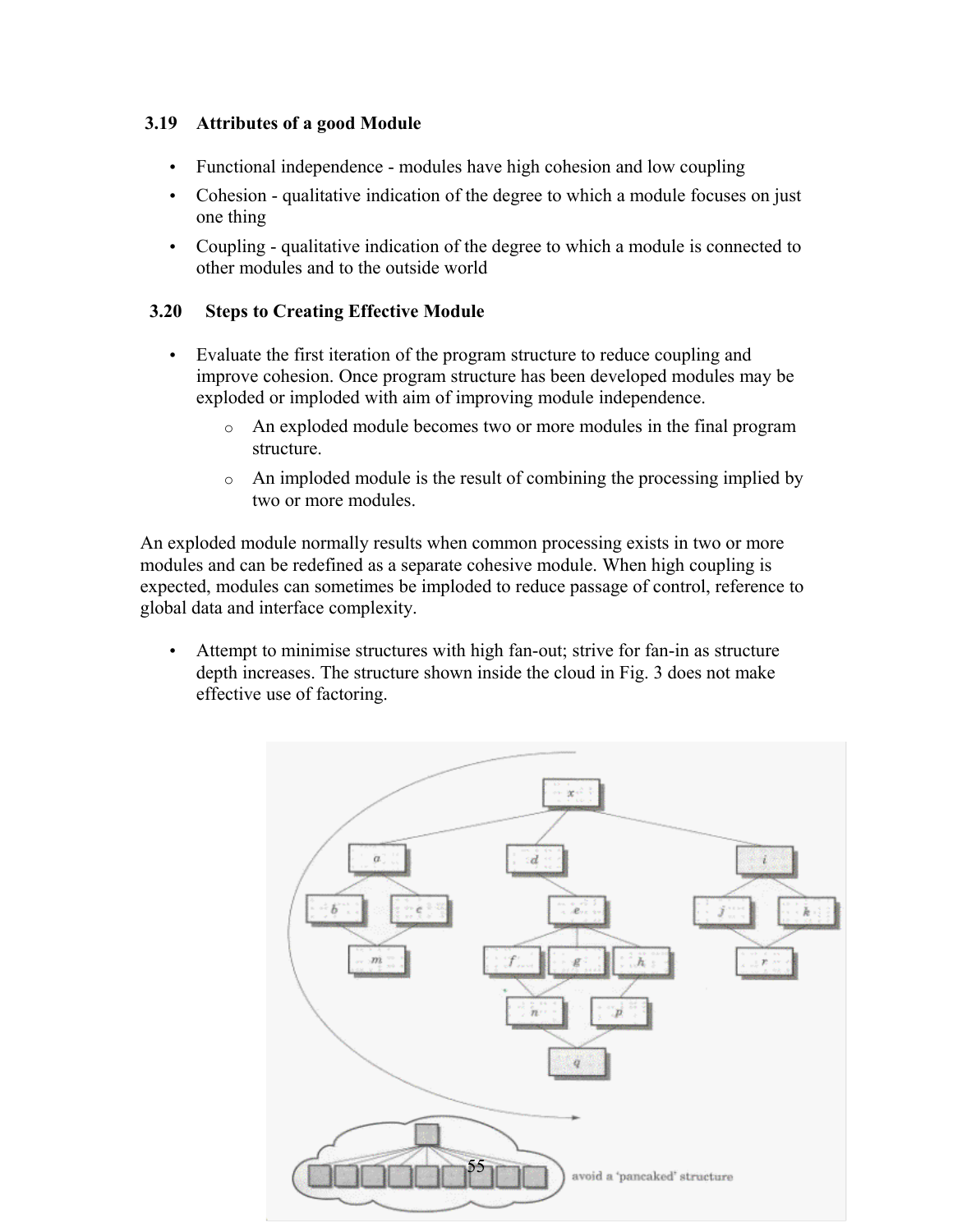#### **Fig 6 Example of a program structure**

- Keep the scope of effect of a module within the scope of control for that module.
	- o The scope of effect of a module is defined as all other modules that are affected by a decision made by that module. For example, the scope of control of module e is all modules that are subordinate i.e. modules f, g, h, n, p and q.
- Evaluate module interfaces to reduce complexity, reduce redundancy, and improve consistency.
	- o Module interface complexity is a prime cause of software errors. Interfaces should be designed to pass information simply and should be consistent with the function of a module. Interface inconsistency (i.e. seemingly unrelated data passed via an argument list or other technique) is an indication of low cohesion. The module in question should be reevaluated.
- Define modules whose function is predictable and not overly restrictive (e.g. a module that only implements a single task).
	- o A module is predictable when it can be treated as a black box; that is, the same external data will be produced regardless of internal processing details. Modules that have internal "memory" can be unpredictable unless care is taken in their use.
	- o A module that restricts processing to a single task exhibits high cohesion and is viewed favourably by a designer.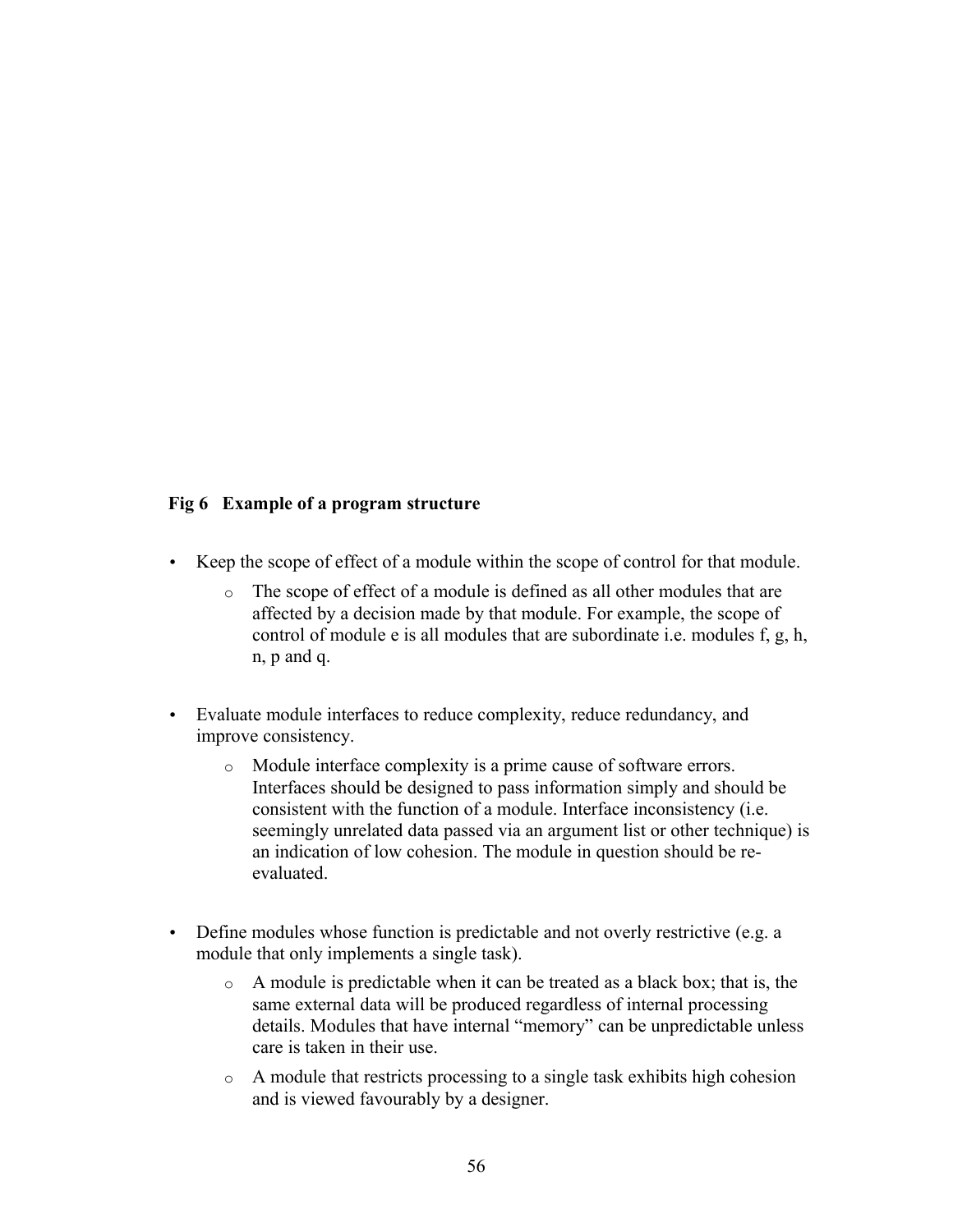- Strive for controlled entry modules, avoid pathological connection (e.g. branches into the middle of another module)
	- o This warns against content coupling. Software is easier to understand and maintain if the module interfaces are constrained and controlled.

#### **3.21 Programming Languages that formally support module concept**

Languages that formally support the module concept include IBM/360 Assembler, COBOL, RPG and PL/1, Ada, D, F, Fortran, Haskell, OCaml, Pascal, ML, Modula-2, Erlang, Perl, Python and Ruby. The IBM System i also uses Modules in RPG, COBOL and CL, when programming in the ILE environment. Modular programming can be performed even where the programming language lacks explicit syntactic features to support named modules.

Software tools can create modular code units from groups of components. Libraries of components built from separately compiled modules can be combined into a whole by using a linker.

#### **3.22 Module Interconnection Languages**

Module interconnection languages (**MILs**) provide formal grammar constructs for deciding the various module interconnection specifications required to assemble a complete software system. MILs enable the separation between programming-in-thesmall and programming-in-the-large. Coding a module represents programming in the small, while assembling a system with the help of a MIL represents programming in the large. An example of MIL is MIL-75.

### **3.23 Top-Down Design**

Top-down is a programming style, the core of traditional procedural languages, in which design begins by specifying complex pieces and then dividing them into successively smaller pieces. Finally, the components are precise enough to be coded and the program is written. It is the exact opposite of the bottom-up programming approach which is common in object-oriented languages such as C++ or Java.

The method of writing a program using top-down approach is to write a main procedure that names all the major functions it will need. After that the programming team examines the requirements of each of those functions and repeats the process. These compartmentalized sub-routines finally will perform actions so straightforward they can be easily and concisely coded. The program is done when all the various sub-routines have been coded.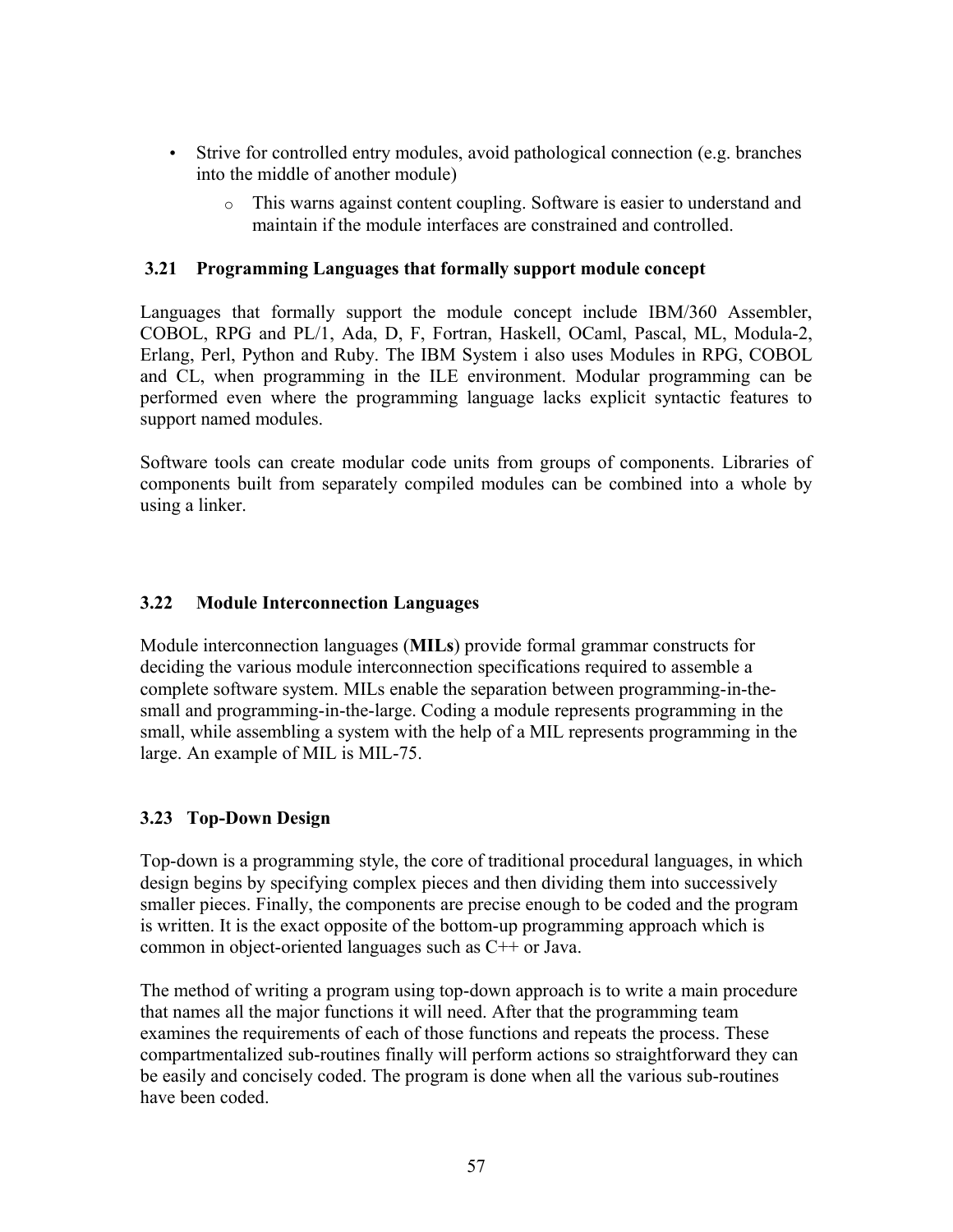### **Merits of top-down programming:**

- Separating the low level work from the higher level abstractions leads to a modular design.
- Modular design means development can be self contained.
- Having "skeleton" code illustrates clearly how low level modules integrate.
- Fewer operations errors
- Much less time consuming (each programmer is only concerned in a part of the big project).
- Very optimized way of processing (each programmer has to apply their own knowledge and experience to their parts (modules), so the project will become an optimized one).
- Easy to maintain (if an error occurs in the output, it is easy to identify the errors generated from which module of the entire program).

## **3.24 Bottom-up approach**

In a bottom-up approach the individual base elements of the system are first specified in great detail. These elements are then connected together to form bigger subsystems, which are linked, sometimes in many levels, until a complete top-level system is formed. This strategy often resembles a "seed" model, whereby the beginnings are small, but eventually grow in complexity and completeness.

Object-oriented programming (OOP) is a programming paradigm that uses "objects" to design applications and computer programs.

. This bottom-up approach has one drawback. We need to use a lot of perception to decide the functionality that is to be provided by the module. This approach is more suitable if a system is to be developed from existing system, because it starts from some existing modules. Modern software design approaches usually mix both top-down and bottom-up approaches.

**Activity H** What are the steps to create effective modules?

### **4.0 Conclusion**

The benefits of modular programming cannot be overemphasised. It among other things, allows for scalar development, it facilitates code testing, helps in building robust system, allows for easier modification and maintenance.

### **5.0 Summary**

In this unit, we have learnt that: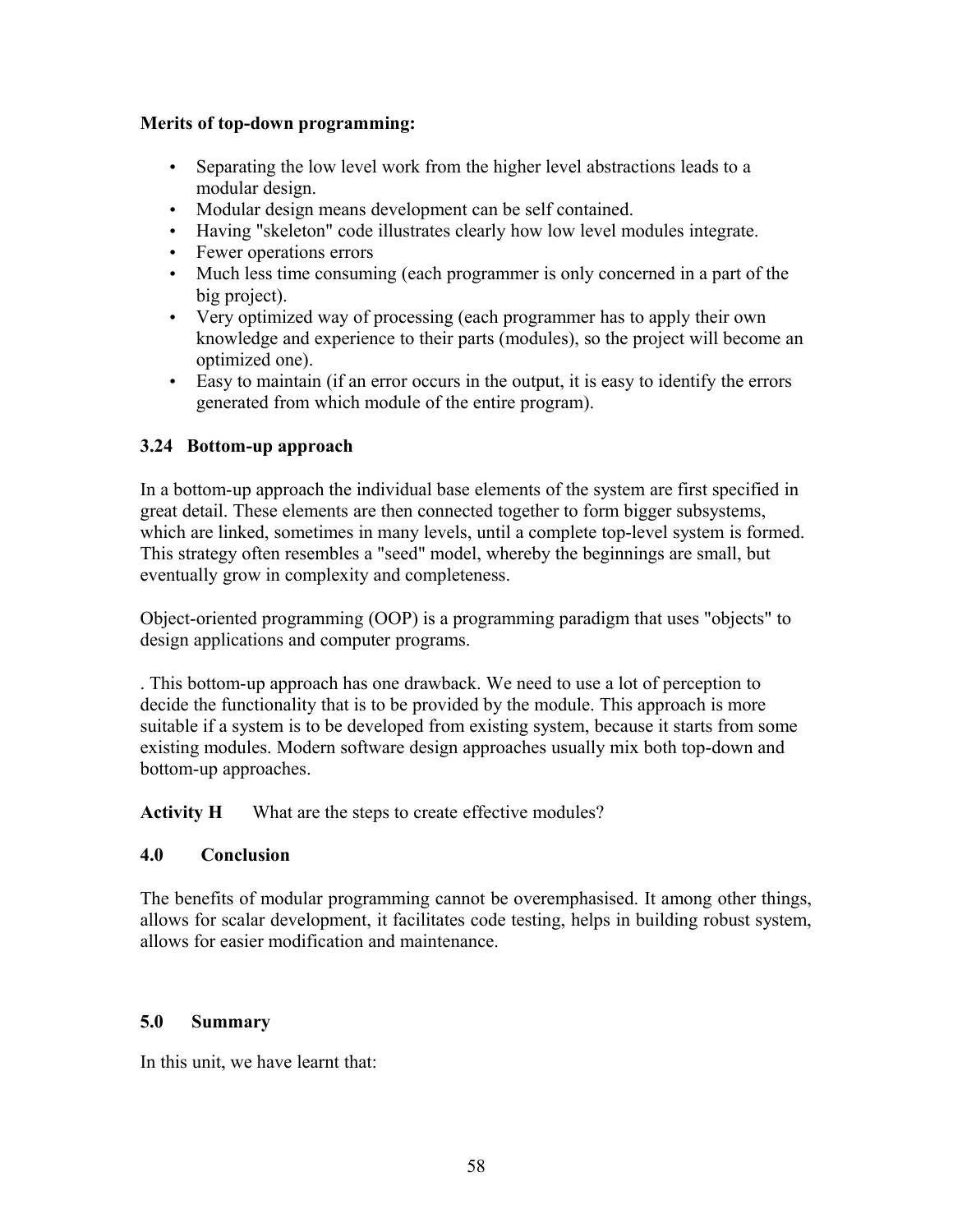- Modularity is a general systems concept, the degree to which a system's components may be separated and recombined. It refers to both the tightness of coupling between components, and the degree to which the "rules" of the system architecture enable (or prohibit) the mixing and matching of components
- **Physical Modularity** is probably the earliest form of modularity introduced in software creation. Physical modularity consists of two main components namely: (1) **a file that contains compiled code** and other resources and (2) **an executing environment** that understand how to execute the file. Developers build and assemble their modules into compiled assets that **can be distributed** as single or multiple files.
- **Logical Modularity** is concerned with the **internal organization of code into logically-related units**.
- Modular programming is beneficial in that:It allows for scalar development, it facilitates code testing, helps in building robust system, allows for easier modification and maintenance.
- The three basic approaches of designing Modular program are: Process-oriented design, Data-oriented design and Object-oriented design.
- Criteria for using Modular Design include: Modular decomposability, Modular compos ability, Modular understand ability, Modular continuity, and Modular protection.
- Attributes of a good Module include: Functional independence, Cohesion, and Coupling
- **Steps to Creating Effective Module include:** Evaluate the first iteration of the program structure to reduce coupling and improve cohesion, Attempt to minimise structures with high fan-out; strive for fan-in as structure depth increases, Define modules whose function is predictable and not overly restrictive (e.g. a module that only implements a single task), Strive for controlled entry modules, avoid pathological connection (e.g. branches into the middle of another module)
- Top-down is a programming style, the core of traditional procedural languages, in which design begins by specifying complex pieces and then dividing them into successively smaller pieces. Finally, the components are precise enough to be coded and the program is written.
- In a bottom-up approach the individual base elements of the system are first specified in great detail. These elements are then connected together to form bigger subsystems, which are linked, sometimes in many levels, until a complete top-level system is formed

# **6.0 Tutor Marked Assignment**

- What is Modularity?
- Differentiate between logical and physical modularity
- What are the benefits of modular design
- Explain the approaches of writing modular program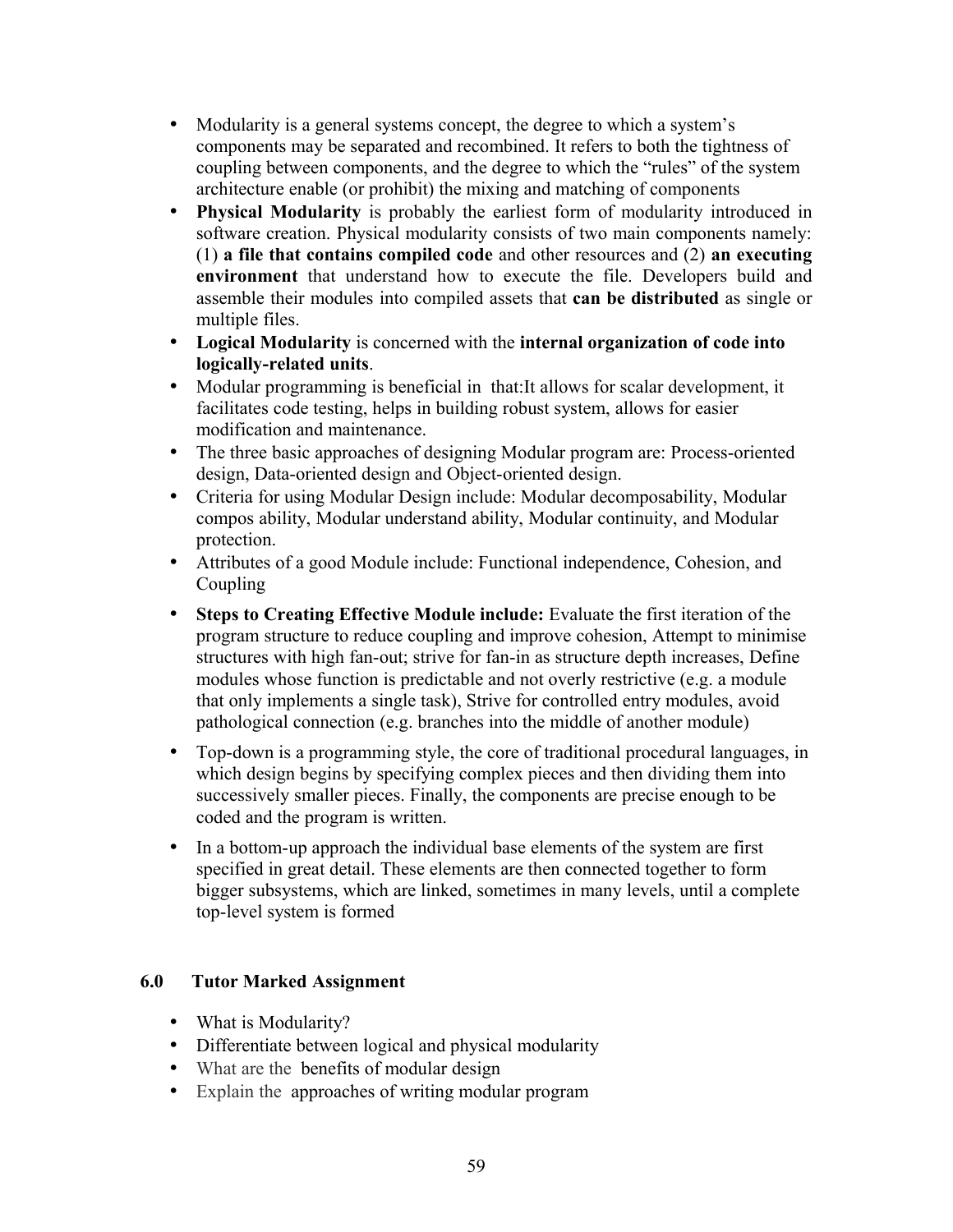- What are the Criteria for using modular design
- Outlines the attributes of a good module
- Outline the steps to creating effective module
- Differentiate between Top-down and Bottom-up programming approach

#### **7.0 Futher Reading And Other Resouces**

Laplante, Phil (2009). *Requirements Engineering for Software and Systems* (1st ed.). Redmond, WA: CRC Press. [ISBN 1-42006-467-3.](http://en.wikipedia.org/wiki/Special:BookSources/1420064673) http://beta.crcpress.com/product/isbn/9781420064674.

McConnell, Steve (1996). *Rapid Development: Taming Wild Software Schedules* (1st ed.). Redmond, WA: Microsoft Press. [ISBN 1-55615-900-5.](http://en.wikipedia.org/wiki/Special:BookSources/1556159005) http://www.stevemcconnell.com/.

Wiegers, Karl E. (2003). *Software Requirements 2: Practical techniques for gathering and managing requirements throughout the product development cycle* (2nd ed.). Redmond: Microsoft Press. ISBN 0-7356-1879-8.

Andrew Stellman and Jennifer Greene (2005). *Applied Software Project Management*. Cambridge, MA: O'Reilly Media. ISBN 0-596-00948-8. http://www.stellman-greene.com.

#### **Unit 4 Pseudo code**

#### **1.0 Introduction**

In the last unit, you have learnt about **Modudularity in programming. Its** benefits, design approaches and criteria, attributes of a good Module and the steps to creating effective module. You equally learnt about Top-Down and Bottom-up approaches in programming. This unit ushers you into Pseudo code a way to create a logical structure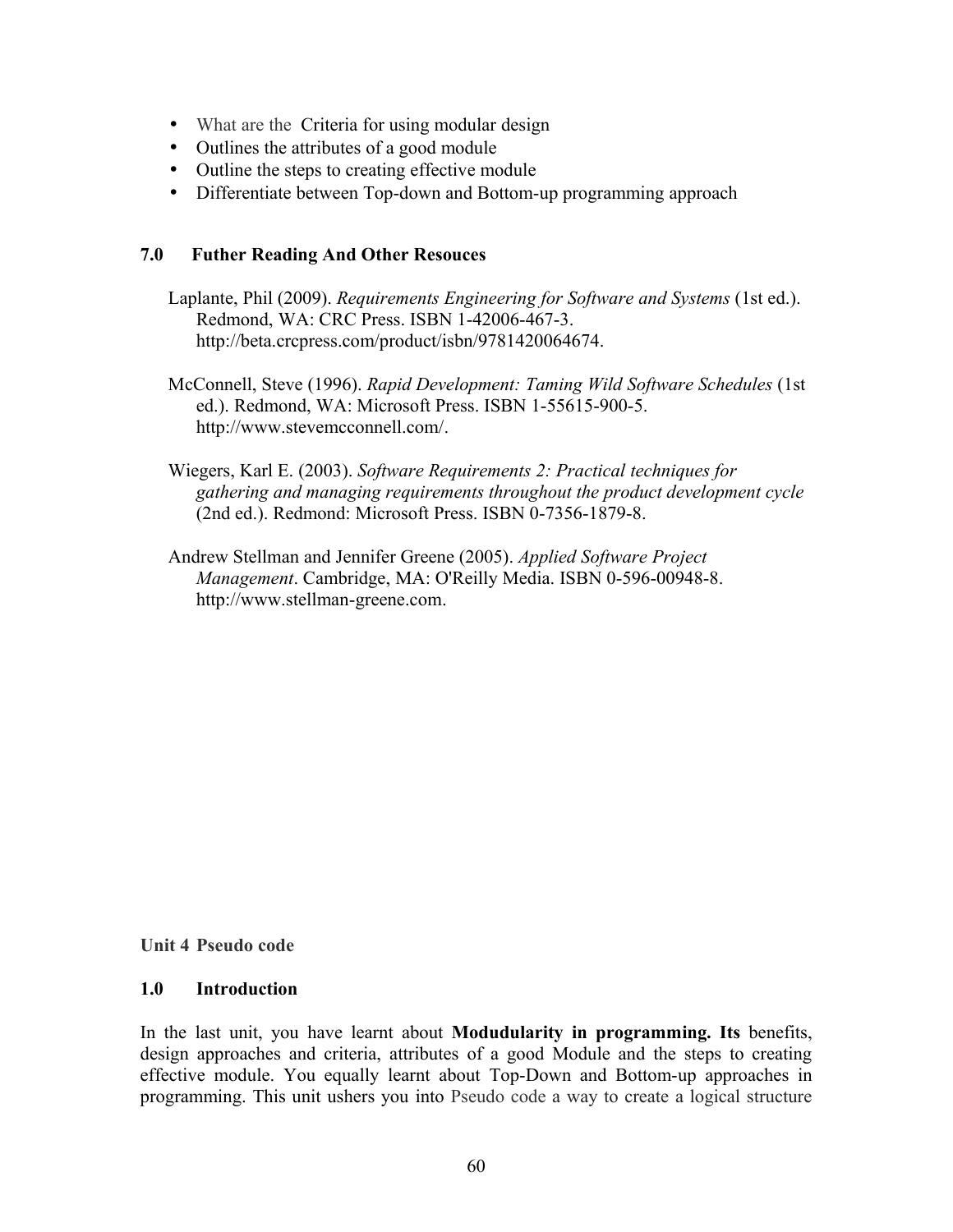that will describing the actions, which will be executed by the application. After studying this unit you are expected to have achieved the following objectives listed below.

# **2.0 Objectives**

By the end of this unit, you should be able to:

- Define Pseudo code
- Explain General guidelines for writing Pseudo code.
- Give examples of Pseudo codes

## **3.26 Definition of Pseudo code**

Pseudo-code is a non-formal language, a way to create a logical structure, describing the actions, which will be executed by the application. Using pseudo-code, the developer shows the application logic using his local language, without applying the structural rules of a specific programming language. The big advantage of the pseudo-code is that the application logic can be easily comprehended by any developer in the development team. In addition, when the application algorithm is expressed in pseudo-code, it is very easy to convert the pseudo-code into real code (using any programming language).

## 3.26 **General guidelines for writing Pseudo code**

Here are a few general guidelines for writing your pseudo code:

- **Mimic good code and good English**. Using aspects of both systems means adhering to the style rules of both to
	- some degree. It is still important that variable names be mnemonic, comments be included where useful, and English

phrases be comprehensible (full sentences are usually not necessary).

**Ignore unnecessary details**. If you are worrying about the placement of commas, you are using too much detail. It is a

good idea to use some convention to group statements (begin/end, brackets, or whatever else is clear), but you shouldn't

obsess about syntax.

- **Don't belabor the obvious**. In many cases, the type of a variable is clear from context; unless it is critical that it is specified to be an integer or real, it is often unnecessary to make it explicit.
- **Take advantage of programming shorthands**. Using if-then-else or looping structures is more concise than writing

out the equivalent in English; general constructs that are not peculiar to a small number of languages are good candidates

for use in pseudocode. Using parameters in specifying procedures is concise, clear, and accurate, and hence should not

be omitted from pseudocode.

**Consider the context**. If you are writing an algorithm for quicksort, the statement *use quicksort to sort the values* is

hiding too much detail; if you have already studied quicksort in a class and later use it as a subroutine in another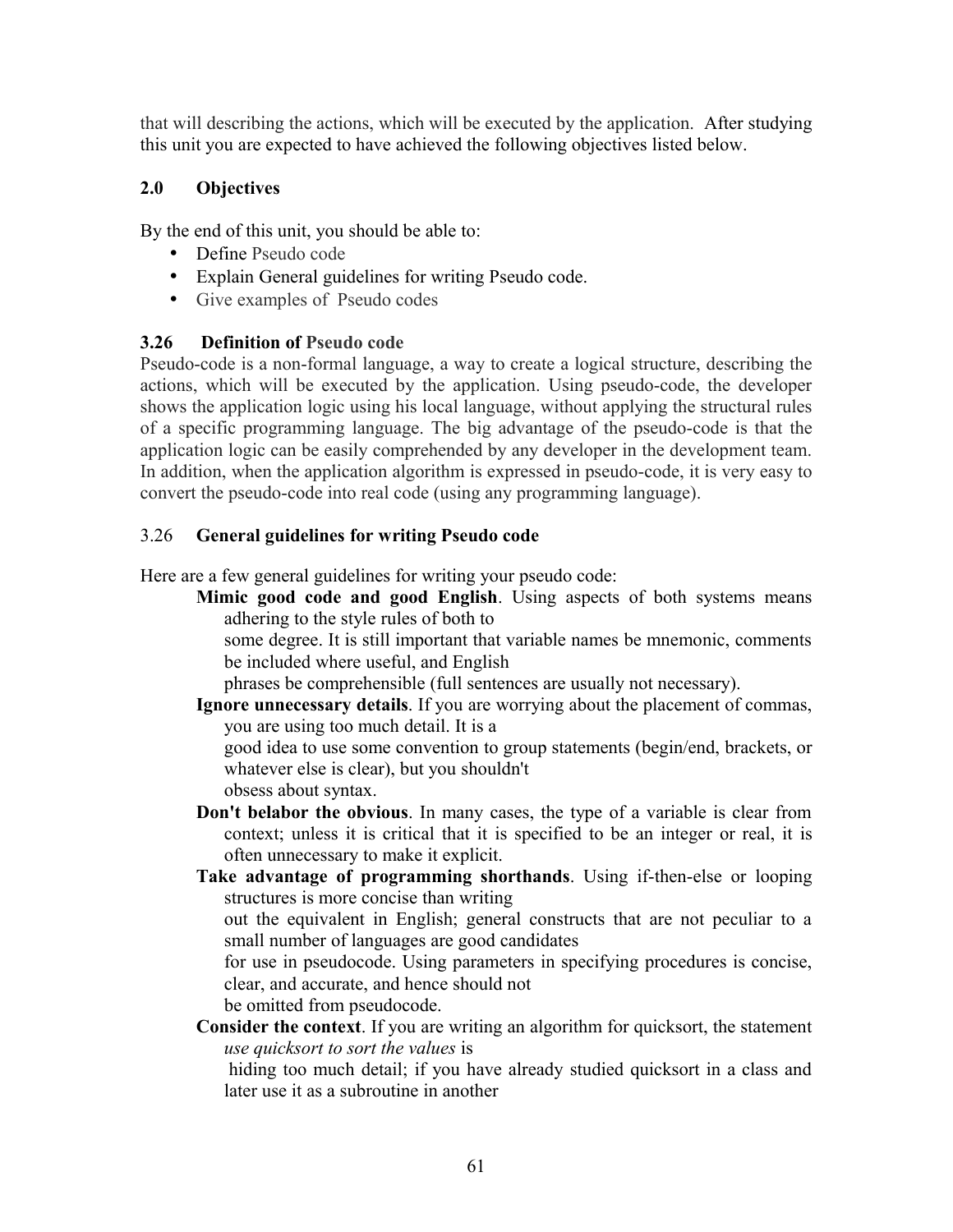algorithm, the statement would be appropriate to use.

**Don't lose sight of the underlying model**. It should be possible to see through" your pseudocode to the model below;

if not (that is, you are not able to analyze the algorithm easily), it is written at too high a level.

**Check for balance**. If the pseudocode is hard for a person to read or difficult to translate into working code (or worse

yet, both!), then something is wrong with the level of detail you have chosen to use.

### 3.27 **Examples of Pseudocode**

Example 1 - Computing Sales Value Added (VAT) Tax : Pseudo-code the task of computing the final price of an item after figuring in sales tax. Note the three types of instructions: input (get), process/calculate  $(=)$  and output (display)

- 1. **get** price of item
- 2. **get** VAT rate
- 3. **VAT** = price of time times VAT rate
- 4 **final price** = price of item plus VAT
- 5. display final price
- 6. stop

Variables: price of item, sales tax rate, sales tax, final price

Note that the operations are numbered and each operation is unambiguous and effectively computable. We also extract and list all variables used in our pseudo-code. This will be useful when translating pseudo-code into a programming language

Example 2 - Computing Weekly Wages: Gross pay depends on the pay rate and the number of hours worked per week. However, if you work more than 50 hours, you get paid time-and-a-half for all hours worked over 50. Pseudo-code the task of computing gross pay given pay rate and hours worked.

- 1. get hours worked
- 2. get pay rate
- 3. if hours worked  $\leq 50$  then
- 3.1 gross pay  $=$  pay rate times hours worked
- 4. else
- 4.1 gross pay = pay rate times 50 plus 1.5 times pay rate times (hours worked minus 50)
- 5. display gross pay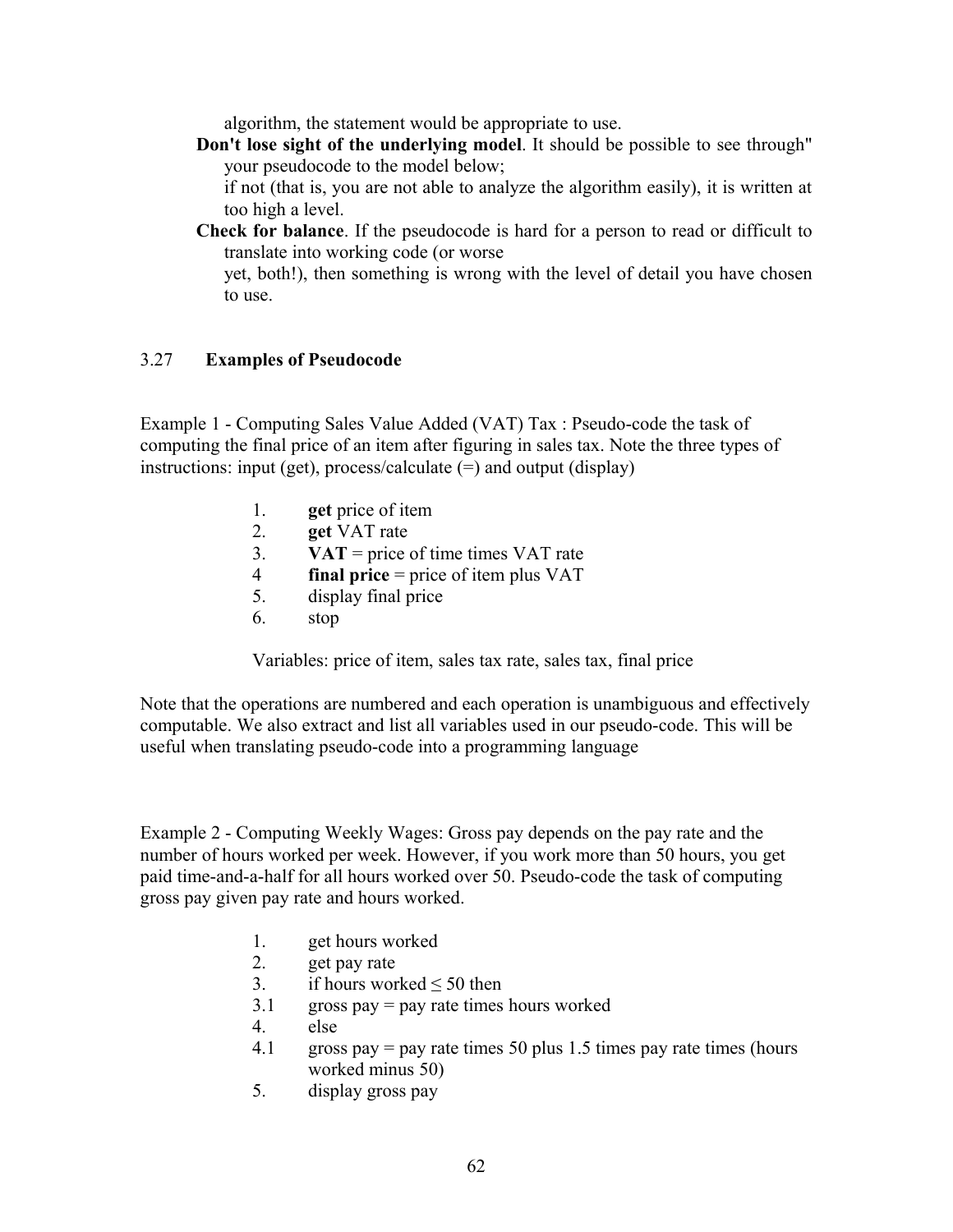6. halt

variables: hours worked, ray rate, gross pay

This example presents the *conditional* control structure. On the basis of the true/false question asked in line 3, line 3.1 is executed if the answer is True; otherwise if the answer is False the lines subordinate to line 4 (i.e. line 4.1) is executed. In both cases pseudocode is resumed at line 5.

Example 3 - Computing a Question Average: Pseudo-code a routine to calculate your question average.

- 1. get number of questions
- 2.  $sum = 0$
- $3$  count = 0
- 4. while count < number of questions
	- 4.1 get question grade
	- $4.2$  sum = sum + question grade
	- $4.3$  count = count + 1
- 5. average  $=$  sum / number of question
- 6. display average
- 7. stop

variables: number of question, sum ,count, question grade, average

This example presents an *iterative* control statement. As long as the condition in line 4 is True, we execute the subordinate operations 4.1 - 4.3. When the condition is False, we return to the pseudo-code at line 5.

This is an example of a *top-test* or *while do* iterative control structure. There is also a *bottom-test* or *repeat until* iterative control structure which executes a block of statements until the condition tested at the end of the block is False.

#### **Some Keywords That Should be Used**

For looping and selection, The keywords that are to be used include Do While...EndDo; Do Until...Enddo; Case...EndCase; If...Endif; Call ... with (parameters); Call; Return ....; Return; When; Always use scope terminators for loops and iteration.

As verbs, use the words Generate, Compute, Process, etc. Words such as set, reset, increment, compute, calculate, add, sum, multiply, ... print, display, input, output, edit, test , etc. with careful indentation tend to foster desirable pseudocode.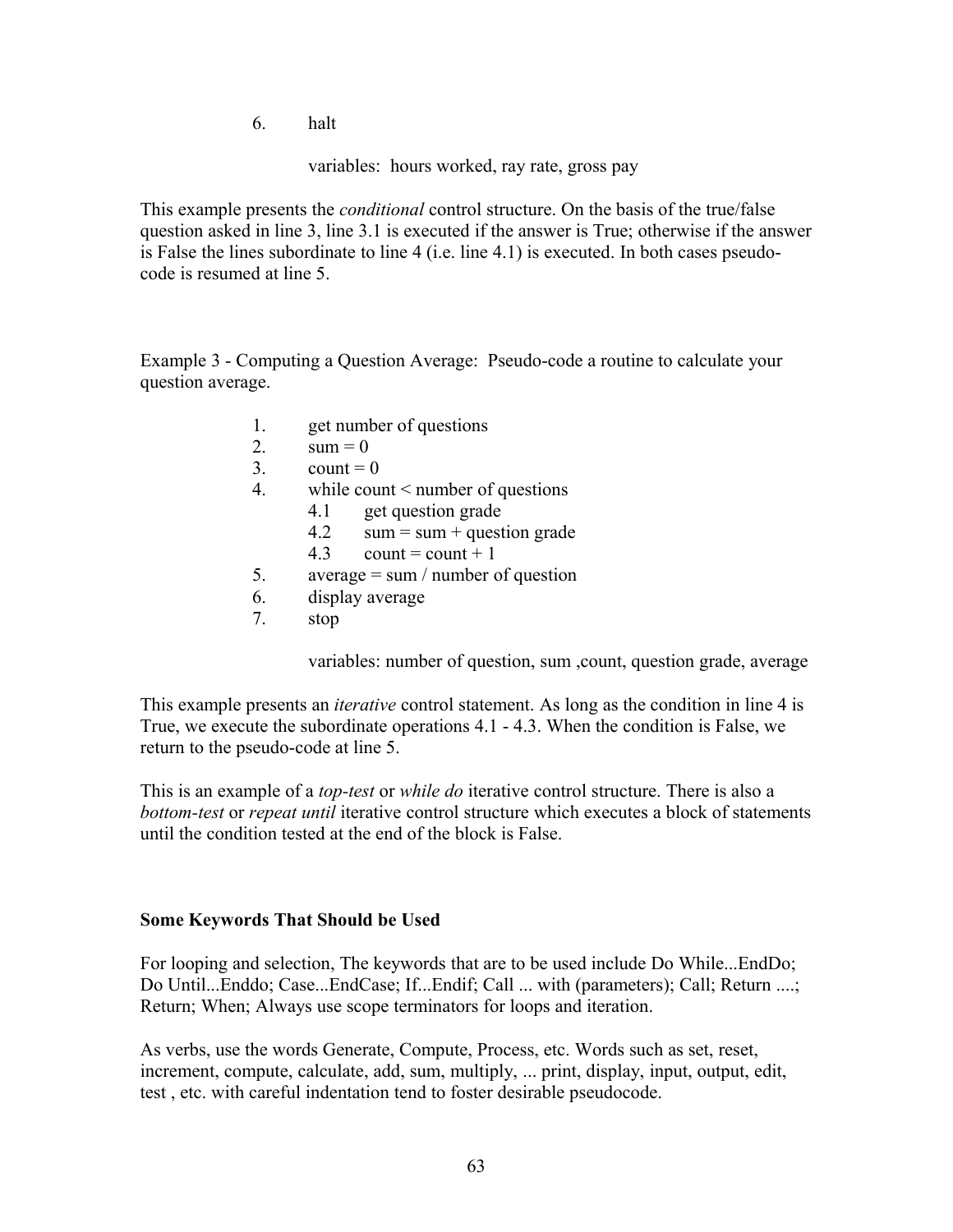Do not include data declarations in your pseudo code.

**Activity I** Write a pseudo code to find the average of even number between 1 and 20

### **4.0 Conclusion**

The role of pseudo-code in program design cannot be underestimated. When it used, it is not only that logic of application can easily be understood but it can easily be converted into real code.

#### **5.0 Summary**

In this unit, you have learnt about the essence of pseudo code in program design

#### **6.0 Tutor Marked Assignment**

- What is Pseudo code
- Explain the General guidelines for writing Pseudo code.
- Write a Pseudo code to find the average of even number between 1 and 20.

### **7.0 Futher Reading And Other Resouces**

Robertson, L. A. (2003) *Simple Program Design: A Step-by-Step Approach.* 4th ed. Melbourne: Thomson.

### Unit 5 **Programming Environment, CASE Tools & HIPO Diagrams**

#### **1.0 Introduction**

In the last unit, you have learnt about **pseudo code. In this unit you will be exposed to** Programming Environment, CASE Tools & HIPO Diagrams. After studying this unit you are expected to have achieved the following objectives listed below.

#### **2.0 Objectives**

By the end of this unit, you should be able to:

• Explain Programming Environment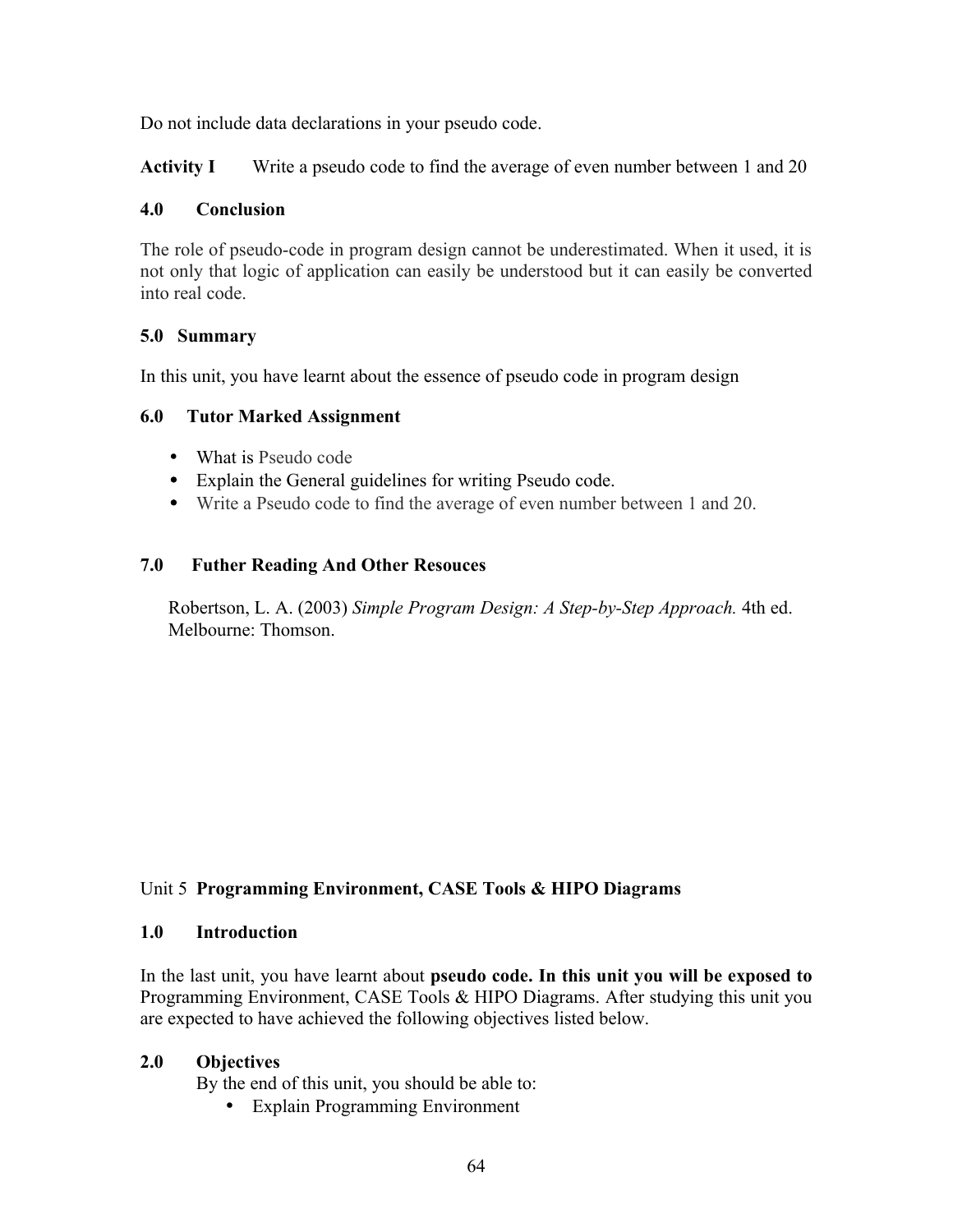- Discuss Case Tools.
- Explain Hipo Diagrams.

## **3.0 Definition of Programming Environment**

Programming environments gives the basic tools and Application Programming Interfaces, or APIs, necessary to construct programs. Programming environments help the creation, modification, execution and debugging of programs. The goal of integrating a programming environment is more than simply building tools that share a common data base and provide a consistent user interface. Altogether, the programming environment appears to the programmer as a single tool; there are no firewalls separating the various functions provided by the environment.

## **3.1 History of Programming Environment**

The history of software tools began with the first computers in the early 1950s that used linkers, loaders, and control programs. In the early 1970s the tools became famous with Unix with tools like grep, awk and make that were meant to be combined flexibly with pipes. The term "software tools" came from the book of the same name by Brian Kernighan and P. J. Plauger. Originally, Tools were simple and light weight. As some tools have been maintained, they have been integrated into more powerful integrated development environments (IDEs). These environments combine functionality into one place, sometimes increasing simplicity and productivity, other times part with flexibility and extensibility. The workflow of IDEs is routinely contrasted with alternative approaches, such as the use of Unix shell tools with text editors like Vim and Emacs.

The difference between tools and applications is unclear. For example, developers use simple databases (such as a file containing a list of important values) all the time as tools. However a full-blown database is usually thought of as an application in its own right.

For many years, computer-assisted software engineering (CASE) tools were preferred. CASE tools emphasized design and architecture support, such as for UML. But the most successful of these tools are IDEs.

The ability to use a variety of tools productively is one quality of a skilled software engineer.

### **3.2 Types of Programming Environment**

Software development tools can be roughly divided into the following categories:

- performance analysis tools
- debugging tools
- static analysis and formal verification tools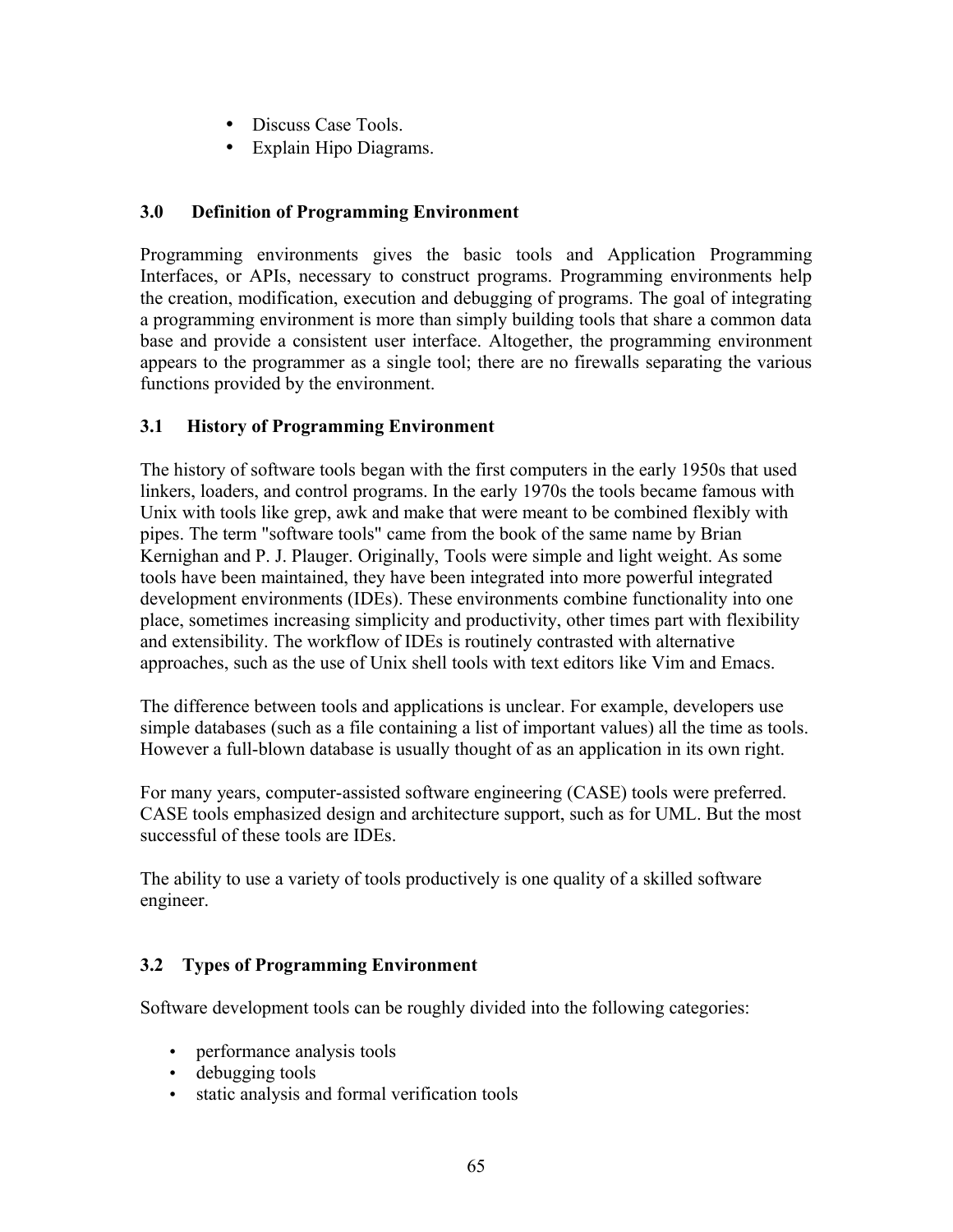- correctness checking tools
- memory usage tools
- application build tools
- integrated development environment

#### **3.3 Forms of Software tools**

Software tools come in many forms namely :

- Bug Databases: Bugzilla, [Trac,](http://en.wikipedia.org/wiki/Trac) Atlassian Jira, LibreSource, SharpForge
- Build Tools: Make, automake, Apache Ant, SCons, [Rake,](http://en.wikipedia.org/wiki/Rake_(software)) Flowtracer, [cmake,](http://en.wikipedia.org/wiki/Cmake) [qmake](http://en.wikipedia.org/wiki/Qmake)
- Code coverage: C++test, GCT, Insure++, Jtest, CCover
- Code Sharing Sites: Freshmeat, Krugle, Sourceforge. See also Code search engines.
- [Compilation](http://en.wikipedia.org/wiki/Compiler) and linking tools: GNU toolchain, [gcc,](http://en.wikipedia.org/wiki/GNU_Compiler_Collection) Microsoft Visual Studio, CodeWarrior, [Xcode,](http://en.wikipedia.org/wiki/Xcode) [ICC](http://en.wikipedia.org/wiki/Intel_C_Compiler)
- Debuggers: gdb, GNU Binutils, valgrind. Debugging tools also are used in the process of debugging code, and can also be used to create code that is more compliant to standards and portable than if they were not used.
- Disassemblers: Generally reverse-engineering tools.
- Documentation generators: Doxygen, help2man, [POD,](http://en.wikipedia.org/wiki/POD) Javadoc, Pydoc/Epydoc, asciidoc
- Formal methods: Mathematically-based techniques for specification, development and verification
- GUI interface generators
- Library interface generators: Swig
- Integration Tools
- Memory Use/Leaks/Corruptions Detection: dmalloc, Electric Fence, duma, Insure ++. Memory leak detection: In the C programming language for instance, memory leaks are not as easily detected - software tools called memory debuggers are often used to find memory leaks enabling the programmer to find these problems much more efficiently than inspection alone.
- Parser generators: Lex, Yacc
- Performance analysis or profiling
- Refactoring Browser
- Revision control: Bazaar, Bitkeeper, Bonsai, ClearCase, CVS, Git, GNU arch, [Mercurial,](http://en.wikipedia.org/wiki/Mercurial_(software)) Monotone, Perforce, PVCS, RCS, [SCM,](http://en.wikipedia.org/wiki/SCM) SCCS, SourceSafe, SVN, LibreSource Synchronizer
- Scripting languages: **Awk**, Perl, [Python,](http://en.wikipedia.org/wiki/Python_(programming_language)) REXX, Ruby, Shell, [Tcl](http://en.wikipedia.org/wiki/Tcl)
- Search: [grep,](http://en.wikipedia.org/wiki/Grep) [find](http://en.wikipedia.org/wiki/Find)
- Source-Code Clones/Duplications Finding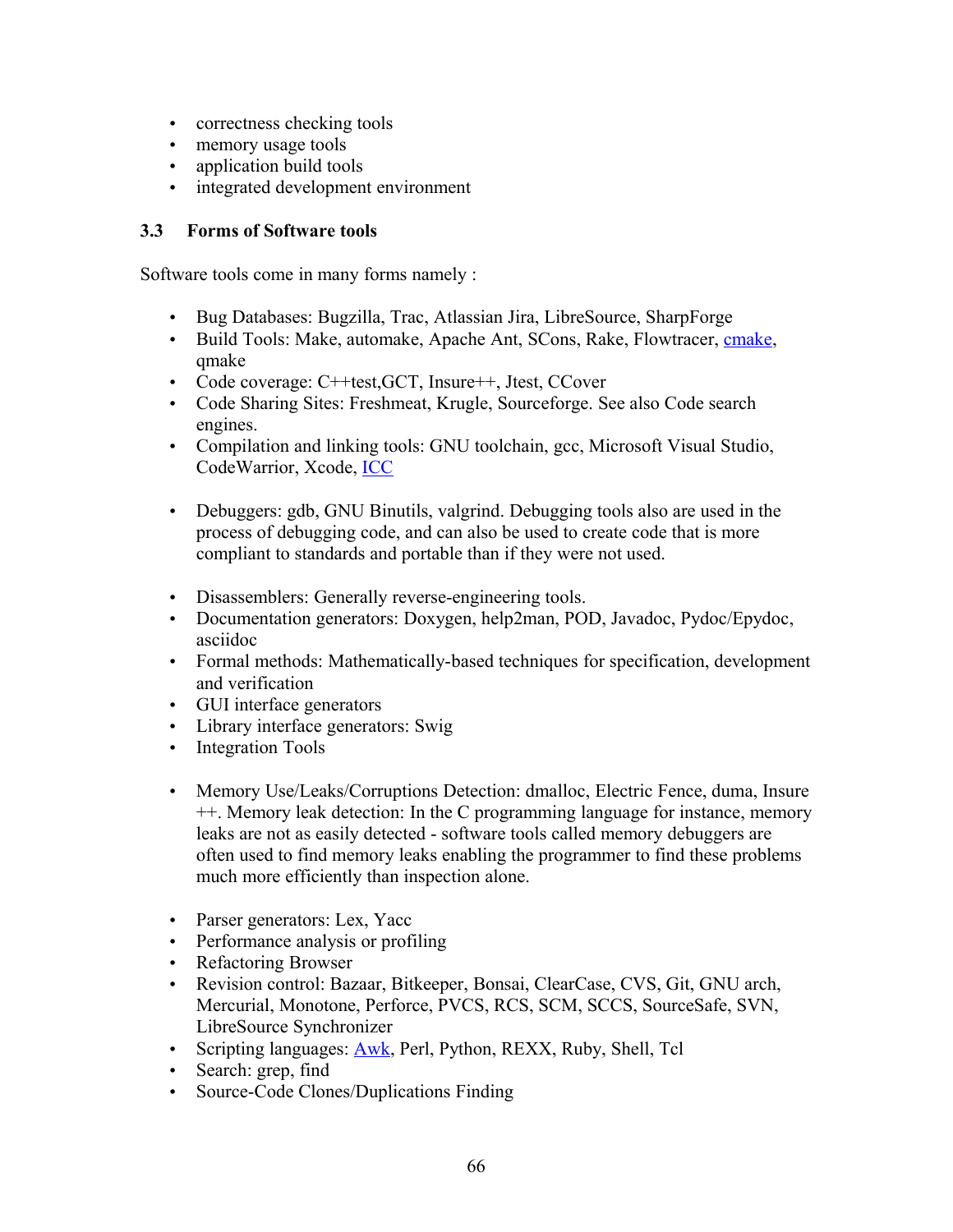- Source code formatting
- Source code generation tools
- Static code analysis: C++test, [Jtest,](http://en.wikipedia.org/wiki/Jtest) lint, Splint, PMD, Findbugs, .TEST
- Text editors: [emacs,](http://en.wikipedia.org/wiki/Emacs) [vi,](http://en.wikipedia.org/wiki/Vi) [vim](http://en.wikipedia.org/wiki/Vim)

## **3.4 Integrated development environments**

Integrated development environments (IDEs) merge the features of many tools into one complete package. They are usually simpler and make it easier to do simple tasks, such as searching for content only in files in a particular project. IDEs are often used for development of enterprise-level applications.Some examples of IDEs are:

- Delphi
- C++ Builder (CodeGear)
- Microsoft Visual Studio
- EiffelStudio
- GNAT Programming Studio
- Xcode
- IBM Rational Application Developer
- Eclipse
- NetBeans
- IntelliJ IDEA
- WinDev
- Code::Blocks
- Lazarus

### **3.5 What is CASE Tools?**

CASE tools are a class of software that automates many of the activities involved in various life cycle phases. For example, when establishing the functional requirements of a proposed application, prototyping tools can be used to develop graphic models of application screens to assist end users to visualize how an application will look after development. Subsequently, system designers can use automated design tools to transform the prototyped functional requirements into detailed design documents. Programmers can then use automated code generators to convert the design documents into code. Automated tools can be used collectively, as mentioned, or individually. For example, prototyping tools could be used to define application requirements that get passed to design technicians who convert the requirements into detailed designs in a traditional manner using flowcharts and narrative documents, without the assistance of automated design software.

It is the scientific application of a set of tools and methods to a software system which is meant to result in high-quality, defect-free, and maintainable software products. It also refers to methods for the development of information systems together with automated tools that can be used in the software development process.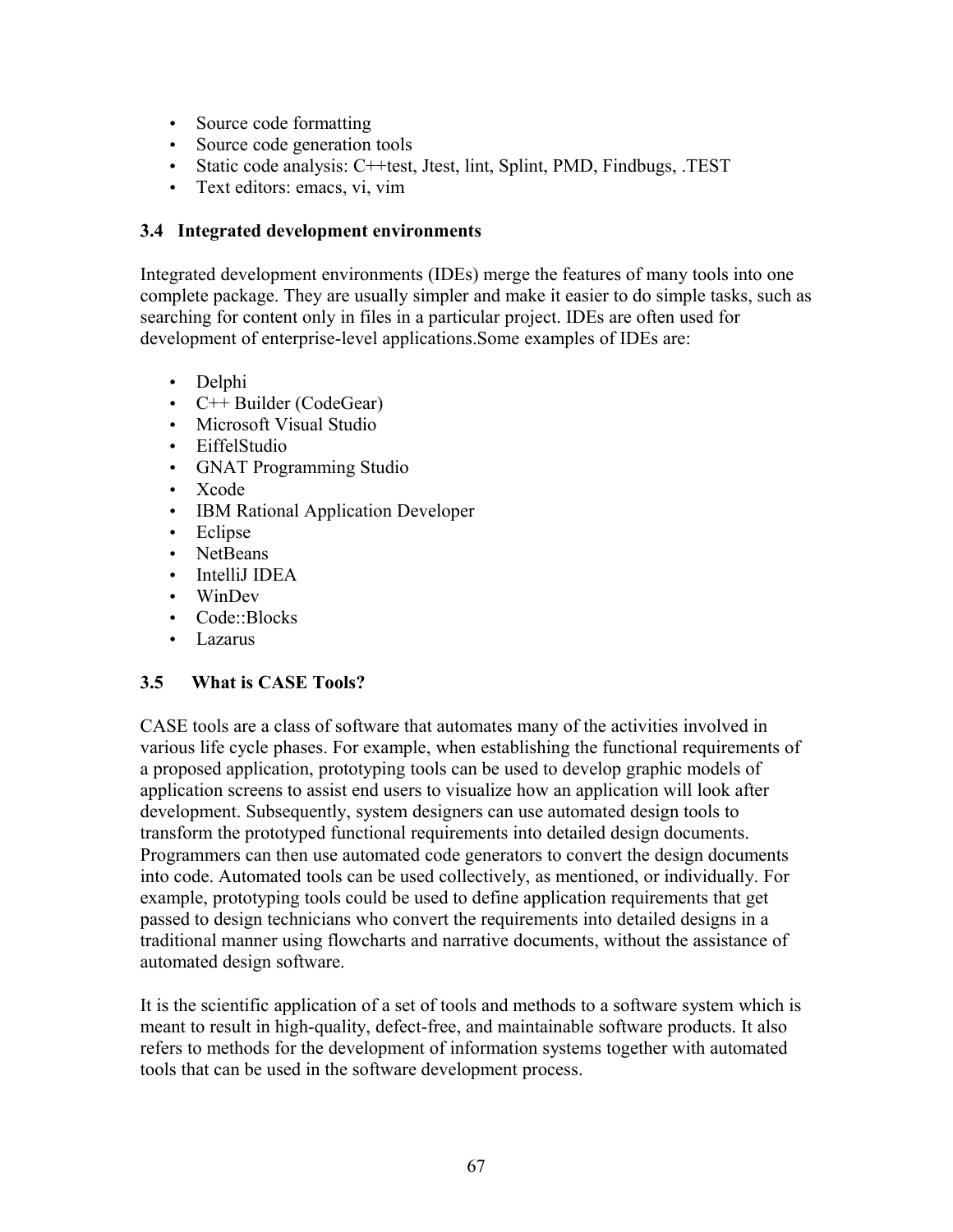# **3.6 Types of CASE Tools**

Some typical CASE tools are:

- Configuration management tools
- Data modeling tools
- Model transformation tools
- Program transformation tools
- Refactoring tools
- Source code generation tools, and
- Unified Modeling Language

Many CASE tools not only yield code but also generate other output typical of various systems analysis and design methodologies such as:

- data flow diagram
- entity relationship diagram
- logical schema
- Program specification
- SSADM.
- User documentation

## **3.7 History of CASE**

The term CASE was originally formulated by software company, Nastec Corporation of Southfield, Michigan in 1982 with their original integrated graphics and text editor GraphiText, which also was the first microcomputer-based system to use hyperlinks to cross-reference text strings in documents Under the direction of Albert F. Case, Jr. vice president for product management and consulting, and Vaughn Frick, director of product management, the DesignAid product suite was expanded to support analysis of a wide range of structured analysis and design methodologies, notable Ed Yourdon and Tom DeMarco, Chris Gane & Trish Sarson, Ward-Mellor (real-time) SA/SD and Warnier-Orr (data driven).

The next competitor into the market was Excelerator from Index Technology in Cambridge, Mass. While DesignAid ran on Convergent Technologies and later Burroughs Ngen networked microcomputers, Index launched Excelerator on the IBM PC/ AT platform. While, at the time of launch, and for several years, the IBM platform did not support networking or a centralized database as did the Convergent Technologies or Burroughs machines, the allure of IBM was strong, and Excelerator came to prominence. Hot on the heels of Excelerator were a rash of offerings from companies such as Knowledgeware (James Martin, Fran Tarkenton and Don Addington), Texas Instrument's IEF and Accenture's FOUNDATION toolset (METHOD/1, DESIGN/1, INSTALL/1, FCP).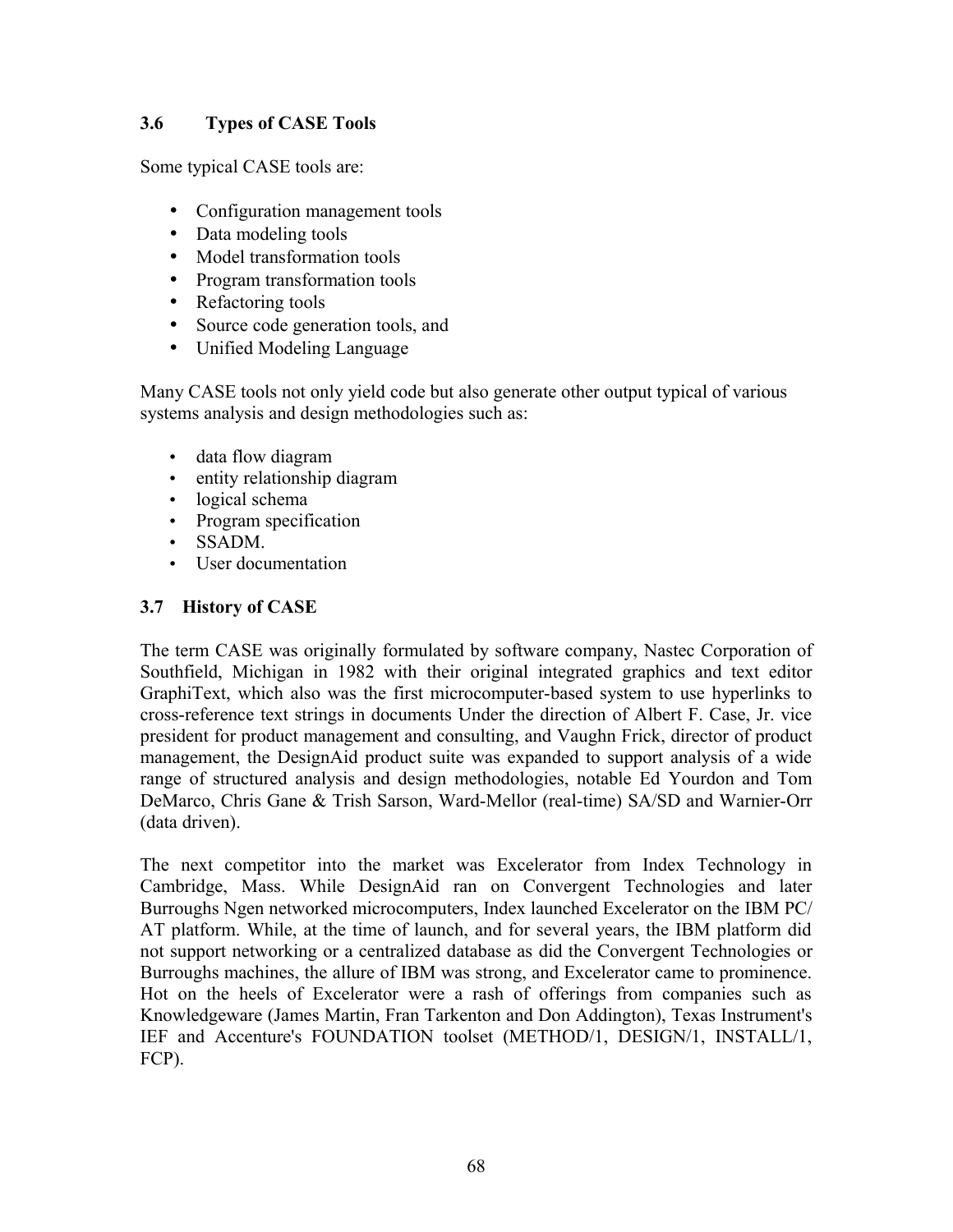CASE tools were at their peak in the early 1990s. At the time IBM had proposed AD/Cycle which was an alliance of software vendors centered around IBM's Software repository using IBM DB2 in mainframe and OS/2:

The application development tools can be from several sources: from IBM, from vendors, and from the customers themselves. IBM has entered into relationships with Bachman Information Systems, Index Technology Corporation, and Knowledgeware, Inc. wherein selected products from these vendors will be marketed through an IBM complementary marketing program to provide offerings that will help to achieve complete life-cycle coverage.

With the decline of the mainframe, AD/Cycle and the Big CASE tools died off, opening the market for the mainstream CASE tools of today. Interestingly, nearly all of the leaders of the CASE market of the early 1990s ended up being purchased by Computer Associates, including IEW, IEF, ADW, Cayenne, and Learmonth & Burchett Management Systems (LBMS).

# **3.8 Categories of Case Tools**

CASE Tools can be classified into 3 categories:

- Tools support only specific tasks in the software process.
- Workbenches support only one or a few activities.
- Environments support (a large part of) the software process.

Workbenches and environments are generally built as collections of tools. Tools can therefore be either stand alone products or components of workbenches and environments.

# 3.9 **CASE Environment**

An environment is a collection of CASE tools and workbenches that supports the software process. CASE environments are classified based on the focus/basis of integration

- Toolkits
- Language-centered
- Integrated
- Fourth generation
- Process-centered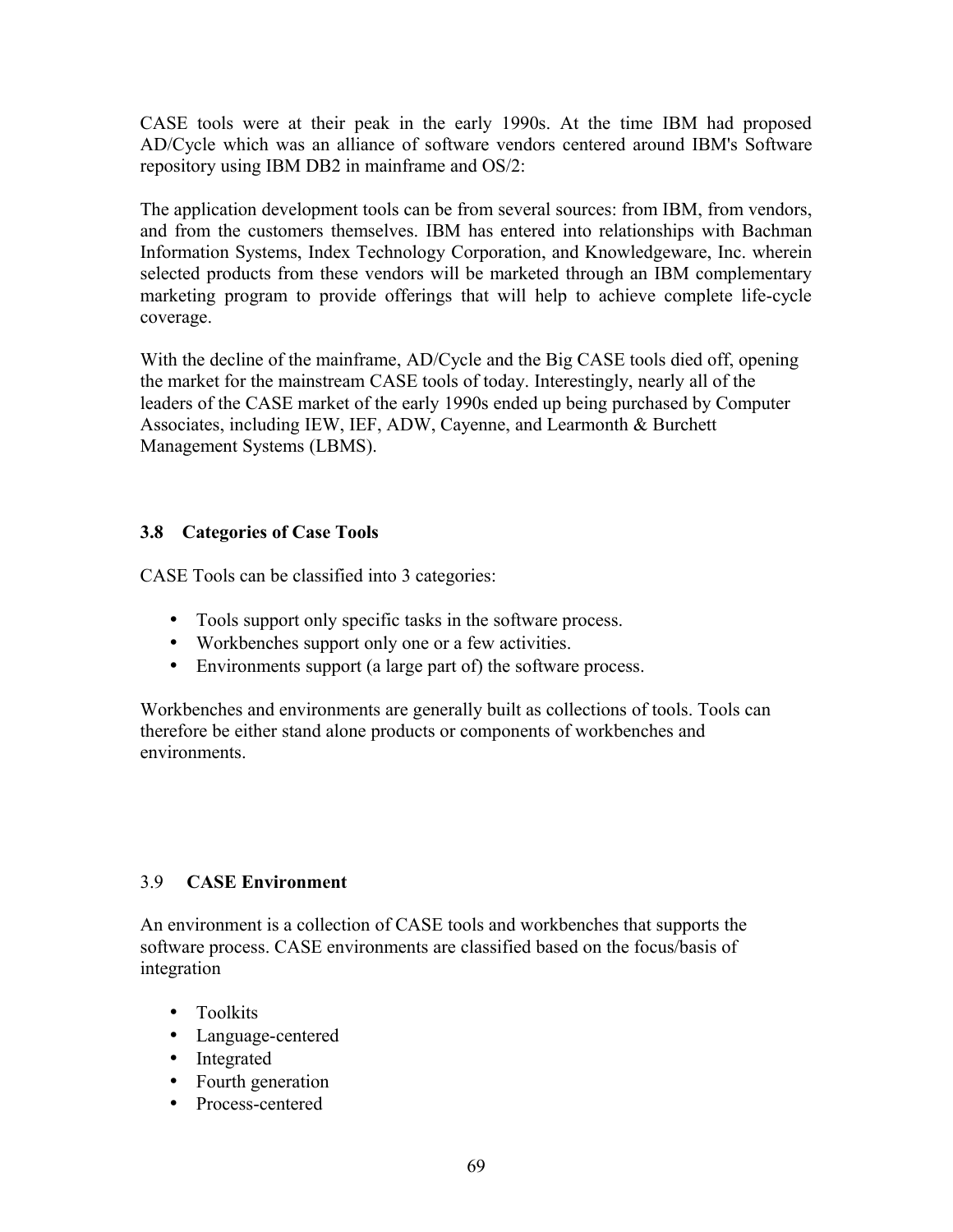## **3.9.1 Toolkits**

Toolkits are loosely integrated collections of products easily extended by aggregating different tools and workbenches. Typically, the support provided by a toolkit is limited to programming, configuration management and project management. And the toolkit itself is environments extended from basic sets of operating system tools, for example, the Unix Programmer's Work Bench and the VMS VAX Set. In addition, toolkits' loose integration requires user to activate tools by explicit invocation or simple control mechanisms. The resulting files are unstructured and could be in different format, therefore the access of file from different tools may require explicit file format conversion. However, since the only constraint for adding a new component is the formats of the files, toolkits can be easily and incrementally extended.

# **3.9.2 Language-centered**

The environment itself is written in the programming language for which it was developed, thus enable users to reuse, customize and extend the environment. Integration of code in different languages is a major issue for language-centered environments. Lack of process and data integration is also a problem. The strengths of these environments include good level of presentation and control integration. Interlisp, Smalltalk, Rational, and KEE are examples of language-centered environments.

# **3.9.3 Integrated**

These environments achieve presentation integration by providing uniform, consistent, and coherent tool and workbench interfaces. Data integration is achieved through the *repository* concept: they have a specialized database managing all information produced and accessed in the environment. Examples of integrated environment are IBM AD/Cycle and DEC Cohesion.

### **3.9.4 Fourth generation**

Forth generation environments were the first integrated environments. They are sets of tools and workbenches supporting the development of a specific class of program: electronic data processing and business-oriented applications. In general, they include programming tools, simple configuration management tools, document handling facilities and, sometimes, a code generator to produce code in lower level languages. Informix 4GL, and Focus fall into this category.

### **3.9.5 Process-centered**

Environments in this category focus on process integration with other integration dimensions as starting points. A process-centered environment operates by interpreting a process model created by specialized tools. They usually consist of tools handling two functions:

- Process-model execution, and
- Process-model production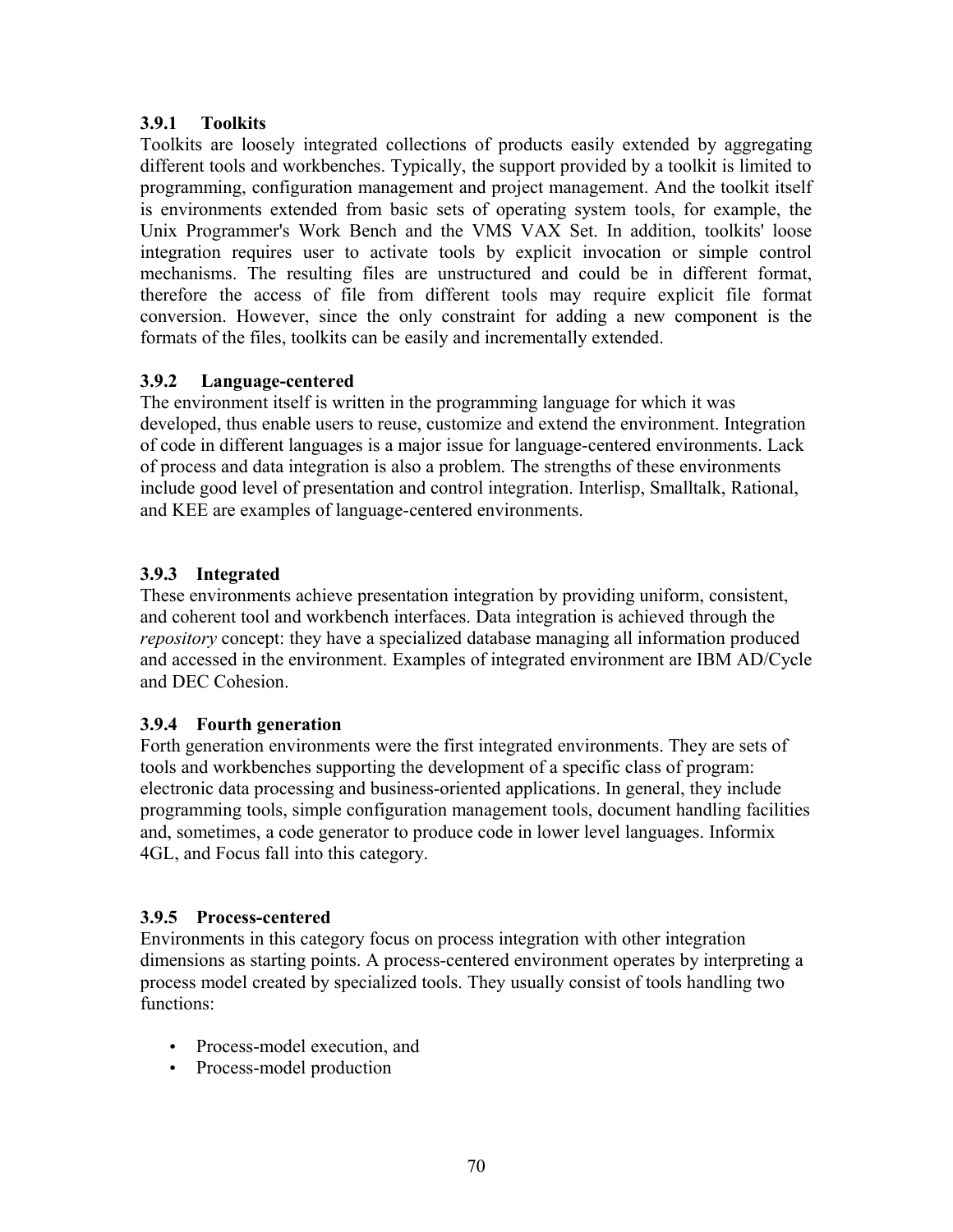Examples are East, Enterprise II, Process Wise, Process Weaver, and Arcadia.<sup>[\[6\]](http://en.wikipedia.org/wiki/CASE_Tool#cite_note-AF_93-5%23cite_note-AF_93-5)</sup>

## **3.10 Application areas of CASE Tools**

All aspects of the software development life cycle can be supported by software tools, and so the use of tools from across the spectrum can, arguably, be described as CASE; from project management software through tools for business and functional analysis, system design, code storage, compilers, translation tools, test software, and so on.

However, it is the tools that are concerned with analysis and design, and with using design information to create parts (or all) of the software product, that are most frequently thought of as CASE tools. CASE applied, for instance, to a database software product, might normally involve:

- Modeling business/real world processes and data flow
- Development of data models in the form of entity-relationship diagrams
- Development of process and function descriptions
- Production of database creation SQL and stored procedures

## **3.11 CASE Risk**

Common CASE risks and associated controls include:

- *Inadequate Standardization*: Linking CASE tools from different vendors (design tool from Company X, programming tool from Company Y) may be difficult if the products do not use standardized code structures and data classifications. File formats can be converted, but usually not economically. Controls include using tools from the same vendor, or using tools based on standard protocols and insisting on demonstrated compatibility. Additionally, if organizations obtain tools for only a portion of the development process, they should consider acquiring them from a vendor that has a full line of products to ensure future compatibility if they add more tools.
- *Unrealistic Expectations*: Organizations often implement CASE technologies to reduce development costs. Implementing CASE strategies usually involves high start-up costs. Generally, management must be willing to accept a long-term payback period. Controls include requiring senior managers to define their purpose and strategies for implementing CASE technologies.
- *Quick Implementation*: Implementing CASE technologies can involve a significant change from traditional development environments. Typically, organizations should not use CASE tools the first time on critical projects or projects with short deadlines because of the lengthy training process. Additionally, organizations should consider using the tools on smaller, less complex projects and gradually implementing the tools to allow more training time.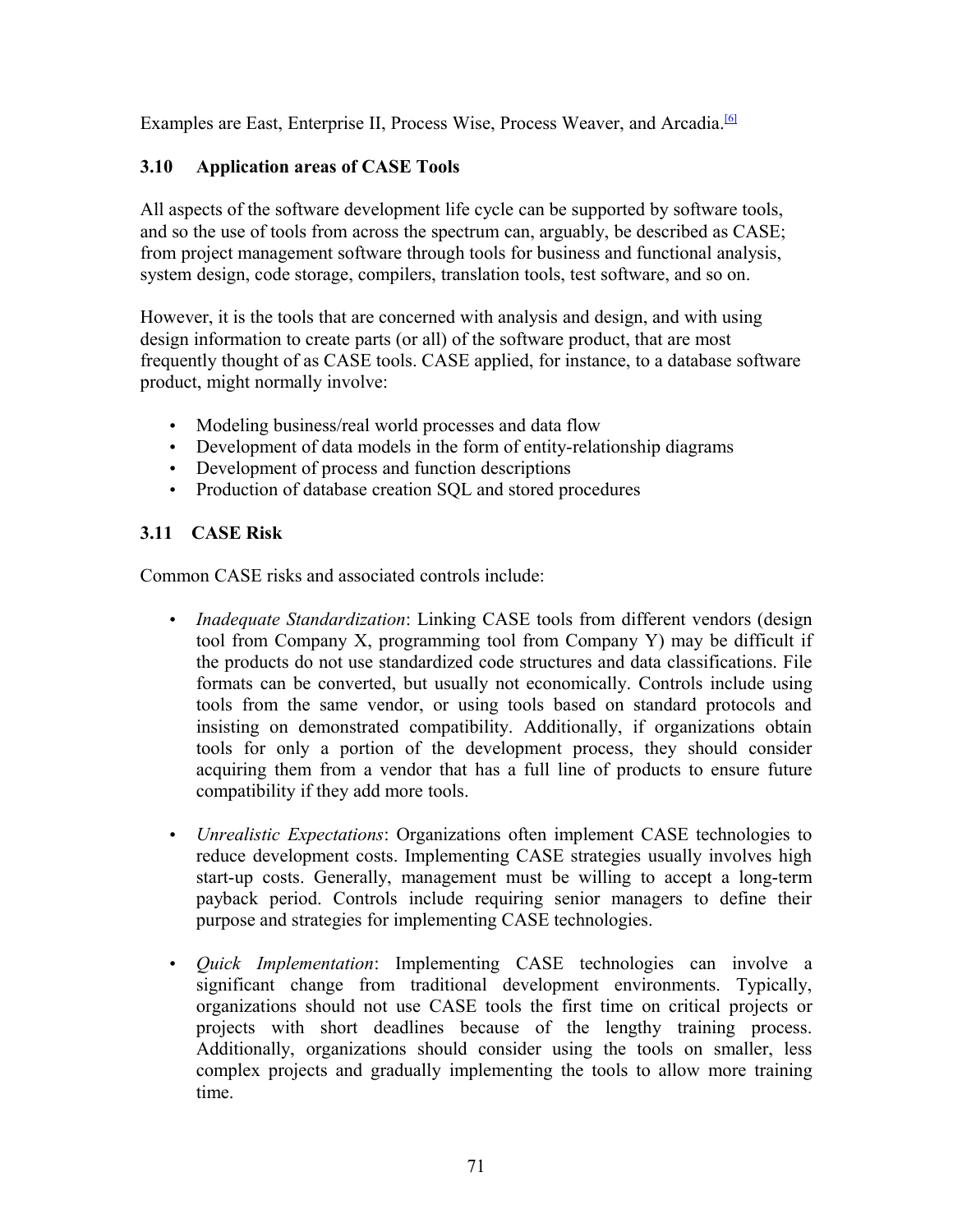• *Weak Repository Controls* : Failure to adequately control access to CASE repositories may result in security breaches or damage to the work documents, system designs, or code modules stored in the repository. Controls include protecting the repositories with appropriate access, version, and backup controls.

# **3.12 HIPO Diagrams**

The HIPO (Hierarchy plus Input-Process-Output) technique is a tool for planning and/or documenting a computer program. A HIPO model consists of a hierarchy chart that graphically represents the program's control structure and a set of IPO (Input-Process-Output) charts that describe the inputs to, the outputs from, and the functions (or processes) performed by each module on the hierarchy chart.

## **3.13 Strengths, weaknesses, and limitations**

Using the HIPO technique, designers can evaluate and refine a program's design, and correct flaws prior to implementation. Given the graphic nature of HIPO, users and managers can easily follow a program's structure. The hierarchy chart serves as a useful planning and visualization document for managing the program development process. The IPO charts define for the programmer each module's inputs, outputs, and algorithms.

In theory, HIPO provides valuable long-term documentation. However, the "text plus flowchart" nature of the IPO charts makes them difficult to maintain, so the documentation often does not represent the current state of the program.

By its very nature, the HIPO technique is best used to plan and/or document a hierarchically structured program.

The HIPO technique is often used to plan or document a structured program A variety of tools, including pseudocode (and structured English can be used to describe processes on an IPO chart. System flowcharting symbols are sometimes used to identify physical input, output, and storage devices on an IPO chart.

# **3.14 Components of HIPO**

A completed HIPO package has two parts. A hierarchy chart is used to represent the topdown structure of the program. For each module depicted on the hierarchy chart, an IPO (Input-Process-Output) chart is used to describe the inputs to, the outputs from, and the process performed by the module.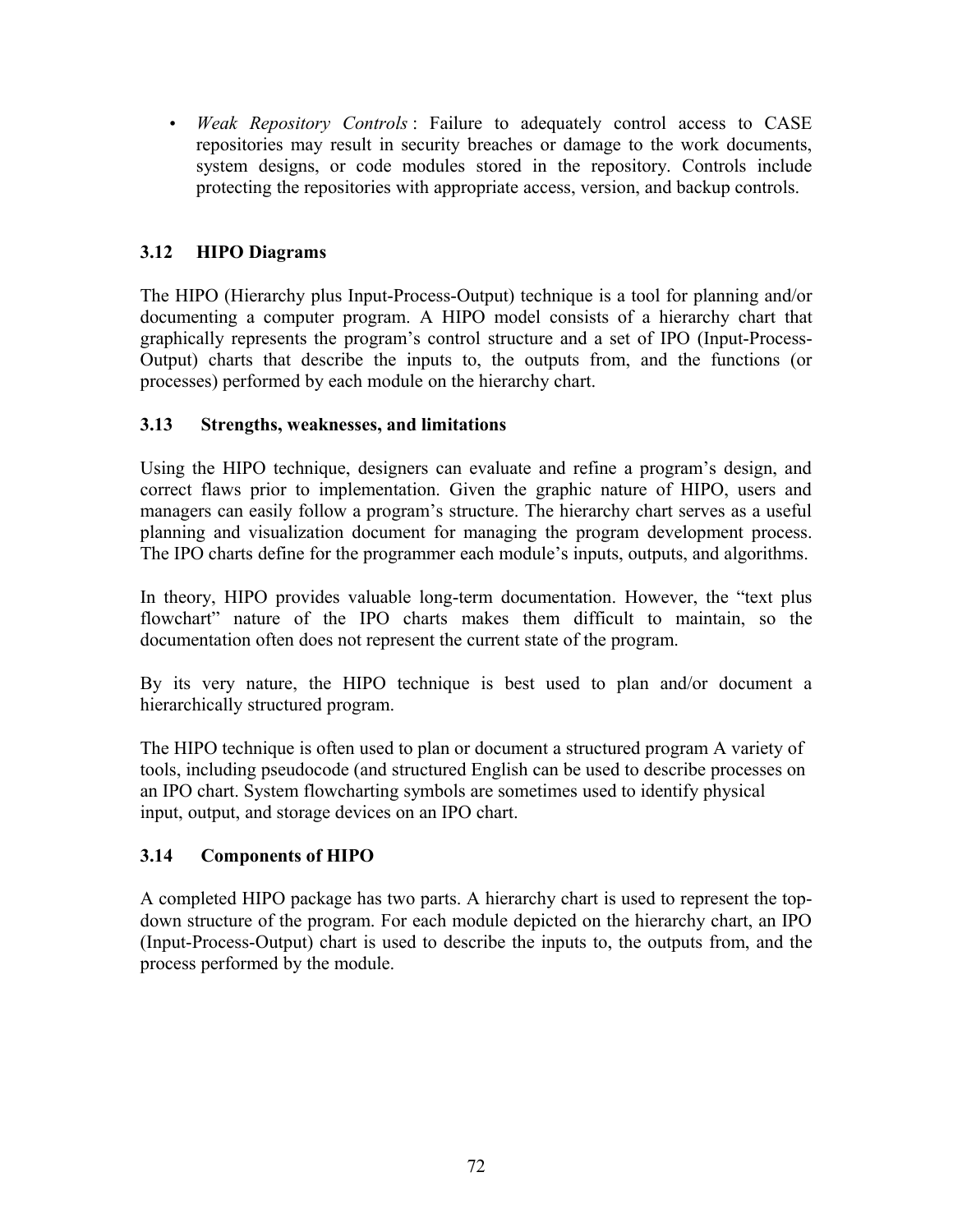#### **3.14.1 The hierarchy chart**

It summarises the primary tasks to be performed by an interactive inventory program. Figure 7 shows one possible hierarchy chart (or visual table of contents) for that program. Each box represents one module that can call its subordinates and return control to its higher-level parent.

A Set of Tasks to Be Performed by an Interactive Inventory Program is:

- Manage inventory
- Update stock
- Process sale
- Process return
- Process shipment
- Generate report
- Respond to query
- Display status report
- Maintain inventory data
- Modify record
- Add record
- Delete record

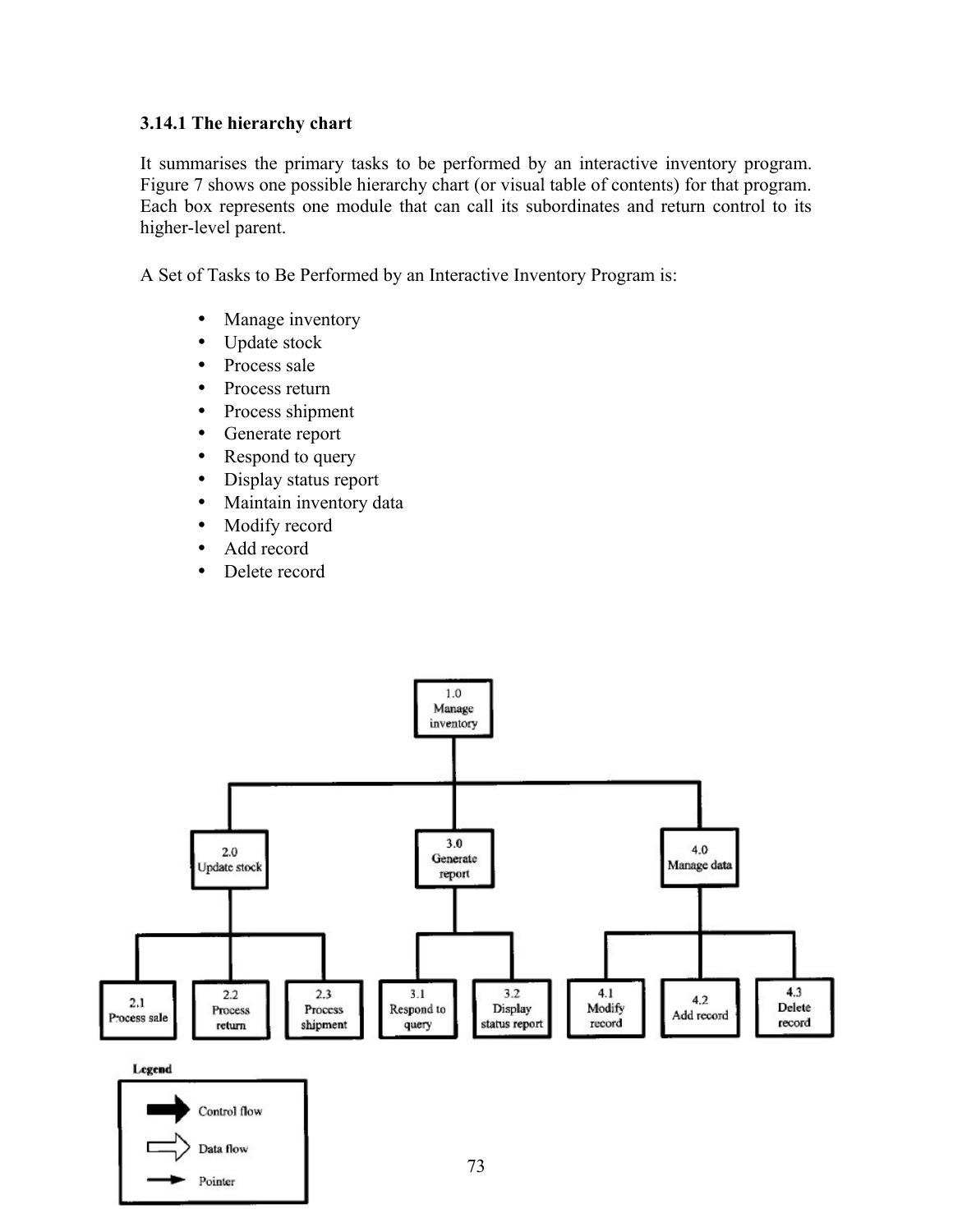### **Figure 7 A hierarchy chart for an interactive inventory control program.**

#### Source: www.hit.ac.il/staff/leonidM/information-systems/ch64.html

At the top of Figure 7 is the main control module, *Manage inventory* (module 1.0). It accepts a transaction, determines the transaction type, and calls one of its three subordinates (modules 2.0, 3.0, and 4.0).

Lower-level modules are identified relative to their parent modules; for example, modules 2.1, 2.2, and 2.3 are subordinates of module 2.0, modules 2.1.1, 2.1.2, and 2.1.3 are subordinates of 2.1, and so on. The module names consist of an active verb followed by a subject that suggests the module's function.

The objective of the module identifiers is to uniquely identify each module and to indicate its place in the hierarchy. Some designers use Roman numerals (level I, level II) or letters (level A, level B) to designate levels. Others prefer a hierarchical numbering scheme; e.g., 1.0 for the first level; 1.1, 1.2, 1.3 for the second level; and so on. The key is consistency.

The box at the lower-left of Figure 7 is a legend that explains how the arrows on the hierarchy chart and the IPO charts are to be interpreted. By default, a wide clear arrow represents a data flow, a wide black arrow represents a control flow, and a narrow arrow indicates a pointer.

#### **3.14.2 The IPO charts**

An IPO chart is prepared to document each of the modules on the hierarchy chart.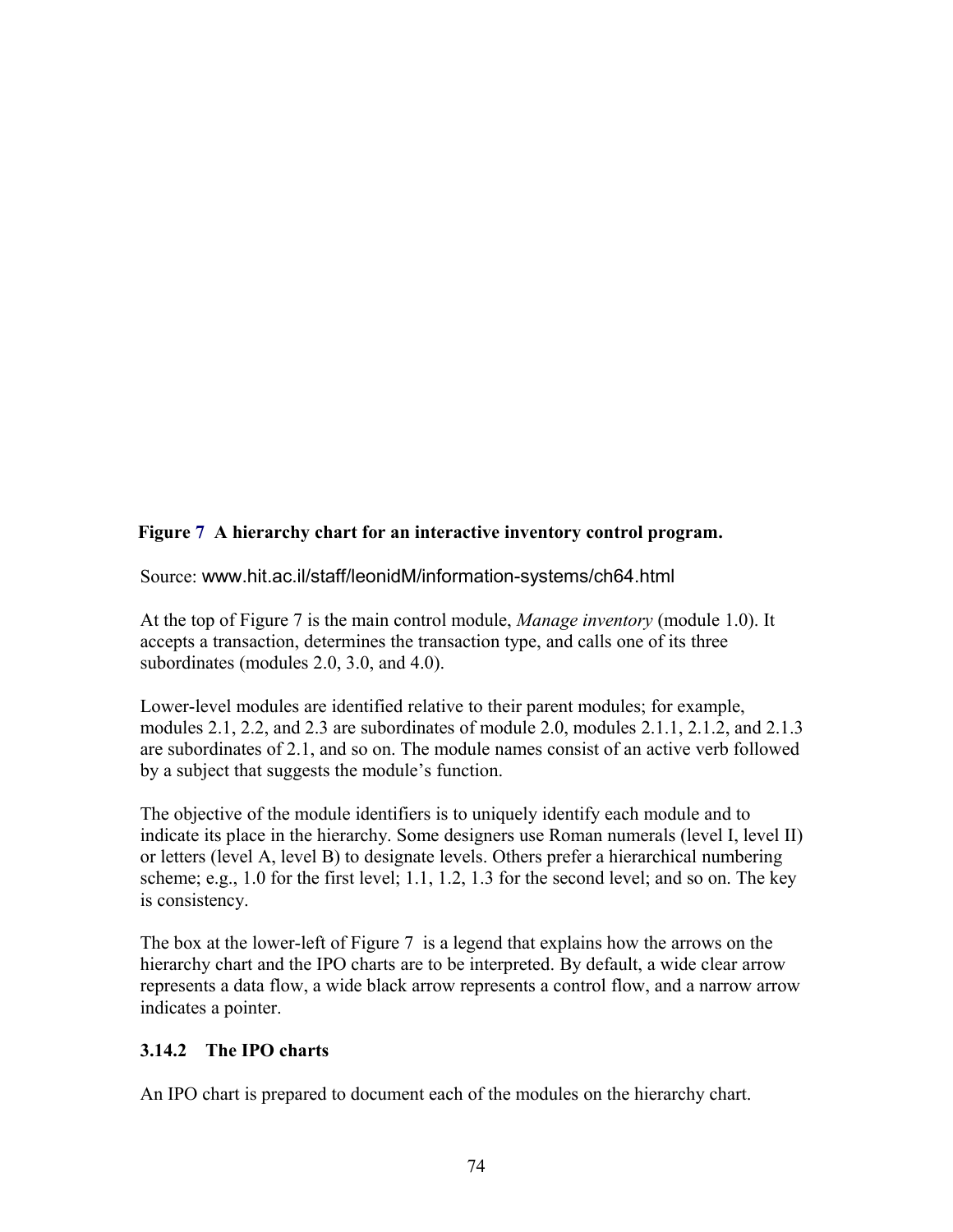### **3.14.2.1 Overview diagrams**

An overview diagram is a high-level IPO chart that summarizes the inputs to, processes or tasks performed by, and outputs from a module. For example, shows an overview diagram for process 2.0, *Update stock*. Where appropriate, system flowcharting symbols are used to identify the physical devices that generate the inputs and accept the outputs. The processes are typically described in brief paragraph or sentence form. Arrows show the primary input and output data flows.



**Figure 7.1 An overview diagram for process 2.0**.

Source: www.hit.ac.il/staff/leonidM/information-systems/ch64.html

Overview diagrams are primarily planning tools. They often do not appear in the completed documentation package.

### **3.14.2.2 Detail diagrams**

A detail diagram is a low-level IPO chart that shows how specific input and output data elements or data structures are linked to specific processes. In effect, the designer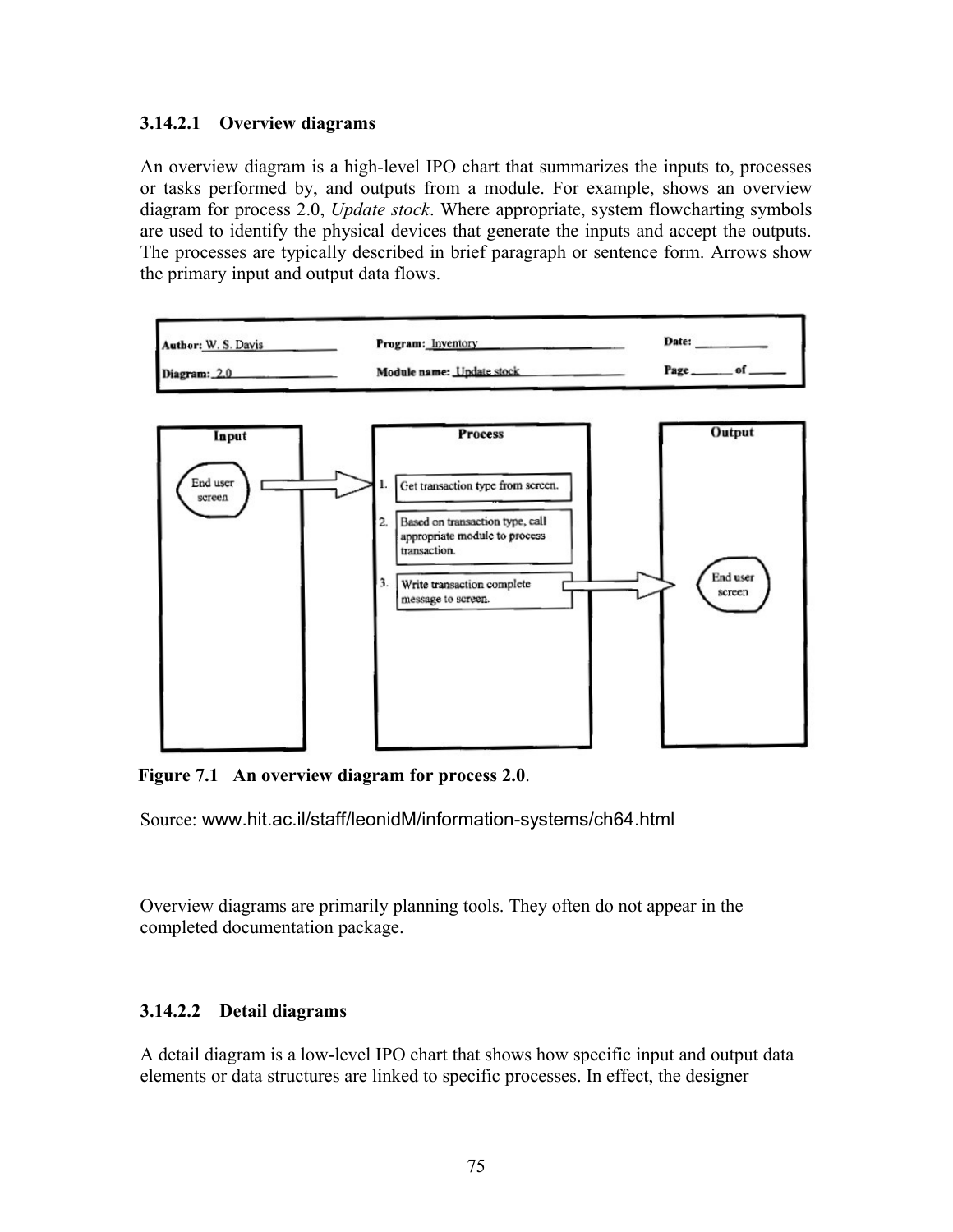integrates a system flowchart into the overview diagram to show the flow of data and control through the module.

.

**Figure 7.2** shows a detail diagram for module 2.0, *Update stock*. The process steps are written in pseudocode. Note that the first step writes a menu to the user screen and input data (the transaction type) flows from that screen to step 2. Step 3 is a case structure. Step 4 writes a *transaction complete* message to the user screen.

The solid black arrows at the top and bottom of the process box show that control flows from module 1.0 and, upon completion, returns to module 1.0. Within the case structure (step 3) are other solid black arrows.

Following case 0 is a return (to module 1.0). The two-headed black arrows following cases 1, 2, and 3 represent subroutine calls; the off-page connector symbols (the little home plates) identify each subroutine's module number. Note that each subroutine is documented in a separate IPO chart. Following the default case, the arrow points to an on-page connector symbol numbered 1. Note the matching on-page connector symbol pointing to the select structure. On-page connectors are also used to avoid crossing arrows on data flows.



**Figure 7.2 A detail diagram for process 2.1.**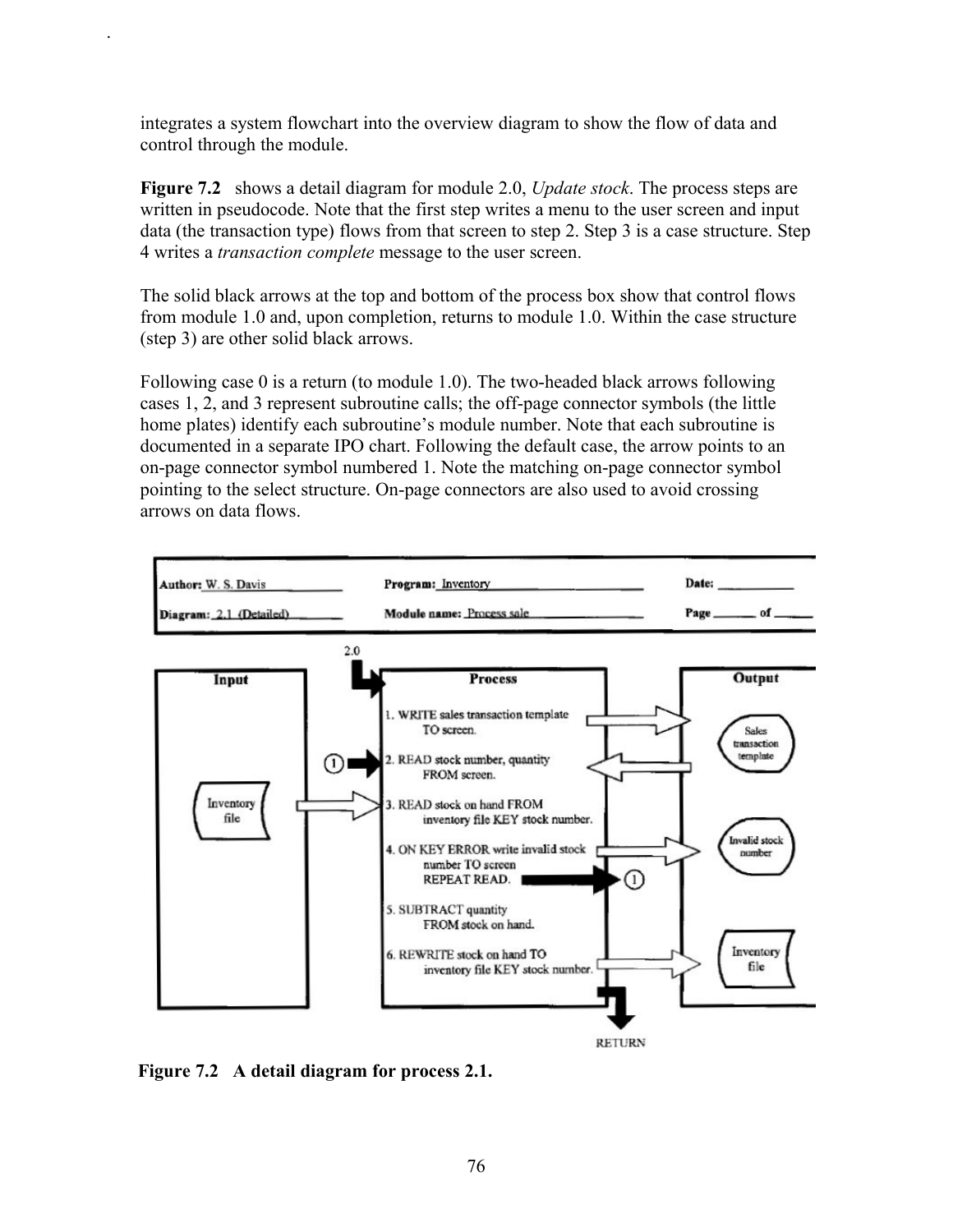Source: www.hit.ac.il/staff/leonidM/information-systems/ch64.html

Often, detailed notes and explanations are written on an extended description that is attached to each detail diagram. The notes might specify access methods, data types, and so on.

Figure 64.4 shows a detail diagram for process 2.1. The module writes a template to the user screen, reads a stock number and a quantity from the screen, uses the stock number as a key to access an inventory file, and updates the stock on hand. Note that the logic repeats the data entry process if the stock number does not match an inventory record. A real IPO chart is likely to show the error response process in greater detail.

# **3.14.2.3 Simplified IPO charts**

Some designers simplify the IPO charts by eliminating the arrows and system flowchart symbols and showing only the text. Often, the input and out put blocks are moved above the process block (Figure 64.5), yielding a form that fits better on a standard  $8.5 \times 11$ (portrait orientation) sheet of paper. Some programmers insert modified IPO charts similar to Figure 64.5 directly into their source code as comments. Because the documentation is closely linked to the code, it is often more reliable than stand-alone HIPO documentation, and more likely to be maintained.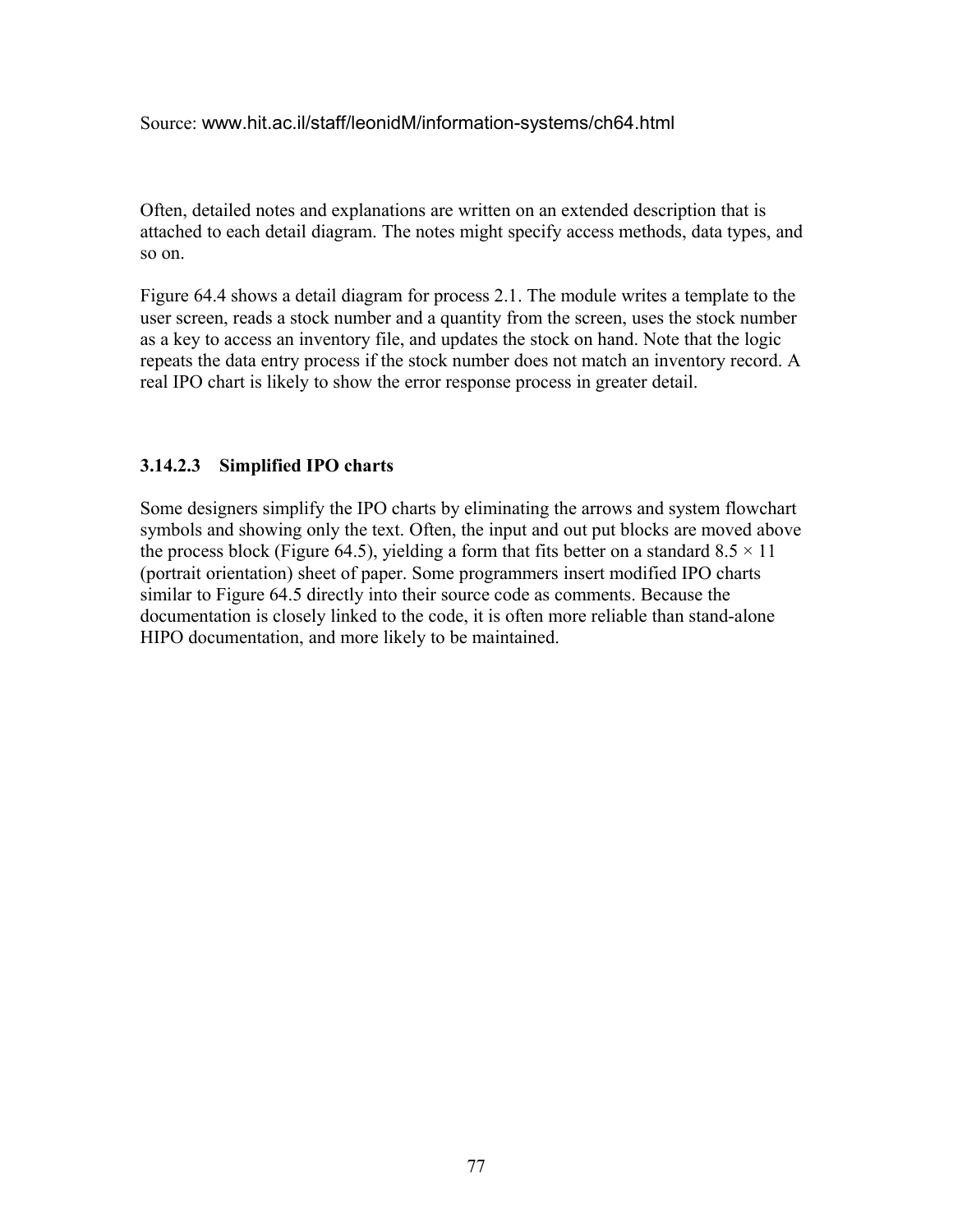| Author: Authorized by the contract of the state of the state of the state of the state of the state of the state of the state of the state of the state of the state of the state of the state of the state of the state of th |        | 1<br>Date: $\qquad \qquad$ |
|--------------------------------------------------------------------------------------------------------------------------------------------------------------------------------------------------------------------------------|--------|----------------------------|
| Diagram:                                                                                                                                                                                                                       |        | Page: $\_\_$ of $\_\_$     |
| Called by:                                                                                                                                                                                                                     | Calls: |                            |
| Input                                                                                                                                                                                                                          | Output |                            |
| Process                                                                                                                                                                                                                        |        |                            |

# **Fig 7.3 Simplified HIPO diaram**

Source: www.hit.ac.il/staff/leonidM/information-systems/ch64.html

#### **Detail diagram —**

A low-level IPO chart that shows how specific input and output data elements or data structures are linked to specific processes.

#### **Hierarchy chart —**

A diagram that graphically represents a program's control structure.

# **HIPO (Hierarchy plus Input-Process-Output) —**

A tool for planning and/or documenting a computer program that utilizes a hierarchy chart to graphically represent the program's control structure and a set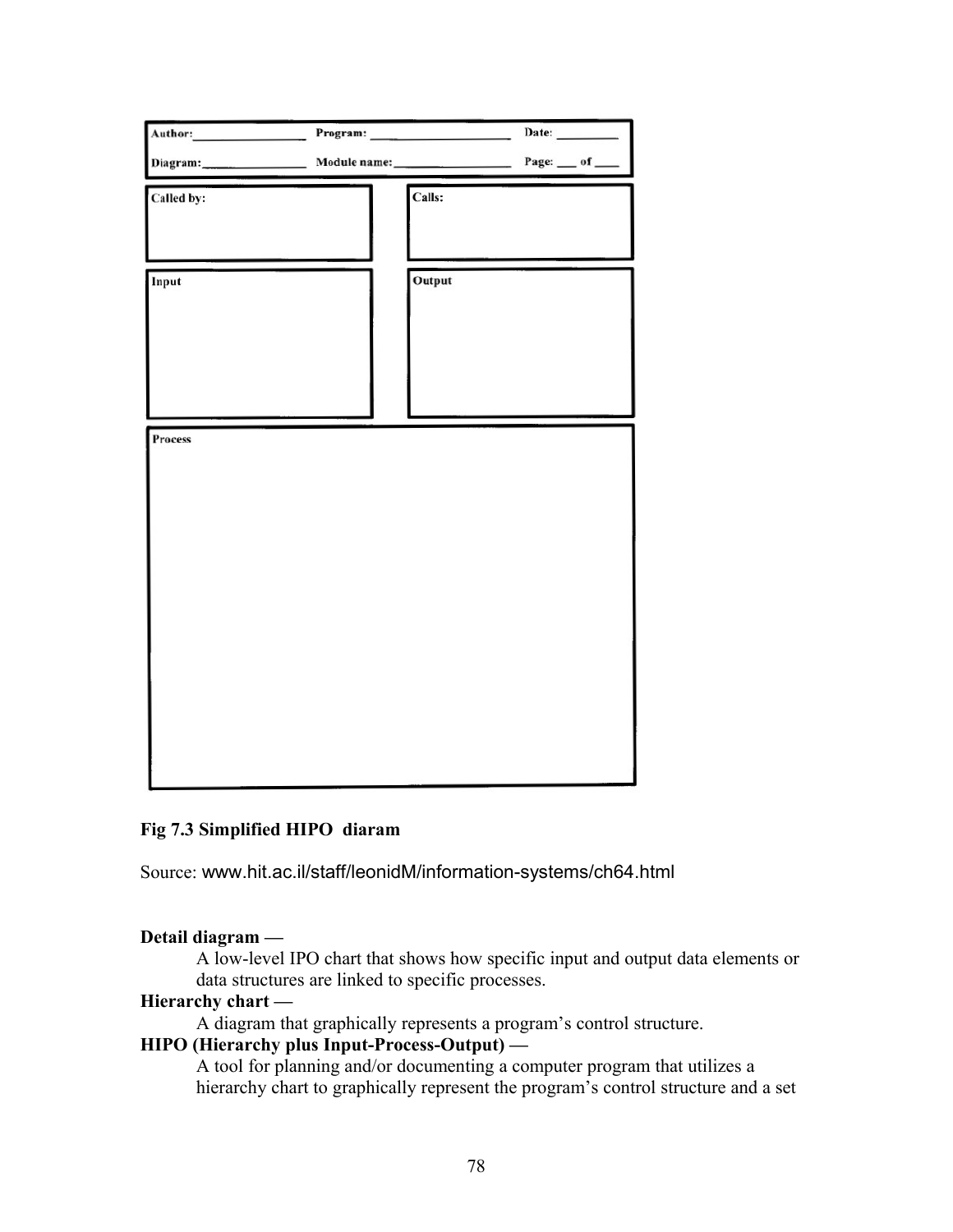of IPO (Input-Process-Output) charts to describe the inputs to, the outputs from, and the functions performed by each module on the hierarchy chart.

# **IPO (Input-Process-Output) chart —**

A chart that describes or documents the inputs to, the outputs from, and the functions (or processes) performed by a program module.

#### **Overview diagram —**

A high-level IPO chart that summarizes the inputs to, processes or tasks performed by, and outputs from a module.

### **Visual Table of Contents (VTOC) —**

A more formal name for a hierarchy chart.

# **3.15 Software**

In the 1970s and early 1980s, HIPO documentation was typically prepared by hand using a template. Some CASE products and charting programs include HIPO support. Some forms generation programs can be used to generate HIPO forms. The examples in this  $#$ were prepared using Visio.

**Activity J** Discuss the historical development of Case Tools

# **4.0 Conclusion**

Programming tools are so important for effective program design.

### **5.0 Summary.**

In this unit, you have learnt that:

- Programming environments gives the basic tools and Application Programming Interfaces, or APIs, necessary to construct programs.
- Using the HIPO technique, designers can evaluate and refine a program's design, and correct flaws prior to implementation.
- CASE tools are a class of software that automates many of the activities involved in various life cycle phases

# **6.0 Tutor Marked Assignment**

- Explain Programming Environment
- What is Case Tools?, enumerate different categories of case tools
- What is HIPO technique?
- With the aid of well labeled diagrams, discuss the components of Hipo.

# **7.0 Further Reading And Other Resources**

Gane, C. and Sarson, T., *Structured Systems Analysis: Tools and Techniques,* Prentice-Hall, Englewood Cliffs, NJ, 1979.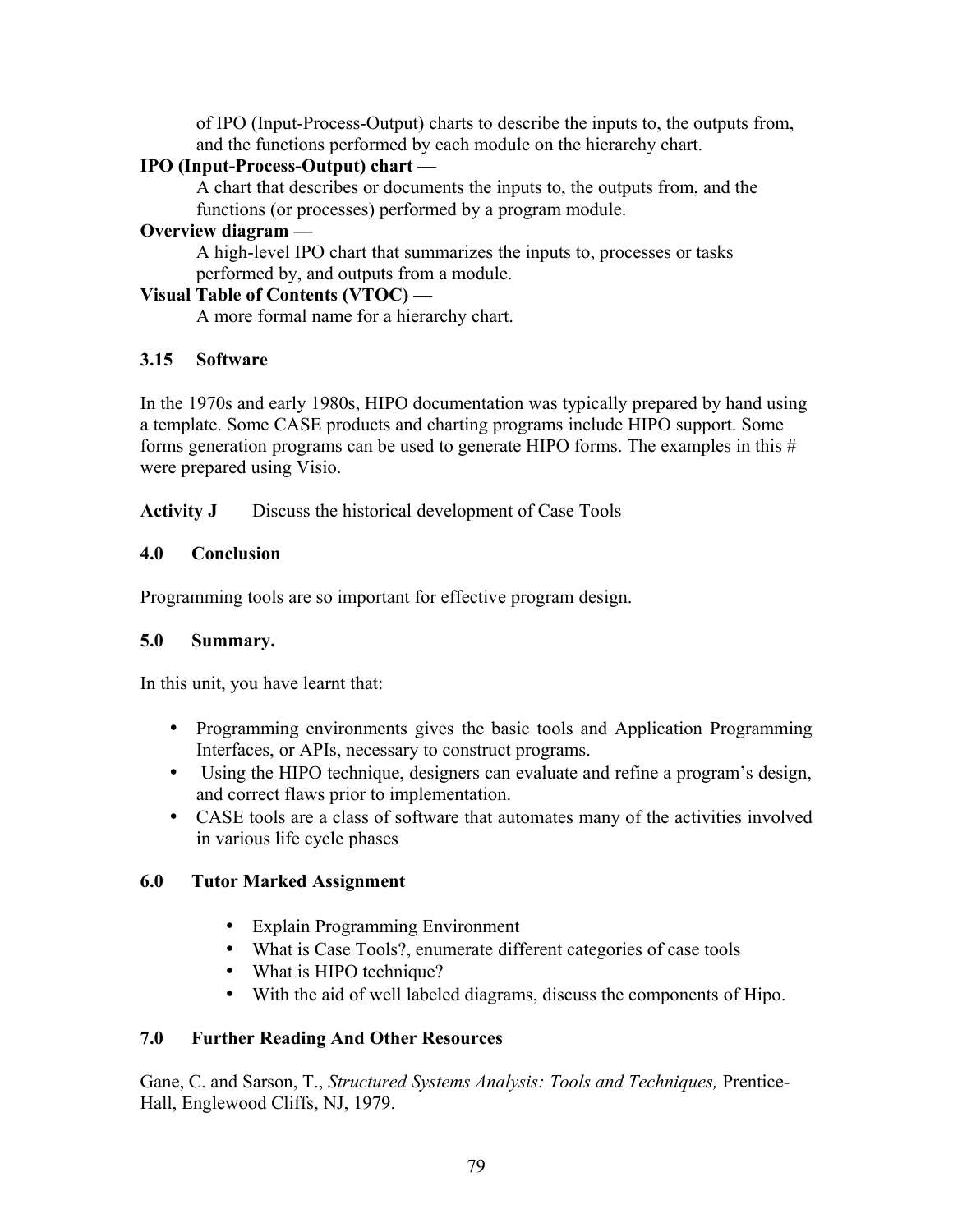IBM Corporation, *HIPO—A Design Aid and Documentation Technique,* Publication Number GC20-1851, IBM Corporation, White Plains, NY, 1974. Katzan, H., Jr., *Systems Design and Documentation: An Introduction to the HIPO Method,* Van Nostrand Reinhold, New York, 1976.

Peters, L. J., *Software Design: Methods and Techniques,* Yourdon Press, New York, 1981.

Yourdon, E. and Constantine, *Structured Design,* Prentice-Hall, Englewood Cliffs, NJ, 1979.

#### **Module 3 Implementation and Testing**

Unit 1 Implementation

#### **1.0 Introduction**

This unit examines the implementation phase of software development. After studying the unit you are expected to have achieved the following objectives listed below.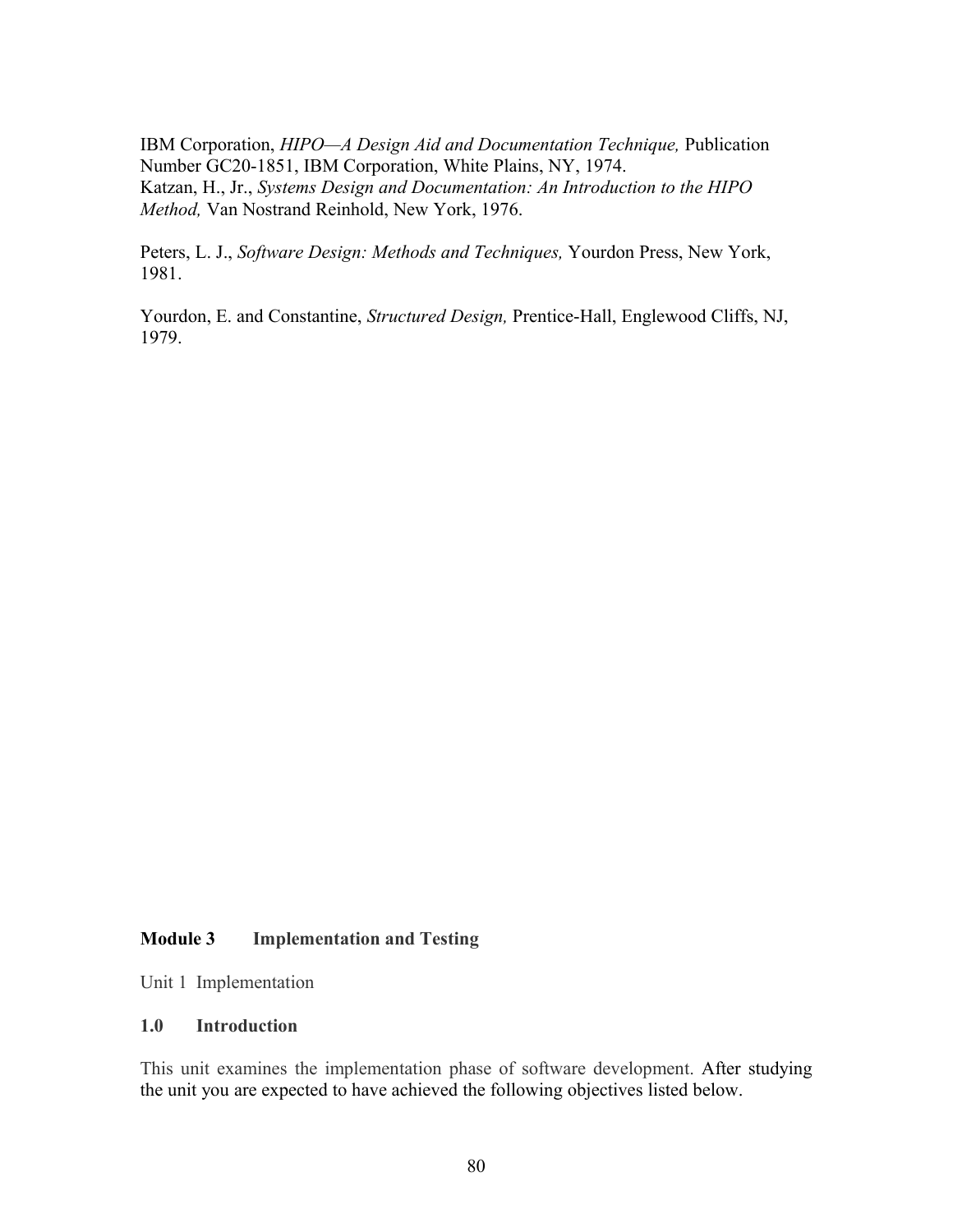# **2.0 Objectives**

By the end of this unit, you should be able to:

- Define clearly software Implementation
- Differentiate between the three types of errors
- Explain the application of Six Sigma to Software Implementation Projects
- Discuss the Major Tasks in Implementation
- Explain the Major Requirement in Implementation
- Explain the Implementation Support

# **3.0 What is Implementation?**

Code is formed from the deliverables of the design phase during implementation. It is the longest phase of the software development life cycle. Since code is produce here, the developer regards this phase as the main focus of the life cycle. Implementation my overlap with both the design and testing phases. As we learnt in previous unit many tools exists (CASE tools) to actually automate the production of code using information gathered and produced during the design phase. The implementation phase concerns with issues of quality, performance, baselines, libraries, and debugging. The end deliverable is the product itself.

# **3.1 The Implementation Phase**



**Table 1** The Implementation Phase

Source: Ronald LeRoi Burback 1998-12-14

# . 3.2 **Critical Error Removal**

There are three kinds of errors in a system, namely critical errors, non-critical errors, and unknown errors.

3.2.1 A **critical error** prevents the system from fully satisfying its usage. The errors have to be corrected before the system can be given to a customer or even before future development can progress.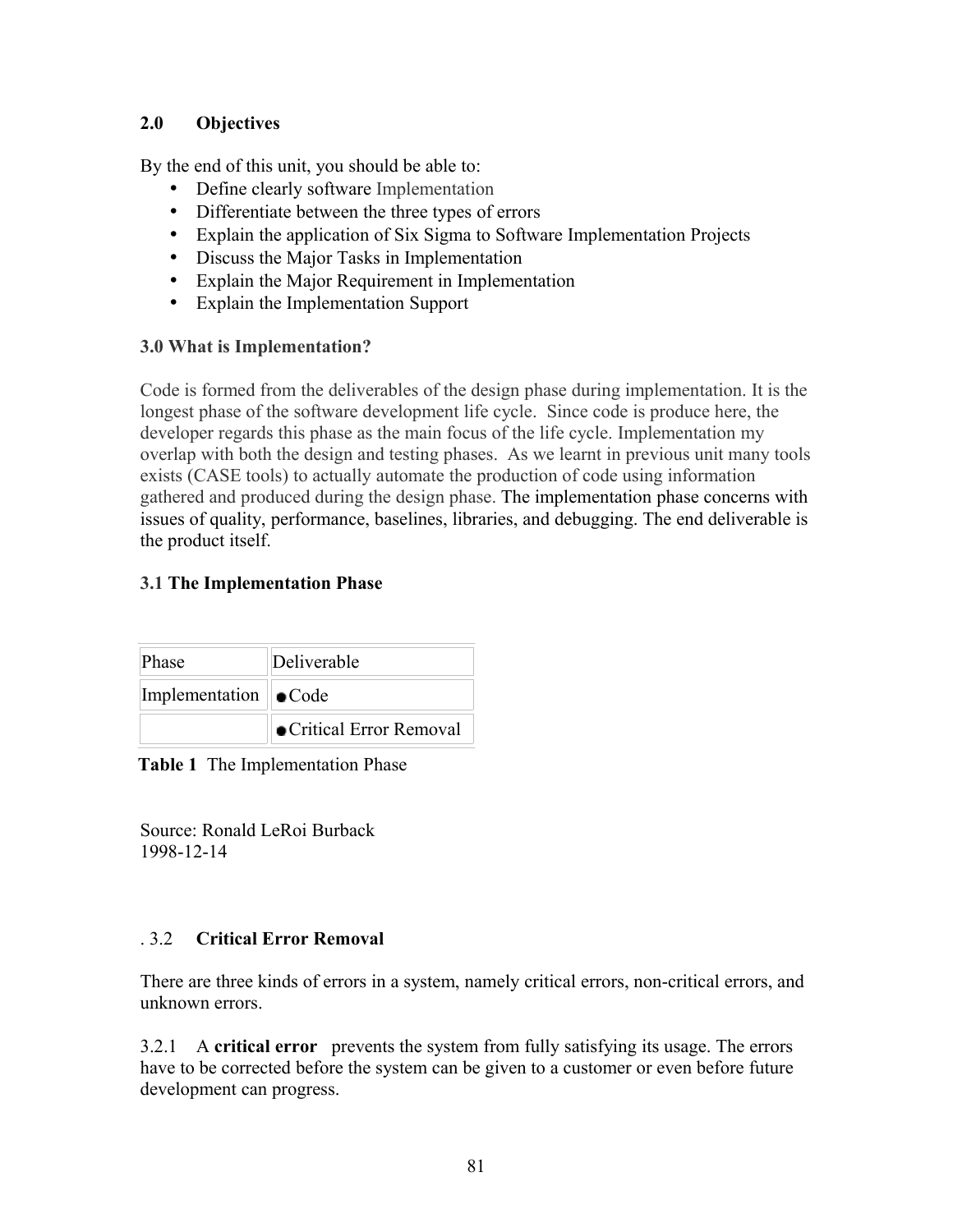3.2.2 A **non-critical error** is known but the occurrence of the error does not notably affect the system's expected quality. There may indeed be many known errors in the system. They are usually listed in the release notes and have well established work arounds.

Actually, the system is likely to have many, yet-to-be-discovered errors. The outcome of these errors is unknown. Some may become critical while some may be simply fixed by patches or fixed in the next release of the system.

# **3.3 Application of Six Sigma to Software Implementation Projects**

Software implementation can be a demanding project. When a company is attempting new software integration, it can be hectic Six Sigma is a management approach meant to discover and control defects. A summary of Six Sigma can be found in Natasha Baker's "Key Concepts of Six Sigma." The technique consists of five steps:

- $\bullet$  · Define
- · Measure
- $\bullet$  · Analyze
- $\bullet$  · Improve
- $\bullet$   $\cdot$  Control

### **Defining the Implementation**

By defining the goals, projects, and deliverables your company will have greater direction during the changeover. The goals and projects *must* be measurable. The following questions, for examples, may be necessary: Is it your goal to have 25% of your staff comfortable enough to train the remaining staff? Do you want full implementation of the software by March? By utilizing Six Sigma metrics careful monitoring of team productivity and implementation success is possible.

### **2. Measurement of the Implementation**

Goals and projects must be usable with metrics. By using Six Sigma measurement methods, it is possible to follow user understanding, familiarity, and progress accurately. It should be noted that, continuous data is more useful than discrete data. This is because it gives a better implementation success rate overview.

### **3. Implementation Analysis**

Analysis is important to tackle defects occurrence. The Six Sigma method examines essential relationships and ensures all factors are considered. For example, in a software implementation trial, employees are frustrated and confused by new processes. Careful analysis will look at the reasons behind the confusion.

### **4. Implementation Improvement**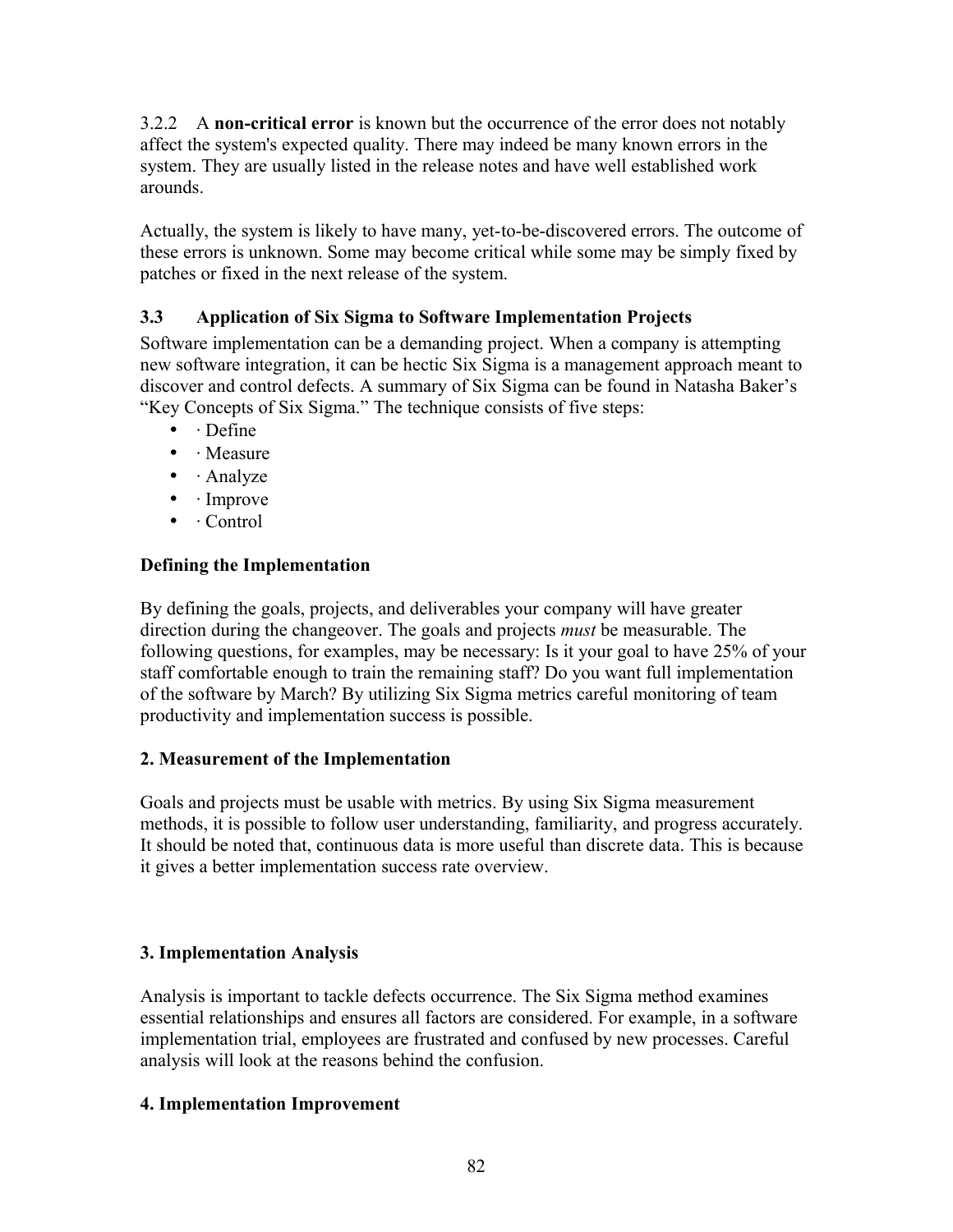After analysis, it is important to look at how the implementation could improve. In the example utilizing the team members, perhaps utilizing proficient resources to mentor struggling resources will help. Six Sigma improvements depends upon experimental design and carefully constructed analysis of data in order to keep further defects in the implementation process at bay.

# **5. Control of the Implementation**

If implementation is going to be successful, control is important. It involves consistent monitoring for proficiency. This ensures that the implementation does not fail. Any deviations from the goals set demand correcting before they become defects. For example, if you notice your team does not adapt quickly enough, you need to identify the causes *before* the deadline. By carefully monitoring the implementation process this way, will minimise the defect. The two most important features of software implementation using Six Sigma are setting measurable goals and employing metrics in order to maximize improvement and minimize the chance of defects in the new process.

### **3.4 Major Tasks in Implementation**

This part provides a brief description of each major task needed for the implementation of the system. The tasks described here are not particular to site but overall project tasks that are needed to install hardware and software, prepare data, and verify the system. Include the following information for the description of each major task, if appropriate:

Add as many subsections as necessary to this section to describe all the major tasks adequately. The tasks described in this section are not site-specific, but generic or overall project tasks that are required to install hardware and software, prepare data, and verify the system.

# **Examples of major tasks are the following:**

- Providing overall planning and coordination for the implementation
- Providing appropriate training for personnel
- Ensuring that all manuals applicable to the implementation effort are available when needed
- Providing all needed technical assistance
- Scheduling any special computer processing required for the implementation
- Performing site surveys before implementation
- Ensuring that all prerequisites have been fulfilled before the implementation date
- Providing personnel for the implementation team
- Acquiring special hardware or software
- Performing data conversion before loading data into the system
- Preparing site facilities for implementation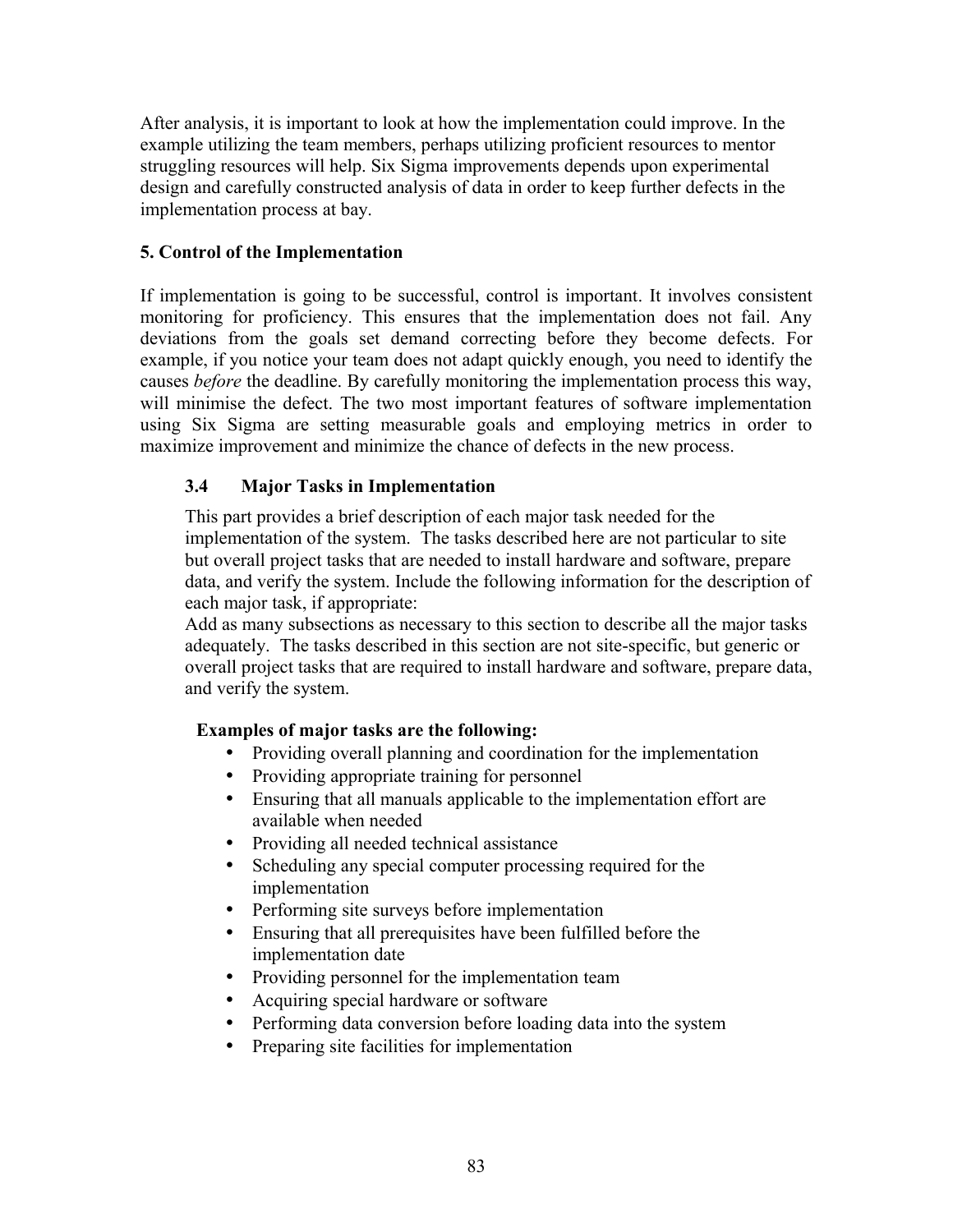### **3.5 Major Requirement in Implementation**

#### **3.5.1 Security**

If suitable for the system to be implemented, there is need to include an overview of the system security features and requirements during the implementation.

### **3.5.1.1 System Security Features**

It is pertinent to discuss the security features that will be associated with the system when it is implemented. It should include the primary security features associated with the system hardware and software. Security and protection of sensitive bureau data and information should be discussed.

#### **3.5.1.2 Security during Implementation**

This part addresses security issues particularly related to the implementation effort. It will be necessary to consider for example, if LAN servers or workstations will he installed at a site with sensitive data preloaded on nonremovable hard disk drives. It will also be important to see to how security would be provided for the data on these devices during shipping, transport, and installation so as not to allow theft of the devices to compromise the sensitive data.

#### **3.6 Implementation Support**

This part describes the support such as: software, materials, equipment, and facilities necessary for the implementation, as well as the personnel requirements and training essential for the implementation.

### **3.6.1 Hardware, Software, Facilities, and Materials**

This section, provides a list of support software, materials, equipment, and facilities required for the implementation..

#### **3.6.1.1 Hardware**

This section offers a list of support equipment and includes all hardware used for testing time implementation. For example, if a client/server database is implemented on a LAN, a network monitor or "sniffer" might be used, along with test programs. to determine the performance of the database and LAN at highutilization rates

#### **3.6.1.2 Software**

This section provides a list of software and databases required to support the implementation. Identify the software by name, code, or acronym. Identify which software is commercial off-the-shelf and which is State-specific. Identify any software used to facilitate the implementation process.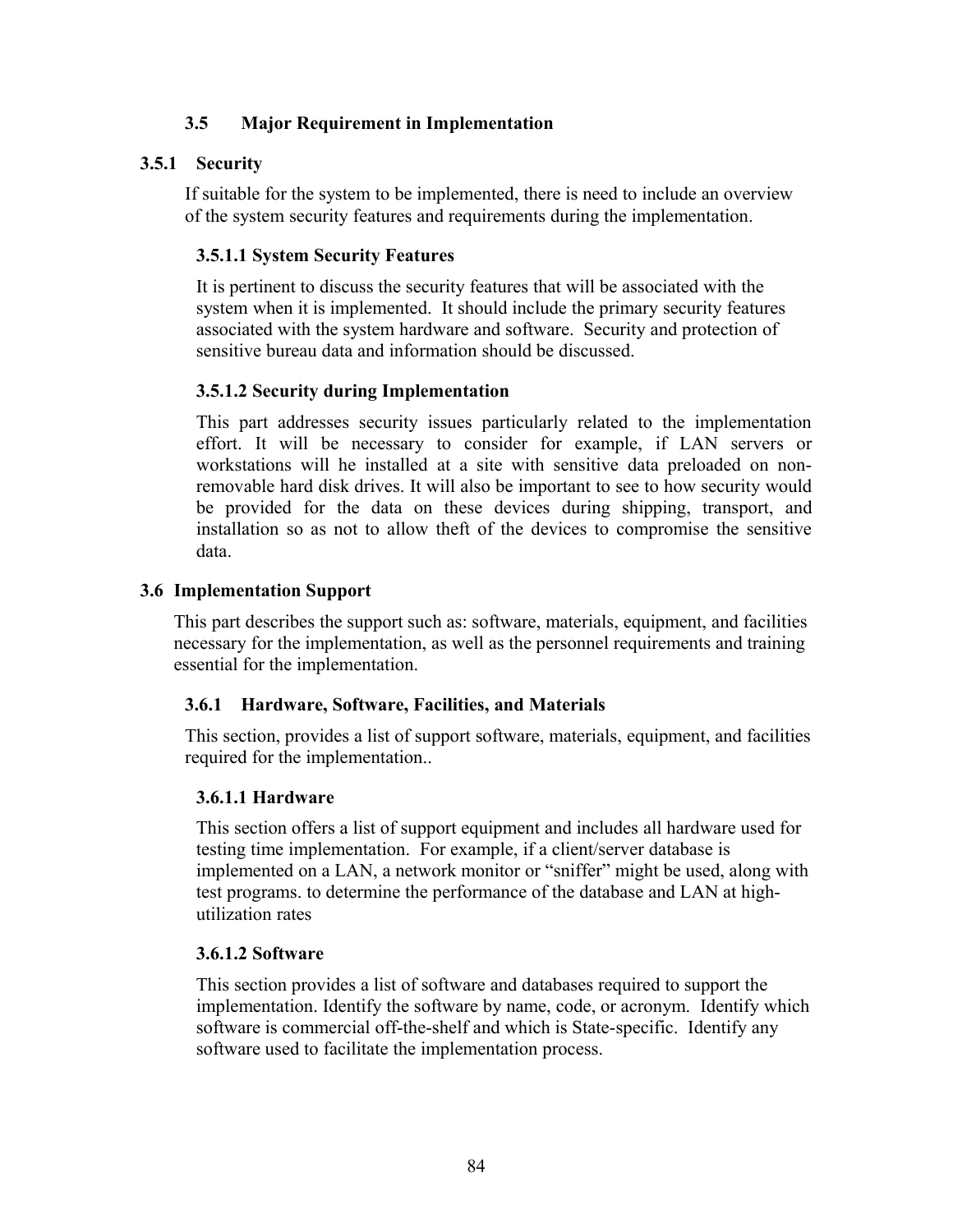### **3.6.1.3 Facilities**

This section identifies the physical facilities and accommodations required during implementation. Examples include physical workspace for assembling and testing hardware components, desk space for software installers, and classroom space for training the implementation stall. Specify the hours per day needed, number of days, and anticipated dates.

#### **3.6.1.4 Material**

This section provides a list of required support materials, such as magnetic tapes and disk packs.

### **3.7 Personnel**

This section describes personnel requirements and any known or proposed staffing requirements. It also describes the training, to be provided for the implementation staff.

#### **3.7.1 Personnel Requirements and Staffing**

This section, describes the number of personnel, length of time needed, types of skills, and skill levels for the staff required during the implementation period. If particular staff members have been selected or proposed for the implementation, identify them and their roles in the implementation.

### **3.7.2 Training of Implementation Staff**

This section addresses the training, necessary to prepare staff for implementing and maintaining the system; it does not address user training, which is the subject of the Training Plan. It also describes the type and amount of training required for each of the following areas, if appropriate, for the system:

- System hardware/software installation
- System support
- System maintenance and modification

Present a training curriculum listing the courses that will be provided, a course sequence and a proposed schedule. If appropriate, identify which courses particular types of staff should attend by job position description.

If training will be provided by one or more commercial vendors, identify them, the course name(s), and a brief description of the course content.

If the training will be provided by State staff, provide the course name(s) and an outline of the content of each course. Identify the resources, support materials, and proposed instructors required to teach the course(s).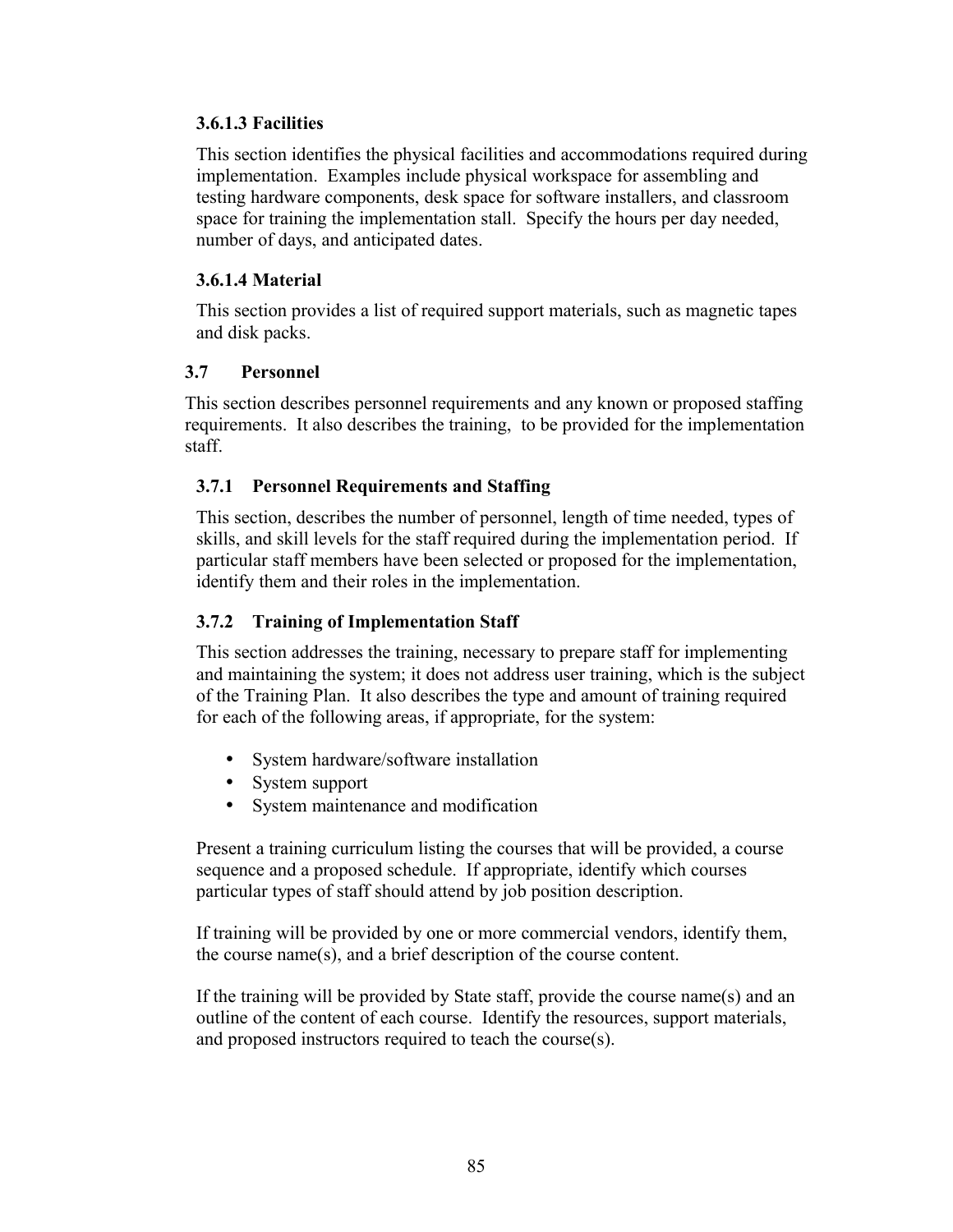### **3.8 Performance Monitoring**

This section describes the performance monitoring tool and techniques and how it will be used to help decide if the implementation is successful.

### **3.9 Configuration Management Interface**

This section describes the interactions required with the Configuration Management (CM) representative on CM*-*related issues, such as when software listings will be distributed, and how to confirm that libraries have been moved from the development to the production environment.

# **3.10 Implementation Requirements by Site**

This section describes specific implementation requirements and procedures. If these requirements and procedures differ by site, repeat these subsections for each site; if they are the same for each site, or if there is only one implementation site, use these subsections only once. The "X" in the subsection number should be replaced with a sequenced number beginning with I. Each subsection with the same value of "X" is associated with the same implementation site. If a complete set of subsections will be associated with each implementation site, then "X" is assigned a new value for each site.

# **3.10.1 Site Name or identification for Site X**

This section provides the name of the specific site or sites to be discussed in the subsequent sections.

### **3.10.2 Site Requirements**

This section defines the requirements that must he met for the orderly implementation of the system and describes the hardware, software, and sitespecific facilities requirements for this area.

Any site requirements that do not fall into the following three categories and were not described in Section 3, Implementation Support, may be described in this section, or other subsections may be added following Facilities Requirements below:

- Hardware Requirements Describe the site-specific hardware requirements necessary to support the implementation (such as. LAN hardware for a client/server database designed to run on a LAN).
- Software Requirements Describe any software required to implement the system (such as, software specifically designed for automating the installation process).
- Data Requirements Describe specific data preparation requirements and data that must be available for the system implementation. An example would be the assignment of individual IDs associated with data preparation.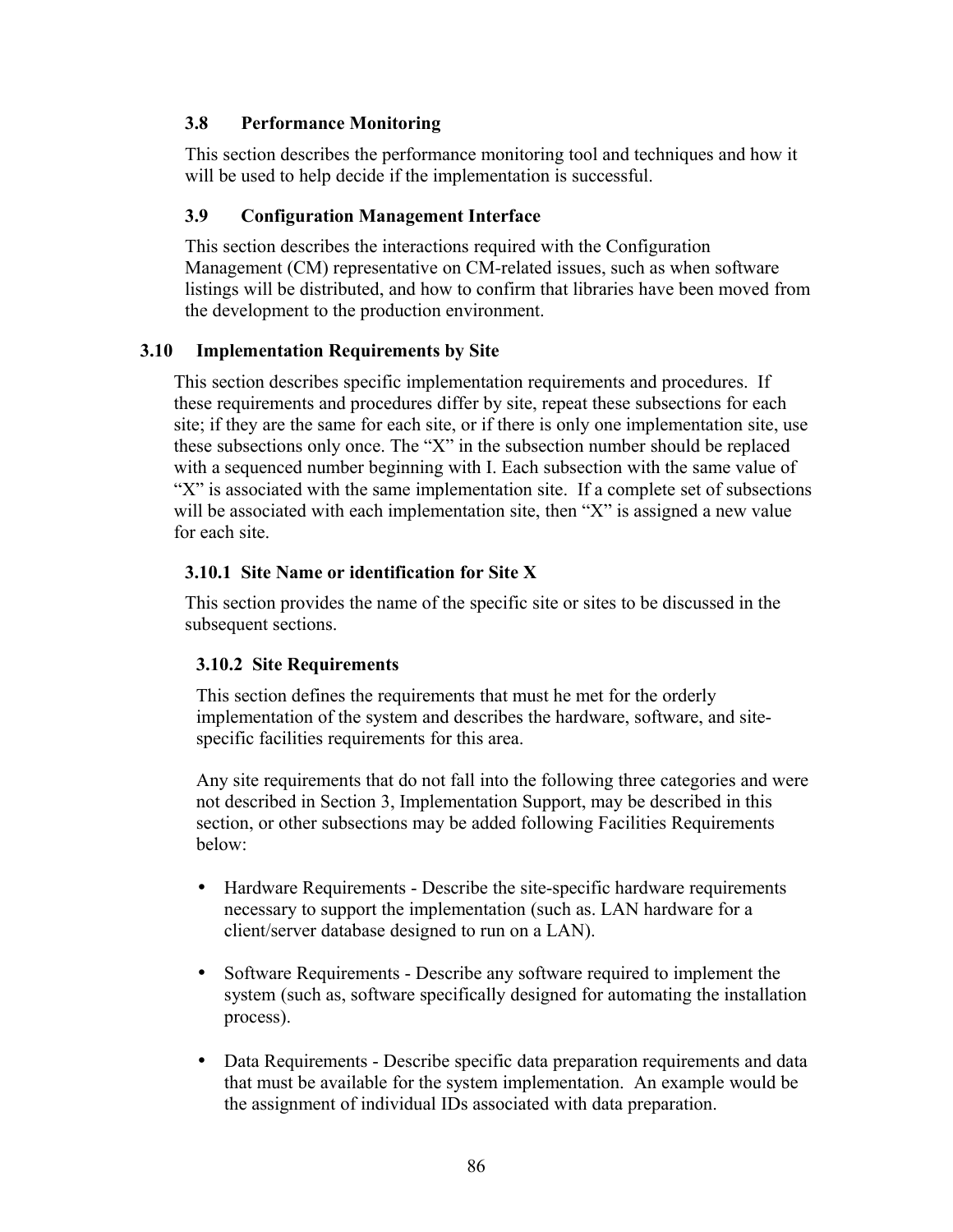• Facilities Requirements - Describe the site-specific physical facilities and accommodations required during the system implementation period. Some examples of this type of information are provided in Section *3.*

#### **3.10.3 Site implementation Details**

This section addresses the specifics of the implementation for this site. Include a description of the implementation team, schedule, procedures, and database and data updates. This section should also provide information on the following:

- Team--If an implementation team is required, describe its composition and the tasks to be performed at this site by each team member.
- Schedule--Provide a schedule of activities, including planning and preparation, to be accomplished during implementation at this site. Describe the required tasks in chronological order with the beginning and end dates of each task. If appropriate, charts and graphics may be used to present the schedule.
- Procedures--Provide a sequence of detailed procedures required to accomplish the specific hardware and software implementation at this site. If necessary, other documents may be referenced. If appropriate, include a step-by-step sequence of the detailed procedures. A checklist of the installation events may he provided to record the results of the process.

If the site operations startup is an important factor in the implementation, then address startup procedures in some detail. If the system will replace an already operating system, then address the startup and cutover processes in detail. If there is a period of parallel operations with an existing system, address the startup procedures that include technical and operations support during the parallel cycle and the consistency of data within the databases of the two systems.

- Database--Describe the database environment where the software system and the database(s), if any, will be installed. Include a description of the different types of database and library environments (such as, production, test, and training databases).
- Include the host computer database operating procedures, database file and library naming conventions, database system generation parameters, and any other information needed to effectively establish the system database environment.
- Include database administration procedures for testing changes, if any, to the database management system before the system implementation.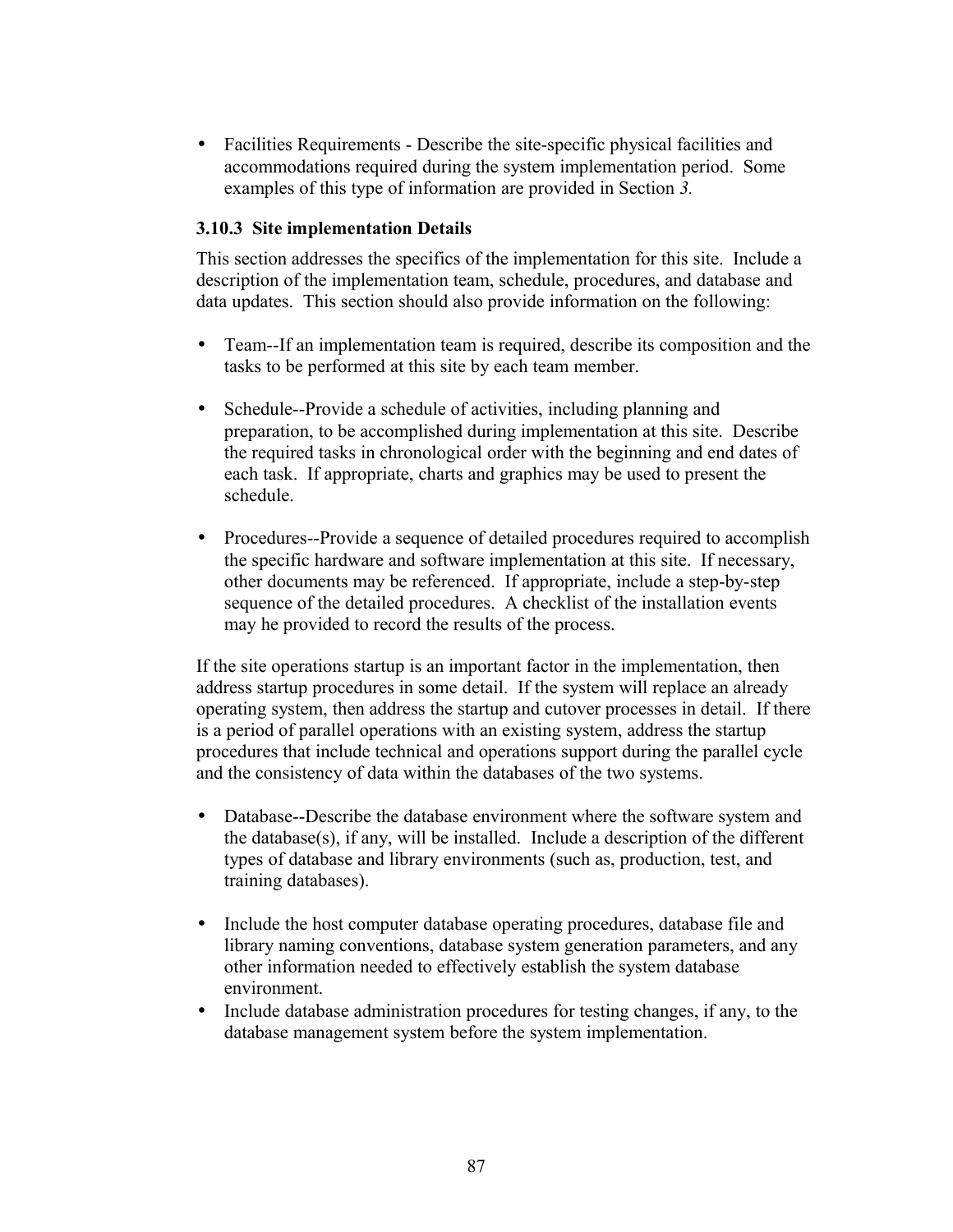- Data Update--If data update procedures are described in another document, such as the operations manual or conversion plan, that document may be referenced here. The following are examples of information to be included:
	- Control inputs
	- Operating instructions
	- Database data sources and inputs
	- Output reports
	- Restart and recovery procedures

### **3.11 Back-Off Plan**

This section specifies when to make the go/no go decision and the factors to be included in making the decision. The plan then goes on to provide a detailed list of steps and actions required to restore the site to the original, pre-conversion condition,

# **3.12 Post-Implementation Verification**

This section describes the process for reviewing the implementation and deciding if it was successful. It describes how an action item list will be created to rectify any noted discrepancies. It also references the Back-Off Plan for instructions on how to back-out the installation, if, as a result of the post-implementation verification, a no-go decision is made.

**Activity K** Explain the Major Requirement in Implementation

# 4.0 **Conclusion**

Implementation phase is vital aspect of software development. It is the longest phase of the software development life cycle. It is a phase where code is produced and as such tge developer regards it as the main focus of the software development life cycle.

### **5.0 Summary**

In this unit**,** you have learnt that:

- Code is formed from the deliverables of the design phase during implementation.
- A **critical error** prevents the system from fully satisfying its usage. The errors have to be corrected before the system can be given to a customer or even before future development can progress.
- A **non-critical error** is known but the occurrence of the error does not notably affect the system's expected quality.
- The system is likely to have many, yet-to-be-discovered errors known as unknown errors which may become critical while some may be simply fixed by patches or fixed in the next release of the system.
- The technique Six Sigma to Software Implementation Projects consists of five steps: Define, Measure, Analyze, Improve, Control.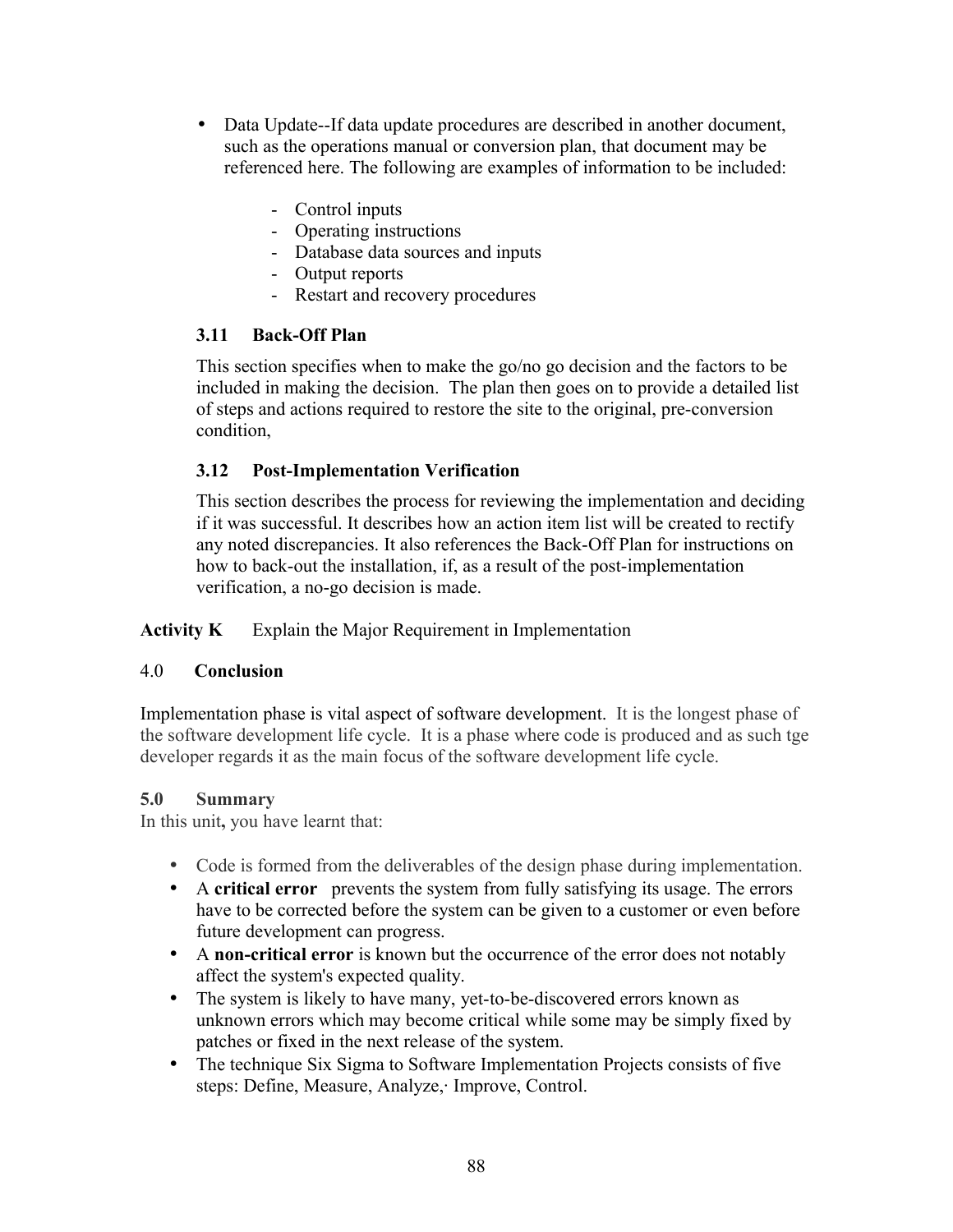- The Major Tasks in Implementation include: Providing overall planning and coordination for the implementation, Providing appropriate training for personnel Ensuring that all manuals applicable to the implementation effort are available when needed, Providing all needed technical assistance, Scheduling any special computer processing required for the implementation, Performing site surveys before implementation, Ensuring that all prerequisites have been fulfilled before the implementation date, Providing personnel for the implementation team, Acquiring special hardware or software, Performing data conversion before loading data into the system, Preparing site facilities for implementation.
- Major Requirement in Implementation include: Security, Implementation Support, Personnel and Performance Monitoring

#### **6.0 Tutor Marked Assignment**

- What is software Implementation
- Differentiate between critical, non-critical and unknown errors
- Explain the application of Six Sigma Software Implementation techniques.
- Discuss the Major Tasks in Implementation
- Explain the various Implementation Support

#### **7.0 Further Reading And Other Resources**

Moshe Bar and Karl Franz Fogel. *Open Source Development with CVS*. The Coriolis Group, Scottsdale, AZ, 2001.

Kent Beck and Erich Gamma. Test infected: Programmers love writing tests. *Java Report*, 3(7):37–50, July 1998.

Stephen P. Berczuk and Brad Appleton. *Software Configuration Management Patterns: Effective Teamwork, Practical Integration*. Addison-Wesley, Boston, MA, 2002.

Don Bolinger, Tan Bronson, and Mike Loukides. *Applying RCS and SCCS: From Source Control to Project Control*. O'Reilly and Associates, Sebastopol, CA, 1995.

#### **Unit 2 Testing Phase**

#### **1.0 Introduction**

In the last unit, we looked at implementation phase of software development. In this unit, we shall consider the testing phase. It is important for stakeholders to have information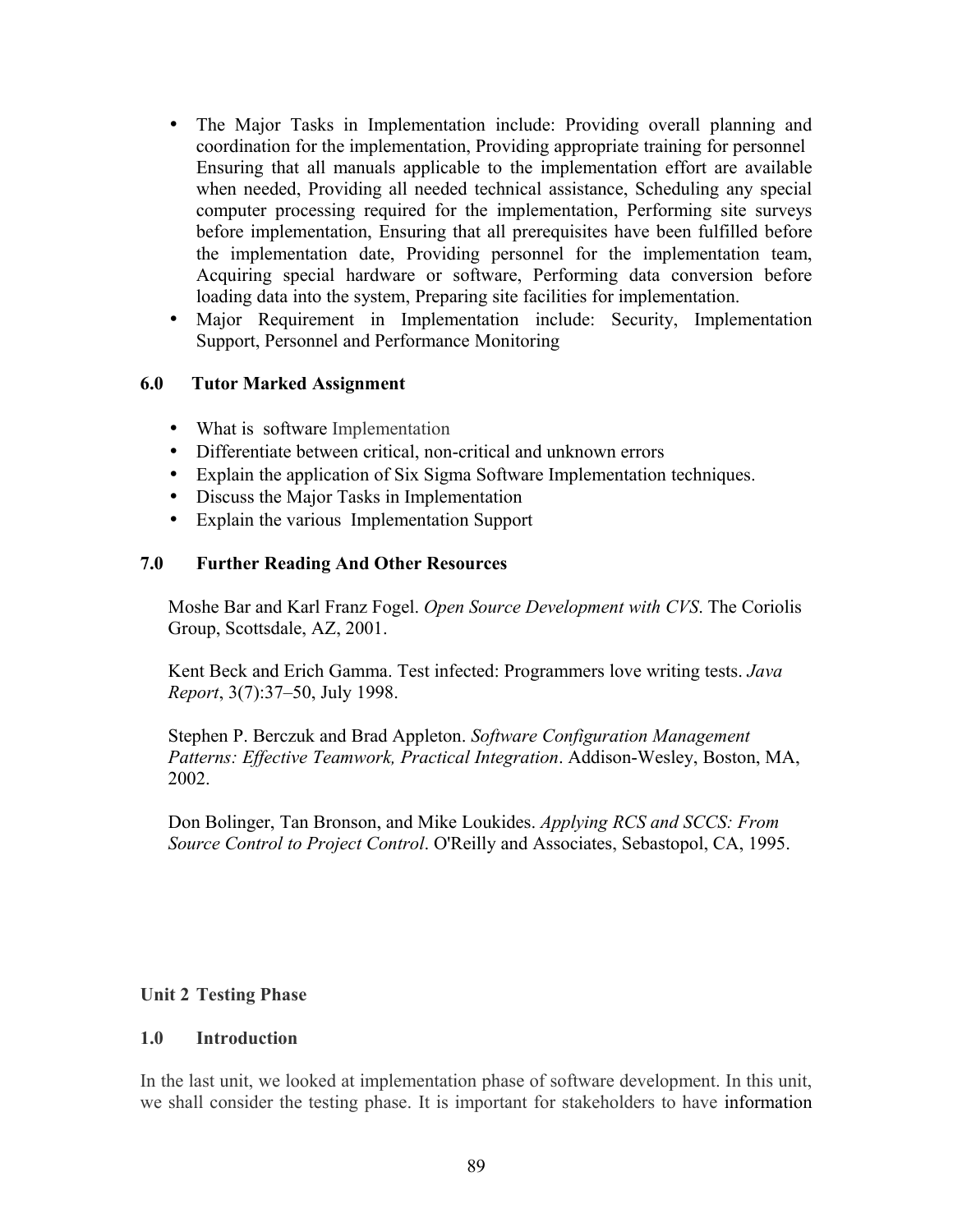about the quality of product (software), hence the importance of testing cannot be overemphasised.

# **2.0 Objectives**

By the end of this unit, you should be able to:

- Define clearly software testing
- Explain testing methods.
- Explain software testing process
- Explain testing tools

# **3.0 Definition of software testing**

**Software testing** is an empirical examination carried out to provide stakeholders with information about the quality of the product or service under test. Software Testing in addition provides an objective, independent view of the software to allow the business to value and comprehend the risks associated with implementation of the software.. Software Testing can also be viewed as the process of validating and verifying that a software program/application/product (1) meets the business and technical requirements that guided its design and development; (2) works as expected; and (3) can be implemented with the same characteristics. It is important to note that depending on the testing method used, software testing, can be applied at any time in the development process, though most of the test effort occurs after the requirements have been defined and the coding process has been completed.

Testing can never totally detect all the defects within software. Instead, it provides a *comparison* that put side by side the state and behavior of the product against the instrument someone applies to recognize a problem. These instruments may include specifications, contracts, comparable products, past versions of the same product, inferences about intended or expected purpose, user or customer expectations, relevant standards, applicable laws, or other criteria.

Every software product has a target audience. For instance, the audience for video game software is completely different from banking software. Software testing therefore, is the process of attempting to make this assessment whether the software product will be satisfactory to its end users, its target audience, its purchasers, and other stakeholders.

# **3.1 Brief History of software testing**

In 1979, Glenford J. Myers introduced the separation of debugging from testing, illustrated the desire of the software engineering community to separate fundamental development activities, such as debugging, from that of verification. 1988, Dave Gelperin and William C. Hetzel classified the phases and goals in software testing in the following stages:

- Until 1956 Debugging oriented.
- 1957–1978 Demonstration oriented.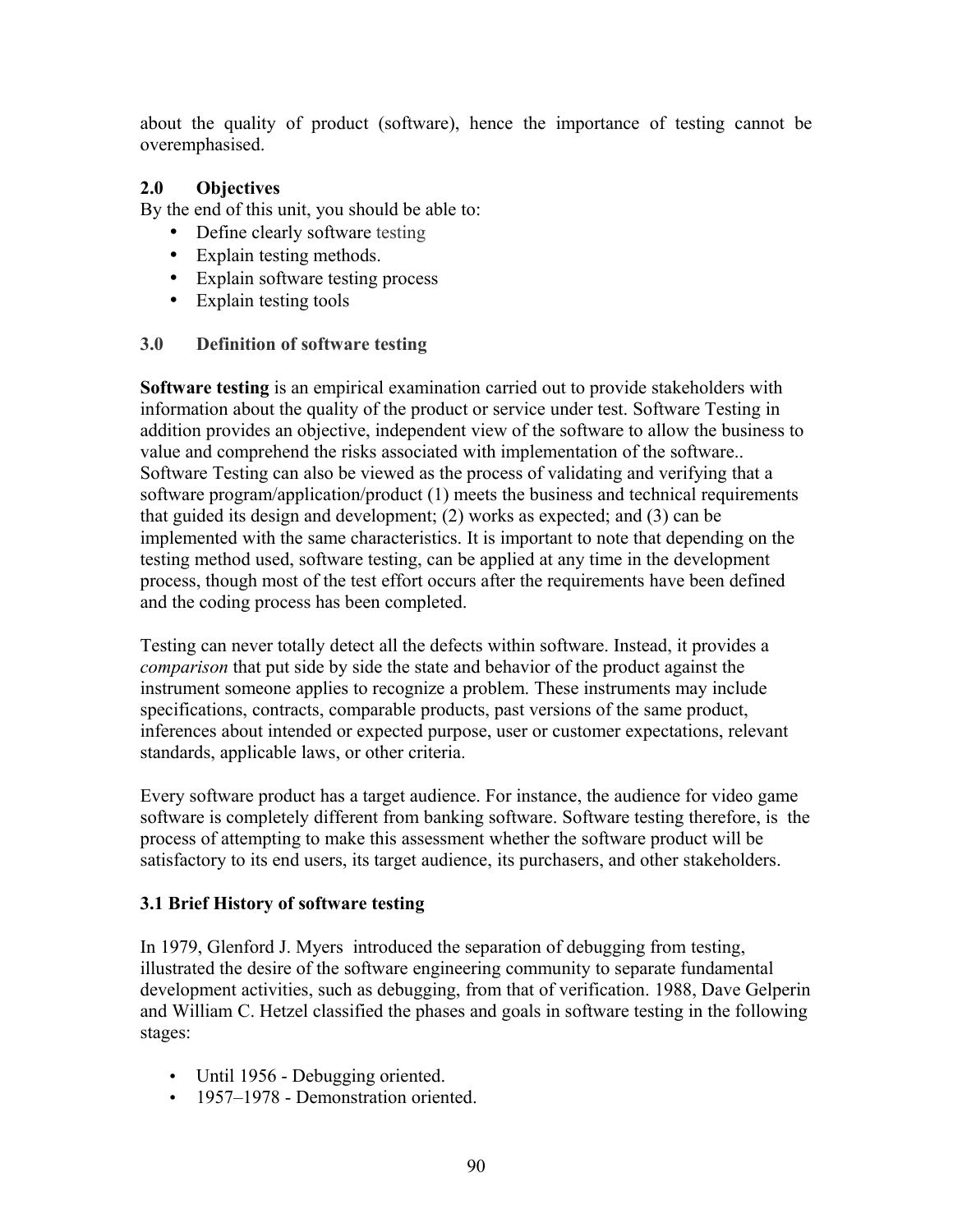- 1983–1987 Evaluation oriented.
- 1988–2000 Prevention oriented

# **3.2 Testing methods**

Traditionally, software testing methods are divided into **black box** testing ,**white box** testing and Grey **Box** Testing. A test engineer used these approaches to describe his opinion when designing test cases.

#### **3.2.1.1 Black box testing**

**Black box** testing considers the software as a "black box" in the sense that there is no knowledge of internal implementation. Black box testing methods include: equivalence partitioning, boundary value analysis, all-pairs testing, [fuzz testing,](http://en.wikipedia.org/wiki/Fuzz_testing) model-based testing, traceability matrix, exploratory testing and specification-based testing.

**3.2.1.1 Specification-based testing**: Specification-based testing intends to test the functionality of software based on the applicable requirements. Consequently, the tester inputs data into, and only sees the output from, the test object. This level of testing usually needs thorough test cases to be supplied to the tester, who can then verify that for a given input, the output value ,either "is" or "is not" the same as the expected value specified in the test case.

Specification-based testing though necessary, but it is insufficient to guard against certain risks.

**Merits and Demerits**: The black box testing has the advantage of "an unaffiliated opinion in the sense that there is no "bonds" with the code and the perception of the tester is very simple. He believes a code must have bugs and he goes for it. *But,* on the other hand, black box testing has the disadvantage of blind exploring because the tester doesn't know how the software being tested was actually constructed. As a result, there are situations when (1) a tester writes many test cases to check something that could have been tested by only one test case, and/or (2) some parts of the back-end are not tested at all.

#### **3.2.1.2 White box testing**

In a **White box testing** the tester has the privilege to the internal data structures and algorithms including the code that implement these.

#### **Types of white box testing White box testing is of different types namely:**

• [API](http://en.wikipedia.org/wiki/Application_programming_interface) testing (application programming interface) - Testing of the application using Public and Private APIs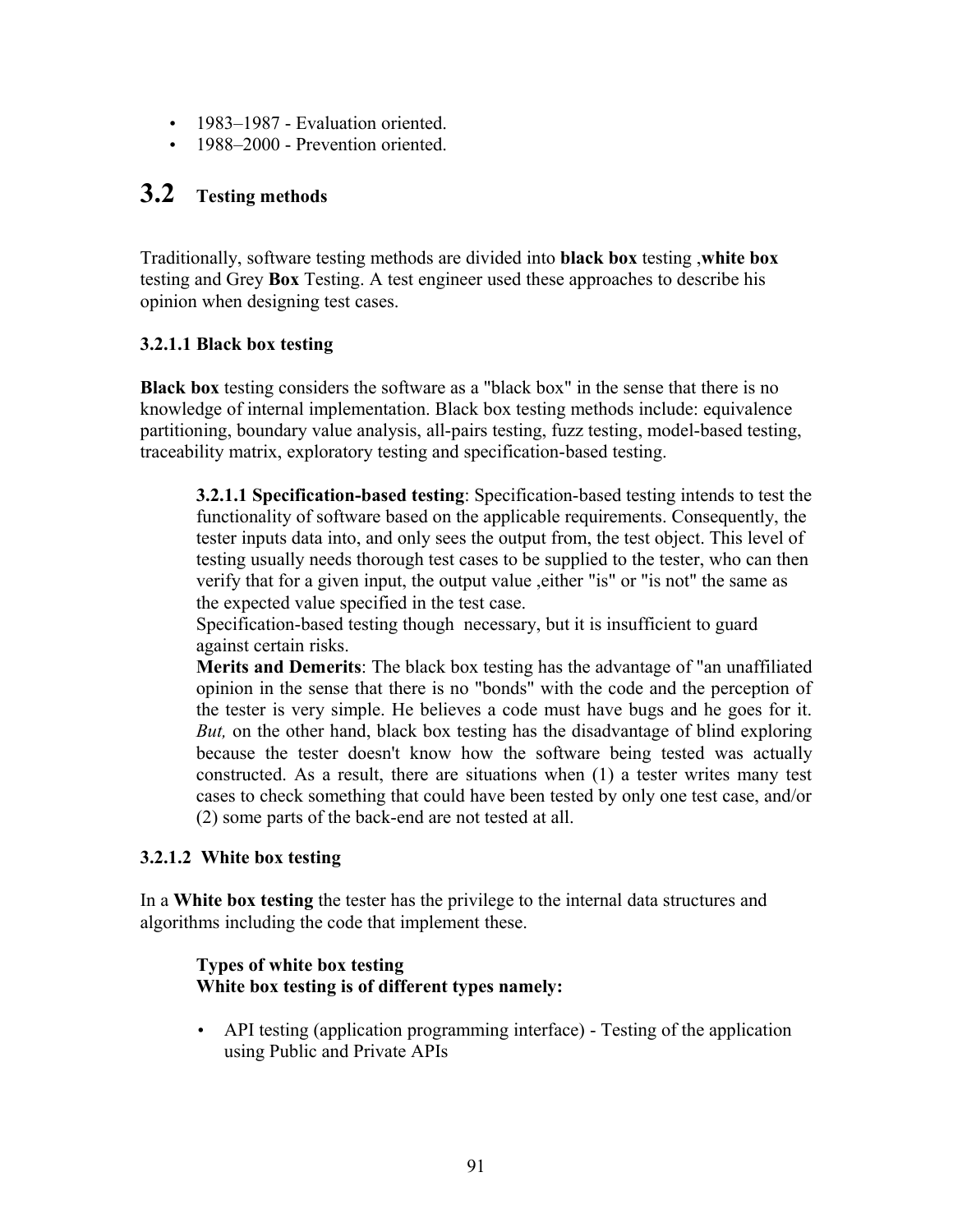- [Code coverage](http://en.wikipedia.org/wiki/Code_coverage)  creating tests to satisfy some criteria of code coverage (e.g., the test designer can create tests to cause all statements in the program to be executed at least once)
- [Fault injection](http://en.wikipedia.org/wiki/Fault_injection) methods
- [Mutation testing](http://en.wikipedia.org/wiki/Mutation_testing) methods
- [Static testing](http://en.wikipedia.org/wiki/Static_testing)  White box testing includes all static testing

# **3.2.1.3 Grey Box Testing**

**Grey box testing** requires gaining access to internal data structures and algorithms for purposes of designing the test cases, but testing at the user, or black-box level. Manipulating input data and formatting output cannot be regarded as grey box, because the input and output are clearly outside of the "black-box" that we are calling the system under test. This difference is important especially when conducting integration testing between two modules of code written by two different developers, where only the interfaces are exposed for test. However, changing a data repository can be seen as grey box, because the use would not ordinarily be able to change the data outside of the system under test. Grey box testing may also include reverse engineering to ascertain boundary values or error messages.

# **3.2.2 Integration Testing**

**Integration testing** is any type of software testing that seeks to reveal clash of individual software modules to each other. Such integration flaws can result, when the new modules are developed in separate *branches*, and then integrated into the main project.

### **3.2.3 Regression Testing**

**Regression testing** is any type of software testing that attempts to reveal software regressions. Regression of the nature can occurs at any time software functionality, that was previously working correctly, stops working as anticipated. Usually, regressions occur as an unplanned result of program changes, when the newly developed part of the software collides with the previously existing. Methods of regression testing include rerunning previously run tests and finding out whether previously repaired faults have reappeared. The extent of testing depends on the phase in the release process and the risk of the added features.

### **3.2.4 Acceptance testing**

One of two things below can be regarded as Acceptance testing:

- 1. A smoke test which is used as an acceptance test prior to introducing a new build to the main testing process, i.e. before integration or regression.
- 2. Acceptance testing performed by the customer, usually in their lab environment on their own HW, is known as user acceptance testing (UAT).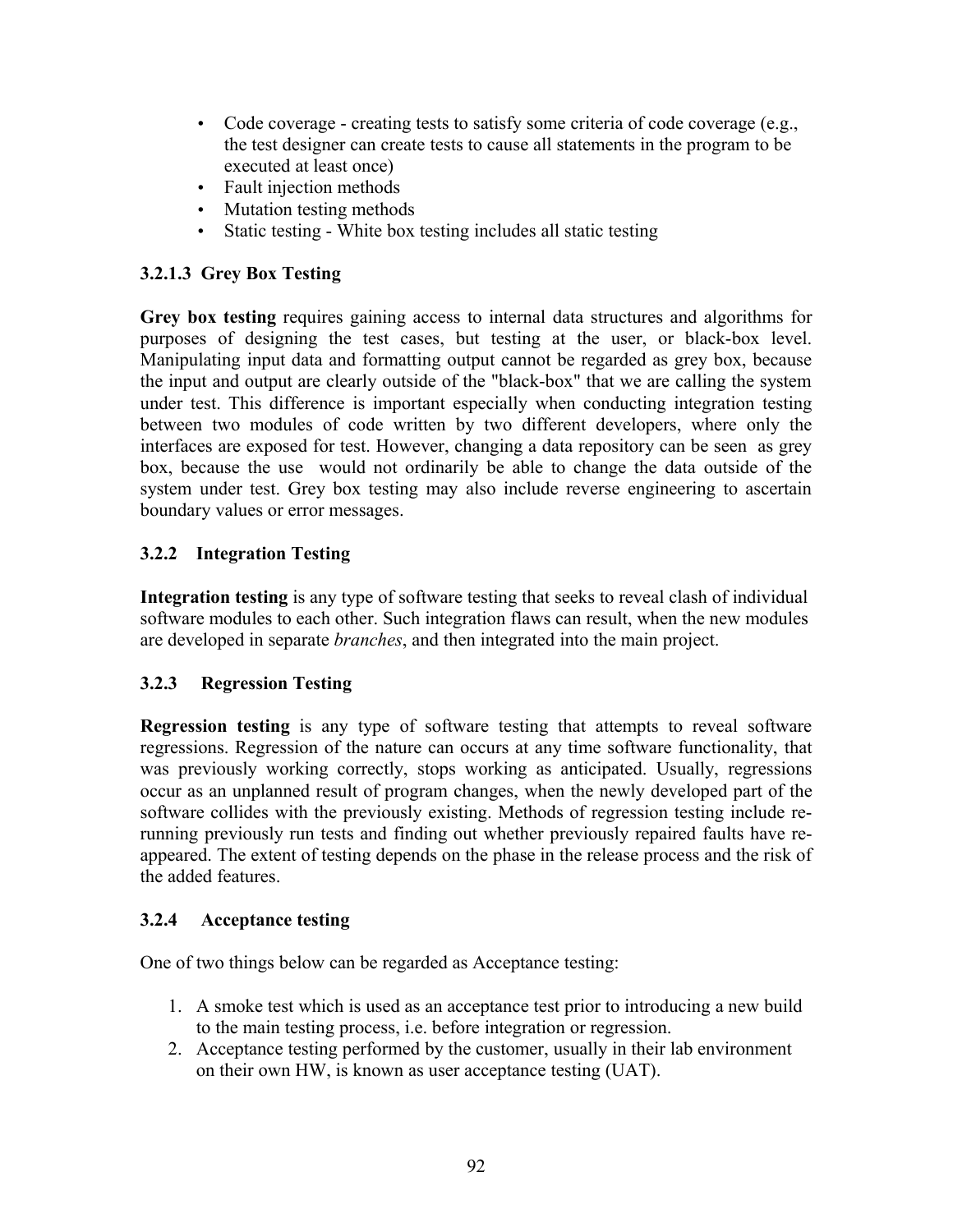# **3.2.5 Non Functional Software Testing**

The following methods are used to test non-functional aspects of software:

- Performance testing confirms to see if the software can deal with large quantities of data or users. This is generally referred to as software scalability. This activity of Non Functional Software Testing is often referred to as Endurance Testing.
- Stability testing checks to see if the software can continuously function well in or above an acceptable period. This activity of Non Functional Software Testing is oftentimes referred to as load (or endurance) testing.
- Usability testing is used to check if the user interface is easy to use and understand.
- Security testing is essential for software that processes confidential data to prevent system intrusion by hackers.
- Internationalization and localization is needed to test these aspects of software, for which a pseudo localization method can be used.

Compare to functional testing, which establishes the correct operation of the software in that it matches the expected behavior defined in the design requirements, non-functional testing confirms that the software functions properly even when it receives invalid or unexpected inputs. Non-functional testing, especially for software, is meant to establish whether the device under test can tolerate invalid or unexpected inputs, thereby establishing the robustness of input validation routines as well as error-handling routines. An example of non-functional testing is software fault injection, in the form of [fuzzing.](http://en.wikipedia.org/wiki/Fuzz_testing)

# **3.2.6 Destructive testing**

Destructive testing attempts to cause the software or a sub-system to fail, in order to test its robustness.

# **3.3 Testing process**

Testing process can take two forms: Usually the testing can be performed by an independent group of testers after the functionality is developed before it is sent to the customer. Another practice is to start software testing at the same time the project starts and it continues until the project finishes. The first practice always results in the testing phase being used as project buffer to compensate for project delays, thereby compromising the time devoted to testing.

Testing can be done on the following levels:

• Unit testing tests the minimal software component, or module. Each unit (basic component) of the software is tested to verify that the detailed design for the unit has been correctly implemented. In an object-oriented environment, this is usually at the class level, and the minimal unit tests include the constructors and destructors.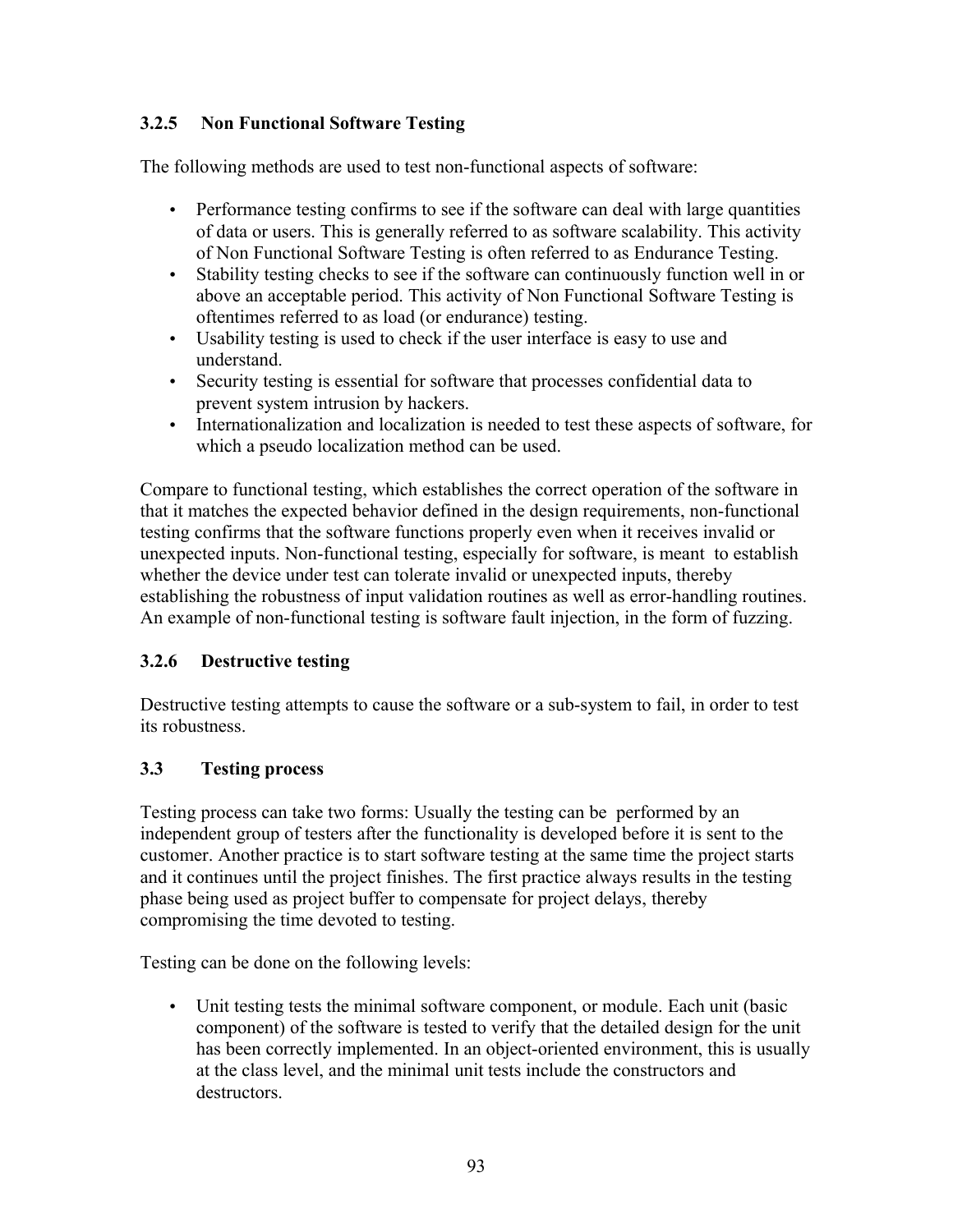- Integration testing exposes defects in the interfaces and interaction between integrated components (modules). Progressively larger groups of tested software components corresponding to elements of the architectural design are integrated and tested until the software works as a system.
- System testing tests a completely integrated system to verify that it meets its requirements.
- System integration testing verifies that a system is integrated to any external or third party systems defined in the system requirements.

Before shipping the final version of software, *alpha* and *beta* testing are often done additionally:

- *Alpha testing* is simulated or actual operational testing by potential users/customers or an independent test team at the developers' site. Alpha testing is often employed for off-the-shelf software as a form of internal acceptance testing, before the software goes to beta testing.
- *Beta testing* comes after alpha testing. Versions of the software, known as beta versions, are released to a limited audience outside of the programming team. The software is released to groups of people so that further testing can ensure the product has few faults or bugs. Sometimes, beta versions are made available to the open public to increase the feedback field to a maximal number of future users.

Finally, acceptance testing can be conducted by the end-user, customer, or client to validate whether or not to accept the product. Acceptance testing may be performed as part of the hand-off process between any two phases of development.

**[Benchmarks](http://en.wikipedia.org/wiki/Benchmark_(computing))** may be employed during regression testing to ensure that the performance of the newly modified software will be at least as acceptable as the earlier version or, in the case of code *optimization*, that some real improvement has been achieved.

### **3.4.2 Testing Tools**

Program testing and fault detection can be aided significantly by testing tools and debuggers. Testing/debug tools include features such as:

- **Program monitors,** permitting full or partial monitoring of program code including:
	- o Instruction Set Simulator, permitting complete instruction level monitoring and trace facilities
	- o Program animation, permitting step-by-step execution and conditional breakpoint at source level or in machine code
	- o Code coverage reports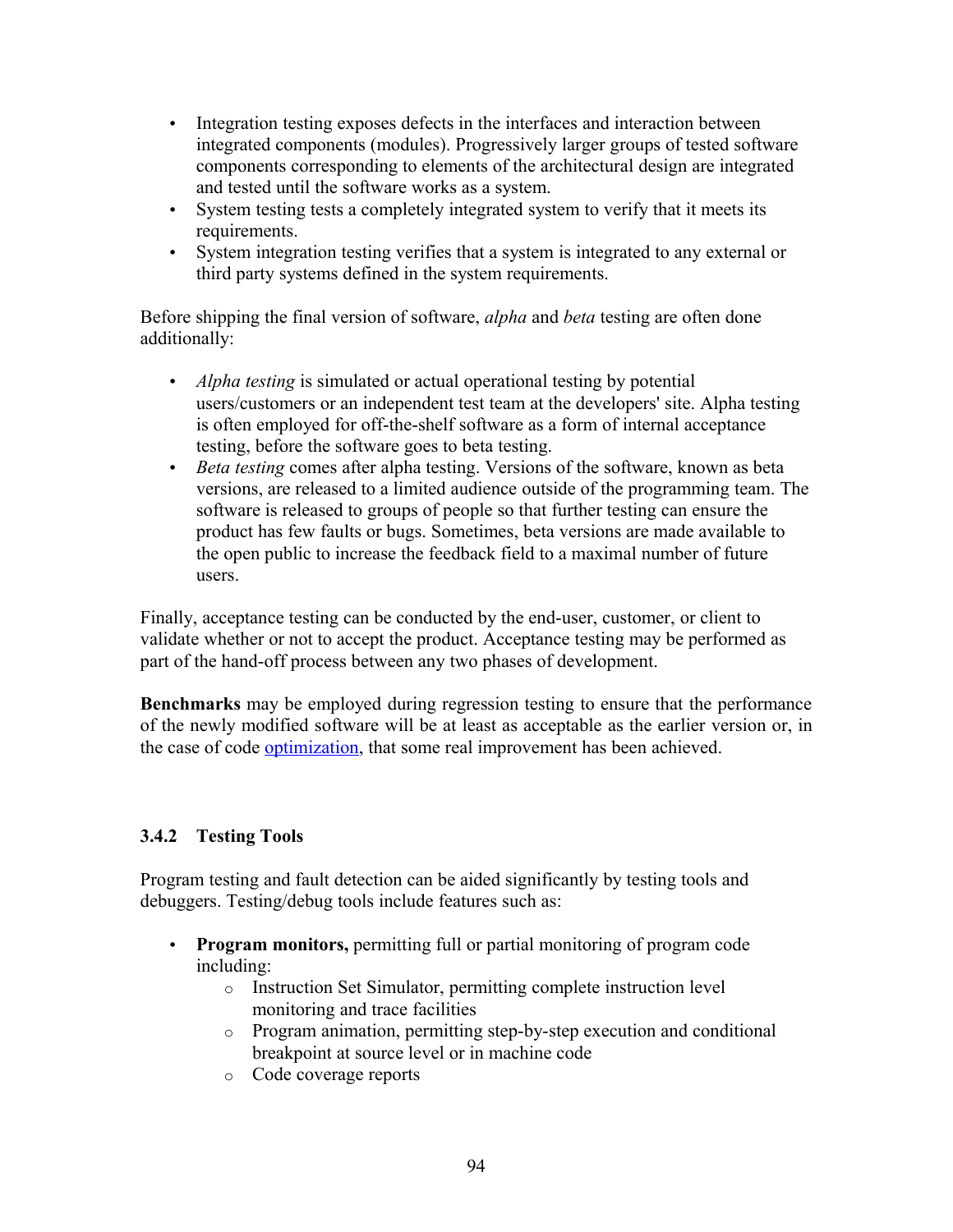- **Formatted dump or Symbolic** debugging, tools allowing inspection of program variables on error or at chosen points
- Automated functional GUI testing tools are used to repeat system-level tests through the GUI
- Benchmarks, allowing run-time performance comparisons to be made
- **Performance analysis** (or profiling tools) that can help to highlight hot spots and resource usage

**Activity l** Discuss the various testing methods.

### 4.0 **Conclusion**

It has been made abundantly clear that software testing is so important in assessing whether the software product will be satisfactory to its end users, its target audience, its purchasers, and other stakeholders.

### **5.0 Summary**

In this unit**,** you have learnt that:

- **Software testing** is an empirical examination carried out to provide stakeholders with information about the quality of the product or service under test.
- Traditionally, software testing methods are divided into **black box** testing, white **box** testing and Grey **Box** Testing. A test engineer used these approaches to describe his opinion when designing test cases.
- **Black box** testing considers the software as a "black box" in the sense that there is no knowledge of internal implementation.
- In White **box testing** the tester has the privilege to the internal data structures and algorithms including the code that implement these.
- **Grey box testing** requires gaining access to internal data structures and algorithms for purposes of designing the test cases, but testing at the user, or black-box level.
- Manipulating input data and formatting output cannot be regarded as grey box, because the input and output are clearly outside of the "black-box" that we are calling the system under test.
- Testing process can take two forms: (1) usually the testing can be performed by an independent group of testers after the functionality is developed before it is sent to the customer. (2) Another practice is to start software testing at the same time the project starts and it continues until the project finishes. The first practice always results in the testing phase being used as project buffer to compensate for project delays, thereby compromising the time devoted to testing.
- Testing/debug tools include features such as:
	- o **Program monitors,** permitting full or partial monitoring of program code
	- o **Formatted dump or Symbolic** debugging, tools allowing inspection of program variables on error or at chosen points
	- o Automated functional GUI testing tools are used to repeat system-level tests through the GUI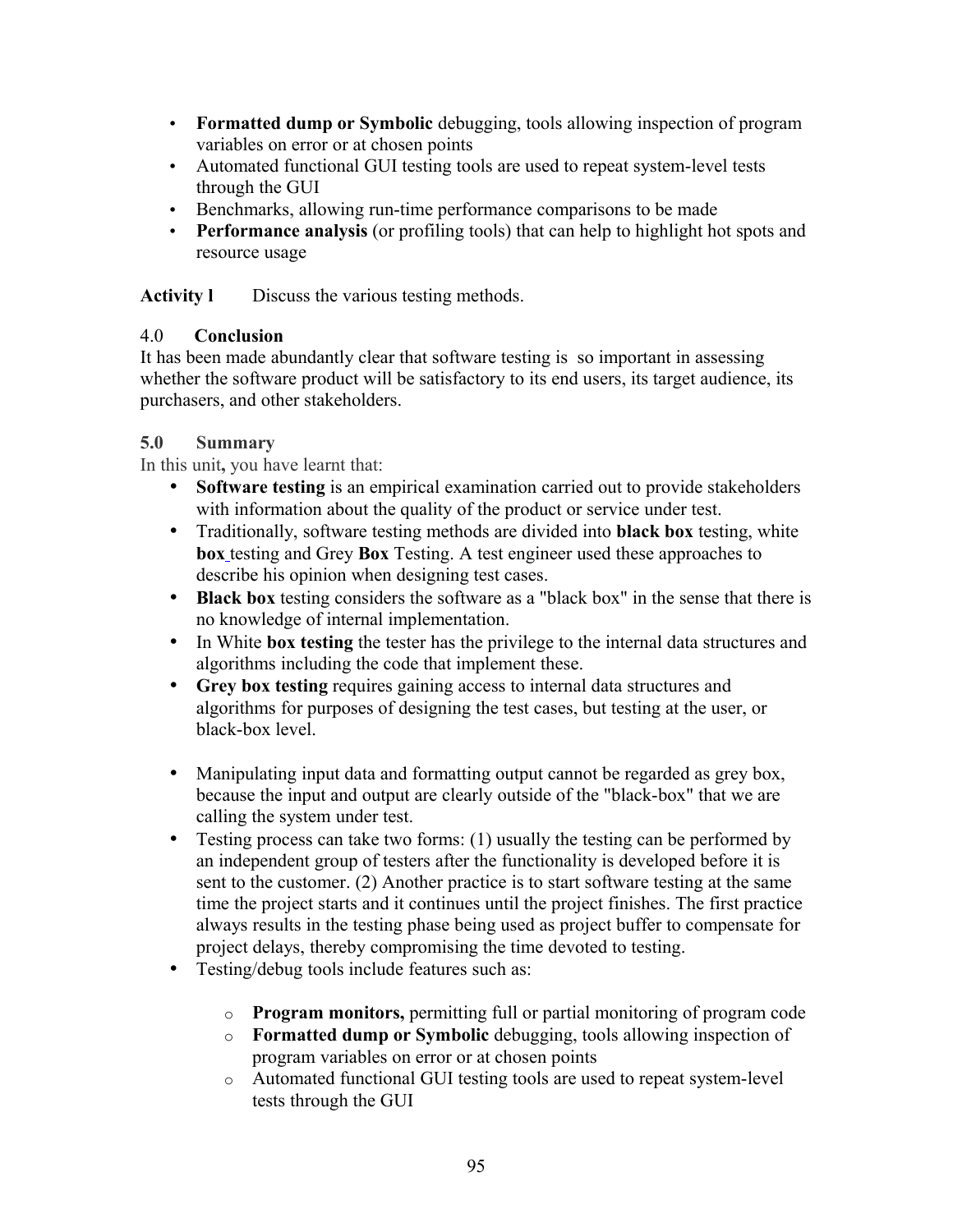- o Benchmarks, allowing run-time performance comparisons to be made
- o **Performance analysis** (or profiling tools) that can help to highlight hot spots and resource usage

### **6.0 Tutor-Marked Assignment**

- What is software testing?
- Explain software testing process
- Explain testing tools

### **7.0 Further Reading And Other Resources**

Exploratory Testing, Cem Kaner, Florida Institute of Technology, *Quality Assurance Institute Worldwide Annual Software Testing Conference*, Orlando, FL, November 2006

Software errors cost U.S. economy \$59.5 billion annually, NIST report

Myers, Glenford J. (1979). *The Art of Software Testing*. John Wiley and Sons. ISBN 0-471-04328-1.

*Dr. Dobb's journal of software tools for the professional programmer* (M&T Pub) **12** (1-6): 116. 1987.

Gelperin, D.; B. Hetzel (1988). "The Growth of Software Testing". *CACM* **31** (6). ISSN 0001-0782. Laycock, G. T. (1993) (PostScript). *The Theory and Practice of Specification Based Software Testing*. Dept of Computer Science, Sheffield University, UK. http://www.mcs.le.ac.uk/people/gtl1/thesis.ps.gz. Retrieved 2008-02-13.

**Unit 3 Software Quality Assurance (SQA)**

**1.0 Introduction**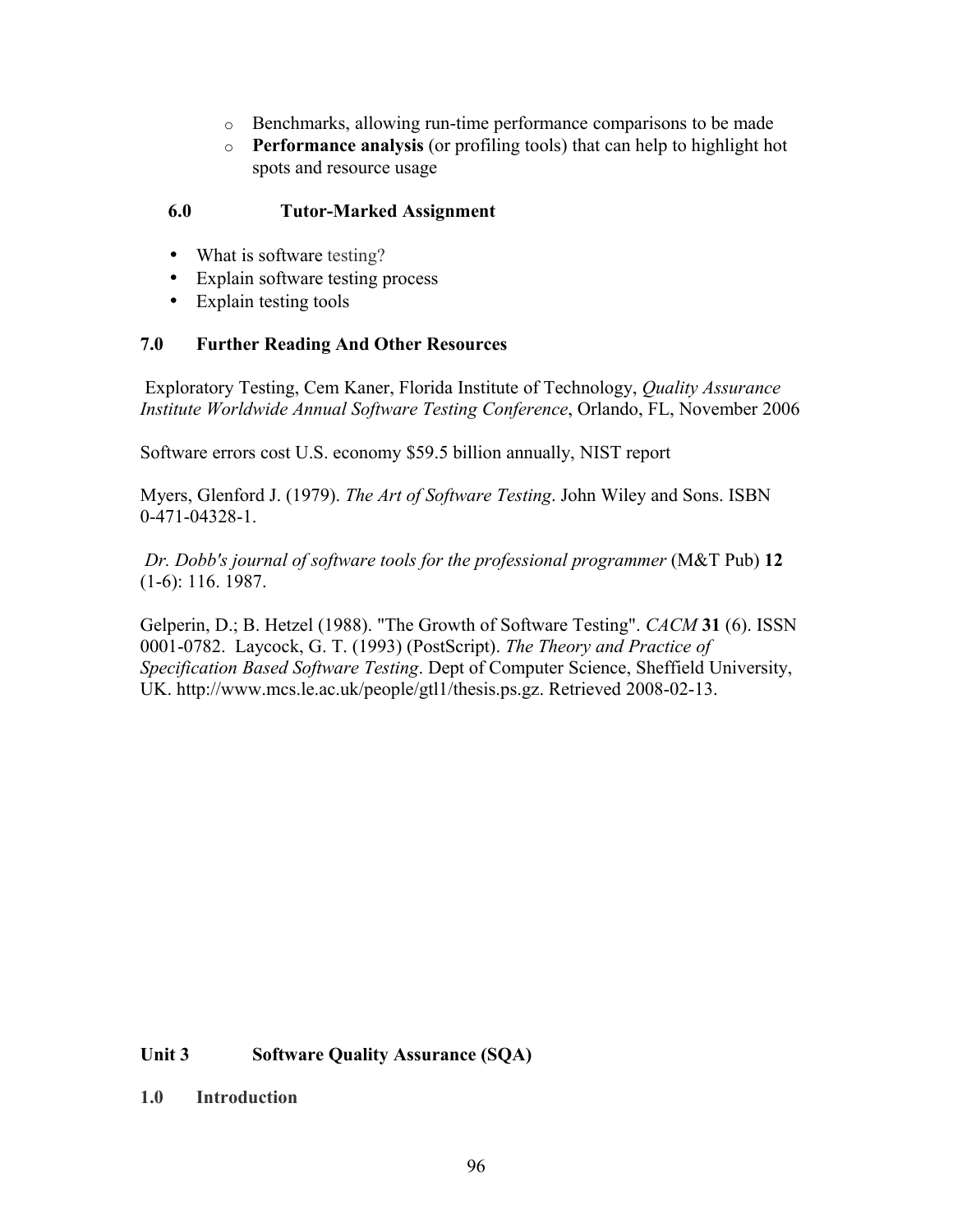In the last unit, we looked at testing phase of software development. In this unit, we shall consider the Software Quality Assurance (SQA). There is need to ensure that the software development and control processes described in the project's Management Plan are correctly carried out and that the project's procedures and standards are followed hence the need for Software Quality Assurance cannot be underestimated.

#### **2.0 Objectives**

By the end of this unit, you should be able to:

- Define clearly Software Quality Assurance
- Explain the concept of standards and procedures.
- Discuss Software Quality Assurance Activities
- Discuss SQA Relationships to Other Assurance Activities
- Discuss Software Quality Assurance During the Software Acquisition Life Cycle.

#### **3.0 Concepts and Definitions**

Software Quality Assurance (SQA) is defined as a planned and systematic approach to the evaluation of the quality of and adherence to software product standards, processes, and procedures. SQA includes the process of assuring that standards and procedures are established and are followed throughout the software acquisition life cycle. Compliance with agreed-upon standards and procedures is evaluated through process monitoring, product evaluation, and audits. Software development and control processes should include quality assurance approval points, where an SQA evaluation of the product may be done in relation to the applicable standards.

#### **3.1 Standards and Procedures**

Establishing standards and procedures for software development is critical, since these provide the structure from which the software evolves. Standards are the established yardsticks to which the software products are compared. Procedures are the established criteria to which the development and control processes are compared.

Standards and procedures establish the prescribed methods for developing software; the SQA role is to ensure their existence and adequacy. Proper documentation of standards and procedures is necessary since the SQA activities of process monitoring, product evaluation and auditing rely upon clear definitions to measure project compliance.

#### **3.1.1 Types of standards include:**

• Documentation Standards specify form and content for planning, control, and product documentation and provide consistency throughout a project.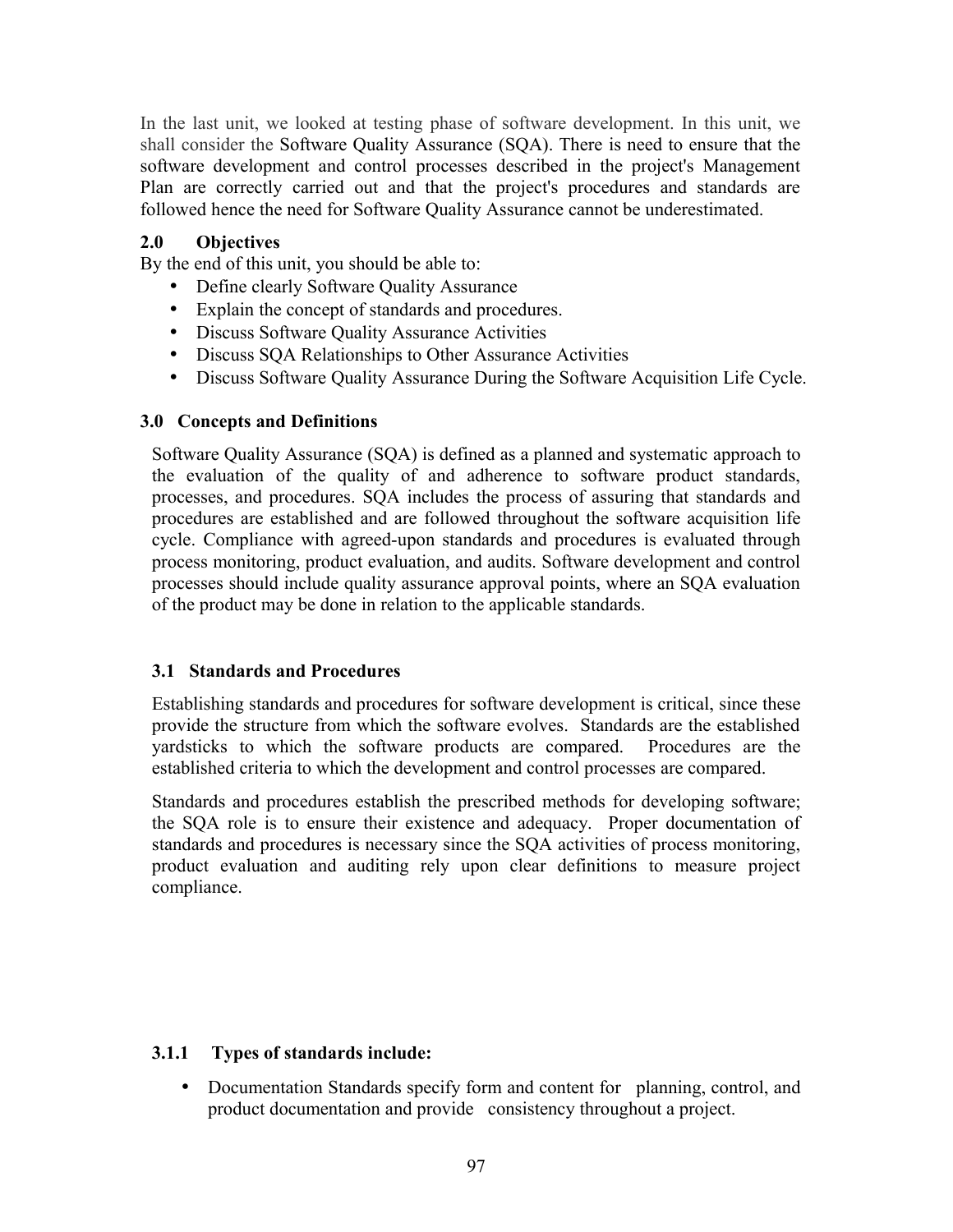- Design Standards specify the form and content of the design product. They provide rules and methods for translating the software requirements into the software design and for representing it in the design documentation.
- Code Standards specify the language in which the code is to be written and define any restrictions on use of language features. They define legal language structures, style conventions, rules for data structures and interfaces, and internal code documentation.

Procedures are explicit steps to be followed in carrying out a process. All processes should have documented procedures. Examples of processes for which procedures are needed are configuration management, non-conformance reporting and corrective action, testing, and formal inspections.

If developed according to the NASA DID, the Management Plan describes the software development control processes, such as configuration management, for which there have to be procedures, and contains a list of the product standards.

Standards are to be documented according to the Standards and Guidelines DID in the Product Specification. The planning activities required to assure that both products and processes comply with designated standards and procedures are described in the QA portion of the Management Plan.

# **3.2 Software Quality Assurance Activities**

Product evaluation and process monitoring are the SQA activities that assure the software development and control processes described in the project's Management Plan are correctly carried out and that the project's procedures and

standards are followed. Products are monitored for conformance to standards and processes are monitored for conformance to procedures. Audits are a key technique used to perform product evaluation and process monitoring. Review of the Management Plan should ensure that appropriate SQA approval points are built into these processes.

**3.2.1 Product evaluation** is an SQA activity that assures standards are being followed. Ideally, the first products monitored by SQA should be the project's standards and procedures. SQA assures that clear and achievable standards exist and then evaluates compliance of the software product to the established standards. Product evaluation assures that the software product reflects the requirements of the applicable standard(s) as identified in the Management Plan.

**3.2.2 Process monitoring is an SQA** activity that ensures that appropriate steps to carry out the process are being followed. SQA monitors processes by comparing the actual steps carried out with those in the documented procedures. The Assurance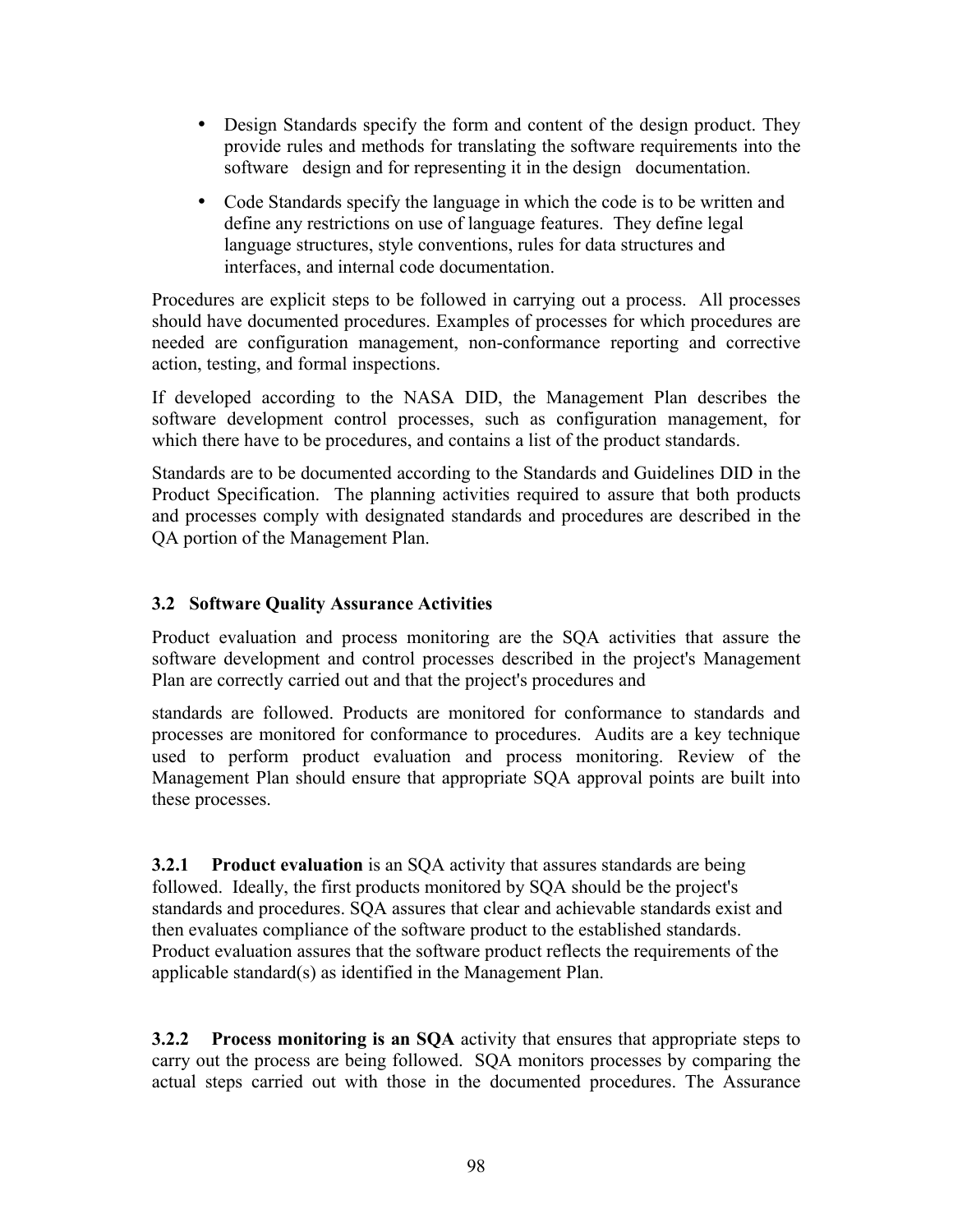section of the Management Plan specifies the methods to be used by the SQA process monitoring activity.

A fundamental SQA technique is the audit, which looks at a process and/or a product in depth, comparing them to established procedures and standards. Audits are used to

review management, technical, and assurance processes to provide an indication of the quality and status of the software product.

The purpose of an SQA audit is to assure that proper control procedures are being followed, that required documentation is maintained, and that the developer's status reports accurately reflect the status of the activity. The SQA product is an audit report to management consisting of findings and recommendations to bring the development into conformance with standards and/or procedures.

### **3.3. SQA Relationships to Other Assurance Activities**

Some of the more important relationships of SQA to other management and assurance activities are described below.

#### **3.3.1 Configuration Management Monitoring**

SQA assures that software Configuration Management (CM) activities are performed in accordance with the CM plans, standards, and procedures. SQA reviews the CM plans for compliance with software CM policies and requirements and

provides follow-up for nonconformances. SQA audits the CM functions for adherence to standards and procedures and prepares reports of its findings.

The CM activities monitored and audited by SQA include baseline control, configuration identification, configuration control, configuration status accounting, and configuration authentication. SQA also monitors and audits the software library. SQA assures that:

- Baselines are established and consistently maintained for use in subsequent baseline development and control.
- Software configuration identification is consistent and accurate with respect to the numbering or naming of computer programs, software modules, software units, and associated software documents.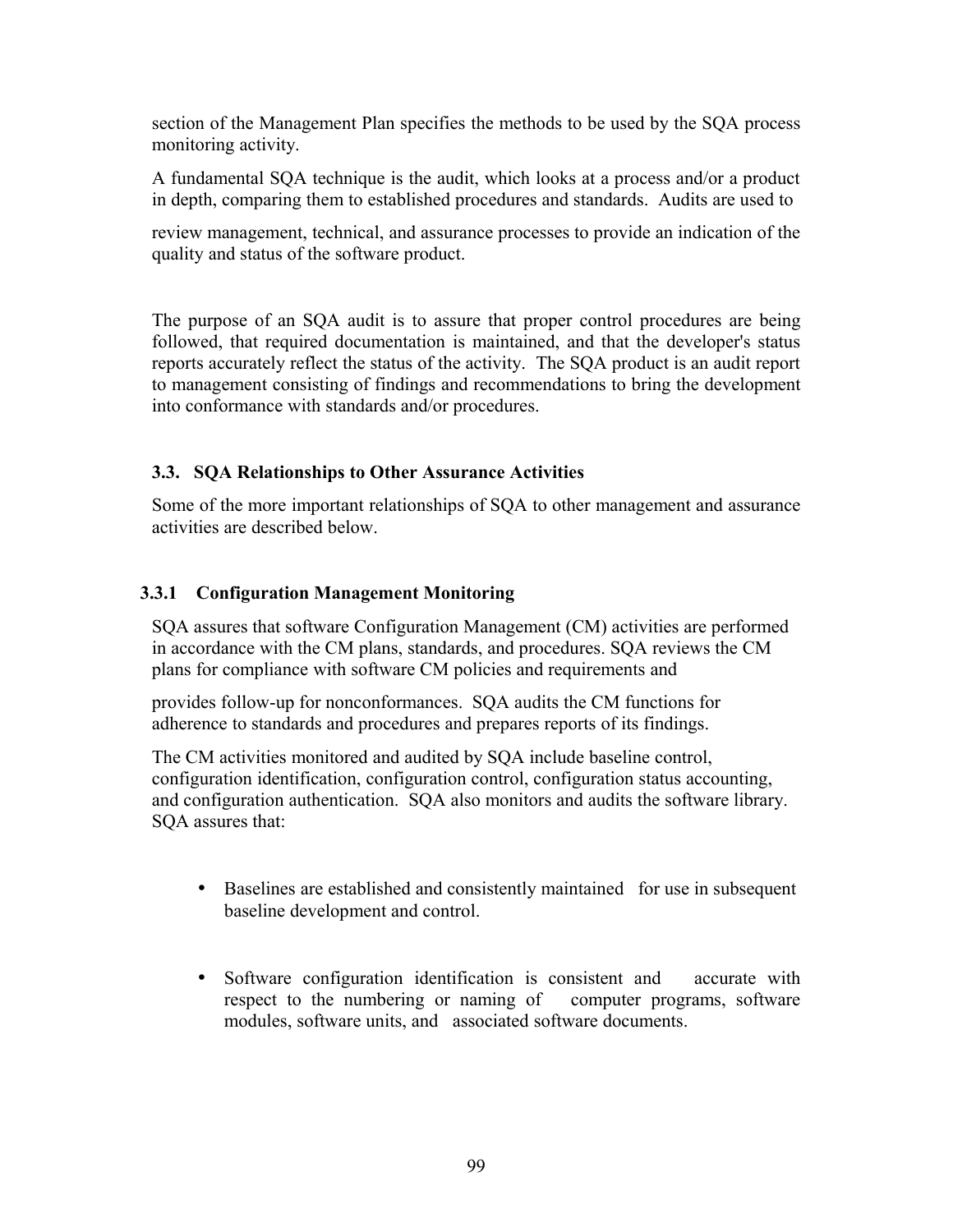- Configuration control is maintained such that the software configuration used in critical phases of testing, acceptance, and delivery is compatible with the associated documentation.
- Configuration status accounting is performed accurately including the recording and reporting of data reflecting the software's configuration identification, proposed changes to the configuration identification, and the implementation status of approved changes.
- Software configuration authentication is established by a series of configuration reviews and audits that exhibit the performance required by the software requirements specification and the configuration of the software is accurately reflected in the software design documents.
- Software development libraries provide for proper handling of software code, documentation, media, and related data in their various forms and versions from the time of their initial approval or acceptance until they have been incorporated into the final media.
- Approved changes to baselined software are made properly and consistently in all products, and no unauthorized changes are made.

# **3.3.2 Verification and Validation Monitoring**

SQA assures Verification and Validation (V&V) activities by monitoring technical reviews, inspections, and walkthroughs.The SQA role in formal testing is described in the next section. The SQA role in reviews,inspections, and walkthroughs is to observe, participate as needed, and verify that they were properly conducted and documented. SQA also ensures that any actions required are assigned, documented, scheduled, and updated.Formal software reviews should be conducted at the end of each phase of the life cycle to identify problems and determine whether the interim product meets all applicable requirements. Examples of formal reviews are the Preliminary Design Review (PDR), Critical Design Review (CDR), and Test Readiness Review (TRR). A review looks at the overall picture of the product being developed to see if it satisfies its requirements. Reviews are part of the development process, designed to provide a ready/not-ready decision to begin the next phase. In formal reviews, actual work done is compared with established standards. SQA's main objective in reviews is to assure that the Management and Development Plans have been followed, and that the product is ready to proceed with the next phase of development. Although the decision to proceed is a management decision, SQA is responsible for advising management and participating in the decision. An inspection or walkthrough is a detailed examination of a product on a step-by-step or line-of-code by line-of-code basis to find errors. For inspections and walkthroughs, SQA assures, at a minimum that the process is properly completed and that needed follow-up is done. The inspection process may be used to measure compliance to standards.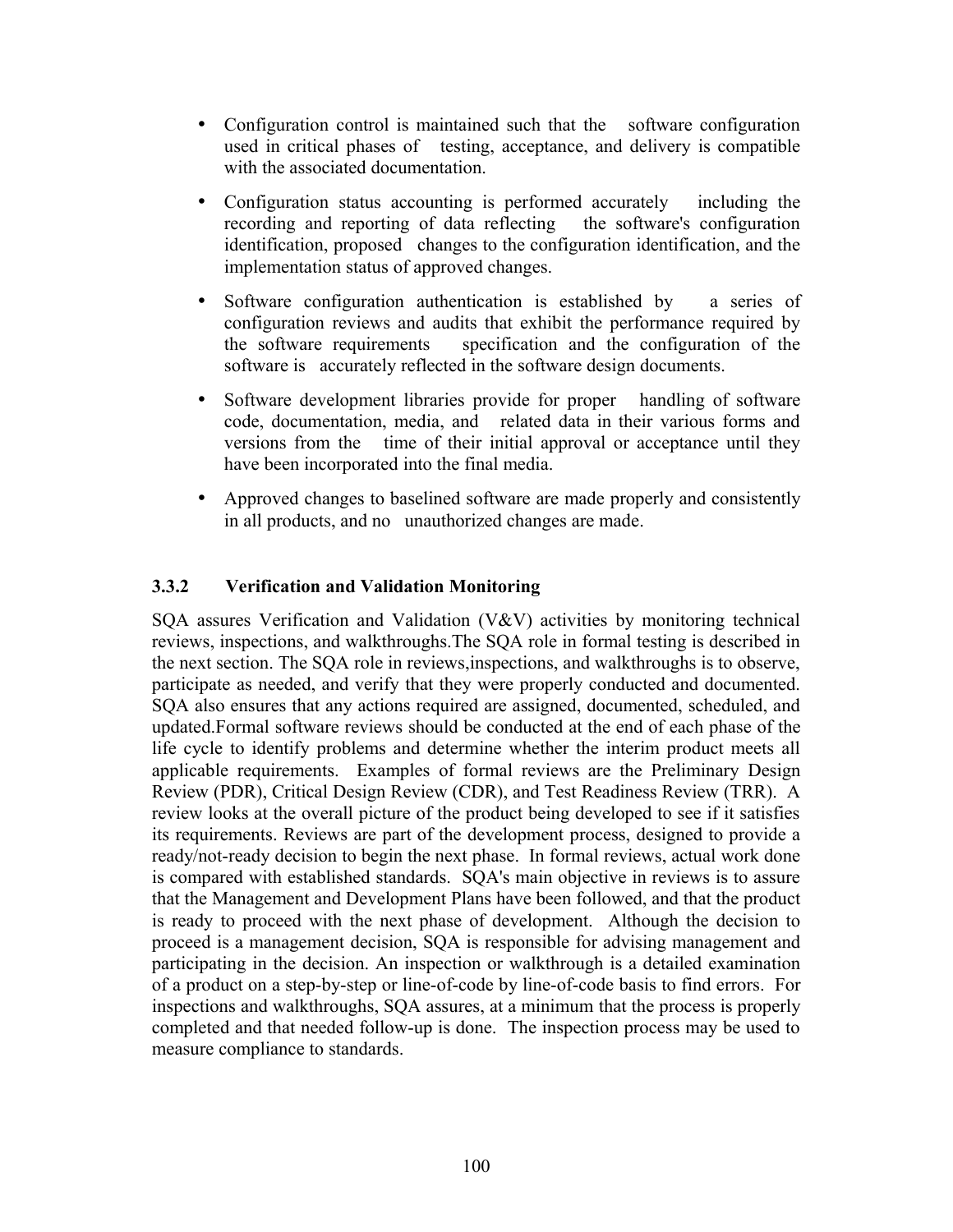#### **3.3.3 Formal Test Monitoring**

SQA assures that formal software testing, such as Acceptance testing, is done in accordance with plans and procedures. SQA reviews testing documentation for completeness and adherence to standards. The documentation review includes test plans,test specifications, test procedures, and test reports. SQA monitors testing and provides follow-up on nonconformances. By test monitoring, SQA assures software completeness and readiness for delivery. The objectives of SQA in monitoring formal software testing are to assure that:

- The test procedures are testing the software requirements in accordance with test plans.
- The test procedures are verifiable.
- The correct or "advertised" version of the software is being tested (by SQA monitoring of the CM activity).
- The test procedures are followed.
- Nonconformances occurring during testing (that is, any incident not expected in the test procedures) are noted and recorded.
- Test reports are accurate and complete.
- Regression testing is conducted to assure nonconformances have been corrected.
- Resolution of all nonconformances takes place prior to delivery.

Software testing verifies that the software meets its requirements. The quality of testing is assured by verifying that project requirements are satisfied and that the testing process is in accordance with the test plans and procedures.

### **3.4 Software Quality Assurance during the Software Acquisition Life Cycle**

In addition to the general activities described in subsections C and D, there are phasespecific SQA activities that should be conducted during the Software Acquisition

Life Cycle. At the conclusion of each phase, SQA concurrence is a key element in the management decision to initiate the following life cycle phase. Suggested activities for each phase are described below.

#### **3.4.1 Software Concept and Initiation Phase**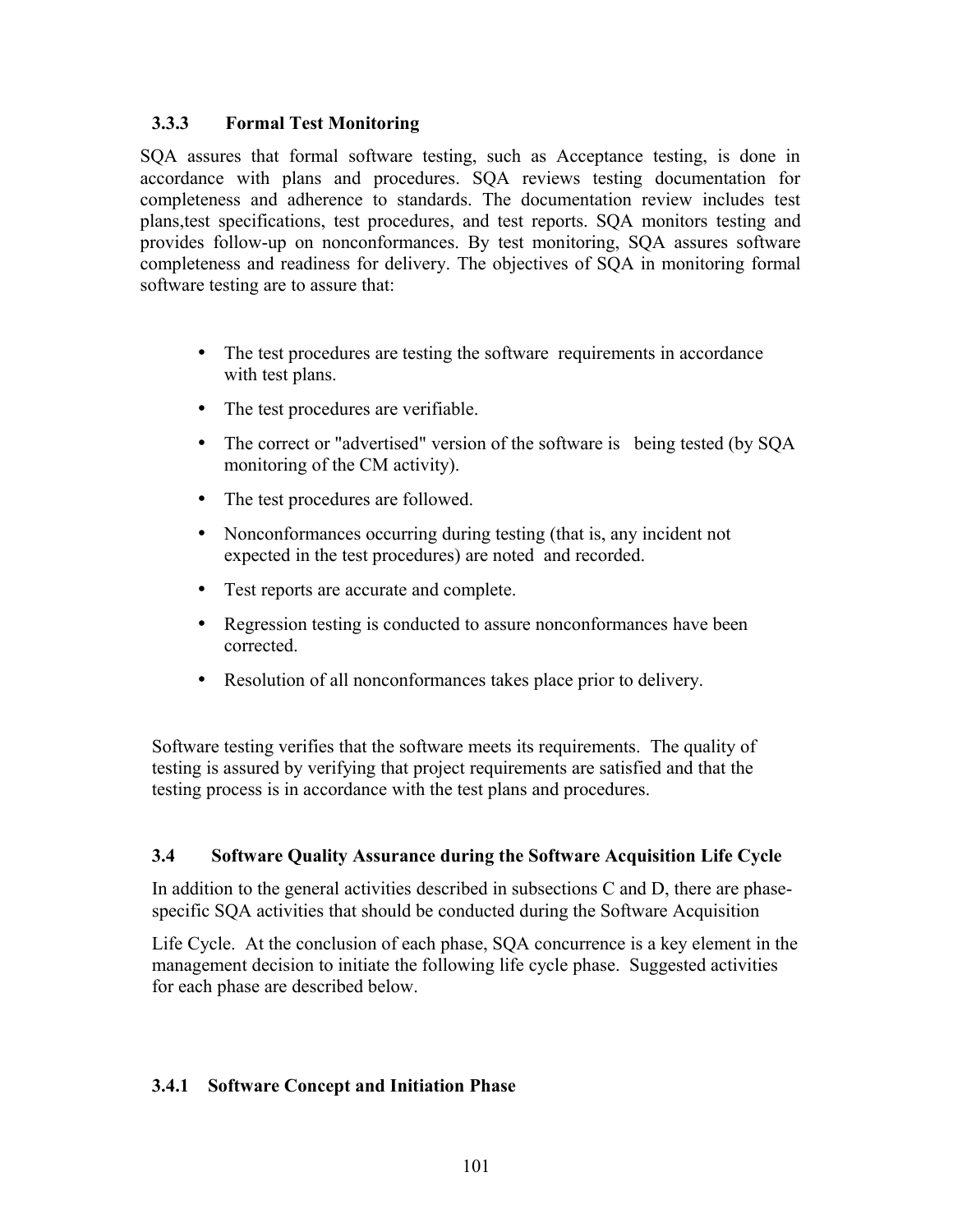SQA should be involved in both writing and reviewing the Management Plan in order to assure that the processes, procedures, and standards identified in the plan are appropriate, clear, specific, and auditable. During this phase, SQA also provides the QA section of the Management Plan.

### **3.4.2 Software Requirements Phase**

During the software requirements phase, SQA assures that software requirements are complete, testable, and properly expressed as functional, performance, and interface requirements.

# **3.4.3 Software Architectural (Preliminary) Design Phase**

SQA activities during the architectural (preliminary) design phase include:

- Assuring adherence to approved design standards as designated in the Management Plan.
- Assuring all software requirements are allocated to software components.
- Assuring that a testing verification matrix exists and is kept up to date.
- Assuring the Interface Control Documents are in agreement with the standard in form and content.
- Reviewing PDR documentation and assuring that all action items are resolved.
- Assuring the approved design is placed under configuration management.

### **3.4.4 Software Detailed Design Phase**

SQA activities during the detailed design phase include:

- Assuring that approved design standards are followed.
- Assuring that allocated modules are included in the detailed design.
- Assuring that results of design inspections are included in the design.
- Reviewing CDR documentation and assuring that all action items are resolved.

### **3.4.5 Software Implementation Phase**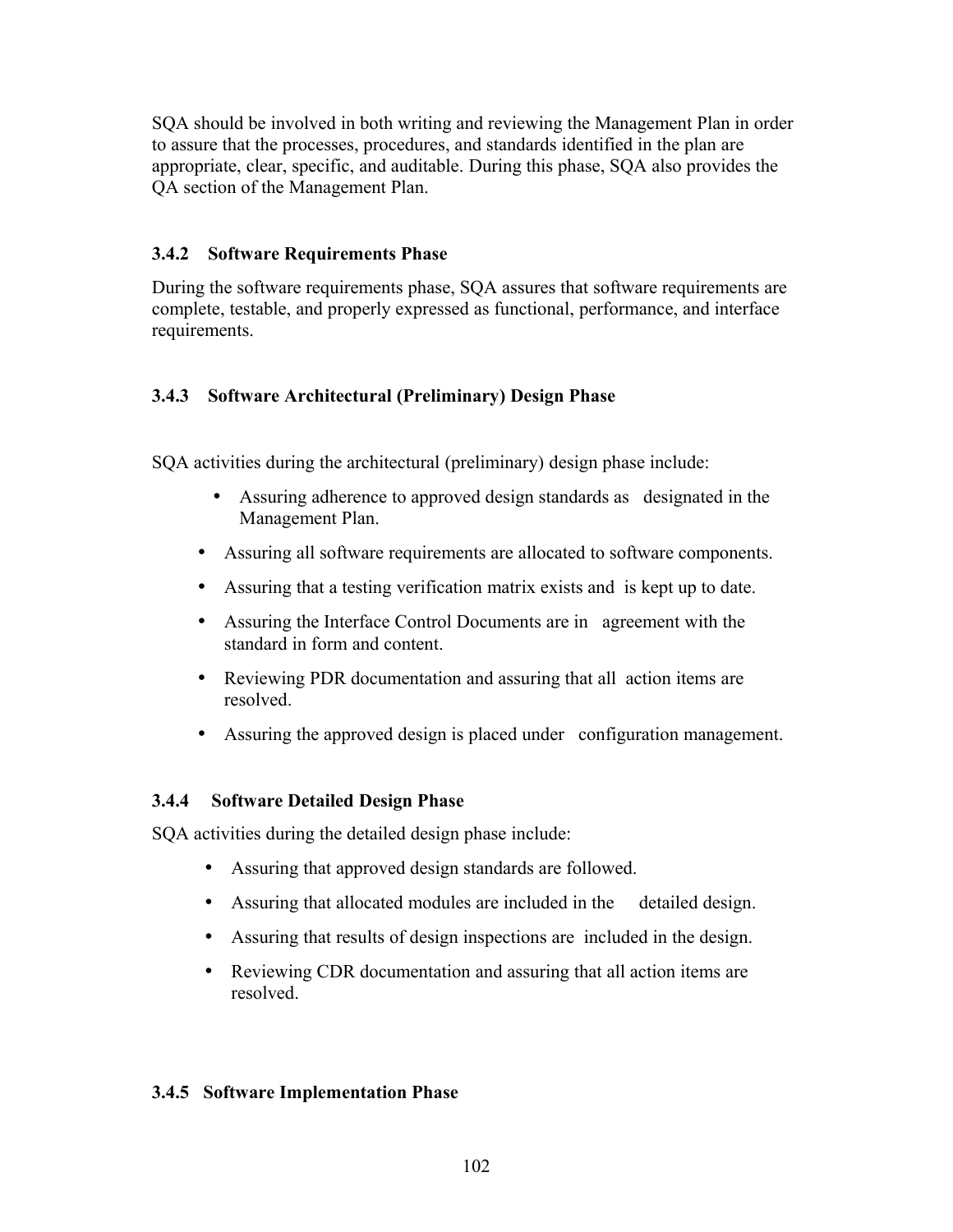SQA activities during the implementation phase include the audit of:

- Results of coding and design activities including the schedule contained in the Software Development Plan.
- Status of all deliverable items.
- Configuration management activities and the software development library.
- Nonconformance reporting and corrective action system.

# **3.4.6 Software Integration and Test Phase**

SQA activities during the integration and test phase include:

- Assuring readiness for testing of all deliverable items.
- Assuring that all tests are run according to test plans and procedures and that any non-conformances are reported and resolved.
- Assuring that test reports are complete and correct.
- Certifying that testing is complete and software and documentation are ready for delivery.
- Participating in the Test Readiness Review and assuring all action items are completed.

# **3.4.7 Software Acceptance and Delivery Phase**

As a minimum, SQA activities during the software acceptance and delivery phase include assuring the performance of a final configuration audit to demonstrate that all

deliverable items are ready for delivery.

# **3.4.8 Software Sustaining Engineering and Operations Phase**

During this phase, there will be mini-development cycles to enhance or correct the software. During these development cycles, SQA conducts the appropriate phasespecific activities described above.

### **3.4.9 Techniques and Tools**

SQA should evaluate its needs for assurance tools versus those available off-the-shelf for applicability to the specific project, and must develop the others it requires. Useful tools might include audit and inspection checklists and automatic code standards analyzers.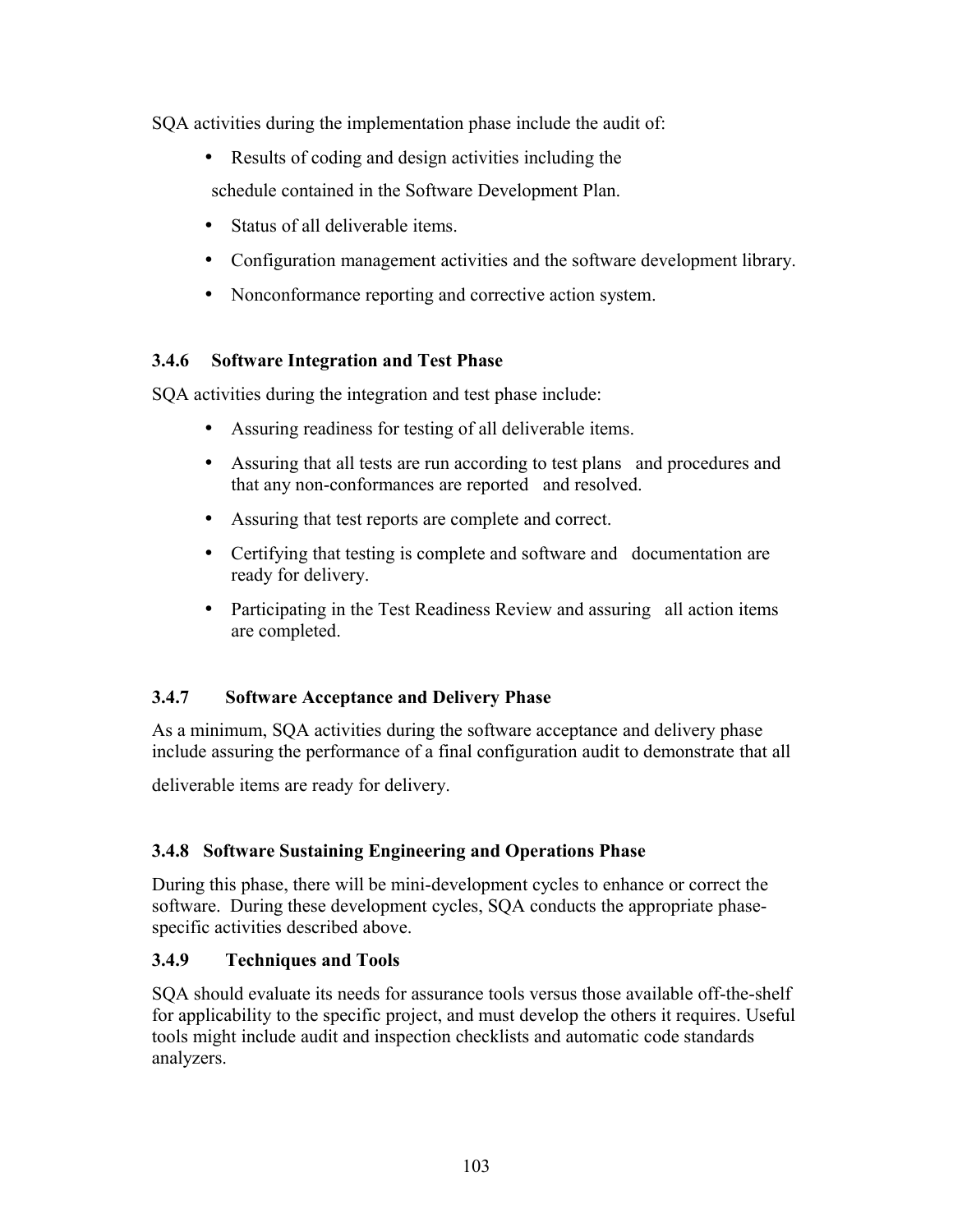**Activity J** Discuss Software Quality Assurance during the Software Acquisition Life Cycle

### **4.0 Conclusion**

There is the need to ensure Software quality and adherence to software product standards, processes, and procedures and this is what Software Quality Assurance is out to achieve.

# **5.0 Summary**

In this unit, you have learnt that:

- Software Quality Assurance (SQA) is a planned and systematic approach to the evaluation of the quality of and adherence to software product standards, processes, and procedures.
- Standards are the established yardsticks to which the software products are compared. Procedures are the established criteria to which the development and control processes are compared.
- Product evaluation and process monitoring are the SQA activities that assure the software development and control processes described in the project's Management Plan are correctly carried out and that the project's procedures and

# **6.0 Tutor-Marked Assignment**

What is Software Quality Assurance? Explain the concept of standards and procedures. Discuss Software Quality Assurance Activities

# **7.0 Further Reading And Other Resources**

Pyzdek, T, "Quality Engineering Handbook", 2003, ISBN 0-8247-4614-7

Godfrey, A. B., "Juran's Quality Handbook", 1999, ISBN 0-07-034003-X

http://www.nrc.gov/reading-rm/doc-collections/cfr/part050/part050-appb.html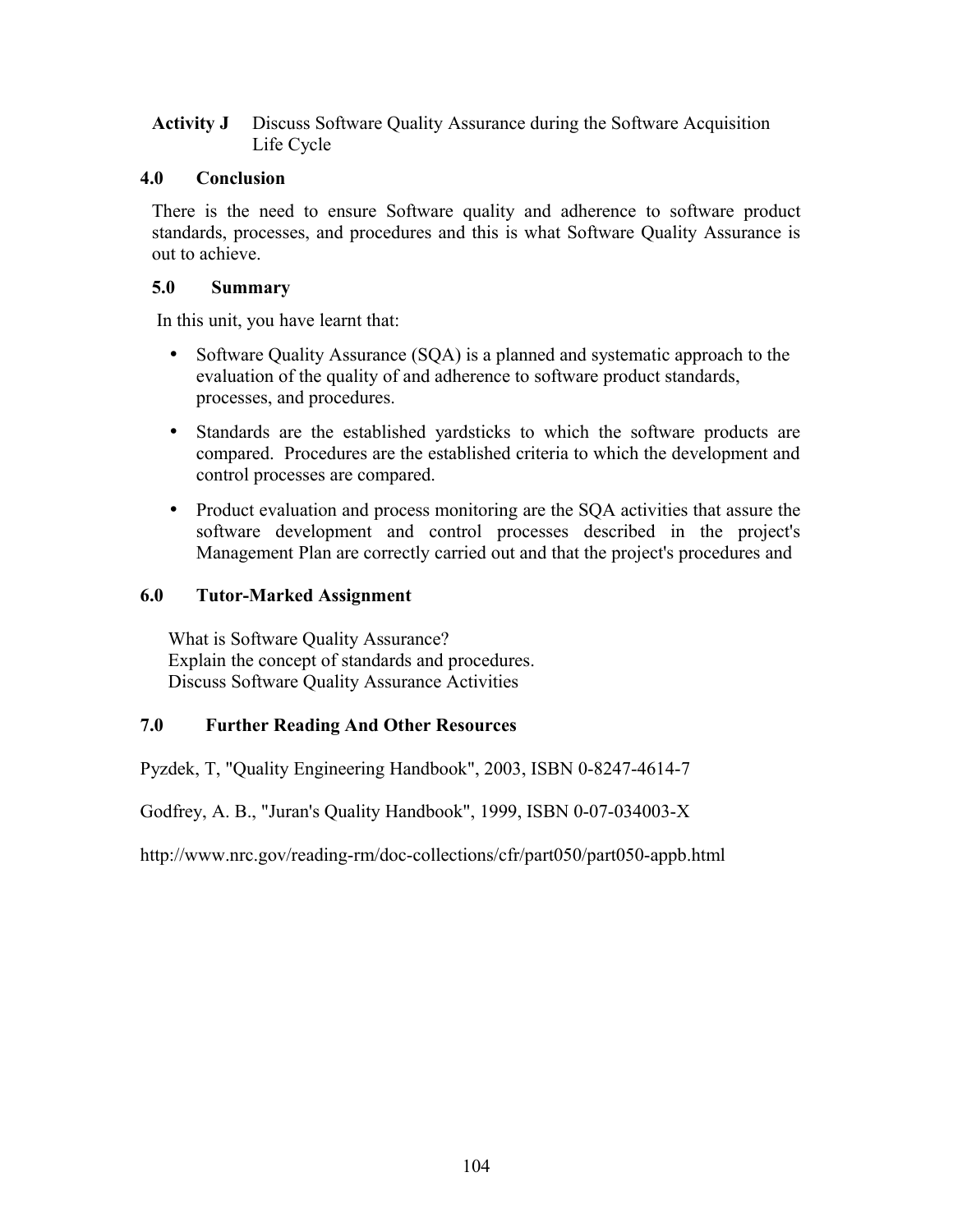# **Unit 4 Compatibility**

# **1.0 Introduction**

In the last unit, we considered Software Quality Assurance (**SQA). We saw the essence of** Software Quality Assurance **to ensure** that **the** software development and control processes described in the project's Management Plan are correctly carried out and that the project's procedures and standards are followed at testing phase of software development. In this unit, we shall look at Compatibility testing. After studying the unit you are expected to have achieved the following objectives listed below.

# **2.0 Objectives**

By the end of this unit, you should be able to:

- Define Compatibility Testing
- Explain Usefulness of Compatibility Testing.

# 3.0 **What is Compatibility Testing?**

Software testing comes in different types. Compatibility testing is one of the several types of [software testing](http://www.buzzle.com/articles/software-testing/) which can be carried out on a system that is develop based on certain yardsticks and which has to perform definite functionality in an already existing setup/environment. Many things are decided n compatibility of a system/application being developed with, for example, other systems/applications, OS, Network. They include the use of the system/application in that environment, demand of the system/application etc. On many occasions, the reason while users prefer not to go for an application/system cannot be unconnected with it non-compatibility of such application/system with any other system/application, network, hardware or OS they are already using. This explains the reason why the efforts of developers may appear to be in vain. Compatibility testing can also be used to certify compatibility of the system/application/website built with various other objects such as other web browsers, hardware platforms, users, operating systems etc. It helps to find out how well a system performs in a particular environment such as hardware, network; operating system etc. Compatibility testing can be performed manually or with automation tools.

# 3.1 **Compatibility testing computing environment.**

. Computing environment that will require compatibly testing may include some or all of the below mentioned elements:

- Computing capacity of Hardware Platform (IBM 360, HP 9000, etc.)..
- Bandwidth handling capacity of networking hardware
- Compatibility of peripherals (Printer, DVD drive, etc.)
- Operating systems (MVS, UNIX, Windows, etc.)
- Database (Oracle, Sybase, DB2, etc.)
- Other System Software (Web server, networking/ messaging tool, etc.)
- Browser compatibility (Firefox, Netscape, Internet Explorer, Safari, etc.)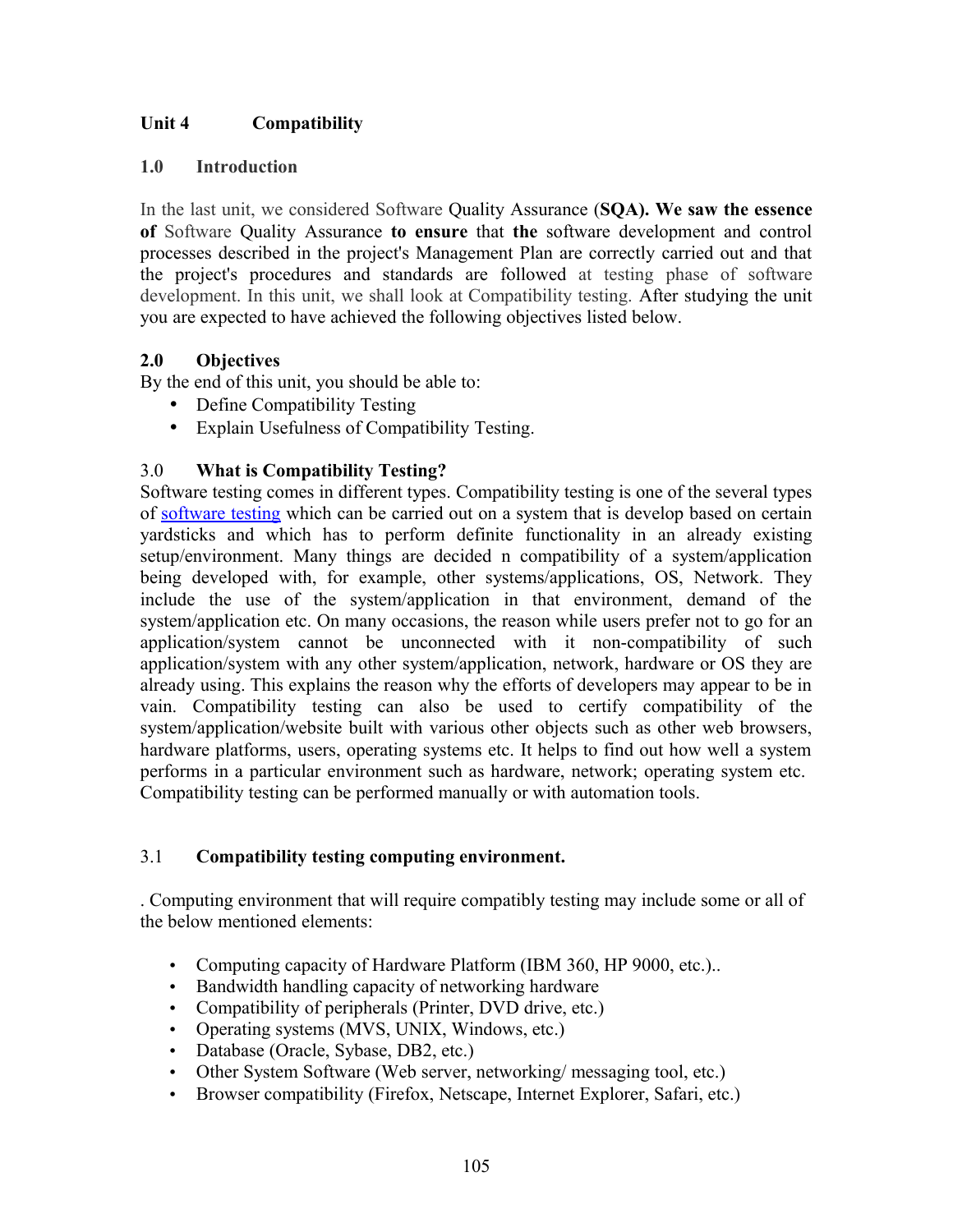**Browser compatibility testing** which can also be referred to as user experience testing requires that the web applications are tested on different web browsers, to ensure the following:

- Users have the same visual experience irrespective of the browsers through which they view the web application.
- In terms of functionality, the application must behave and respond the same way across different browsers.

**Compatibility between versions**: This has to do with testing of the performance of system/application in connection with its own predecessor/successor versions. This is sometimes referred to as backward and forward compatibility. For example, Windows 98 was developed with backward compatibility for Windows 95.

**Software Compatibility testing:** This is the evaluation of the performance of system/application in connection with other software. For example: Software compatibility with operating tools for network, web servers, messaging tools etc.

**Operating System compatibility testing**: This is the evaluation of the performance of system/application in connection with the underlying operating system on which it will be used.

**Databases compatibility testing**: Many applications/systems operate on databases. Database compatibility testing is used to evaluate an application/system's performance in connection to the database it will interact with.

# **3.3 Usefulness of Compatibility Testing**

Compatibility testing can help developers understand the yardsticks that their system/application needs to reach and fulfil, so as to get acceptance by intended users who are already using some OS, network, software and hardware etc. It also helps the users to find out which system will better fit in the existing setup they are using.

**3.4 Certification testing** falls within the range of Compatibility testing. Product Vendors do run the complete suite of testing on the newer computing environment to get their application certified for a specific Operating Systems or Databases.

# **Activity K** What is Browser compatibility testing

# **4.0 Conclusion**

Compatibility testing is highly beneficial to software development. It can help developers understand the criteria that their system/application needs to attain and fulfil, in order to get accepted by intended users who are already using some OS, network, software and hardware etc. It also helps the users to find out which system will better fit in the existing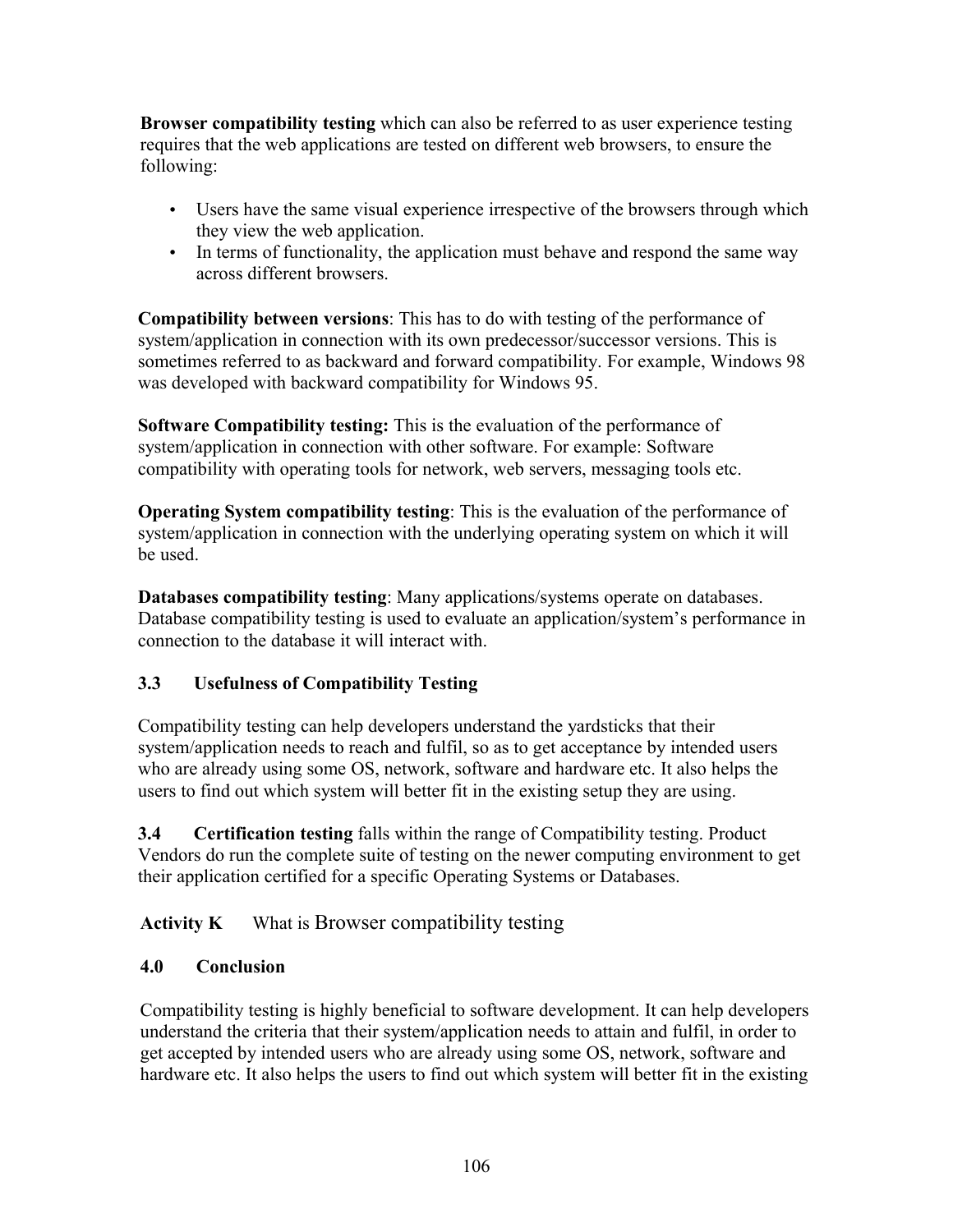setup they are using.

#### **5.0 Summary**

In this unit, we have learnt that:

- Compatibility testing is one of the several types of [software testing](http://www.buzzle.com/articles/software-testing/) performed on a system that is built based on certain criteria and which has to perform specific functionality in an already existing setup/environment.
- Compatibility testing can be automated using automation tools or can be performed manually and is a part of non-functional software testing.
- Computing environment may contain some or all of the below mentioned elements:
	- o Computing capacity of Hardware Platform (IBM 360, HP 9000, etc.)..
	- o Bandwidth handling capacity of networking hardware
	- o Compatibility of peripherals (Printer, DVD drive, etc.)
	- o Operating systems (MVS, UNIX, Windows, etc.)
	- o Database (Oracle, Sybase, DB2, etc.)
	- o Other System Software (Web server, networking/ messaging tool, etc.)
	- o Browser compatibility (Firefox, Netscape, Internet Explorer, Safari, etc.)
- The most important use of the compatibility testing is to ensure its performance in a computing environment in which it is supposed to operate. This helps in figuring out necessary changes/modifications/additions required to make the system/application compatible with the computing environment.

### **6.0 Tutor-Marked Assignment**

- Define Compatibility Testing
- Explain Usefulness of Compatibility Testing.
- What are the elements in computing enviroment?

### **7.0 Further Reading And Other Resources**

E. Anderson , Z. Bai , J. Dongarra , A. Greenbaum , A. McKenney , J. Du Croz , S. Hammerling , J. Demmel , C. Bischof , D. Sorensen, LAPACK: a portable linear algebra library for high-performance computers, Proceedings of the 1990 conference on Supercomputing, p.2-11, October 1990, New York, New York, United States

S. Balay, K. Buschelman, V. Eijkhout, W. D. Gropp, D. Kaushik, M. G. Knepley, L. C. McInnes, B. F. Smith, and H. Zhang. PETSc users manual. Technical Report ANL-95/11 -- Revision 2.3.2, Argonne National Laboratory, Sep. 2006.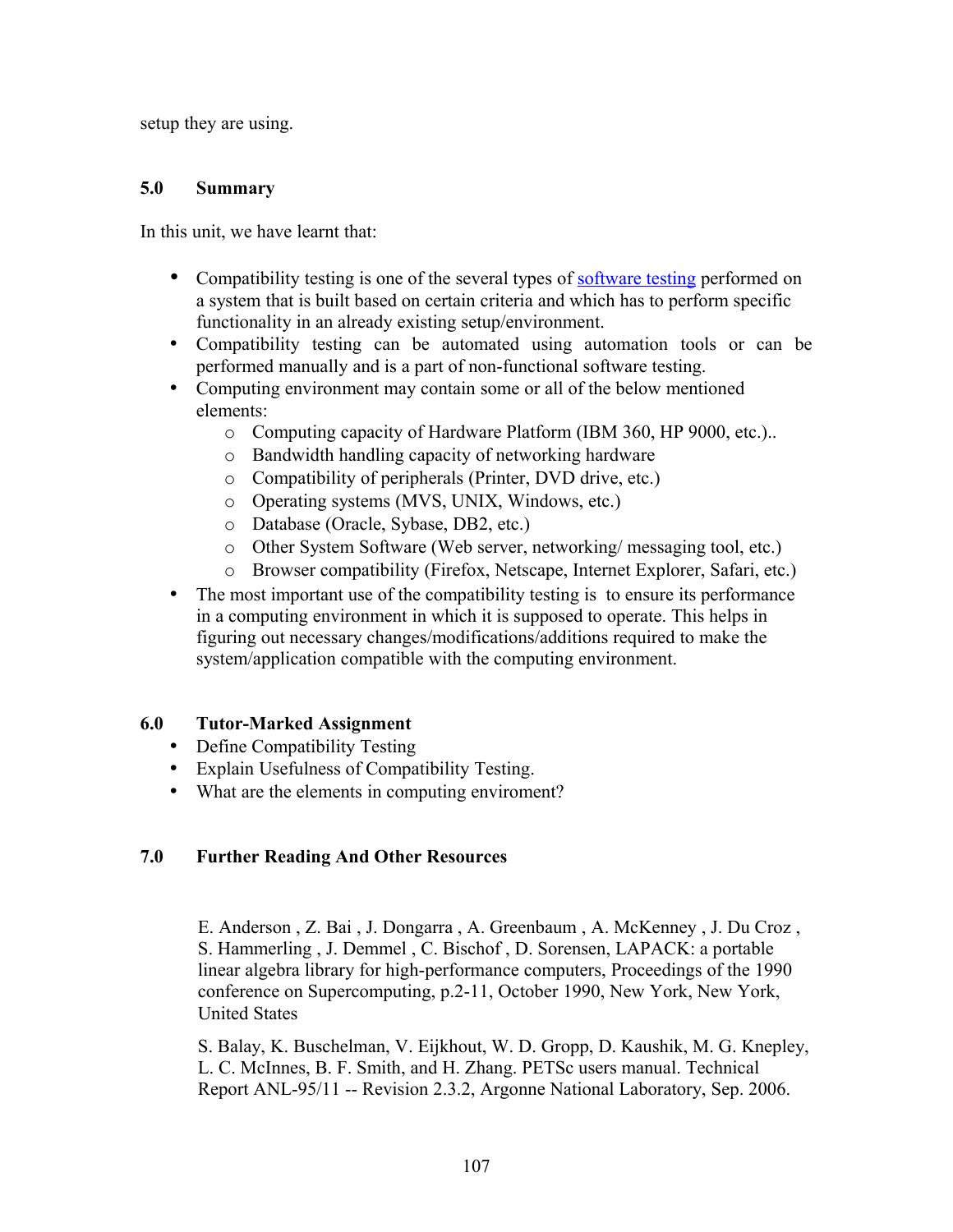Myra B. Cohen , Matthew B. Dwyer , Jiangfan Shi, Coverage and adequacy in software product line testing, Proceedings of the ISSTA 2006 workshop on Role of software architecture for testing and analysis, p.53-63, July 17-20, 2006, Portland, Maine [doi>10.1145/1147249.1147257]

### **Uni 5 Software verification and validation**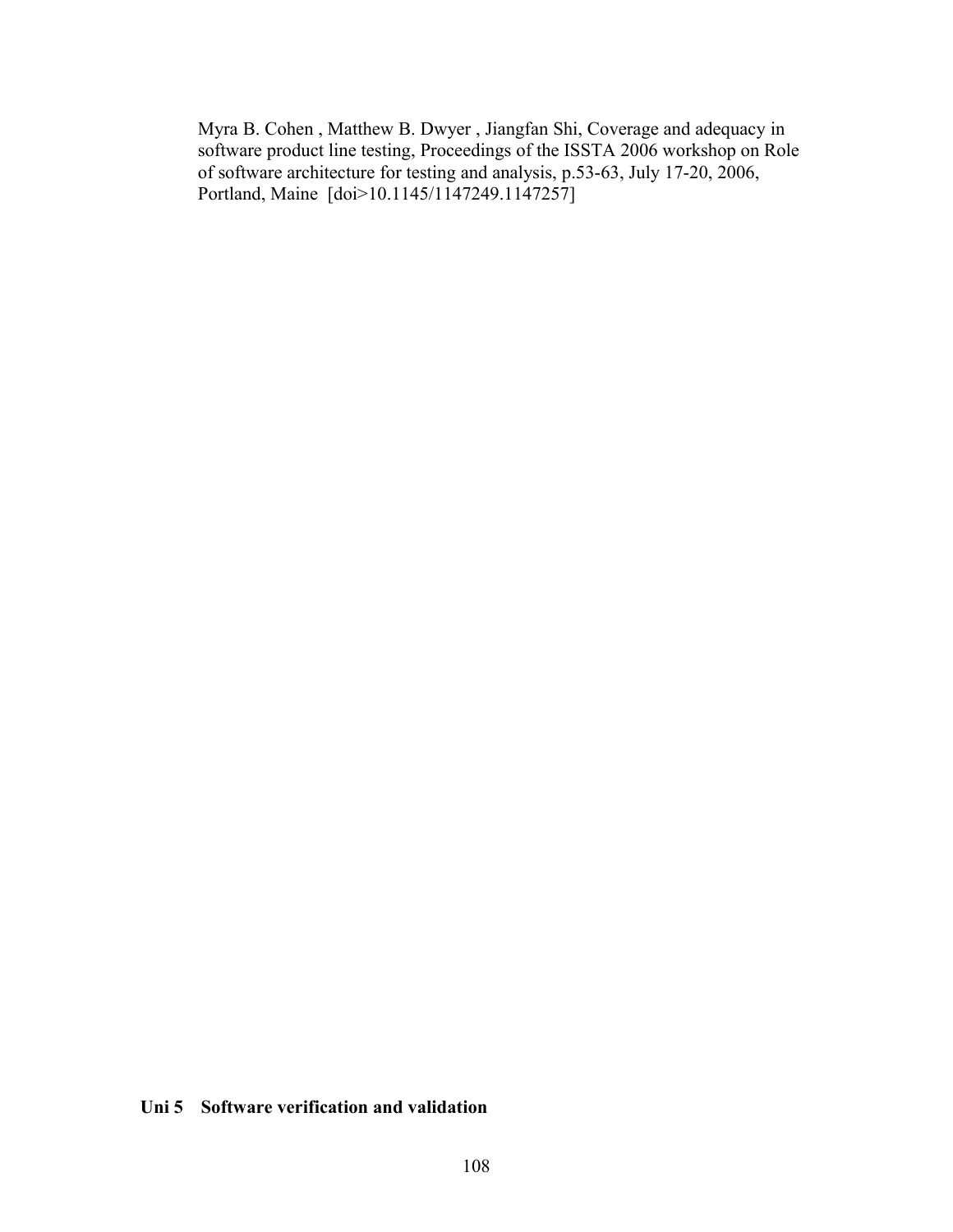## **1.0 Introduction**

In the last unit, we considered Compatibility testing .You will recall that, Compatibility testing is highly beneficial to software development. It can help developers understand the criteria that their system/application needs to attain and fulfil, in order to get accepted by intended users who are already using some OS, network, software and hardware etc. It also helps the users to find out which system will better fit in the existing setup they are using. In this unit we are going to look at software verification and validation. After studying the unit you are expected to have achieved the following objectives listed below.

# **2.0 Objectives**

By the end of this unit, you should be able to:

- Define software verification and validation
- Outline the method of verification and validation
- Discuss Software Verification & Validation Model
- Discuss terms used in validation process

# 3.0 What is **Verification and Validation** (**V&V**)

**Verification and Validation** (**V&V**) is the process of checking that a software system meets specifications and that it fulfils its expected purpose. It is normally part of the software testing process of a project.

According to the Capability Maturity Model (CMMI-SW v1.1),

- Verification is the process of evaluating software to determine whether the products of a given development phase satisfy the conditions imposed at the start of that phase. [IEEE-STD-610].
- Validation is the process of evaluating software during or at the end of the development process to determine whether it satisfies specified requirements. [IEEE-STD-610]

In other words, validation ensures that the product actually meets the user's needs, and that the specifications were correct in the first place, while verification is ensuring that the product has been built according to the requirements and design specifications. Validation ensures that 'you built the right thing'. Verification ensures that 'you built it right'. Validation confirms that the product, as provided, will fulfill its intended use.

Looking at it from arena of modeling and simulation, the definitions of validation, verification and accreditation are similar:

• Validation is the process of determining the degree to which a model, simulation, or federation of models and simulations, and their associated data are accurate representations of the real world from the perspective of the intended use(s).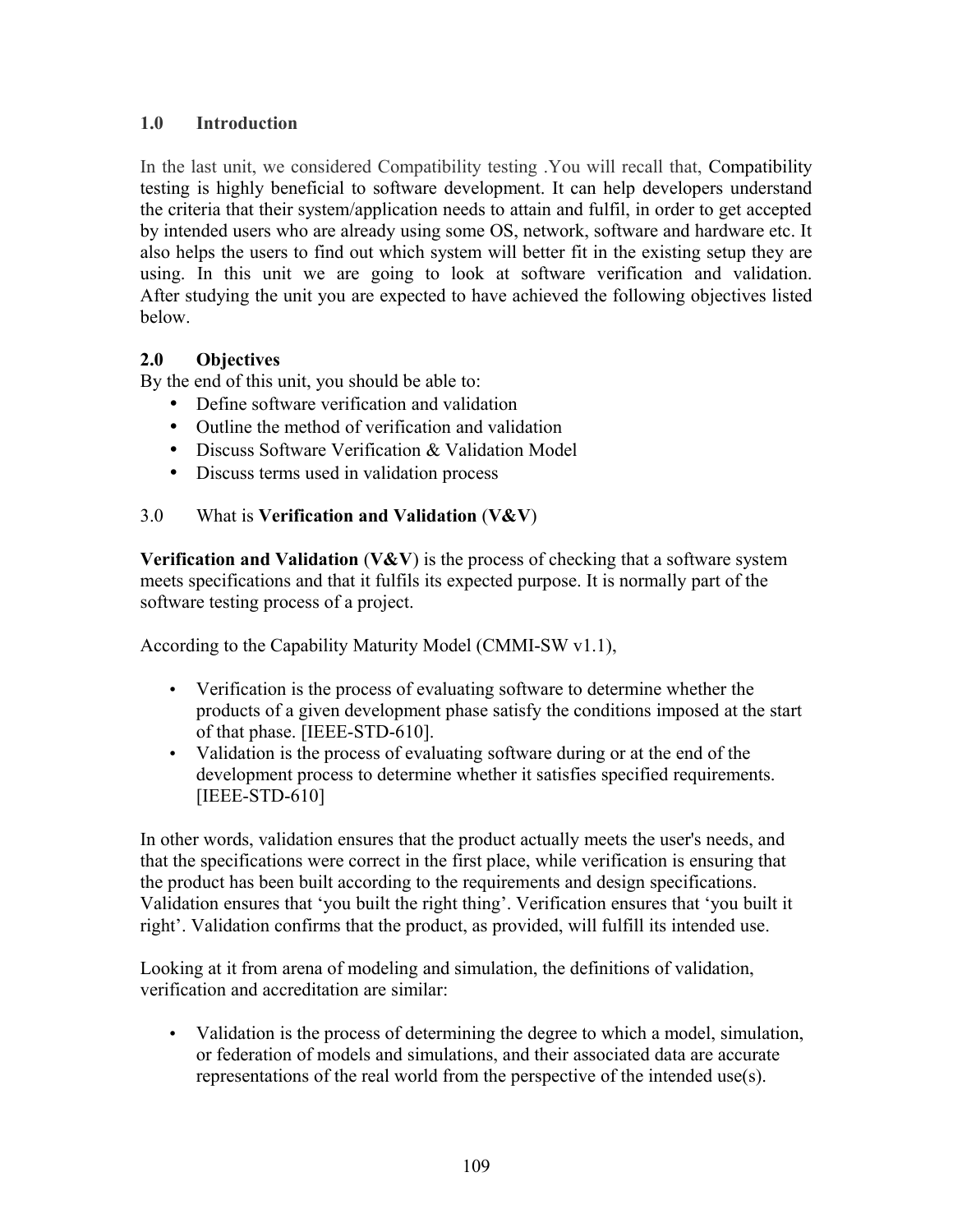Accreditation is the formal certification that a model or simulation is acceptable to be used for a specific purpose.

• Verification is the process of determining that a computer model, simulation, or federation of models and simulations implementations and their associated data accurately represents the developer's conceptual description and specifications.

#### **3.1 Classification of methods**

In mission-critical systems where flawless performance is absolutely necessary, formal methods can be used to ensure the correct operation of a system. However, often for nonmission-critical systems, formal methods prove to be very costly and an alternative method of V&V must be sought out. In this case, syntactic methods are often used.

#### **3.2 Test cases**

#### **A test case is a tool used in the Verification and Validation process.**

The Quality Assurance (QA) team prepares test cases for verification and these help to determine if the process that was followed to develop the final product is right.

The Quality Certificate (QC) team uses a test case for validation and this will ascertain if the product is built according to the requirements of the user. Other methods, such as reviews, provide for validation in Software Development Life Cycle provided it is used early for validation.

#### **3.3 Independent Verification and Validation**

Verification and validation often is carried out by a separate group from the development team; in this case, the process is called "**Independent Verification and Validation**", or **[IV&V](http://en.wikipedia.org/wiki/IV%26V)**.

#### **3.4 Regulatory environment**

Requirement Specification gathering Uner Acceptance Testing (UAT) The task is must to meet the compliance requirements of law regulated industries, which is often guided by government agencies or industrial administrative authorities. FDA even demands to validate software versions and patches.

Functional Testing

## **3.5 Software Verification & Validation Model**

**Fourthead Davies**  'Verification & Validation Model' is used in improvement of software project development life cycle.



Terifestas & Talifation Madel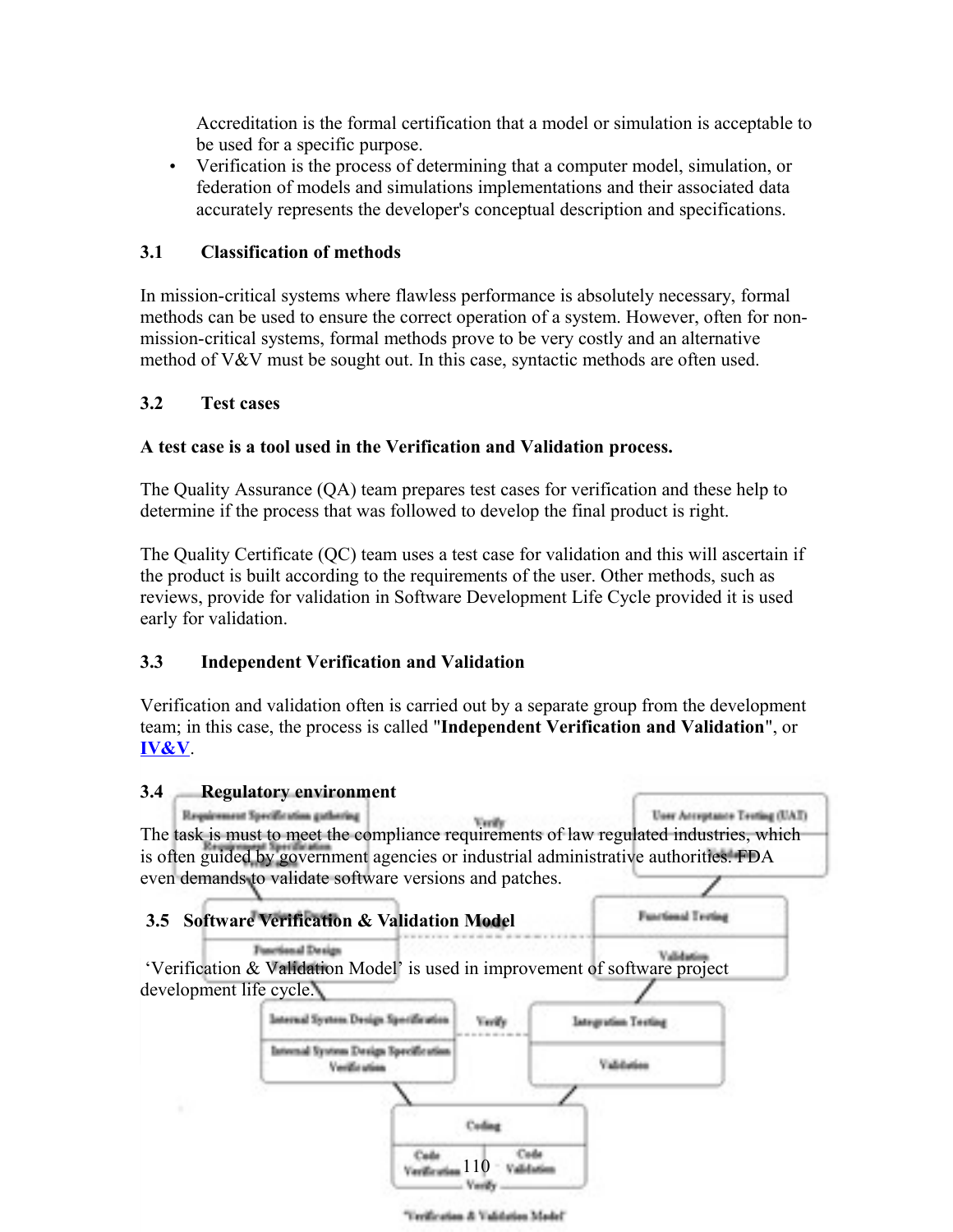## **Fig 8 Verification and Validation Model**

Source: http://www.buzzle.com/editorials/4-5-2005-68117.asp

A perfect software product is developed when every step is taken in right direction. That is to say that "A right product is developed in a right manner". Software Verification Model helps to achieve this and also help to improve the quality of the software product.

The model will not only will not only makes sure that certain rules are followed at the time of development of a software but will also ensure that the product that is developed fulfils the required specifications. The result is that risk associated with any software project up to certain level is reduced by helping in detection and correction of errors and mistakes, which are unknowingly done during the development process.

#### **3.6 Few terms involved in Verification:**

#### **3.61. Inspection:**

Inspection involves a team of few people usually about 3-6 people. It usually led by a leader, which properly reviews the documents and work product during various phases of the product development life cycle. The product, as well as related documents is presented to the team, the members of which carry different interpretations of the presentation. The bugs that are discovered during the inspection are conveyed to the next level in order to take care of them.

#### **3.6.2 Walkthroughs:**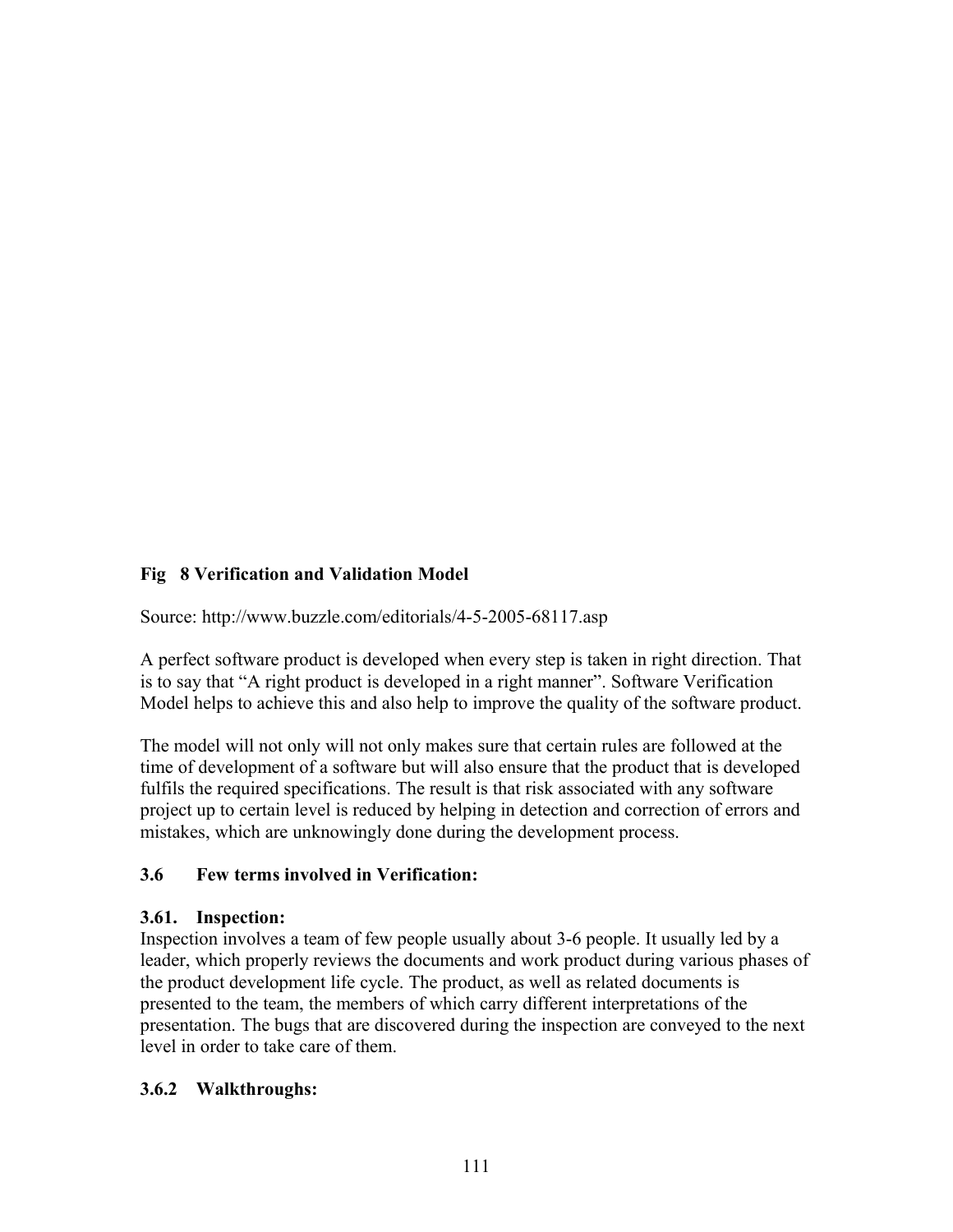In walkthrough inspection is carried out without formal preparation (of any presentation or documentations). During the walkthrough, the presenter/author introduces the material to all the participants in order to make them familiar with it. Though walkthroughs can help in finding bugs, they are used for knowledge sharing or communication purpose.

## **3.6.3 Buddy Checks:**

Buddy Checks does not involve a team rather, one person goes through the documents prepared by another person in order. to find out bugs which the author couldn't find previously.

The activities involved in Verification process are: Requirement Specification verification, Functional design verification, internal/system design verification and code verification Each activity ascertains that the product is developed correctly and every requirement, every specification, design code etc. is verified.

## **3.7 Terms used in Validation process:**

## **3.7.1 Code Validation/Testing:**

Unit Code Validation or Unit Testing is a type of testing, which the developers conduct in order to find out any bug in the code unit/module developed by them. Code testing other than Unit Testing can be done by testers or developers.

## **3.7.2 Integration Validation/Testing:**

Integration testing is conducted in order to find out if different (two or more) units/modules match properly. This test helps in finding out if there is any defect in the interface between different modules.

## **3.7.3 Functional Validation/Testing:**

This type of testing is meant to find out if the system meets the functional requirements. In this type of testing, the system is validated for its functional behavior. Functional testing does not deal with internal coding of the project, in stead, it checks if the system behaves as per the expectations.

#### **3.7.4 User Acceptance Testing or System Validation:**

In this type of testing, the developed product is handed over to the user/paid testers in order to test it in real time state. The product is validated to find out if it works according to the system specifications and satisfies all the user requirements. As the user/paid testers use the software, it may happen that bugs that are yet undiscovered, come up, which are communicated to the developers to be fixed. This helps in improvement of the final product.

#### **Activity L** Discuss Software Verification & Validation Model